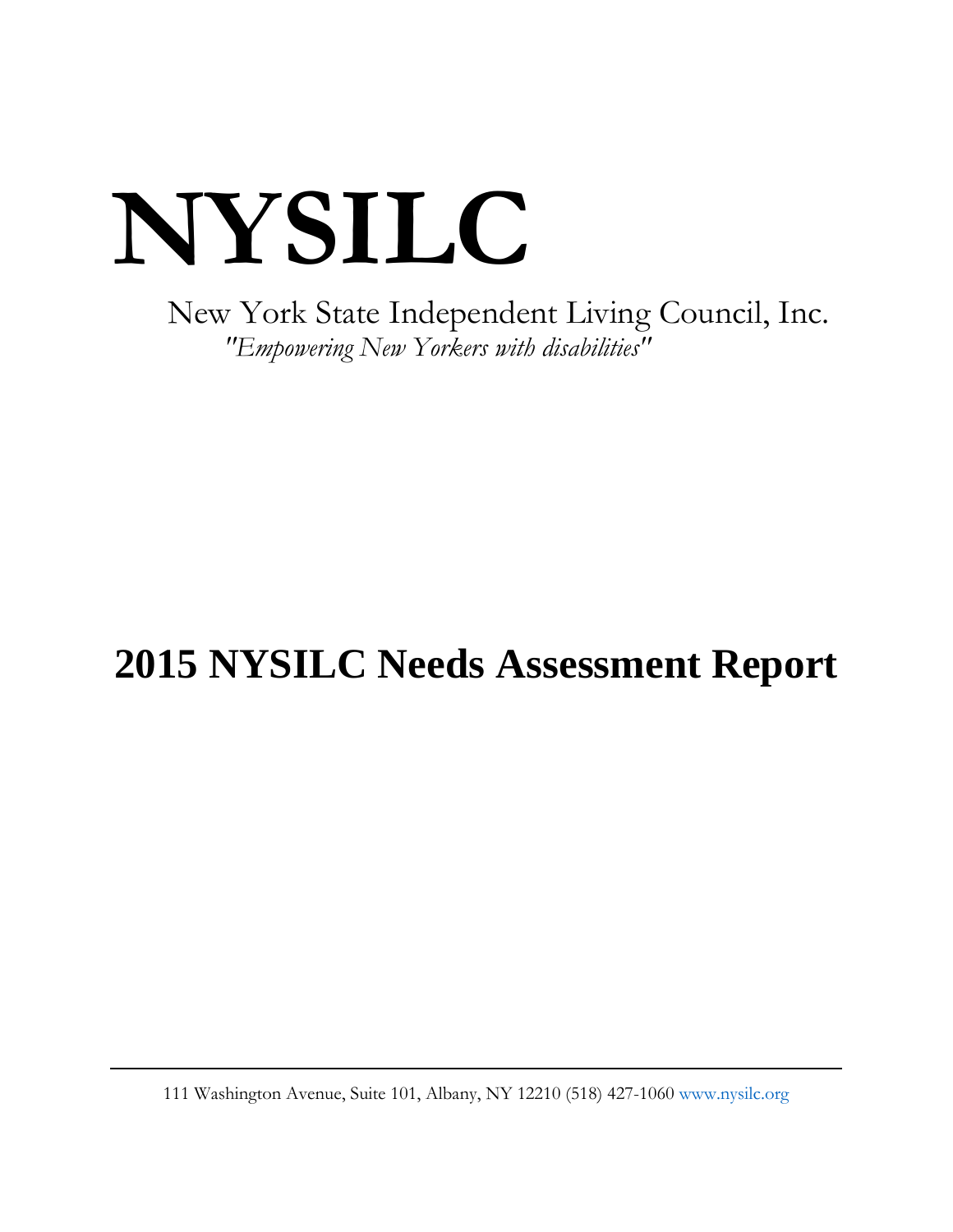# **2015 NYSILC Needs Assessment Report**

# **Table of Contents**

| Question #1:  | What geographic areas are most in need of additional Independent Living (IL) |  |
|---------------|------------------------------------------------------------------------------|--|
| Question #2:  | What unserved/underserved ethnic, minority and disability communities or     |  |
| Question #3:  | What are the most important unmet service needs for New Yorkers with         |  |
| Question #4:  | What are the most important needs that should be addressed to strengthen     |  |
|               |                                                                              |  |
| Appendix I:   | List of the NYSILC Needs Assessment Committee (NAC) members  41              |  |
| Appendix II.  | Data Tables for Question 2: Population Groups in Greatest Need  42           |  |
| Appendix III: | Tables and charts from the consumer survey that provides a respondent        |  |
| Appendix IV:  | Tables and charts from the Center and Consumer surveys that provide          |  |
| Appendix V:   |                                                                              |  |
| Appendix VI:  |                                                                              |  |
| Appendix VII: |                                                                              |  |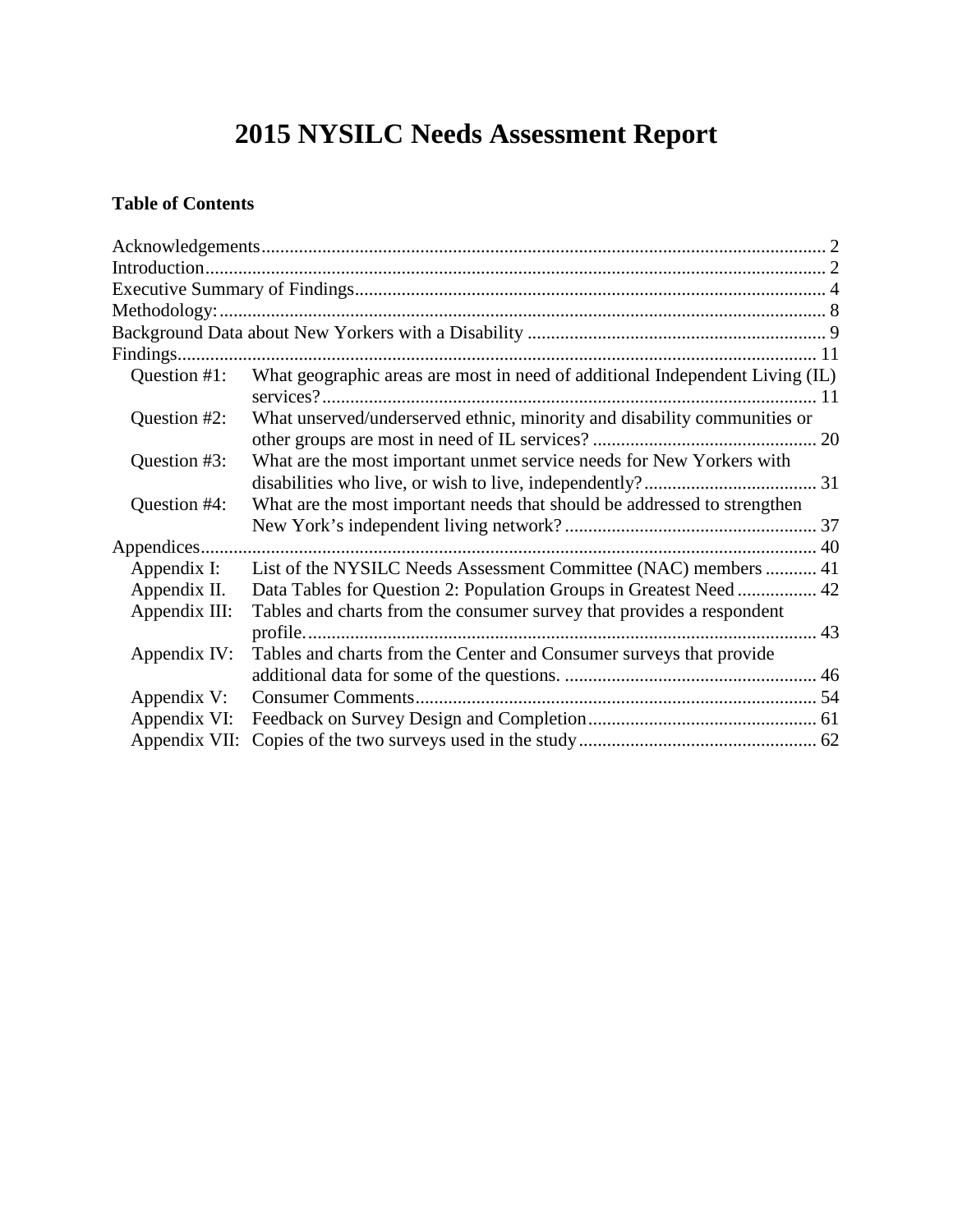# <span id="page-2-0"></span>**Acknowledgements**

The NYS Independent Living Council (NYSILC) would like to express its appreciation for the dedicated group that formed the Needs Assessment Committee (NAC). The NAC members spent six months wrestling with what questions to ask to identify the critical needs in New York for Independent Living (IL). They reviewed reports, searched for helpful data, and responded to numerous email questions. A full list of NAC members can be found in Appendix I.

# <span id="page-2-1"></span>**Introduction**

The New York State Independent Living Council (NYSILC) is a not-for-profit, nongovernmental, consumer-controlled state council. It is composed of 24 appointees from around the state, a majority of whom have disabilities. They represent diverse backgrounds and needs across the state. NYSILC is responsible for the development, implementation, monitoring, and evaluation of the three-year Statewide Plan for Independent Living (SPIL). The council is jointly responsible for the SPIL with its state plan partners, who will transition in 2015-2016 to the New York Federal CIL Directors. The partnership will work in cooperation with a new Designated State Entity (DSE) from the previous roles and relationships developed between the New York State Education Department/Office of Adult Continuing and Career Educational Services - Vocational Rehabilitation (ACCES-VR) and the Office of Children and Family Services/Commission for the Blind and Visually Handicapped (CBVH).

Independent Living means controlling and directing your own life, taking risks, and being allowed to succeed and fail on your own terms. Statewide Independent Living Councils (SILCs), established under Title VII of the Rehabilitation Act of 1973, as amended, provide support to the Statewide IL network of 39 centers (plus satellite locations) in addition to their primary SPIL duties. Some specific examples include, but are not limited to: conducting surveys and reports, promoting media awareness about IL and disability related issues, young adult leadership training sponsorships, general support of technical assistance and training, and direction around disability policy issues (voting access, emergency preparedness, outreach to underserved populations).

NYSILC conducts a public input process as part of the development of the three-year State Plan for Independent Living (SPIL). It is guided by a formulation packet with a facilitation outline posing critical questions designed to solicit feedback from the public at various venues.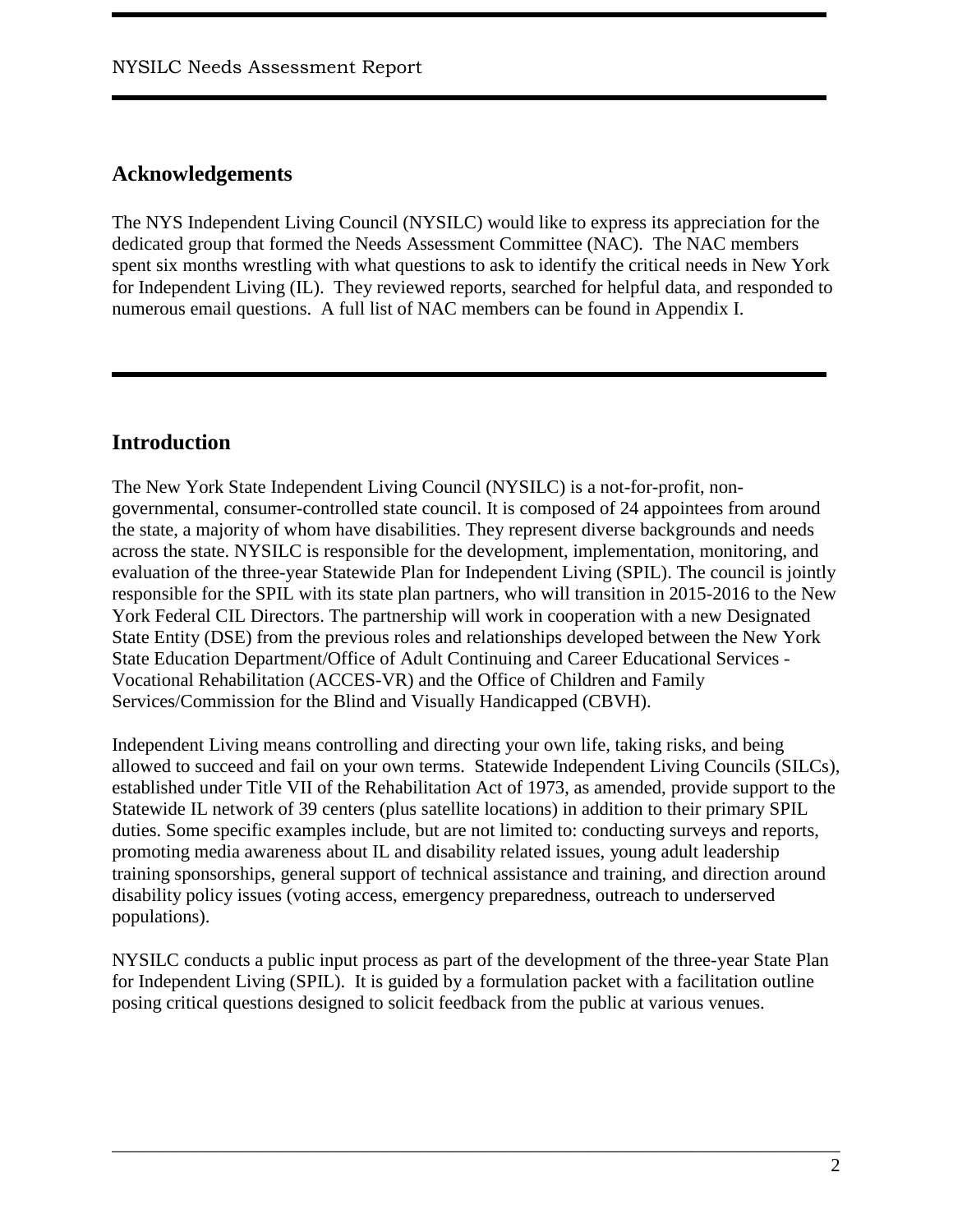To gather additional data, NYSILC decided to conduct two needs assessment surveys; one of Center Directors and another of consumers. Two similar surveys were conducted in 2012 as part of the previous SPIL development. NYSILC again hired Alan Krieger, a consultant with Krieger Solutions LLC, to facilitate this process, and established a committee of Council members and stakeholders to lead the process. (See Appendix I for list of the Needs Assessment Committee (NAC) members). Alan Krieger has extensive experience working with non-profit and public sector agencies. He is a former executive director of a statewide organization and is also working with NYSILC to strengthen its evaluation process for the three-year state plan. For more information about Alan Krieger, visit his website, [www.KriegerSolutions.com.](http://www.kriegersolutions.com/)

\_\_\_\_\_\_\_\_\_\_\_\_\_\_\_\_\_\_\_\_\_\_\_\_\_\_\_\_\_\_\_\_\_\_\_\_\_\_\_\_\_\_\_\_\_\_\_\_\_\_\_\_\_\_\_\_\_\_\_\_\_\_\_\_\_\_\_\_\_\_\_\_\_\_\_\_\_\_

#### **For more information about this needs assessment, please contact:**

Brad Williams, Executive Director Tel: 518 427-1060, Voice and TDD; Toll Free 1 (877) 397-4126 Email: [bradw@nysilc.org](mailto:bradw@nysilc.org) Fax: 518 427-1139

or send regular mail to: New York State Independent Living Council, Inc. 111 Washington Avenue, Suite 101 Albany, NY 12210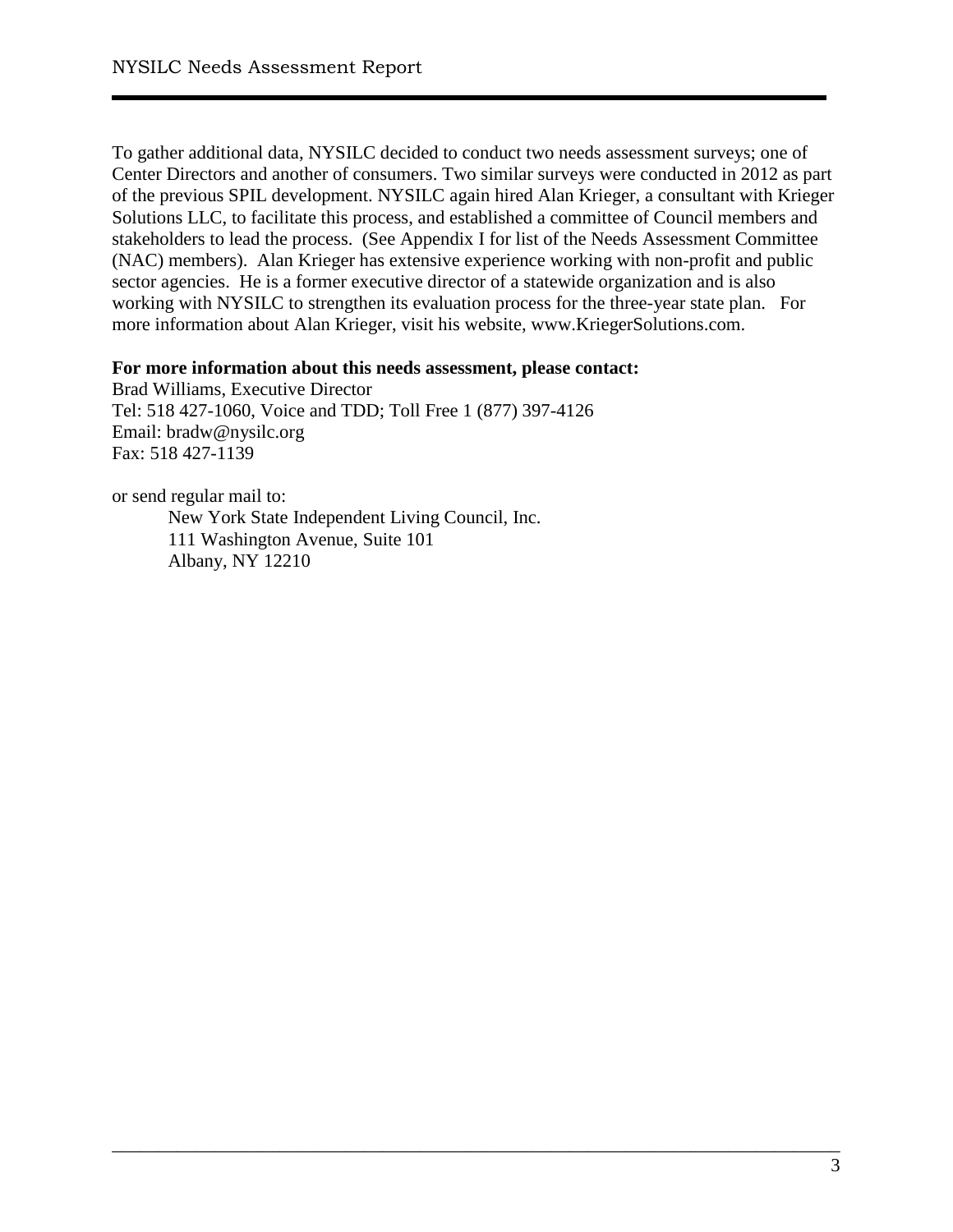# <span id="page-4-0"></span>**Executive Summary of Findings**

This needs assessment was designed to collect input on four research questions to help guide the development of the next three-year State Plan for Independent Living (SPIL). The key findings for each question are outlined below. A more complete discussion follows in the main body of this report. The findings of this assessment very closely track the findings of the needs assessment conducted in 2012. This indicates that the most difficult challenges are difficult to overcome and continued efforts are needed to successfully address these.

#### **1. What geographic areas are most in need of additional Independent Living (IL) services?**

Utilizing an analysis of penetration rates and inundation indexes, and their relative rankings, the eight counties with the greatest need for Independent Living (IL) services (listed from greatest to least need) have held mostly the same since the 2012 report was produced. Kings County has move to the top of the list, and Seneca, Genesee and Nassau have been added. Livingston County has moved down the list and New York, Wyoming and Yates have moved off the top 8.

| Using most current data    | From the 2012 Needs Assessment Report |  |  |  |
|----------------------------|---------------------------------------|--|--|--|
| Kings                      | Livingston                            |  |  |  |
| $\bullet$                  | $\bullet$                             |  |  |  |
| <b>Bronx</b>               | <b>Bronx</b>                          |  |  |  |
| $\bullet$                  | $\bullet$                             |  |  |  |
| Queens                     | <b>Queens</b>                         |  |  |  |
| $\bullet$                  | $\bullet$                             |  |  |  |
| Livingston                 | New York                              |  |  |  |
| $\bullet$                  | $\bullet$                             |  |  |  |
| Seneca                     | Suffolk                               |  |  |  |
| $\bullet$                  | $\bullet$                             |  |  |  |
| Suffolk                    | Wyoming                               |  |  |  |
| $\bullet$                  | $\bullet$                             |  |  |  |
| Genesee<br>$\bullet$       | Kings                                 |  |  |  |
| <b>Nassau</b><br>$\bullet$ | Yates                                 |  |  |  |

#### **2. What unserved/underserved ethnic, minority and disability communities are most in need of IL services?**

Based on what we know (existing data), the following needs were identified:

• While there is still a high number of veterans with disabilities in New York (211,931) it has fallen since the 2012 report was issued (232,805). Twenty-seven percent of veterans in NYS have disabilities compared with the general population of 11%. The incidence of disability has risen slightly since the 2012 report (25.1%) possibly due to the aging of many veterans and the increase in disabilities in modern warfare due to higher rates of survival from serious wounds. Sixty-one percent of center directors identified veterans as a significantly unserved/underserved population.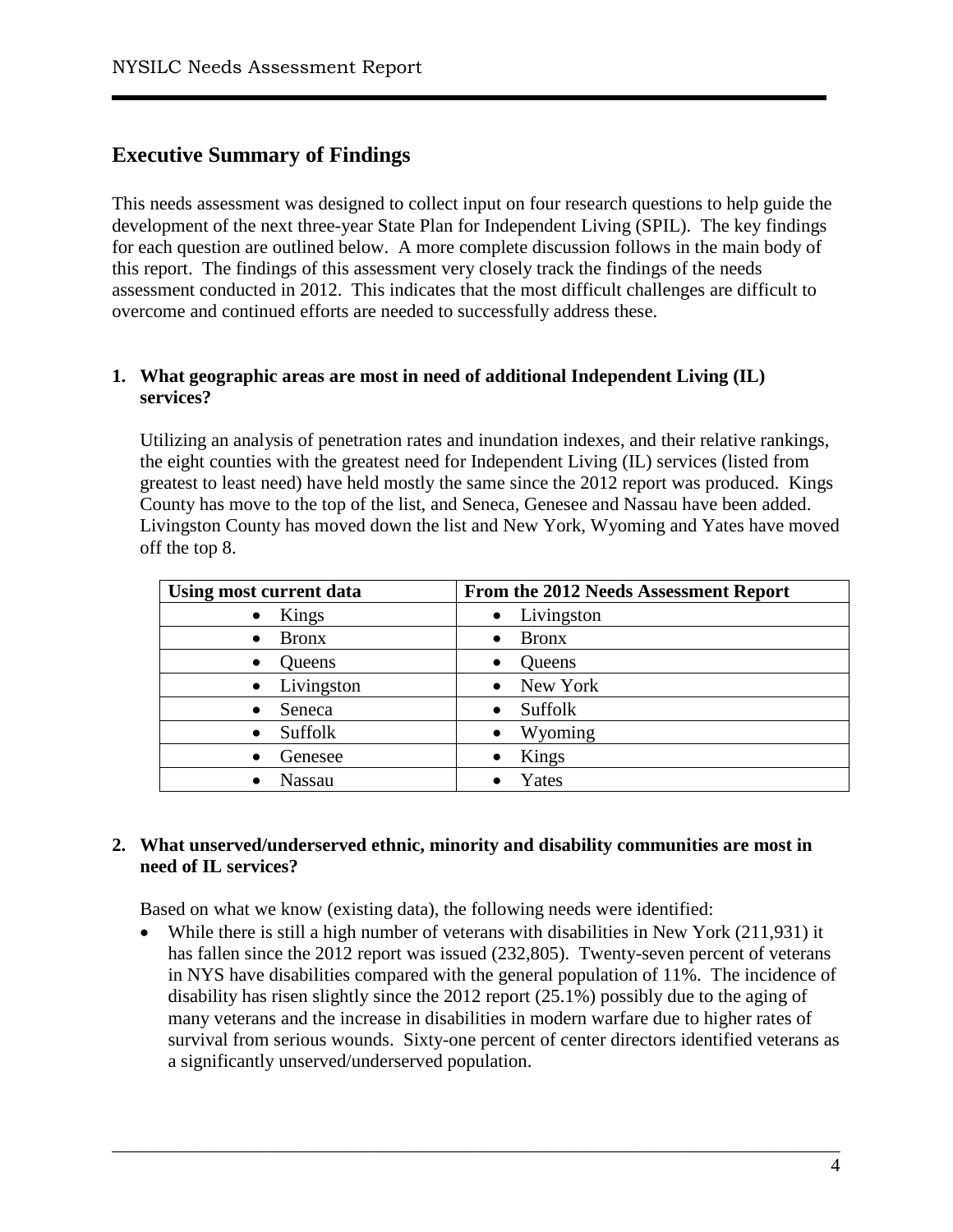- Rural residents were the next highest rated for being underserved, with 42.3% of Center Directors citing this group. Limited transportation and limited services in rural areas combine to make it difficult to reach this group.
- The other two groups cited by center directors include youth/young adults and Hispanics.
- Some of these underserved target populations have been identified for two prior State Plans and they continue to be high priorities. These include: veterans with disabilities, Hispanics with disabilities, and young adults with disabilities.

#### **3. What are the most important unmet service needs for New Yorkers with disabilities who live, or wish to live, independently?**

Based on input from the consumer and center director surveys, we identified the following as the greatest challenges facing consumers:

- Finances (paying bills)
- Transportation
- Social
- Employment
- Housing

These challenges were fairly consistent across rural, urban and suburban respondents. They are also very similar to the findings from three years ago.

In terms of the services consumers most need to live independently, benefits assistance, advocacy and transportation were rated most highly. When asked what services were least available in their area, consumers cited transportation, housing and recreation.

#### **4. What are the most important needs that should be addressed to strengthen New York's independent living network?**

Based on a survey of Center Directors, with more than half of the network responding, centers indicated that the following were barriers to existing services or expanding or starting new services:

\_\_\_\_\_\_\_\_\_\_\_\_\_\_\_\_\_\_\_\_\_\_\_\_\_\_\_\_\_\_\_\_\_\_\_\_\_\_\_\_\_\_\_\_\_\_\_\_\_\_\_\_\_\_\_\_\_\_\_\_\_\_\_\_\_\_\_\_\_\_\_\_\_\_\_\_\_\_

- Lack of financial services
- Funding restrictions
- Lack of transportation to consumers
- Additional space/infrastructure
- Increased awareness about ILC.

This list is very similar to that of 3 years ago.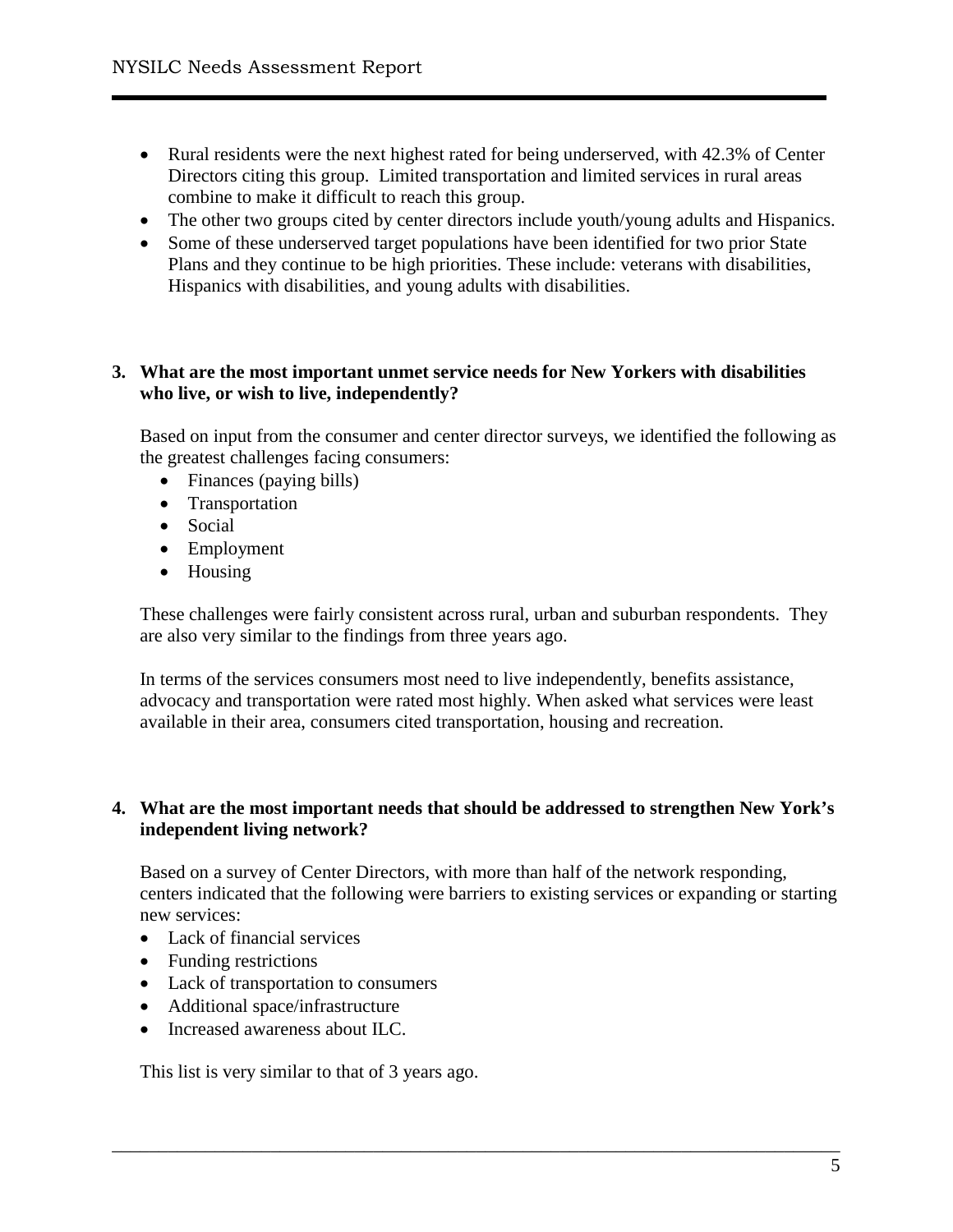Consumers responded when asked what could be done to make it easier for them to access services at their local center:

\_\_\_\_\_\_\_\_\_\_\_\_\_\_\_\_\_\_\_\_\_\_\_\_\_\_\_\_\_\_\_\_\_\_\_\_\_\_\_\_\_\_\_\_\_\_\_\_\_\_\_\_\_\_\_\_\_\_\_\_\_\_\_\_\_\_\_\_\_\_\_\_\_\_\_\_\_\_

- Improved transportation
- Increased outreach/advertising

These were also the top two rated in 2012.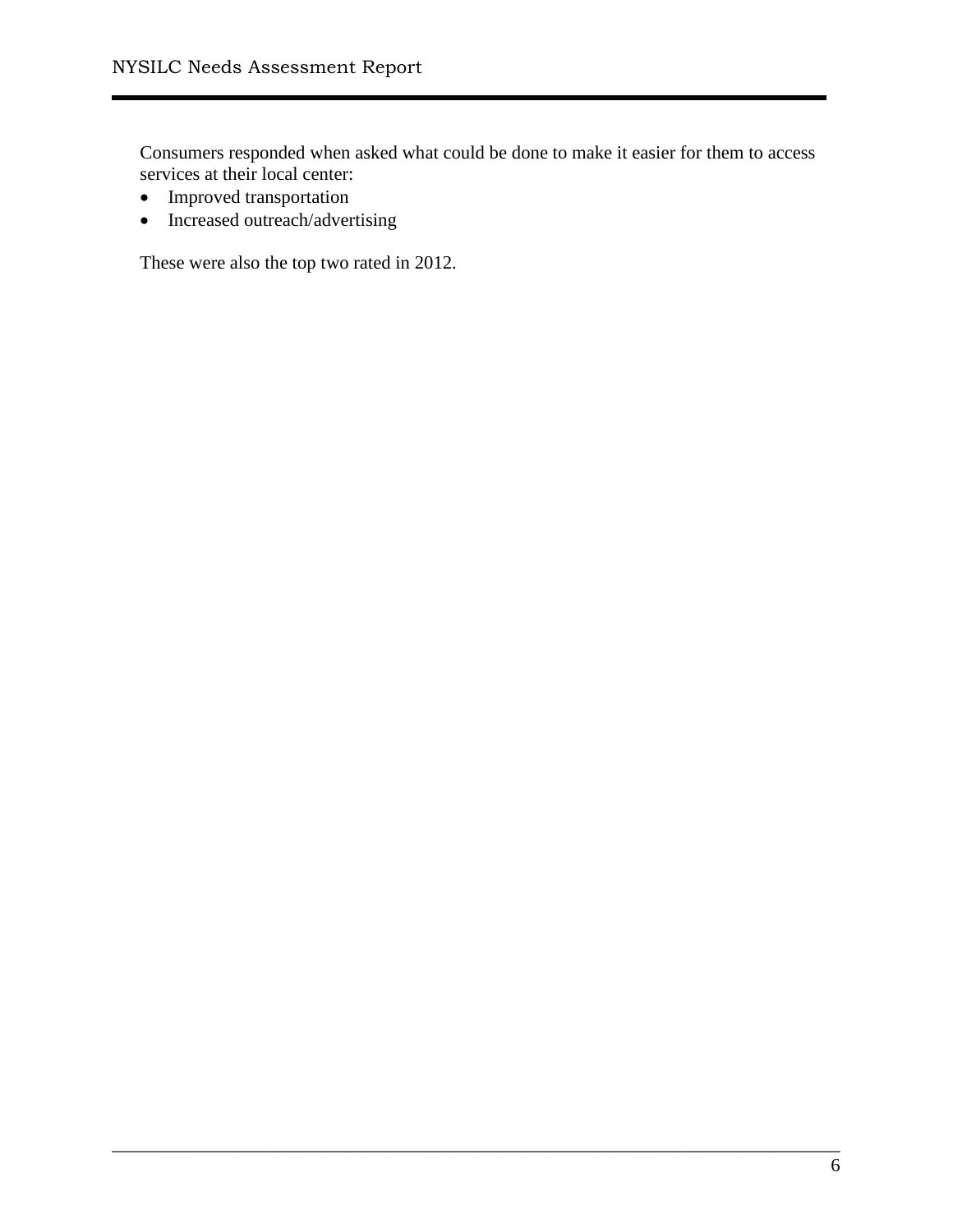# **NYSILC Needs Assessment Report**

## **Purpose of the Needs Assessment Study**

As part of the formulation of the three-year State Plan for Independent Living (SPIL), NYSILC conducts a public input process for the plan development to solicit feedback from the public, at various venues and through written comments.

In 2012, two needs assessment surveys were conducted to add to this process. These surveys were conducted again in 2015 for the 2017-2019 state plan. NYSILC established a committee of Council members to lead this process. Public input and needs assessment priorities then help to validate the content of the next SPIL.

The committee reviewed the previous surveys and recommended changes to increase clarity and update some of the terminology. The committee recommended that NYSILC focus its needs assessment on the same four questions that formed the basis of the 2012 assessment (which was in turn based on the California SILC's approach including their analysis of "penetration rates" and "inundation indexes"). Committee members also reviewed other data sources, primarily to answer the first two research questions.

#### **The four research questions on which NYSILC decided to focus the needs assessment were:**

- 1. What geographic areas are most in need of additional Independent Living (IL) services?
- 2. What unserved/underserved ethnic, minority and disability communities are most in need of IL services?
- 3. What are the most important unmet service needs for New Yorkers with disabilities who live, or wish to live, independently?
- 4. What are the most important needs that should be addressed to strengthen New York's independent living network?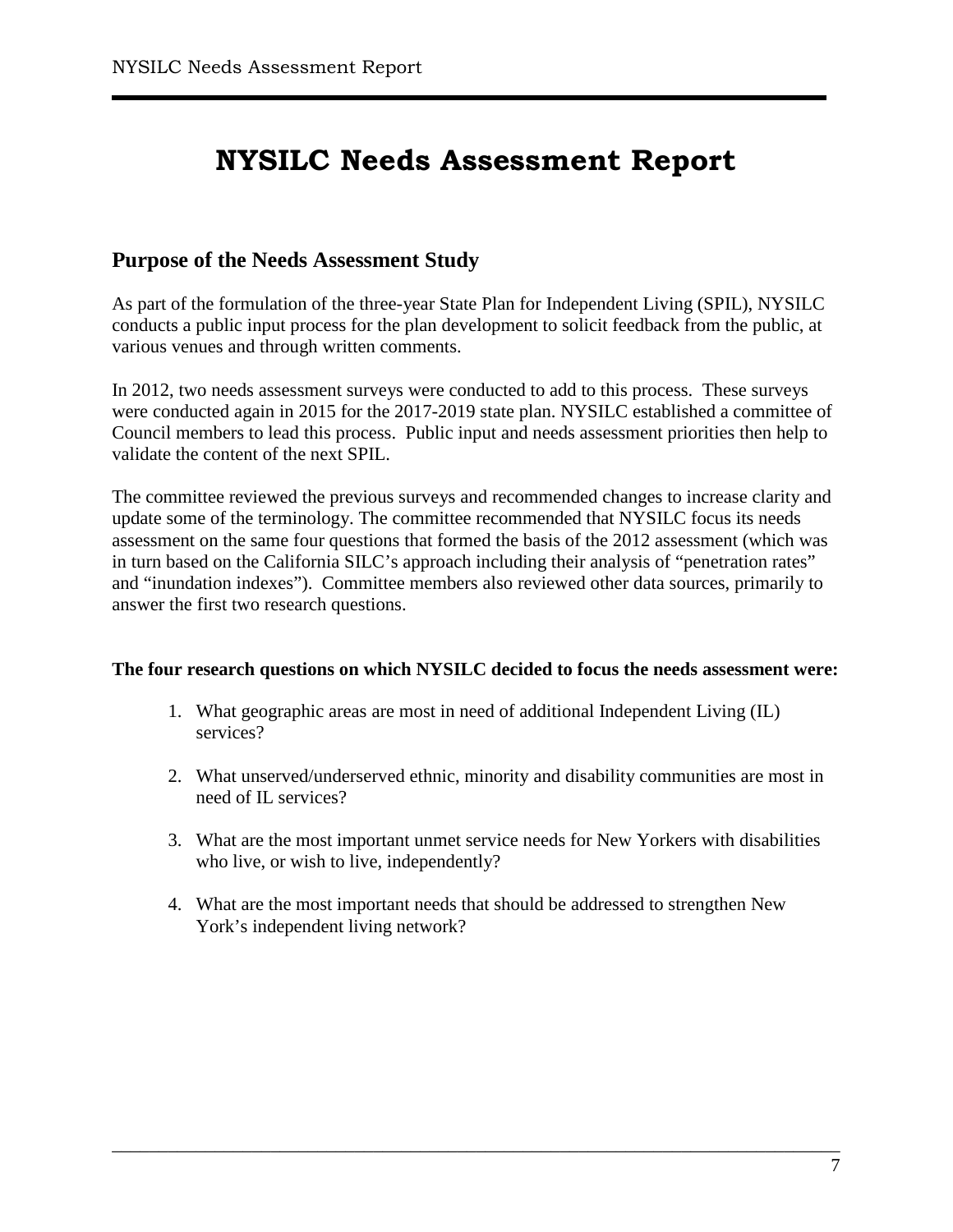# <span id="page-8-0"></span>**Methodology:**

The Needs Assessment Committee reviewed available data to see if some of these questions could be answered. Research questions 1 and 2 were able to be substantially answered by accessing and analyzing existing data, and questions 3 and 4 needed to have additional data developed through two surveys – one of consumers and one of Independent Living Center directors. The surveys drew from questions in the 2012 surveys and while focusing on NYSILC's research questions 3 and 4 above, it also included a few items relating to the other two research questions.

It should be pointed out that prior to our 2012 report, no known public data on the number of **people with disabilities who are in institutional settings** previously existed within the State. That was the first attempt recognized by the network to capture data about the State's institutionalized population in any meaningful way. In 2015, the State had not made significant progress in publically accounting for or conspicuously posting such figures online or in the proposed dashboard setting. As a result, a FOIL process was utilized again starting in April 2015 and most State agencies responded with the requested data within appropriate timeframes. Only the Department of Health prolonged the process along a seven-month time span, exchanging several irrelevant data records until the original data request was satisfied. Pro bono legal assistance was required. Substitute data almost had to be utilized based on certified capacity. Reference footnotes of specific FOILs and data in Table 1.2 on page 17.

The **consumer survey** was an electronic survey for consumers to complete from their home computer via an on-line link, or on a computer in an Independent Living Center. A text based/paper survey was also made available if the on-line survey was not accessible, and many consumers used this option. NYSILC sent information about how to access the survey to all the Independent Living Centers in New York, and to a number of advocacy and service organizations that serve people with disabilities. There were 263 consumers who responded to the survey and their responses are summarized in the report that follows. Many of these consumers are already involved with Independent Living Centers (ILC). Others heard about this from associated stakeholders or advocates and were unfamiliar with ILCs. A demographic breakdown of these consumers is also provided in the report. To increase responses, we provided an incentive – entry in a drawing for a \$50 gift card. Unfortunately, there were two other statewide disability surveys being conducted at the exact same time that included people with disabilities (an Office of Aging needs assessment and a Developmental Disability Planning Council survey). As a result, we had a much lower response than we did three years ago.

The **center director survey** was also an on-line survey with a text based/paper option available if the on-line version was not accessible. More than half of all Independent Living Centers in the state responded (26 out of 47 locations). Their responses are also summarized in the report that follows.

\_\_\_\_\_\_\_\_\_\_\_\_\_\_\_\_\_\_\_\_\_\_\_\_\_\_\_\_\_\_\_\_\_\_\_\_\_\_\_\_\_\_\_\_\_\_\_\_\_\_\_\_\_\_\_\_\_\_\_\_\_\_\_\_\_\_\_\_\_\_\_\_\_\_\_\_\_\_

Appendix VII (page 62) contains a full copy of the Consumer and Center survey questions.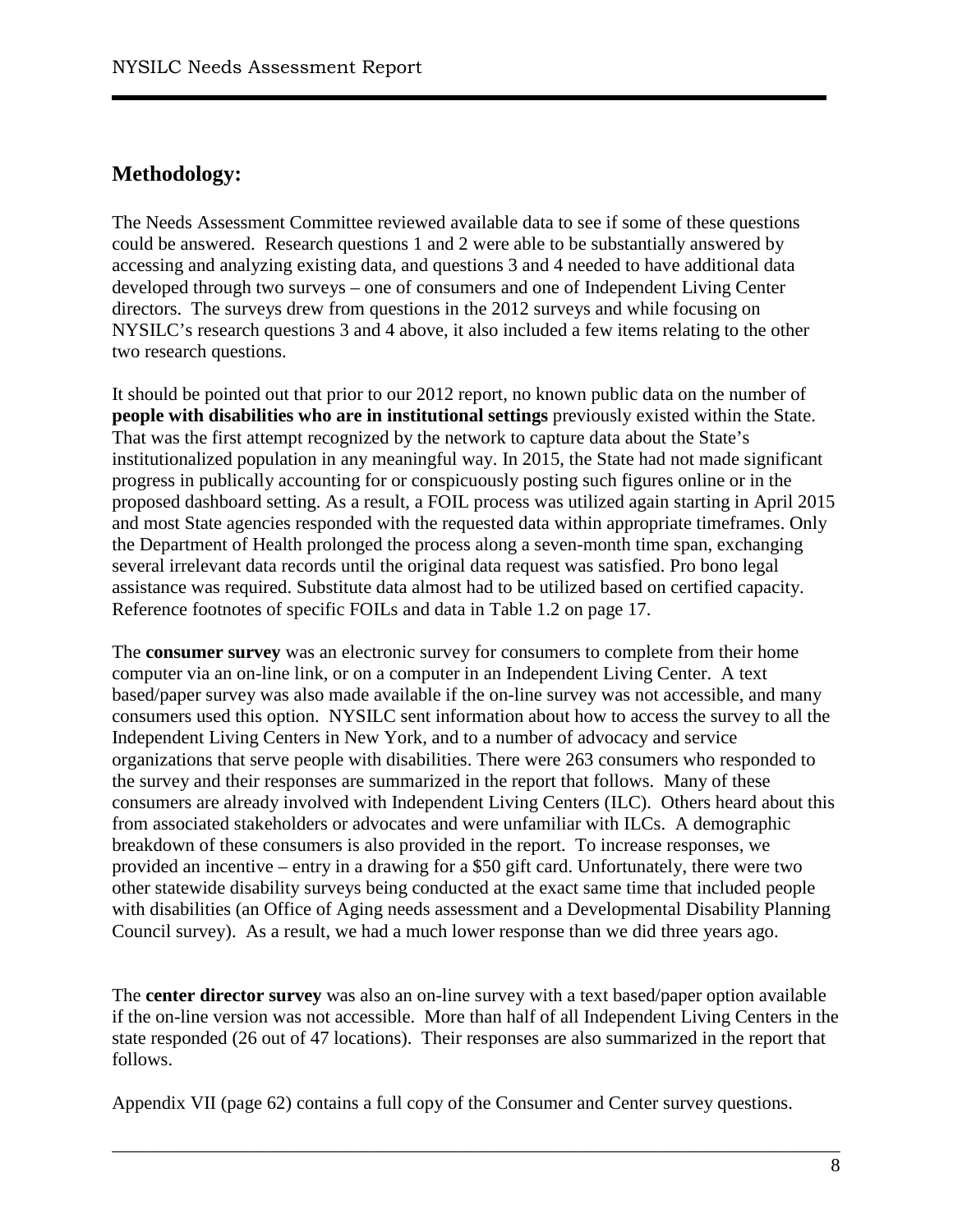# <span id="page-9-0"></span>**Background Data about New Yorkers with a Disability**

A large number of statistical documents were reviewed to try to assemble a picture of what it means to be a New Yorker with a disability. According to the 2014 Annual Disability Statistics Compendium<sup>[1](#page-9-1)</sup> compiled by the RRTC on Disability Statistics & Demographics, here is what we found:

- **Total population:** There are over 2 million New Yorkers with disabilities living in the community out of a total of more than 19 million residents (11%). This does not account for institutionalized individuals or active military personnel. This did not change much since the last survey.
- **Veterans:** There are 785,638 civilian veterans age 18 or older living in the community in New York State (a sharp decline compared to 928,961 in 2012), with 211,931 with disabilities (fewer than in 2012 at 232,805) but at a higher percentage 27% (compared to 25.1% in 2012). These individuals have a higher incidence of disability compared to the general population.
- **Poverty rate:** The rate for New Yorkers with disabilities ages 18 to 64 living in the community is 30.3% (an increase compared to 28.6% in 2012), which is more than twice that of persons in our state without disabilities which increased proportionately to 13.1% (at 12.3% in 2012).
- **Employment:** The employment rate for a New Yorker with a disability (ages 18-64) slightly improved to 32.2% (31.2% in 2012) compared to 73.3% for a person without a disability (was 72% in 2012) resulting in a gap of 41.1% (40.8% in 2012). Full-time, yearround employment for a New Yorker with a disability (ages 18-64) barely moved to 18.8% (18.7% in 2012) compared to 50.5% for a person without a disability (which decreased from 52.2% in 2012) creating a reduced gap of 31.7% (compared to 33.5% in 2012).
- **Income:** Among civilians age 16 or older during the last 12 months, the income gap increased for New Yorkers with disabilities earning \$11,267 less on average compared to a person without a disability (\$23,217 versus \$34,484).
- **Education:** For students with disabilities ages 14-21 during the last 12 months, it was reported that they left New York State schools for the following reasons: 60% (16,411) graduated with diplomas, 18% (4,796) received certificates, 21% (5,618) dropped out, and 1% (322) died or aged out. Compared to 2012, the graduation number and rate increased (15,937/52%), the number and rate receiving certificates decreased (6,277/21%), the drop out number and rate decreased (7,785/26%), and the number who aged out or died decreased and the rate remained the same (390/1%).
- **Health:** For New Yorkers with disabilities age 18 or older, the number who are considered obese increased to 37.9% (up from 34.4% in 2012) compared to 21.8% for a

<span id="page-9-1"></span><sup>&</sup>lt;sup>1</sup> 2014 Annual Disability Statistics Compendium, Rehabilitation Research and Training Center (RRTC) on Disability Statistics and Demographics[, www.DisabilityCompendium.org,](http://www.disabilitycompendium.org/) November 2011. Source is the U.S. Census Bureau, 2013 American Community Survey, American FactFinder.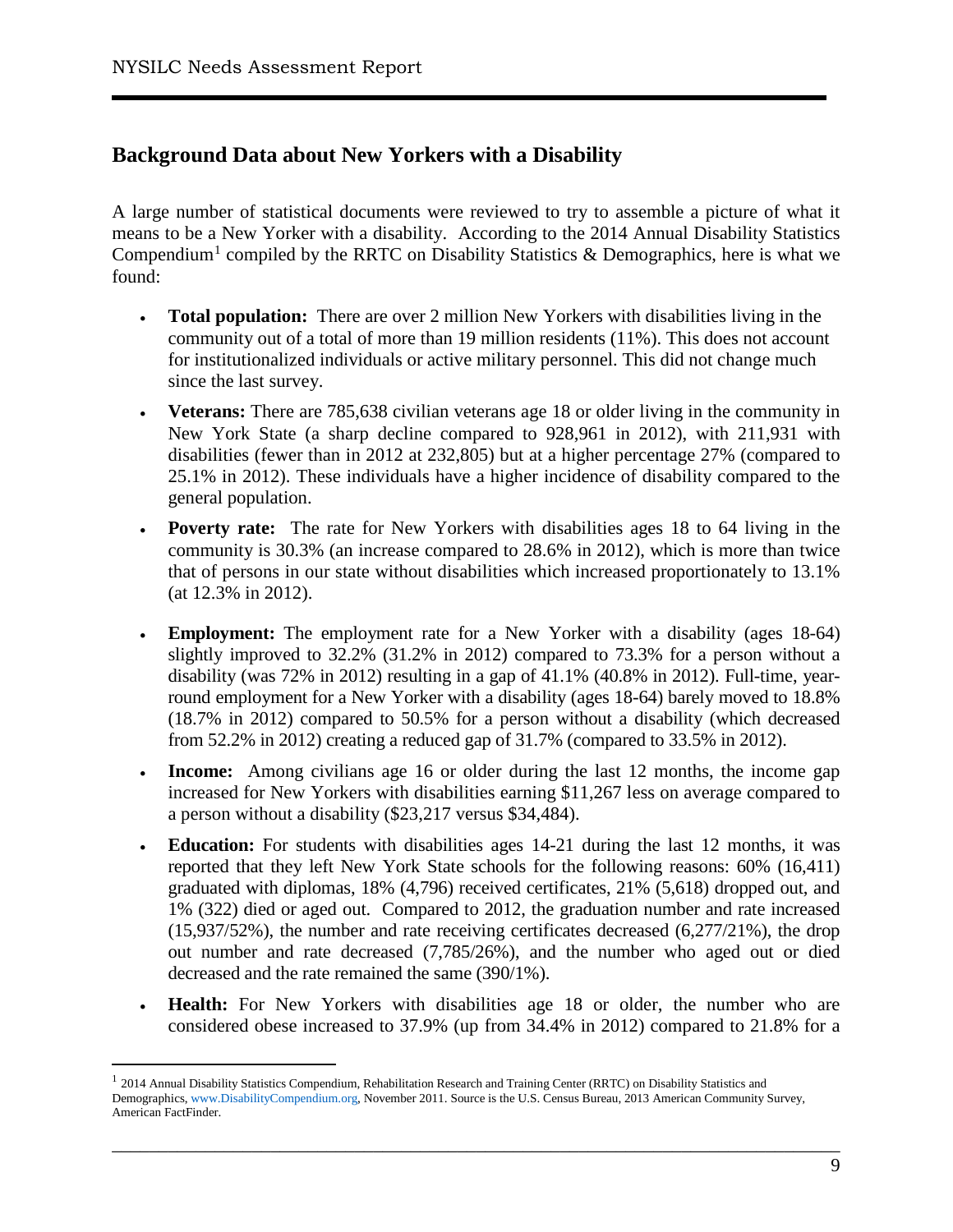person without a disability (up just slightly from 21.1% in 2012). In addition, new this report, New Yorkers with disabilities are more likely to smoke, with 22.6% of disabled New Yorkers identified compared to 14.9% of New Yorkers without disabilities.

This background data provides a compelling picture about the challenges faced by New Yorkers with disabilities. However, what it doesn't tell us is:

- *How* this information varies by county and region
- *What* are the most unserved and underserved populations and groups.
- *What* the greatest needs are for services
- *Where* the greatest needs are for services
- *What* can be done to strengthen the Independent Living (IL) network to address these gaps

With this information as a backdrop and with our four core questions in mind, we conducted a needs assessment study to find out more about issues related to independent living facing people with disabilities in New York State.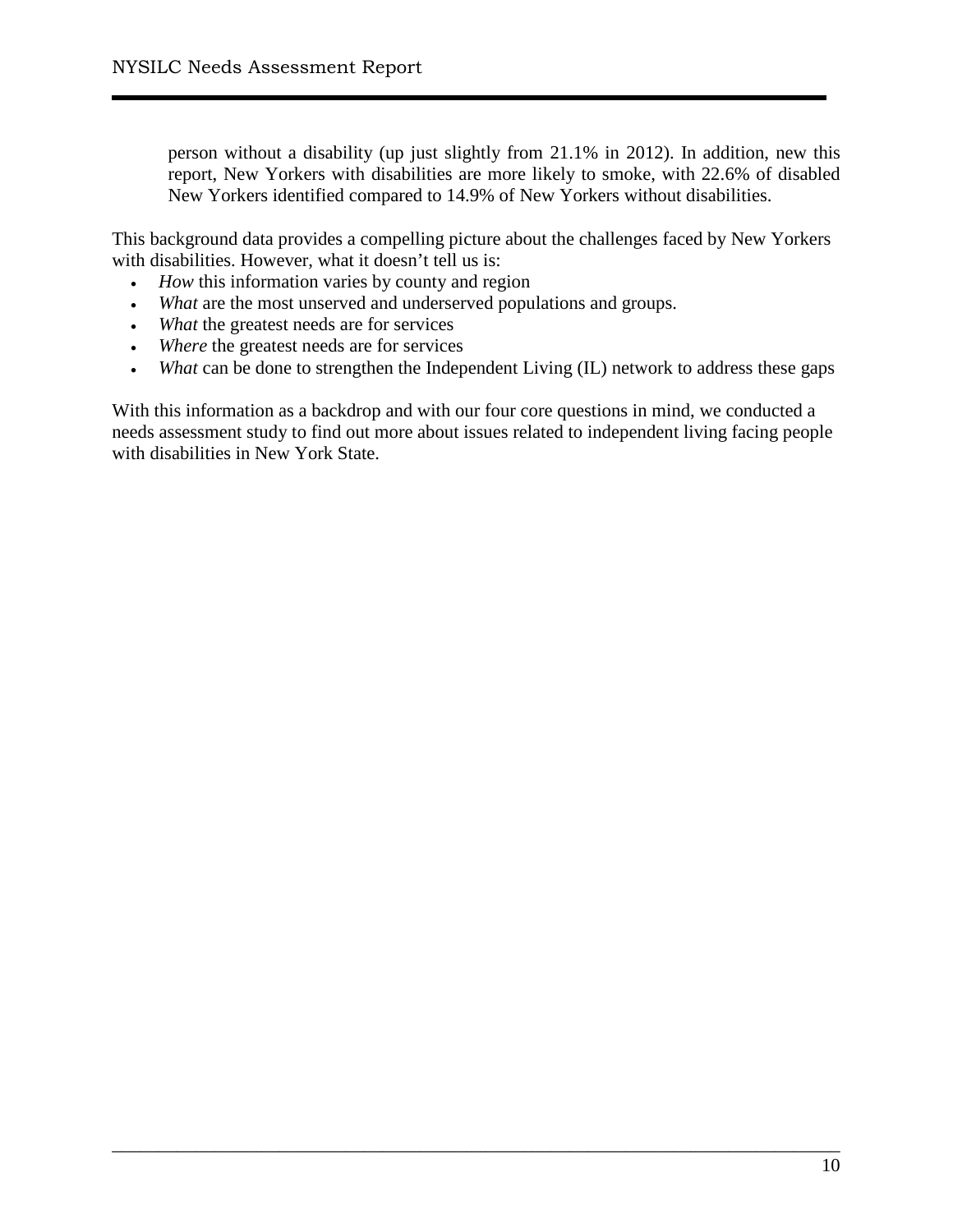## <span id="page-11-0"></span>**Findings**

# <span id="page-11-1"></span>*Question #1: What geographic areas are most in need of additional Independent Living (IL) services?*

A number of data sources were reviewed to help identify areas of New York State that were most in need of additional IL services. In addition, this question was asked on the Center Director's survey.

On the survey of Center Directors, when asked if there were specific geographic areas within or outside their service area that they felt are not adequately served or are difficult for their staff to access, 50% gave a response and of these, most cited rural sections of their service area. So while the data which follows identifies rural, urban and suburban areas, in rural areas the lack of services is frequently compounded by a severe lack of transportation. While lack of transportation is an issue in many urban and suburban areas as well (this shows up as a high priority need across the board – see Question 3), it is generally worse in rural areas.

Table 1.1 (page 14) depicts service needs by county and indicates the sources that were used to develop the data which follows.

Some key findings from this data are listed below:

#### 1. **Which counties provide IL services to the most or least number of people?**

This data is based on ACCES-VR year-end data, statewide totals for FY 2013-2014, plus FY 2013-2014 704 Report data from the RSA MIS for Federal only funded CILs (ATI Sullivan, CDR, and TLCIL). (Note: this data was expanded to include all people served by the IL network: people with disabilities (primary), family members, and other non-disabled.)

\_\_\_\_\_\_\_\_\_\_\_\_\_\_\_\_\_\_\_\_\_\_\_\_\_\_\_\_\_\_\_\_\_\_\_\_\_\_\_\_\_\_\_\_\_\_\_\_\_\_\_\_\_\_\_\_\_\_\_\_\_\_\_\_\_\_\_\_\_\_\_\_\_\_\_\_\_\_

The top five counties served by the IL network during this time period include:

| <b>NYS</b> County | Total People Served by IL Network |
|-------------------|-----------------------------------|
| Orange            | 10068                             |
| Erie              | 4620                              |
| Oneida            | 4309                              |
| Monroe            | 4066                              |
| J1ster            | 3693                              |

The five counties exhibiting the lowest service reach include:

| <b>NYS</b> County | Total People Served by IL Network |
|-------------------|-----------------------------------|
| Hamilton          |                                   |
| Yates             | 69                                |
| Seneca            | 87                                |
| Livingston        | QQ                                |
| Genesee           | 156                               |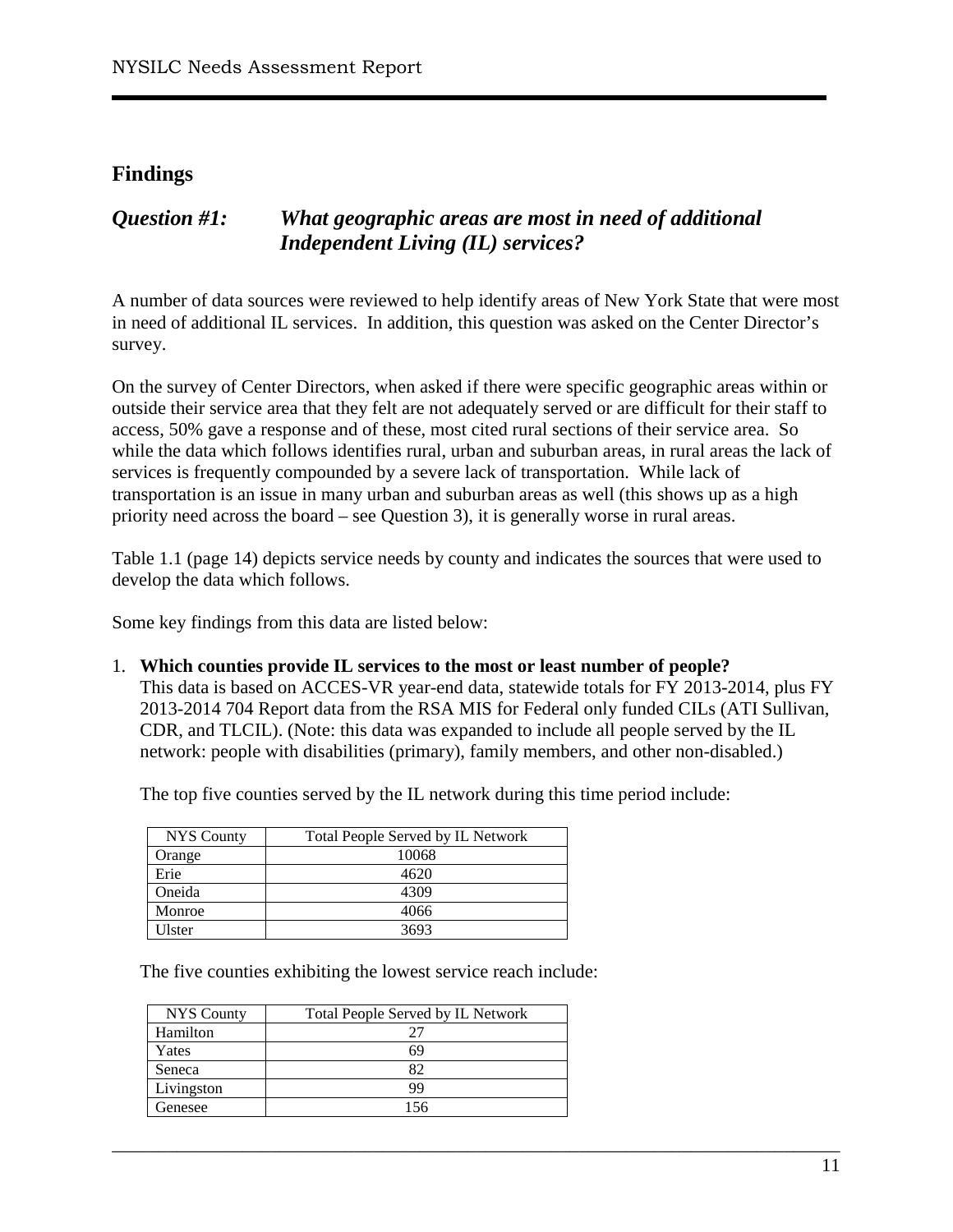2. **Which counties have the highest incidence of people with disabilities?**

This is based on data received from the Cornell University Employment and Disability Institute, Race and Ethnicity of People with Disabilities by All NYS Counties American Community Survey 2015.

The counties with the five highest incidences of disability include:

| <b>NYS</b> County | Incidence of Disability/County |
|-------------------|--------------------------------|
| Kings             | 249,893                        |
| Oueens            | 220,433                        |
| <b>Bronx</b>      | 194.097                        |
| New York          | 162,018                        |
| <b>Suffolk</b>    | 113,040                        |

#### 3. **How well are people with disabilities reached in each county?**

Penetration rate is a calculation of the extent the IL network and its services are reaching the identified population in a given county. It is calculated by dividing the total number of consumers served in a county by the IL network for the identified year by the total number of civilian people with disabilities identified for each county. The lower the penetration rate (a percentage), the greater the need. Penetration rates provide an objective process to identify need that equally filters unserved and underserved, as well as urban and rural areas. (This is based on a model developed by the California Statewide Independent Living Council.)

The counties with the five lowest penetration rates (and greatest need) are:

| <b>NYS County</b> | <b>Penetration Rate</b> |
|-------------------|-------------------------|
| Kings             | 0.92%                   |
| <b>Bronx</b>      | 1.13%                   |
| Queens            | 1.14%                   |
| Livingston        | 1.56%                   |
| Suffolk           | 1.62%                   |

#### 4. **Which counties have the greatest number of people with disabilities who are institutionalized?**

Census data is for the civilian population, excluding those in institutions. The total estimated number of institutionalized individuals in New York by county was derived as detailed in Table 1.2 (page 17). It should be noted that this is an estimate or "snapshot" based on the information obtained by the committee. The counties with the highest estimated institutionalized populations are:

| <b>NYS</b> County | Total Institutionalized/County |
|-------------------|--------------------------------|
| Queens            | 17,559                         |
| Kings             | 15,081                         |
| <b>Bronx</b>      | 15,020                         |
| New York          | 11,433                         |
| Suffolk           | 11.221                         |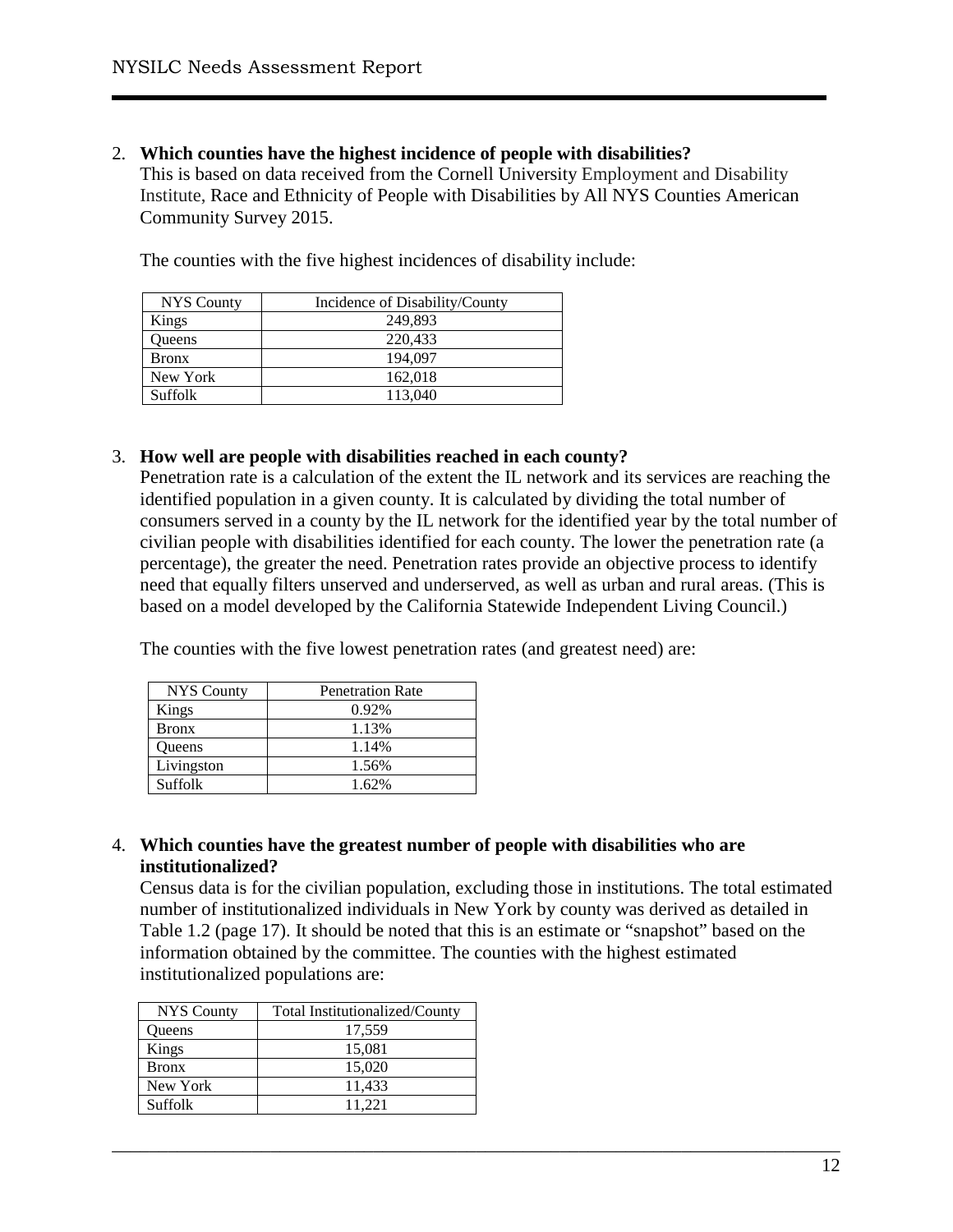Livingston 11.80 Queens 6.97<br>Bronx 6.82

Kings 6.53

5. **Which counties are most at risk of having too few services available if everyone in an institution was successfully transitioned to a community setting?**

This data is based on a model developed by the California Statewide Independent Living Council. An "inundation index" expresses a number by county, hypothesizing that if everyone identified in an institutional setting was successfully transitioned out into the community, how would the current service capacity of the IL network manage the number of consumers who might "inundate" the county. It is calculated by dividing the total number of individuals identified as being institutionalized by county by the total number of consumers currently served in a county by the IL network (an estimate for current system capacity). The higher the inundation index (a number), the greater the need. Inundation indexes objectively look at the gap between the current service capacity and the potential under full deinstitutionalization.

| NYS County | Inundation Index |
|------------|------------------|
| Seneca     | كەنگ             |

The counties with the five highest inundation indexes (and greatest potential need) are:

| 6. Which counties overall seem to have the highest need for additional services?               |
|------------------------------------------------------------------------------------------------|
| In an attempt to combine the penetration and inundation data to reach an overall assessment,   |
| counties were ranked separately on each of these two factors and then rankings were            |
| combined to produce an overall priority. Table 1.3 (page 19) provides a list of the top        |
| counties with the lowest penetration rates and highest inundation indexes, and shows how the   |
| combined ranking was calculated. When ranked and given a score for their relative positions,   |
| the following eight counties are identified as the geographic areas most in need of additional |
| IL services:                                                                                   |

\_\_\_\_\_\_\_\_\_\_\_\_\_\_\_\_\_\_\_\_\_\_\_\_\_\_\_\_\_\_\_\_\_\_\_\_\_\_\_\_\_\_\_\_\_\_\_\_\_\_\_\_\_\_\_\_\_\_\_\_\_\_\_\_\_\_\_\_\_\_\_\_\_\_\_\_\_\_

• Kings

Bronx

- Bronx
- Queens
- Livingston
- Seneca
- Suffolk
- Genesee
- Nassau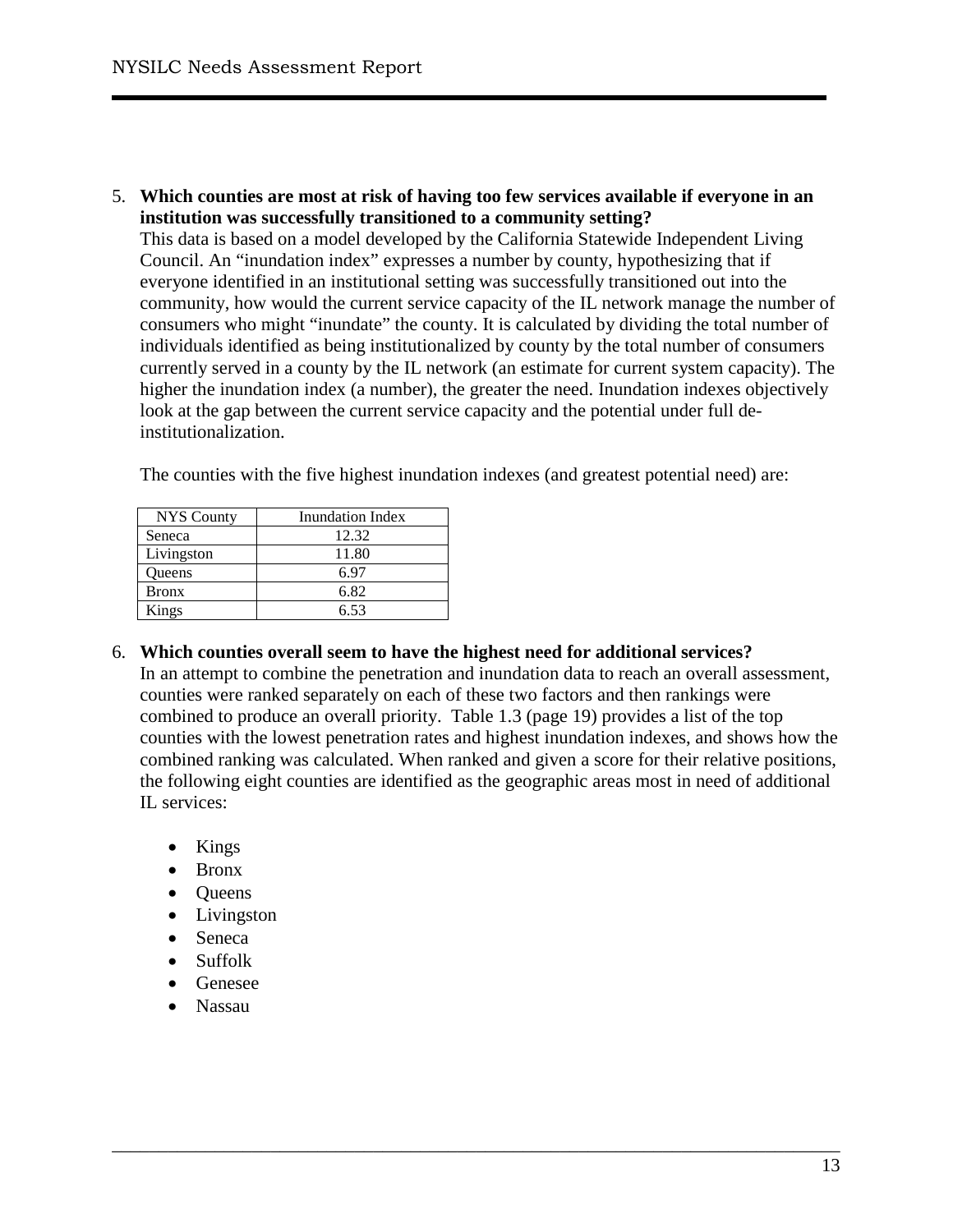#### **Table 1.1 Service Needs by County**

This table below analyzes potential service needs by county across New York State. It looks at the number of consumers currently being served by the IL network and the total number of people with disabilities in that county to see how far the services extend. This is the "penetration rate" in column 3. The lower the rate, the greater the potential need.

The table also looks at the population of people with disabilities who are institutionalized and compares that to the current service capacity to determine the potential for too much demand if large numbers moved into the community. This is the "inundation index" in the last column. The higher the index, the greater the need.

See notes following the table for more information about the source of the data and the penetration and inundation calculations.

| <b>NYS County</b> | $(A)^2$             | (B) <sup>3</sup> | $(A)/(B)^4$ | $(C)^5$            | $(C)/(A)^6$ |
|-------------------|---------------------|------------------|-------------|--------------------|-------------|
|                   | <b>Total People</b> | # Incidence of   | Penetration | Total Estimated #  | Inundation  |
|                   | Served by IL        | Disability/      | Rate        | Institutionalized/ | Index       |
|                   | <b>Network</b>      | County           |             | County             |             |
|                   | FY 2013-2014        |                  |             |                    |             |
|                   |                     |                  |             |                    |             |
| Albany            | 2,396               | 36,315           | 6.60%       | 2,692              | 1.12        |
| Allegany          | 974                 | 5,714            | 17.05%      | 390                | 0.40        |
| <b>Bronx</b>      | 2,201               | 194,097          | 1.13%       | 15,020             | 6.82        |
| <b>Broome</b>     | 2,146               | 23,406           | 9.17%       | 3,951              | 1.84        |
| Cattaraugus       | 425                 | 9,610            | 4.42%       | 781                | 1.84        |
| Cayuga            | 754                 | 8,310            | 9.07%       | 1,745              | 2.31        |
| Chautauqua        | 1,633               | 17,205           | 9.49%       | 1,502              | 0.92        |
| Chemung           | 1,503               | 10,899           | 13.79%      | 1,854              | 1.23        |

<span id="page-14-0"></span> $\frac{1}{2}$ <sup>2</sup> Column one identifies the total people served by the IL network for FY 2013-2014. It is based on ACCES-VR yearend data, statewide totals for FY 2013-2014, plus FY 2013-2014 704 Report data from the RSA MIS for Federal only funded CILs (ATI Sullivan, CDR, and TLCIL). It should be clarified that this data was expanded to include all people served by the IL network: people with disabilities (primary), family members, and other non-disabled.

<span id="page-14-1"></span><sup>3</sup> Column two identifies the incidence of disability by county. It is based on data received from the Cornell University Employment and Disability Institute, Race and Ethnicity of People with Disabilities by All NYS Counties American Community Survey 2015.

<span id="page-14-3"></span><sup>5</sup> **Column four** identifies an estimate of the State's institutionalized population. These figures are required because Census data is for the civilian population. The total estimated number of institutionalized individuals in New York by county is derived in Table 1.2 (located on page 17). The settings are identified at the top by column. Footnotes describe the sources and background information related to the data. It should be noted that this is an estimate or "snapshot" based on the information obtained by th

<span id="page-14-4"></span><sup>6</sup> Column five represents a calculation of inundation indexes for the counties. It is based on a model developed by the California Statewide Independent Living Council. An inundation index expresses a number by county, hypothesizing that if everyone identified in an institutional setting was successfully transitioned out into the community, how would the current service capacity of the IL network proportionately compares to the "inundation" for each respective county. It is calculated by dividing the total number of individuals identified as being institutionalized by county (column four) by the total number of consumers served in a county by the IL network (column one). The higher the inundation index (a number), the greater the need. Inundation indexes objectively look at the gap between the service capacity and the potential institutional population respective of urban and rural differences.

<span id="page-14-2"></span><sup>4</sup> **Column three** represents a calculation of penetration rates for the counties. It is based on a model developed by the California Statewide Independent Living Council. A penetration rate determines the extent the IL network and its services are reaching the identified population in a given county. It is calculated by dividing the total number of consumers served in a county by the IL network for the identified year (column one) by the total number of civilian people with disabilities identified for each county with a disability (column two). The lower the penetration rate (a percentage), the greater the need. Penetration rates provide an objective process to identify need that equally filters unserved and underserved, as well as urban and rural areas.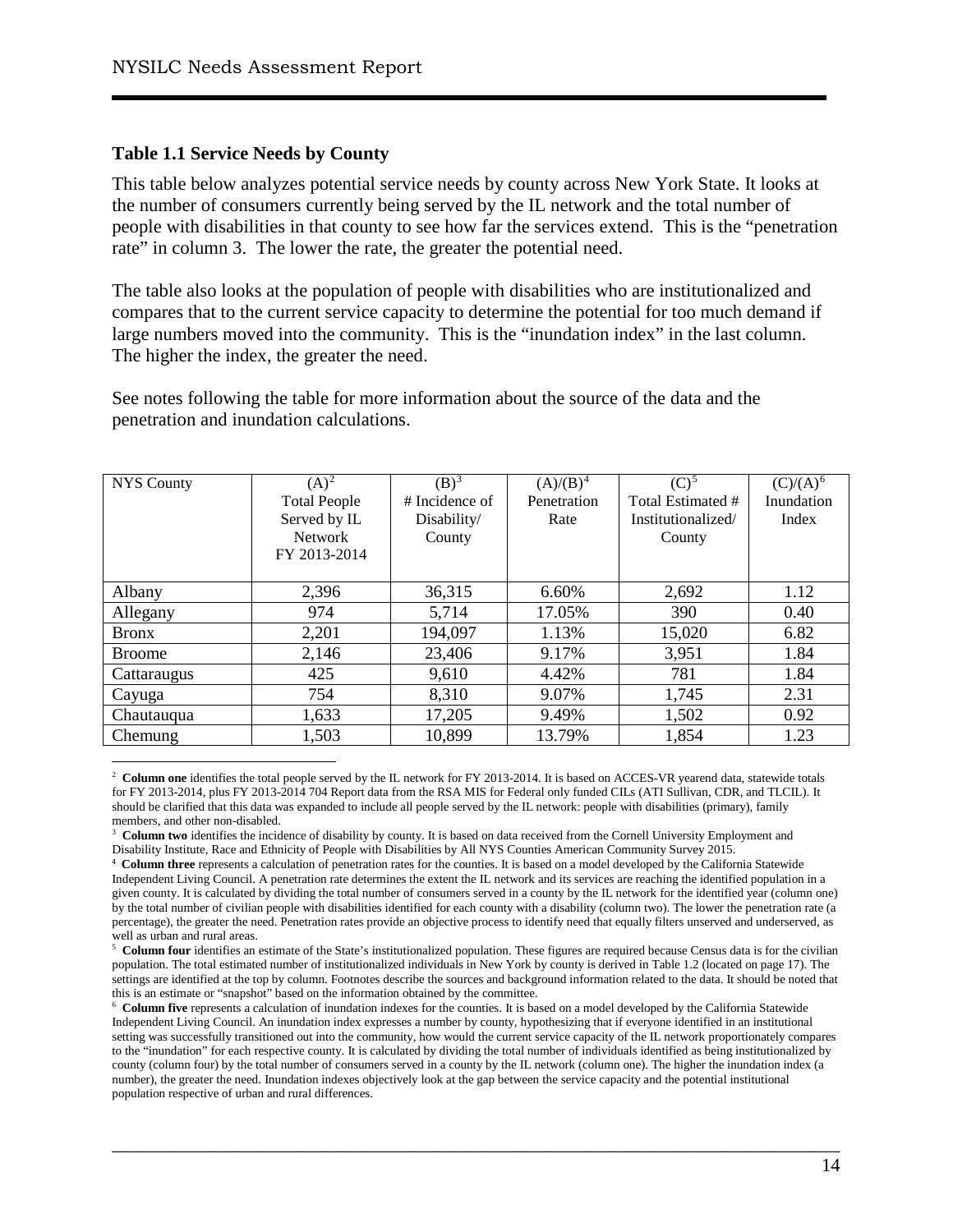| <b>NYS County</b> | $(A)^2$             | (B) <sup>3</sup> | $(A)/(B)^4$ | $\overline{(C)^5}$ | $(C)/(A)^6$ |
|-------------------|---------------------|------------------|-------------|--------------------|-------------|
|                   | <b>Total People</b> | # Incidence of   | Penetration | Total Estimated #  | Inundation  |
|                   | Served by IL        | Disability/      | Rate        | Institutionalized/ | Index       |
|                   | Network             | County           |             | County             |             |
|                   | FY 2013-2014        |                  |             |                    |             |
|                   |                     |                  |             |                    |             |
| Chenango          | 417                 | 5,906            | 7.06%       | 626                | 1.50        |
| Clinton           | 975                 | 11,277           | 8.65%       | 1,730              | 1.77        |
| Columbia          | $\overline{513}$    | 9,828            | 5.22%       | 975                | 1.90        |
| Cortland          | 3,282               | 5,586            | 58.75%      | 438                | 0.13        |
| Delaware          | 397                 | 7,133            | 5.57%       | 290                | 0.73        |
| Dutchess          | 1,910               | 34,938           | 5.47%       | 4,791              | 2.51        |
| Erie              | 4,620               | 96,496           | 4.79%       | 9,195              | 1.99        |
| <b>Essex</b>      | 413                 | 5,484            | 7.53%       | 539                | 1.31        |
| Franklin          | $\overline{717}$    | 7,218            | 9.93%       | 1,892              | 2.64        |
| Fulton            | 978                 | 7,711            | 12.68%      | 696                | 0.71        |
| Genesee           | 156                 | 8,483            | 1.83%       | 848                | 5.44        |
| Greene            | 180                 | 7,507            | 2.40%       | 880                | 4.89        |
| Hamilton          | 27                  | 760              | 3.55%       | 6                  | 0.22        |
| Herkimer          | 989                 | 8,821            | 11.21%      | 611                | 0.62        |
| Jefferson         | 1,562               | 15,779           | 9.90%       | 1,250              | 0.80        |
| Kings             | 2,308               | 249,893          | 0.92%       | 15,081             | 6.53        |
| Lewis             | 775                 | 3,804            | 20.37%      | 189                | 0.24        |
| Livingston        | 99                  | 6,363            | 1.56%       | 1,168              | 11.80       |
| Madison           | 441                 | 6,040            | 7.30%       | 429                | 0.97        |
| Monroe            | 4,066               | 83,233           | 4.89%       | 6,848              | 1.68        |
| Montgomery        | 703                 | 6,962            | 10.10%      | 805                | 1.15        |
| Nassau            | 2,197               | 96,970           | 2.27%       | 8,718              | 3.97        |
| New York          | 3,669               | 162,018          | 2.26%       | 11,433             | 3.12        |
| Niagara           | 1,047               | 23,931           | 4.38%       | 1,864              | 1.78        |
| Oneida            | 4,309               | 38,726           | 11.13%      | 5,226              | 1.21        |
| Onondaga          | 2,522               | 43,491           | 5.80%       | 3,921              | 1.55        |
| Ontario           | 289                 | 10,804           | 2.67%       | 951                | 3.29        |
| Orange            | 10,068              | 38,924           | 25.87%      | 2,618              | 0.26        |
| Orleans           | 228                 | 6,207            | 3.67%       | 1139               | 5.00        |
| Oswego            | 1,288               | 15,870           | 8.12%       | 740                | 0.57        |
| Otsego            | 364                 | 9,155            | 3.98%       | 520                | 1.43        |
| Putnam            | 794                 | 7,598            | 10.45%      | 462                | 0.58        |
| Queens            | 2,519               | 220,433          | 1.14%       | 17,559             | 6.97        |
| Rensselaer        | 1,264               | 18,164           | 6.96%       | 1,710              | 1.35        |
| Richmond          | 1,405               | 48,346           | 2.91%       | 4,478              | 3.19        |
| Rockland          | 2,966               | 21,039           | 14.10%      | 2,865              | 0.97        |
| Saratoga          | 1,526               | 25,419           | 6.00%       | 944                | 0.62        |
| Schenectady       | 682                 | 16,707           | 4.08%       | 1,345              | 1.97        |
| Schoharie         | 721                 | 4,687            | 15.38%      | 104                | 1.46        |
| Schuyler          | 347                 | 2,302            | 15.07%      | 187                | 0.54        |
| Seneca            | 82                  | 4,535            | 1.81%       | 1,010              | 12.32       |
| St. Lawrence      | 953                 | 17,489           | 5.45%       | 1,727              | 1.81        |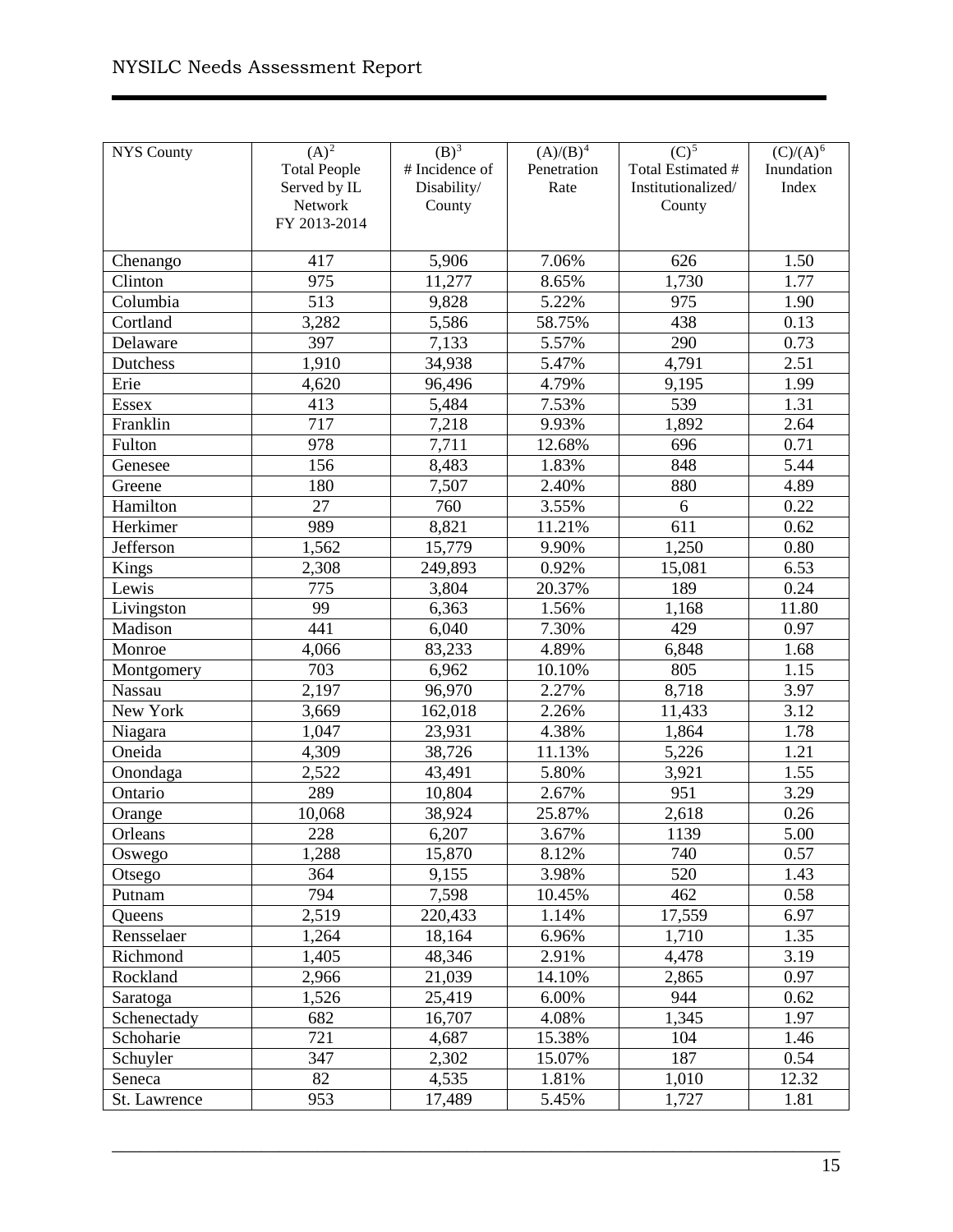| <b>NYS County</b> | $(A)^2$             | $(B)^{\overline{3}}$ | $(A)/(B)^4$ | (C) <sup>5</sup>   | $(C)/(A)^6$ |
|-------------------|---------------------|----------------------|-------------|--------------------|-------------|
|                   | <b>Total People</b> | # Incidence of       | Penetration | Total Estimated #  | Inundation  |
|                   | Served by IL        | Disability/          | Rate        | Institutionalized/ | Index       |
|                   | <b>Network</b>      | County               |             | County             |             |
|                   | FY 2013-2014        |                      |             |                    |             |
|                   |                     |                      |             |                    |             |
| Steuben           | 1,377               | 11,830               | 11.64%      | 823                | 0.60        |
| Suffolk           | 1,829               | 113,040              | 1.62%       | 11,221             | 6.14        |
| Sullivan          | 2,940               | 11,508               | 25.55%      | 1,329              | 0.45        |
| Tioga             | 348                 | 5,360                | 6.49%       | 300                | 0.86        |
| Tompkins          | 2,004               | 13,123               | 15.27%      | 559                | 0.28        |
| Ulster            | 3,693               | 23,714               | 15.57%      | 2,532              | 0.69        |
| Warren            | 1,299               | 8,746                | 14.85%      | 534                | 0.41        |
| Washington        | 736                 | 8,435                | 8.73%       | 1,553              | 2.11        |
| Wayne             | 268                 | 9,767                | 2.74%       | 731                | 2.73        |
| Westchester       | 3,581               | 72,599               | 4.93%       | 9,120              | 2.55        |
| Wyoming           | 319                 | 4,296                | 7.43%       | 1,673              | 5.24        |
| Yates             | 69                  | 2,949                | 2.34%       | 247                | 3.58        |
| <b>TOTALS</b>     | 95,263              | 2,012,960            | 4.73%       | 175,514            | 1.84        |

#### **Table: 1.2 Estimated State Institutionalized Population by County**

#### **Total Number of People with Disabilities in Institutions in New York State, by county.**

The total estimated number of institutionalized individuals in New York by county is derived in Table 1.2 (on the next page). The settings are identified at the top by column. Footnotes describe the sources and background information related to the data. It should be noted that this is an estimate or "snapshot" based on the information obtained by the committee. The total number in the right hand column was used to populate column 4 in table 1.1.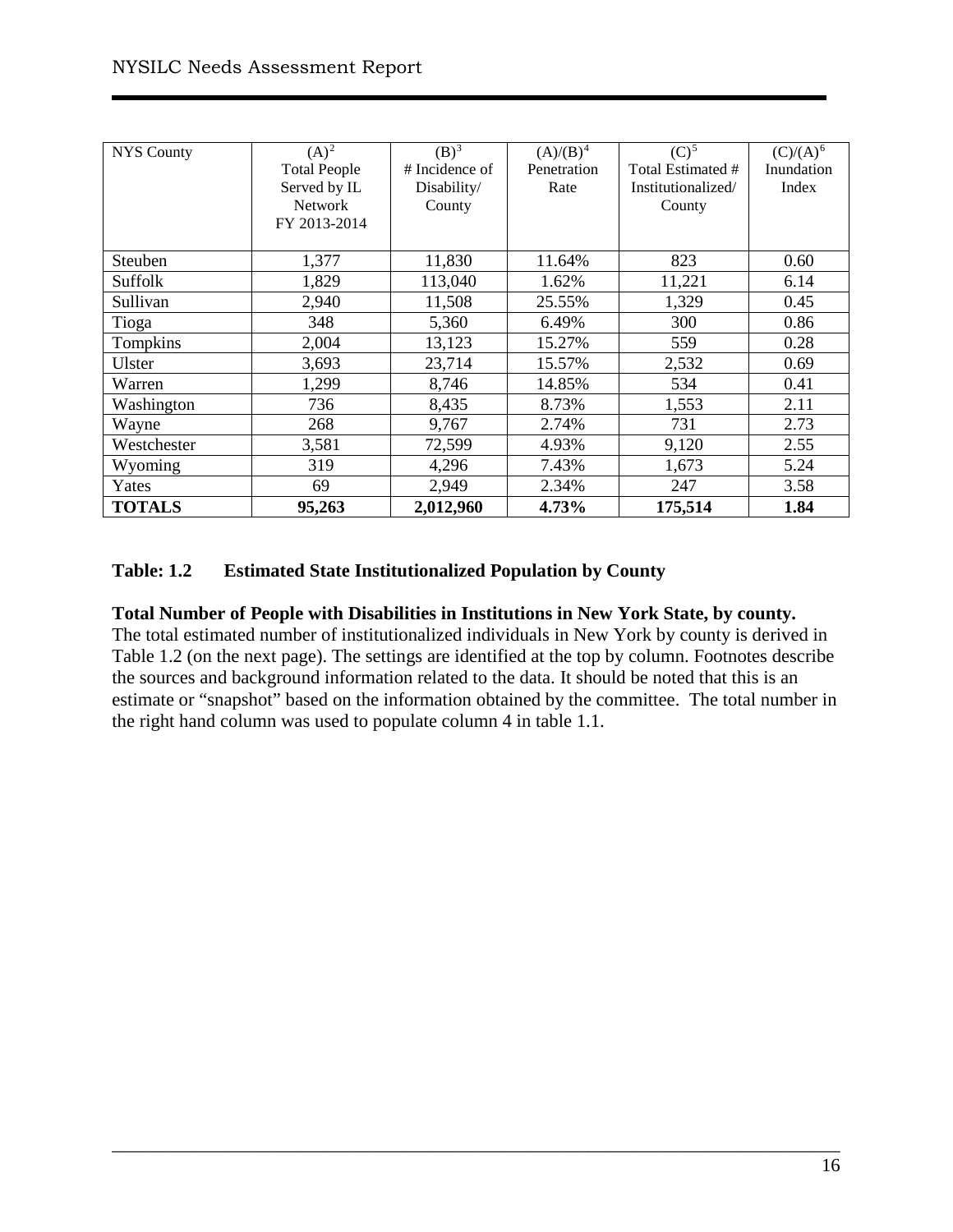| <b>NYS County</b> | DOH <sup>7</sup> | DOH <sup>8</sup> | <b>OPWDD</b>        | <b>OPWDD</b>       | OMH              | OMH                   | Correc-          | Total                    |
|-------------------|------------------|------------------|---------------------|--------------------|------------------|-----------------------|------------------|--------------------------|
|                   | Nursing          | Assisted         | Develop-            | All Other          | Congre           | Institu-              | tional           | Institution-             |
|                   | Home             | Living           | mental              | Group              | gate             | tional                | Facilities       | alized                   |
|                   |                  |                  | Center <sup>9</sup> | Home               | Setting          | Setting <sup>12</sup> | 13               | Population <sup>15</sup> |
|                   |                  |                  |                     | Care <sup>10</sup> | 11               |                       | (Represents      |                          |
|                   |                  |                  |                     |                    |                  |                       | 31% total        |                          |
|                   |                  |                  |                     |                    |                  |                       | $number)^{14}$   |                          |
| Albany            | 1729             | 69               | $\boldsymbol{0}$    | 204                | 448              | 242                   | $\boldsymbol{0}$ | 2692                     |
| Allegany          | 326              | 8                | $\mathbf{0}$        | 21                 | 30               | 5                     | $\boldsymbol{0}$ | 390                      |
| <b>Bronx</b>      | 11024            | 600              | $\Omega$            | 398                | 2581             | 417                   | $\boldsymbol{0}$ | 15020                    |
| <b>Broome</b>     | 1453             | 83               | 124                 | 93                 | 252              | 95                    | $\overline{0}$   | 2100                     |
| Cattaraugus       | 529              | 39               | $\boldsymbol{0}$    | 88                 | 95               | 30                    | $\overline{0}$   | 781                      |
| Cayuga            | 409              | 54               | $\mathbf{0}$        | 55                 | 59               | 179                   | 989              | 1745                     |
| Chautauqua        | 886              | 283              | $\mathbf{0}$        | 75                 | 168              | 12                    | 78               | 1502                     |
| Chemung           | 673              | $0^{16}$         | $\mathbf{0}$        | 42                 | 145              | 286                   | 708              | 1854                     |
| Chenango          | 523              | $\Omega$         | $\mathbf{0}$        | 63                 | 22               | 18                    | $\overline{0}$   | 626                      |
| Clinton           | 440              | 34               | $\boldsymbol{0}$    | 40                 | 65               | 177                   | 974              | 1730                     |
| Columbia          | 603              | 52               | $\mathbf{0}$        | 67                 | 123              | 11                    | 119              | 975                      |
| Cortland          | 372              | $\Omega$         | $\mathbf{0}$        | 25                 | 32               | 9                     | $\boldsymbol{0}$ | 438                      |
| Delaware          | 193              | 35               | $\boldsymbol{0}$    | 30                 | 26               | 6                     | $\overline{0}$   | 290                      |
| Dutchess          | 1834             | 211              | $\mathbf{0}$        | 200                | 412              | 631                   | 1,503            | 4791                     |
| Erie              | 5493             | 340              | $\boldsymbol{0}$    | 439                | 1229             | 634                   | 1.060            | 9195                     |
| Essex             | 252              | 27               | $\overline{0}$      | 65                 | 5                | $\boldsymbol{0}$      | 190              | 539                      |
| Franklin          | 178              | 8                | 158                 | 59                 | 55               | 96                    | 1,338            | 1892                     |
| Fulton            | 344              | 71               | $\boldsymbol{0}$    | 77                 | 80               | 16                    | 108              | 696                      |
| Genesee           | 444              | $\Omega$         | $\mathbf{0}$        | 27                 | 91               | 12                    | 274              | 848                      |
| Greene            | 234              | 31               | $\boldsymbol{0}$    | $22\,$             | 21               | 92                    | 480              | 880                      |
| Hamilton          | $\overline{0}$   | $\boldsymbol{0}$ | $\mathbf{0}$        | 6                  | $\boldsymbol{0}$ | $\boldsymbol{0}$      | $\boldsymbol{0}$ | 6                        |

| <b>Table: 1.2</b> | <b>Estimated State Institutionalized Population by County</b> |
|-------------------|---------------------------------------------------------------|
|-------------------|---------------------------------------------------------------|

<span id="page-17-0"></span> $<sup>7</sup>$  FOIL request # 15-04-431 to the NYS DOH sought the actual number of individuals in NYS nursing homes by county. After seven months and</sup> exchanges of data, along with the assisted of pro bono legal assistance, data was provided by county on 10/23/15 for the population requested dated 4/1/2015.

<span id="page-17-1"></span><sup>&</sup>lt;sup>8</sup> FOIL request # 15-04-431 to the NYS DOH sought the actual number of individuals in NYS assisted living facilities by county. After seven months and exchanges of data, along with the assisted of pro bono legal assistance, data was provided by county on 10/23/15 for the population requested dated 4/1/2015.

<span id="page-17-2"></span><sup>&</sup>lt;sup>9</sup> Based on NYS OPWDD FOIL request #15-0053. The data is for the Bernard M. Fineson DDSO (Queens), Brooklyn (Kings), Broome (Broome), and Sunmount (Franklin) Developmental Centers. Residents are identified by location of facility.

<span id="page-17-3"></span><sup>&</sup>lt;sup>10</sup> Based on NYS OPWDD FOIL request #15-0053. All other group home care includes state or voluntary run Community Residences, Family Care Homes, Individualized Residential Alternatives, and Intermediate Care Facilities.

<span id="page-17-4"></span><sup>&</sup>lt;sup>11</sup> Based on the FOIL request to NYS OMH and response by the Records Access Officer on April 29, 2015. A link was provided to the 2013 Patient Characteristics Survey Porta[l http://www.omh.ny.gov/omhweb/statistics/pcs-message.htm.](http://www.omh.ny.gov/omhweb/statistics/pcs-message.htm) Click "continue to portal." Click on "Summary Reports." On left column, click "Current Residence." Select each county from menu and click apply to obtain statistics. Congregate settings includes Licensed Mental Health Housing, Adult Homes, Foster Care, Youth Community Based, and Homeless.

<span id="page-17-5"></span><sup>&</sup>lt;sup>12</sup> Based on the FOIL request to NYS OMH and response by the Records Access Officer on April 29, 2015. A link was provided to the 2013 Patient Characteristics Survey Porta[l http://www.omh.ny.gov/omhweb/statistics/pcs-message.htm.](http://www.omh.ny.gov/omhweb/statistics/pcs-message.htm) Click "continue to portal." Click on "Summary Reports." On left column, click "Current Residence." Select each county from menu and click apply to obtain statistics. Institutional settings include Youth Institutional Residential Treatment Center, Nursing Home, Incarcerated, Inpatient or Residential Treatment Facility, and Other. <sup>13</sup> Based on NYS Department of Corrections and Community Supervision (DOCCS) FOIL Request # 15-1424 and Daily Population Capacity Report dated May 12, 2015" for all levels of correctional and treatment facilities in the State.

<span id="page-17-7"></span><span id="page-17-6"></span><sup>&</sup>lt;sup>14</sup> The figures in this column have been prorated to 31% of the total amounts based on the following report, "Research Brief: A Review of Disability Data for the Institutional Population," Cornell University Rehabilitation Research and Training Center on Disability Demographics and Statistics, [http://digitalcommons.ilr.cornell.edu/cgi/viewcontent.cgi?article=1205&context=edicollect.](http://digitalcommons.ilr.cornell.edu/cgi/viewcontent.cgi?article=1205&context=edicollect) "Disability in the Incarcerated Population: Based on data from three Department of Justice (DOJ) surveys …31 percent of state prison inmates…report a disability of some sort. Mental and learning disabilities are particularly prevalent in the jail and state prison populations."

<span id="page-17-8"></span><sup>&</sup>lt;sup>15</sup> The Total Institutionalized Population figures will be transferred over to the fourth column of Table 1.1 for the number of individuals institutionalized per county.

<span id="page-17-9"></span><sup>&</sup>lt;sup>16</sup> The zero reflects a redacted cell. Zeros were assigned for redacted cells for the following counties: Chemung, Chenango, Cortland, Genesee, Hamilton, Herkimer, Livingston, Orleans, Seneca, Wyoming and Yates.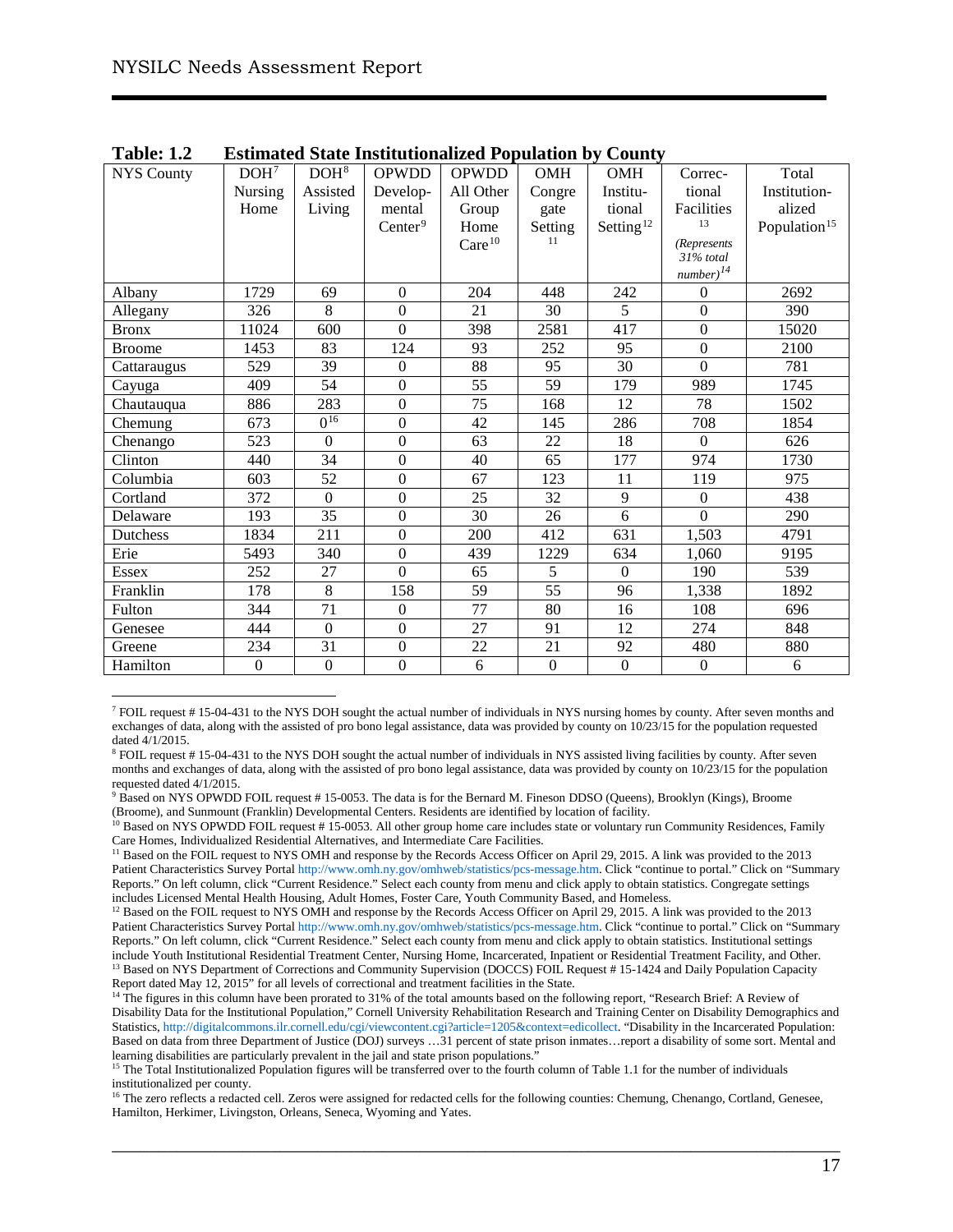| <b>NYS County</b> | DOH <sup>7</sup> | DOH <sup>8</sup> | <b>OPWDD</b>        | <b>OPWDD</b>       | OMH     | <b>OMH</b>            | Correc-                            | Total                    |
|-------------------|------------------|------------------|---------------------|--------------------|---------|-----------------------|------------------------------------|--------------------------|
|                   | Nursing          | Assisted         | Develop-            | All Other          | Congre  | Institu-              | tional                             | Institution-             |
|                   | Home             | Living           | mental              | Group              | gate    | tional                | Facilities                         | alized                   |
|                   |                  |                  | Center <sup>9</sup> | Home               | Setting | Setting <sup>12</sup> | 13                                 | Population <sup>15</sup> |
|                   |                  |                  |                     | Care <sup>10</sup> | 11      |                       | (Represents                        |                          |
|                   |                  |                  |                     |                    |         |                       | $31%$ total                        |                          |
| Herkimer          | 504              | $\boldsymbol{0}$ | $\boldsymbol{0}$    | 53                 | 39      | 15                    | $number)^{14}$<br>$\boldsymbol{0}$ | 611                      |
| Jefferson         | 538              | 139              | $\boldsymbol{0}$    | $\overline{35}$    | 86      | 14                    | 438                                | 1250                     |
| Kings             | 10245            | 571              | 39                  | 672                | 3187    | 367                   | $\boldsymbol{0}$                   | 15081                    |
| Lewis             | 143              | 10               | $\boldsymbol{0}$    | 25                 | $\,8$   | 3                     | $\boldsymbol{0}$                   | 189                      |
| Livingston        | 345              | $\boldsymbol{0}$ | $\boldsymbol{0}$    | 39                 | 10      | 182                   | 592                                | 1168                     |
| Madison           | 341              | 11               | $\boldsymbol{0}$    | 47                 | 30      | $\boldsymbol{0}$      | $\boldsymbol{0}$                   | 429                      |
| Monroe            | 4804             | 175              | $\boldsymbol{0}$    | 421                | 1055    | 371                   | 22                                 | 6848                     |
| Montgomery        | 576              | 44               | $\boldsymbol{0}$    | 60                 | 119     | 6                     | $\boldsymbol{0}$                   | 805                      |
| Nassau            | 6871             | 434              | $\boldsymbol{0}$    | 358                | 915     | 140                   | $\boldsymbol{0}$                   | 8718                     |
| New York          | 5475             | 275              | $\boldsymbol{0}$    | 287                | 4462    | 856                   | 78                                 | 11433                    |
| Niagara           | 1315             | 240              | $\boldsymbol{0}$    | 70                 | 198     | 41                    | $\boldsymbol{0}$                   | 1864                     |
| Oneida            | 2394             | 186              | $\boldsymbol{0}$    | 141                | 287     | 949                   | 1,269                              | 5226                     |
| Onondaga          | 2663             | 411              | $\boldsymbol{0}$    | 227                | 491     | 129                   | $\boldsymbol{0}$                   | 3921                     |
| Ontario           | 730              | 37               | $\boldsymbol{0}$    | 57                 | 108     | 19                    | $\boldsymbol{0}$                   | 951                      |
| Orange            | 1298             | 191              | $\boldsymbol{0}$    | 206                | 397     | 353                   | 173                                | 2618                     |
| Orleans           | 293              | $\boldsymbol{0}$ | $\boldsymbol{0}$    | 19                 | 17      | 169                   | 641                                | 1139                     |
| Oswego            | 548              | 78               | $\boldsymbol{0}$    | 43                 | 61      | 10                    | $\boldsymbol{0}$                   | 740                      |
| Otsego            | 374              | 34               | $\boldsymbol{0}$    | 76                 | 32      | $\overline{4}$        | $\boldsymbol{0}$                   | 520                      |
| Putnam            | 263              | 62               | $\boldsymbol{0}$    | 40                 | 70      | 27                    | $\boldsymbol{0}$                   | 462                      |
| <b>Oueens</b>     | 11455            | 1432             | 116                 | 462                | 3383    | 620                   | 91                                 | 17559                    |
| Rensselaer        | 1167             | 89               | $\boldsymbol{0}$    | 128                | 247     | 79                    | $\boldsymbol{0}$                   | 1710                     |
| Richmond          | 2902             | 398              | $\boldsymbol{0}$    | 231                | 759     | 188                   | $\boldsymbol{0}$                   | 4478                     |
| Rockland          | 1499             | 217              | $\boldsymbol{0}$    | 222                | 608     | 319                   | $\boldsymbol{0}$                   | 2865                     |
| Saratoga          | 704              | 18               | $\boldsymbol{0}$    | 106                | 95      | 21                    | $\boldsymbol{0}$                   | 944                      |
| Schenectady       | 1006             | 23               | $\boldsymbol{0}$    | 124                | 165     | 27                    | $\boldsymbol{0}$                   | 1345                     |
| Schoharie         | $\boldsymbol{0}$ | 33               | $\boldsymbol{0}$    | 35                 | 35      | $\mathbf{1}$          | $\boldsymbol{0}$                   | 104                      |
| Schuyler          | 115              | 40               | $\boldsymbol{0}$    | 11                 | 18      | $\overline{3}$        | $\boldsymbol{0}$                   | 187                      |
| Seneca            | 98               | $\boldsymbol{0}$ | $\boldsymbol{0}$    | 21                 | 109     | 160                   | 622                                | 1010                     |
| St. Lawrence      | 582              | 54               | $\boldsymbol{0}$    | 70                 | 177     | 135                   | 709                                | 1727                     |
| Steuben           | 674              | 11               | $\boldsymbol{0}$    | $\overline{32}$    | 103     | 3                     | $\boldsymbol{0}$                   | 823                      |
| Suffolk           | 7688             | 539              | $\overline{0}$      | 582                | 1903    | 509                   | $\overline{0}$                     | 11221                    |
| Sullivan          | 404              | 13               | $\boldsymbol{0}$    | 130                | 229     | 158                   | 395                                | 1329                     |
| Tioga             | 248              | 14               | $\boldsymbol{0}$    | 17                 | 21      | $\boldsymbol{0}$      | $\boldsymbol{0}$                   | 300                      |
| Tompkins          | 389              | $10\,$           | $\boldsymbol{0}$    | 44                 | 105     | 11                    | $\boldsymbol{0}$                   | 559                      |
| Ulster            | 1115             | 117              | $\boldsymbol{0}$    | 160                | 212     | 91                    | 837                                | 2532                     |
| Warren            | 357              | 24               | $\boldsymbol{0}$    | 67                 | 80      | 6                     | $\boldsymbol{0}$                   | 534                      |
| Washington        | 499              | 16               | $\boldsymbol{0}$    | 39                 | 51      | 219                   | 729                                | 1553                     |
| Wayne             | 522              | 25               | $\boldsymbol{0}$    | 92                 | 70      | 22                    | $\boldsymbol{0}$                   | 731                      |
| Westchester       | 5922             | 274              | $\boldsymbol{0}$    | 256                | 1186    | 633                   | 849                                | 9120                     |
| Wyoming           | 209              | $\boldsymbol{0}$ | $\boldsymbol{0}$    | 13                 | 29      | 262                   | 1,160                              | 1673                     |
| Yates             | 186              | $\boldsymbol{0}$ | $\boldsymbol{0}$    | 19                 | 36      | 6                     | $\overline{0}$                     | 247                      |
| <b>TOTALS</b>     | 105,400          | 8,190            | 437                 | 7,833              | 27,132  | 10,096                | 16,426                             | 175,514                  |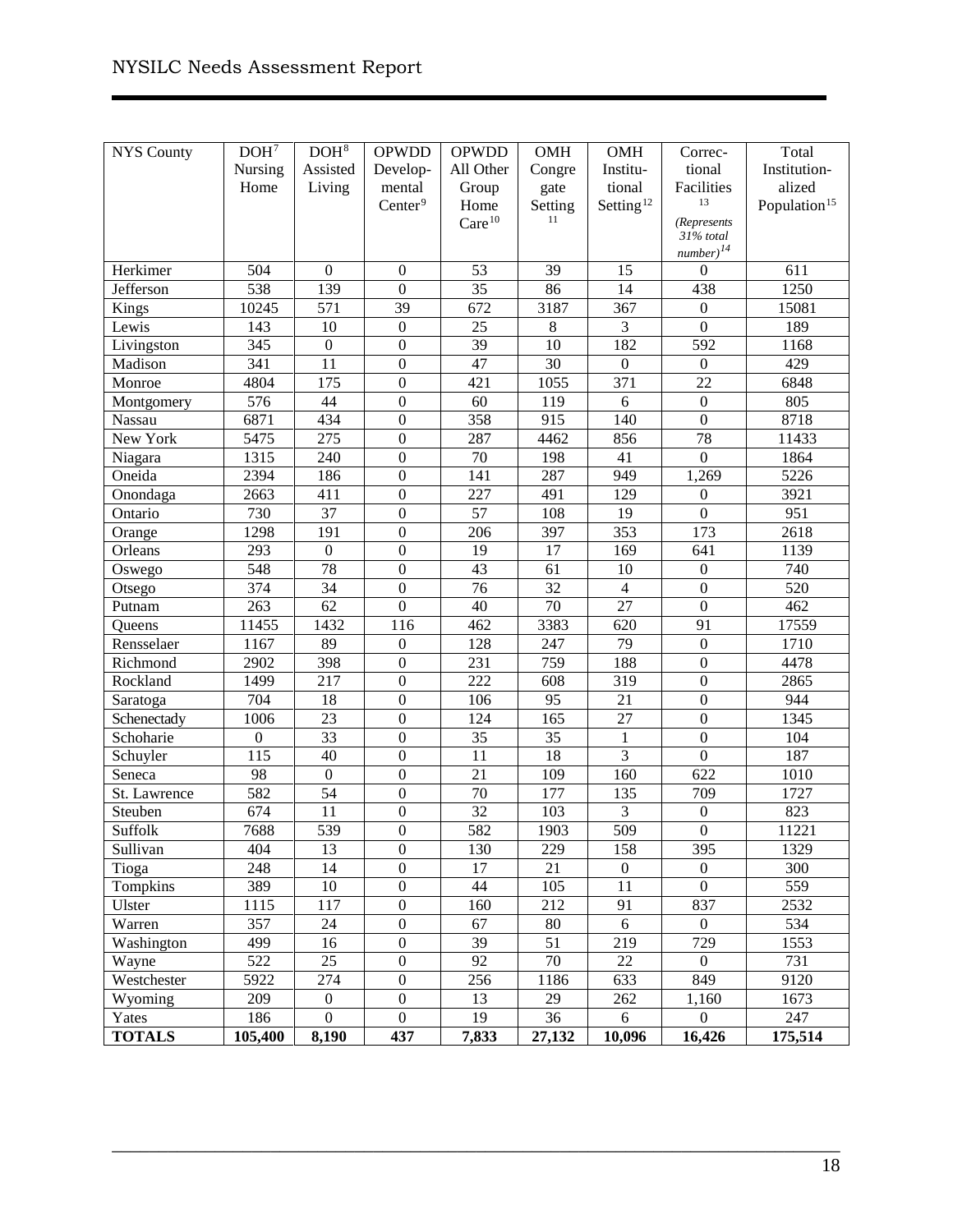#### **Table 1.3 Top 8 Counties with Combined Greatest Need Based on Penetration Rate and Inundation Index**

This table provides a list of the counties which, when their penetration rates and inundation indexes were combined, emerged as the counties with the greatest need for increased independent living services.

- Each county was ranked separately by penetration rate (columns  $2 \& 3$ ) and by inundation index (columns  $4 \& 5$ ), with a ranking of "1" indicating the greatest need.
- These two ranking scores were then added together to get a total score. The lower the total score in column six, the higher the need and ranking.

| 1. NYS County | 2. Top 10   | 3. Ranking | 4. Top 10  | 5. Ranking     | 6. Total Score |
|---------------|-------------|------------|------------|----------------|----------------|
|               | Penetration | Score      | Inundation | Score          | Column $2+4$   |
|               | Rates       | $(1-10)$   | Indexes    | $(1-10)$       | Lower score/   |
|               |             |            |            |                | higher need    |
| Kings         | 0.92%       |            | 6.53       |                |                |
| <b>Bronx</b>  | 1.13%       | 2          | 6.82       |                | 6              |
| <b>Oueens</b> | 1.14%       | 3          | 6.97       | 3              | 6              |
| Livingston    | 1.56%       | 4          | 11.80      | $\overline{2}$ | 6              |
| Seneca        | 1.81%       | 6          | 12.32      |                |                |
| Suffolk       | 1.62%       |            | 6.14       | 6              | 11             |
| Genesee       | 1.83%       | ⇁          | 5.44       | ⇁              | 14             |
| Nassau        | 2.27%       | Q          | 3.97       | 10             | 19             |

Rankings not identified in chart (numbers skipped) represent counties that only scored as high need on one of the two categories.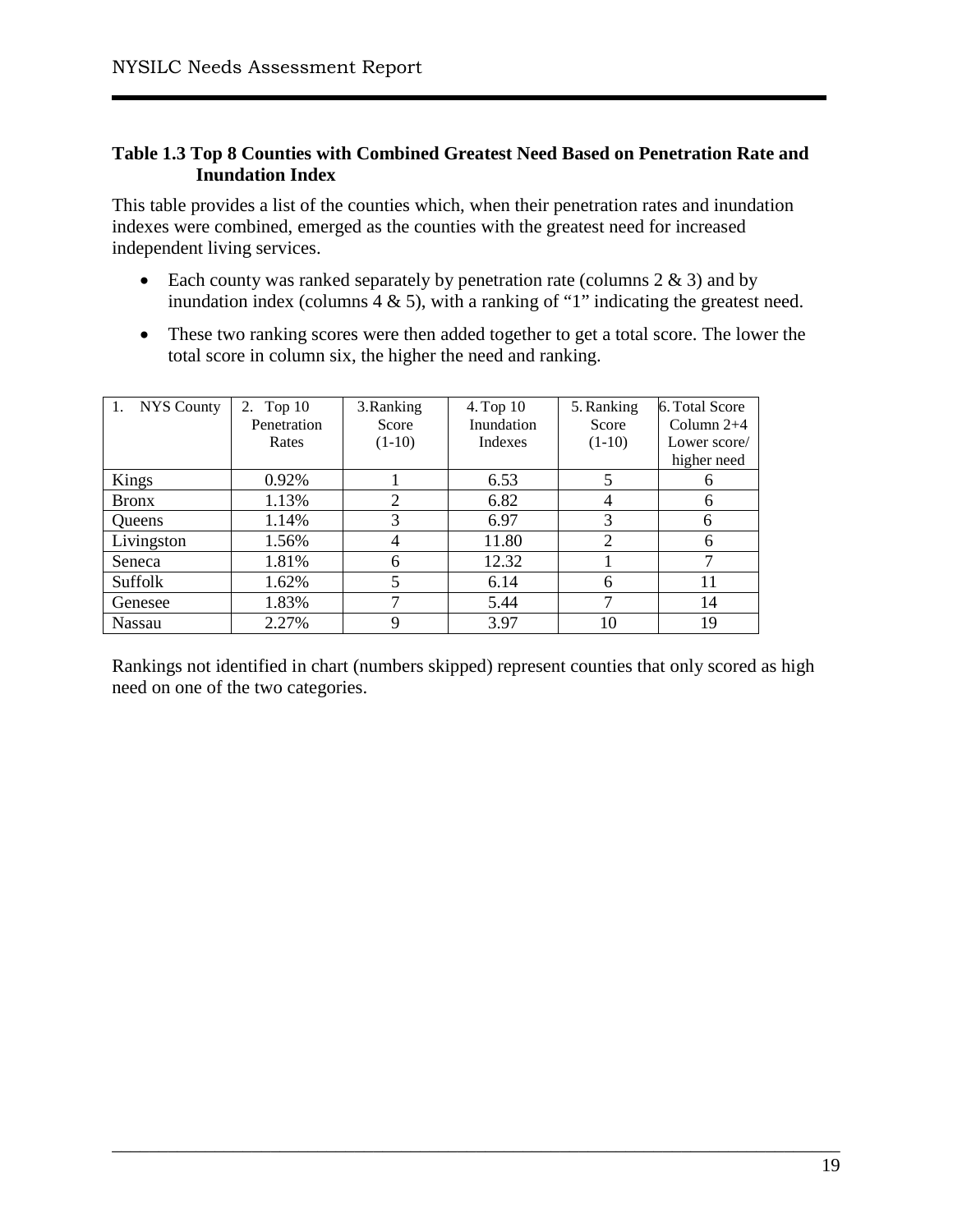# <span id="page-20-0"></span>*Question #2: What unserved/underserved ethnic, minority and disability communities or other groups are most in need of IL services?*

The NYSILC Needs Assessment Committee (NAC) work group determined that the best way to address question 2 was to identify the known unserved and underserved populations and groups based on existing data, reports, and information and then write narrative summaries for each.

In addition, several questions on the Center Director's survey asked them to identify, within their service area, groups of people with disabilities that they felt are underserved or hard to reach by their organization.

The top rated groups with disabilities (percent of respondents who selected each item) were:

| Male veterans        | 61.5% |
|----------------------|-------|
| Female veterans      | 53.8% |
| Rural residents      | 42.3% |
| Youth / young adults | 38.5% |
| Hispanic             | 38.5% |

For the full listing of responses, see Appendix II, Table 2.1.

#### **Veterans with disabilities**

Center Directors across the state identified disabled veterans as the most underserved population. A Center Director's comment on the survey included an emphasis on providing employment services for veterans with disabilities. Another said that:

• *"Despite significant efforts we have made little progress in increasing service provision to veterans."* 

According to the US Department of Veterans Affairs, in 2014 New York State was home to nearly 900,000 veterans.<sup>[17](#page-20-1)</sup>

One year after the 2014 outrage about long waiting lists for health care shook the Department of Veterans Affairs, the agency is facing a new crisis: The number of veterans on waiting lists of one month or more is now 50% higher than it was during the height of last year's problems, department officials say. The department is also facing a nearly \$3 billion budget shortfall, which could affect care for many veterans.<sup>[18](#page-20-2)</sup>

<span id="page-20-1"></span><sup>&</sup>lt;sup>17</sup> US Department of Veterans Affairs

[http://www.va.gov/vetdata/Quick\\_Facts.asp](http://www.va.gov/vetdata/Quick_Facts.asp)

<span id="page-20-2"></span><sup>&</sup>lt;sup>18</sup> Wait Lists Grow as Many More Veterans Seek Care and Funding Falls Far Short New York Times JUNE 20, 2015

[http://www.nytimes.com/2015/06/21/us/wait-lists-grow-as-many-more-veterans-seek-care-and-funding-falls-far-short.html?\\_r=0](http://www.nytimes.com/2015/06/21/us/wait-lists-grow-as-many-more-veterans-seek-care-and-funding-falls-far-short.html?_r=0)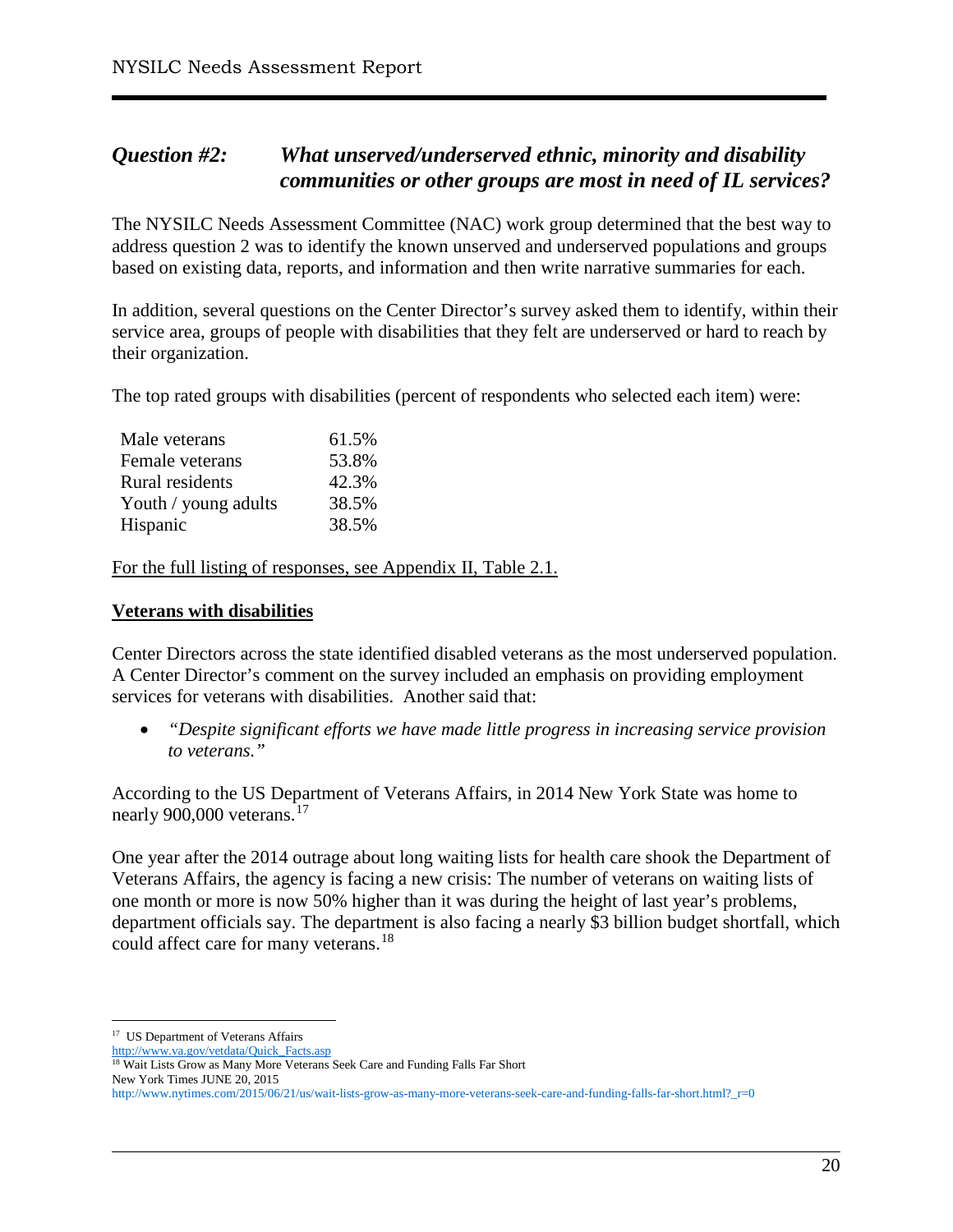According to the 2013 US Census Bureau American Community Survey (ACS), of individuals **ages 18 and over** living in the community reported having a military service-connected disability rating of **70 percent or more**, there were:

- 965,943 nationally
- 27,109 in New York State

For civilian veterans' **ages 18 years and** over living in the community, there were:

- 19,344,883 nationally, 5,522,589 of whom were individuals with disabilities (28.5%).
- 785,638 in New York State, 211,931 of whom were individuals with disabilities (27.0%).

Additional data for veterans living in poverty **(ages 18-64 only):[19](#page-21-0)**

|                          | Veterans<br>with<br>Disability | Number<br>living in<br>Poverty | Percent of<br>disabled<br>veterans<br>living in<br>poverty | Veterans<br>without<br>Disability | Number<br>living in<br>Poverty | Percent of<br>non-disabled<br>veterans<br>living in<br>poverty |
|--------------------------|--------------------------------|--------------------------------|------------------------------------------------------------|-----------------------------------|--------------------------------|----------------------------------------------------------------|
| National                 | 1,878,149                      | 325,892                        | 17.4%                                                      | 8,326,520                         | 621,714                        | 7.5%                                                           |
| New York<br><b>State</b> | 58,172                         | 10,815                         | 18.6%                                                      | 301,187                           | 23,461                         | 7.8%                                                           |

This data shows a significantly higher poverty rate (more than double) for veterans with disability compared to those without a disability. For further discussion about poverty and people with disabilities, see section Disability and Poverty (page 25).

According to the Center for Housing Policy, in 2013 there were 62,619 veterans are homeless on any night. Also, veterans who need permanent supportive housing cannot afford rent at the levels necessary for covering a property's operating costs, much less pay for supportive services. [20](#page-21-1)

#### **Rural Residents with Disabilities/Transportation**

Center Directors also identified rural residents as a key underserved population and this aligns with feedback from the public hearings which identified transportation as a key barrier to service and to independent living for people with disabilities, especially in rural areas of the state.

\_\_\_\_\_\_\_\_\_\_\_\_\_\_\_\_\_\_\_\_\_\_\_\_\_\_\_\_\_\_\_\_\_\_\_\_\_\_\_\_\_\_\_\_\_\_\_\_\_\_\_\_\_\_\_\_\_\_\_\_\_\_\_\_\_\_\_\_\_\_\_\_\_\_\_\_\_\_

#### **Youth with Disabilities**

<span id="page-21-0"></span><sup>&</sup>lt;sup>19</sup> 2014 Annual Disability Statistics Compendium

<http://disabilitycompendium.org/compendium-statistics> <sup>20</sup> Veterans Permanent Supportive Housing: Policy and Practice, 2013

<span id="page-21-1"></span>National Housing Conference (NHC) and its research affiliate the Center for Housing Policy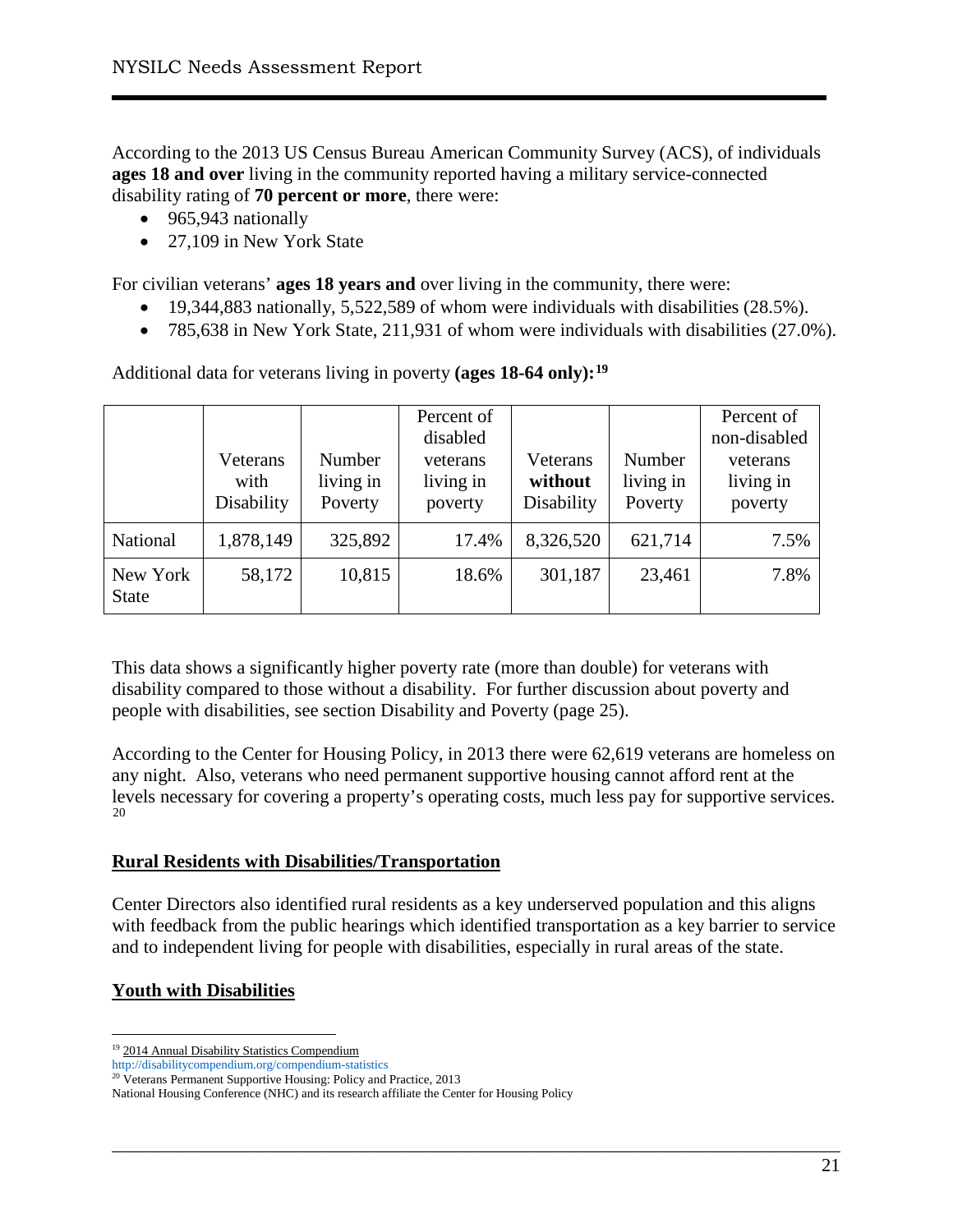Center Directors identified children and young adults as one of the five most underserved populations.

In 2012, the total number of youth ages 6 to 21 receiving IDEA special education services in New York State was 385,763.<sup>21</sup> These numbers were further broken down according to the following disabilities:<sup>[22](#page-22-1)</sup>

- 149,694 specific learning disabilities
- 87,445 language impairments
- 59,616 other health disabilities
- 24,439 autism
- 16,959 multiple disabilities
- 4,225 hearing impairments
- 1,720 orthopedic disabilities
- 1,259 visual disabilities
- 14 deaf-blindness
- 1,081 traumatic brain injury

The IDEA students (with disabilities) in this age group left school for the following reasons:  $23$ 

- 16,411 (60.5%) graduated with diplomas
- 4,796 (17.7%) received certificates
- $5,618$  (20.7%) dropped out
- 322 (1.2%) died or aged out of services

There were two comments from the Center Director's survey related to serving youth with disabilities:

- "*Youth and adults who are incarcerated is another underserved group to whom we'd like to provide services."*
- *"There should be a focus on assisting the youth with mental, emotional and behavior disabilities who are in trouble in or have dropped out of school."*

<span id="page-22-0"></span><sup>&</sup>lt;sup>21</sup> Disability Compendium, Table 11.3a: All Disabilities for NY: [http://disabilitycompendium.org/compendium-statistics/special-education/11-3a](http://disabilitycompendium.org/compendium-statistics/special-education/11-3a-special-education-students-ages-6-21-served-under-idea-part-b-by-select-diagnostic-categories)[special-education-students-ages-6-21-served-under-idea-part-b-by-select-diagnostic-categories](http://disabilitycompendium.org/compendium-statistics/special-education/11-3a-special-education-students-ages-6-21-served-under-idea-part-b-by-select-diagnostic-categories)

<span id="page-22-1"></span><sup>&</sup>lt;sup>22</sup> Disability Compendium, Tables 11.3a-11.3d.

<span id="page-22-2"></span><sup>&</sup>lt;sup>23</sup> Disability Compendium, Table 11.5[: http://disabilitycompendium.org/compendium-statistics/special-education/11-5-special-education](http://disabilitycompendium.org/compendium-statistics/special-education/11-5-special-education-students-ages-14-21-served-under-idea-part-b-left-school-by-reason)[students-ages-14-21-served-under-idea-part-b-left-school-by-reason.](http://disabilitycompendium.org/compendium-statistics/special-education/11-5-special-education-students-ages-14-21-served-under-idea-part-b-left-school-by-reason)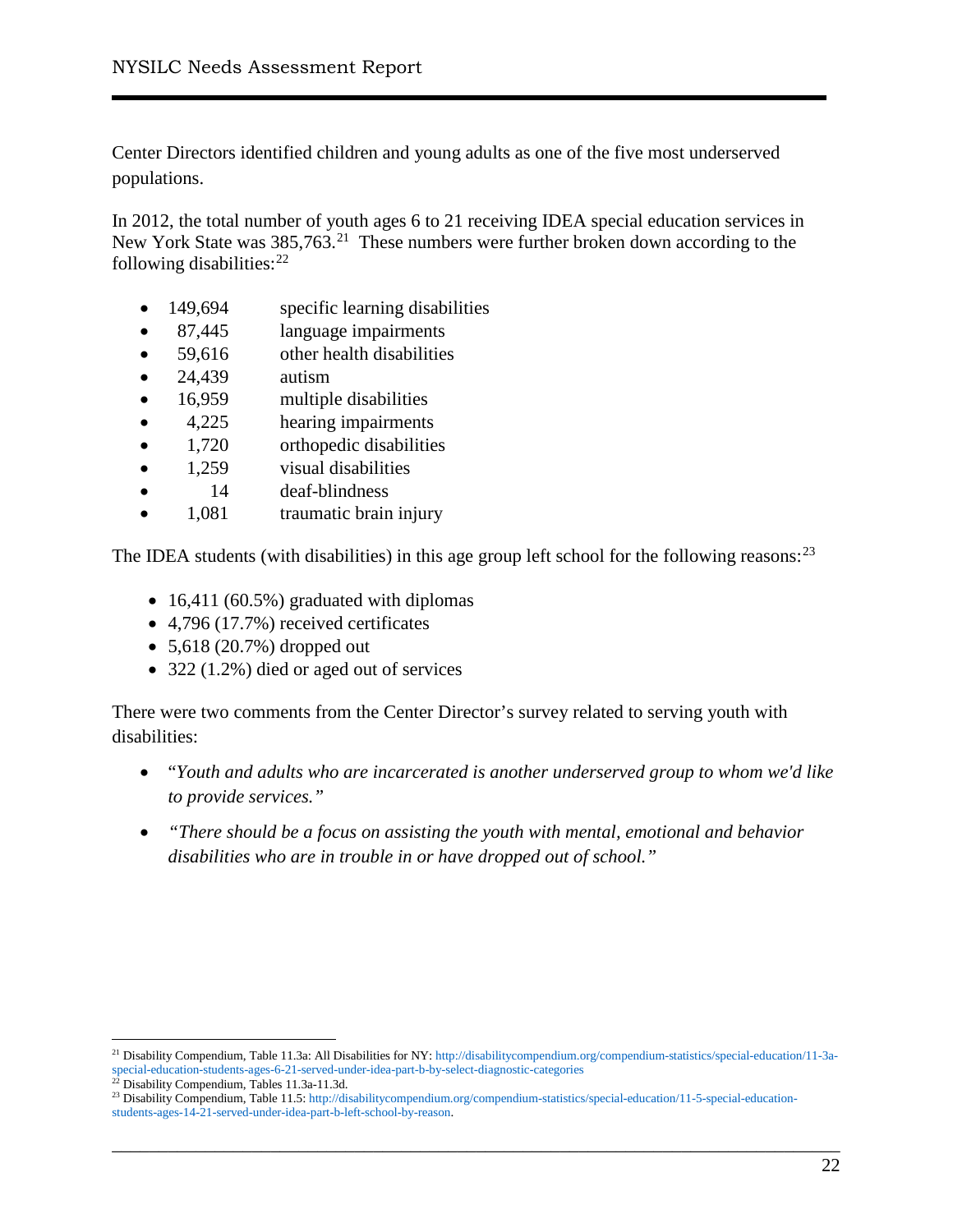#### **Minorities and Disability**

Center Directors also identified people with disabilities who are Hispanic as another of the top five underserved populations.

The following observations are based on data from a chart that analyzes data from Cornell University of people with disabilities in all counties broken out by race and ethnicity.<sup>24</sup>

#### **Hispanic:**

Overall, in New York State, 10.6% of Hispanics sampled (344,199 out of 3,239,392) were people with disabilities. 78% of all Hispanics with disabilities in NYS are located in New York City. By county the breakdown is:

- Bronx County (104,219) 30.3%
- New York County  $(57,130)$  16.6%
- Queens County (49,303) 14.3%
- Kings County (50,837) 14.8%.
- Suffolk County  $(11, 947)$  3.5%
- Westchester County (10,857) 3.2%
- Nassau County (10,454) 3%
- Monroe County  $(7,419)$  2.2%
- Richmond County (6,158) 1.8%
- Orange County  $(5,538)$  1.6%

The remaining Hispanics are distributed through the other counties in small numbers.

#### **African American:**

In New York State, 12.6% of African Americans/Blacks sampled (334,986 out of 2,651,864) were people with disabilities. The highest concentration of African American/Blacks with disabilities are located in New York City (67.6% of the statewide total). By county the breakdown is:

- Kings County (84,133) 25.1%
- Bronx (56,866) 17%
- Queens County  $(45,358)$  13.5%
- New York County (35,446) 10.6%
- Monroe County  $(17, 454)$  5.2%
- Erie County (17,391) 5.2%
- Westchester County (12,688) 3.8%
- Nassau County (10,343) 3.1%
- Suffolk County (9,571) 2.9%

<span id="page-23-0"></span><sup>&</sup>lt;sup>24</sup> Cornell University Employment and Disability Institute, Race and Ethnicity of People with Disabilities by All NYS Counties American Community Survey 2015.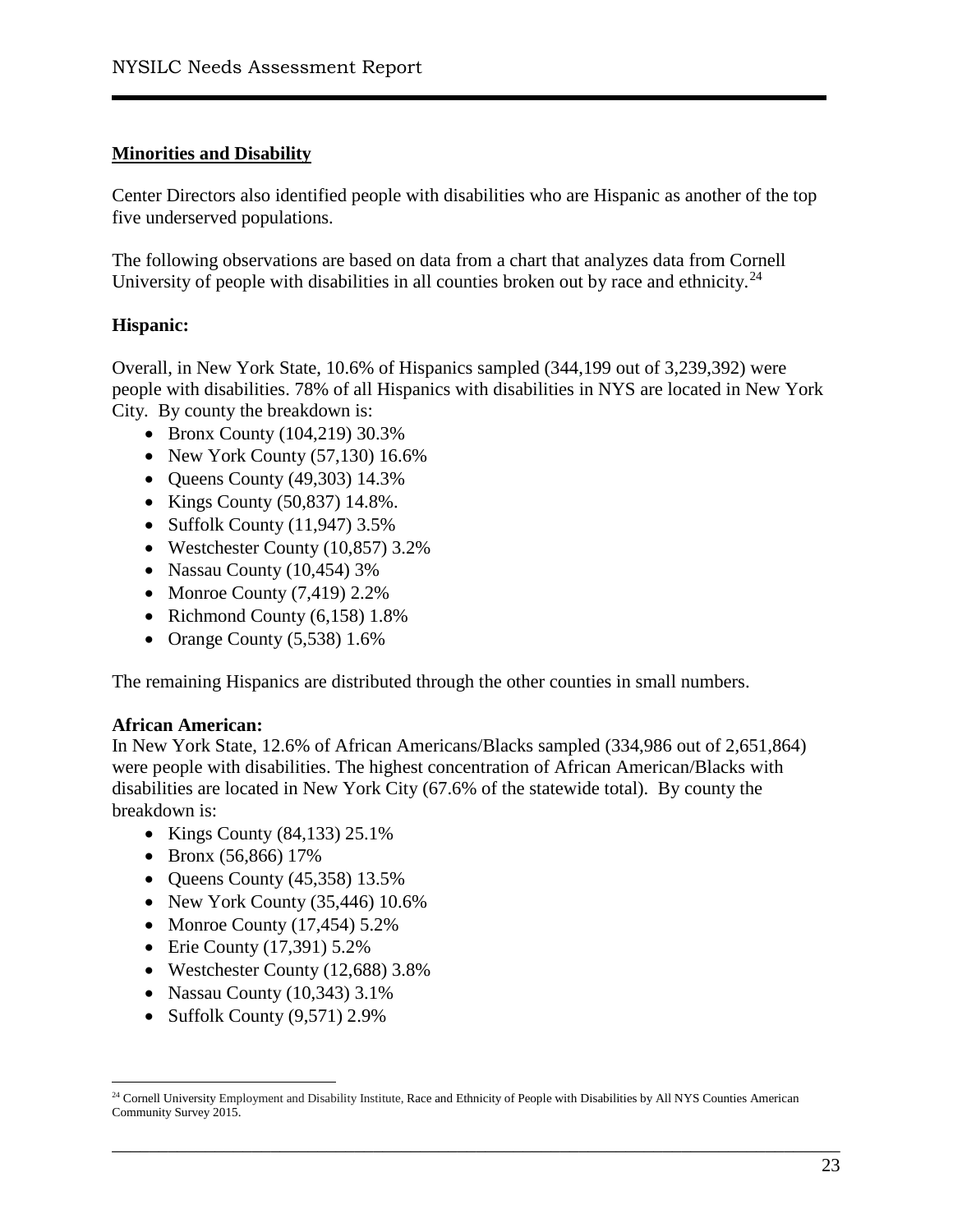The levels of African Americans/Blacks with disabilities in all other counties are less than 2% of the state total.

#### **Asians:**

In New York State, 6.2% of Asians sampled (85,447out of 1,376,933) were people with disabilities. The highest concentration of Asians with disabilities are located in New York City at 79.9%. By county the breakdown is:

- Oueens County  $(34,122)$  39.9%
- Kings County  $(14, 694)$  17.2%
- New York County (12,974) 15.2%
- Nassau County (4,039) 4.7%
- Bronx County  $(3,975)$  4.7%
- Richmond County (2,480) 2.9%,
- Suffolk County (2,296) 2.7%
- Westchester County (1,874) 2.2%

The levels of Asians with disabilities in all other counties are less than 2%.

An "other" category was reported but not specific enough to merit comment. As with any sample, it is a snap shot. Any variations could be due to under-reporting of disabilities, cultural factors, and or lowered availability to services for minorities with disabilities.

In terms of other considerations for minorities with disabilities, there is an acknowledgement that individuals can experience "triple jeopardy" so that a person of race/ethnicity can also experience discrimination and challenges in life and employment as a person with a disability and based on gender. So an African American woman with a disability who is also gay may encounter formidable barriers.[25](#page-24-0)

#### **Other Groups**

The Needs Assessment Committee identified several other groups as priorities for services. These include people with disabilities who are:

- Homeless
- Living in poverty
- Lesbian, Gay, Bisexual, Transgender, and Questioning (LGBTQ)
- 65 years old or older

#### **Disability and Homelessness**

Based on a 2008 Housing and Urban Development (HUD) annual report, people with disabilities are overrepresented in America's homeless population and people living in poverty. Specifically, "42.8% of all adults using homeless shelters had a disability compared to 17.7% of the general adult population reported as having a disability, meaning that a significantly larger percentage of

<span id="page-24-0"></span> <sup>25</sup> Impact[: https://ici.umn.edu/products/impact/211/13.html.](https://ici.umn.edu/products/impact/211/13.html)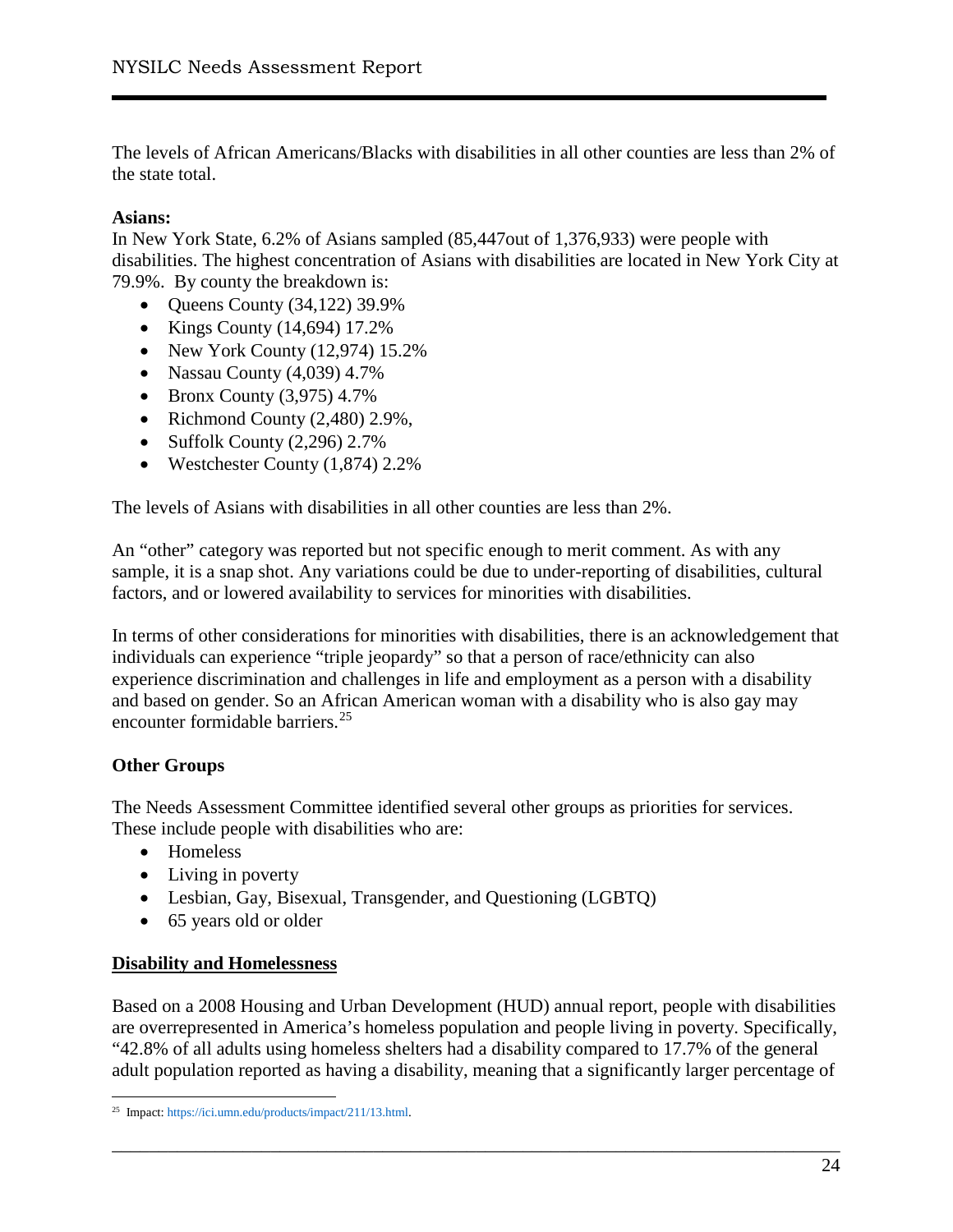people with disabilities are homeless compared to the rest of the population. One reason for the high number of homeless people with disabilities may be that people in this population are more likely to be impoverished than those without disabilities … making it difficult for peers to retain permanent housing.[26](#page-25-0)

In addition, "Adults with disabilities living in poverty comprise 30.7% [of] the population in America that experiences poverty as a whole. The number of persons with disabilities who are homeless is higher than the number of people who are living in poverty - something that tells everyone that people with disabilities are having a difficult time finding a place to live, or a landlord who is willing to rent to them. The resources people with disabilities need in order to survive in America are simply not present in the amount they need to be where housing is concerned.<sup>[27](#page-25-1)</sup>

In a 2008 US Conference of Mayor's survey and report on hunger and homelessness, one aspect profiled the major characteristics of homeless people. The top aspects identified were mentally ill 26%, domestic violence victims 15%, veterans 13%, and physically disabled 13%.<sup>[28](#page-25-2)</sup>

According to the Substance Abuse and Mental Health Services Administration, approximately 20 to 25 percent of the homeless population have a severe mental health disability. Serious mental illness impacts an individual's ability to carry out daily living activities such as self-care and household management.<sup>[29](#page-25-3)</sup> About 9% of the homeless population are veterans and become homeless for a variety of reasons, from disabilities, post-traumatic stress, addictions, and difficulties readjusting to civilian life.<sup>[30](#page-25-4)</sup> Youth experience short-term homelessness to avoid issues such as divorce, neglect, or abuse. LGBTQ youth have experienced increased homelessness and risk.

Issues of serving homeless people with disabilities were also raised strongly at the SPIL public hearings.

## **Disability and Poverty**

For working aged New Yorkers with disabilities (18-64), 325,091 were living at or below the poverty level out of the sample of 1,072,985 individuals for a poverty rate of 30.3%. **To decrease the rate by 5% (and lower the poverty rate to 25.3%) a target goal of 16,255 peers** 

\_\_\_\_\_\_\_\_\_\_\_\_\_\_\_\_\_\_\_\_\_\_\_\_\_\_\_\_\_\_\_\_\_\_\_\_\_\_\_\_\_\_\_\_\_\_\_\_\_\_\_\_\_\_\_\_\_\_\_\_\_\_\_\_\_\_\_\_\_\_\_\_\_\_\_\_\_\_

<span id="page-25-0"></span><sup>26</sup> Disability Scoop, More Than Two-Fifths of Homeless Have Disabilities, [http://www.disabilityscoop.com/2009/07/16/homeless-report/4153/.](http://www.disabilityscoop.com/2009/07/16/homeless-report/4153/)

<span id="page-25-1"></span><sup>27</sup> Disabled World, People with Disabilities and Homelessness[, http://www.disabled](http://www.disabled-world.com/editorials/political/disability-homeless.php)[world.com/editorials/political/disability-homeless.php.](http://www.disabled-world.com/editorials/political/disability-homeless.php)

<span id="page-25-2"></span><sup>28</sup> US Conference of Mayors, Status Report on Hunger and Homelessness, 2008, [http://usmayors.org/pressreleases/documents/hungerhomelessnessreport\\_121208.pdf.](http://usmayors.org/pressreleases/documents/hungerhomelessnessreport_121208.pdf)

<span id="page-25-3"></span><sup>29</sup> National Coalition for the Homeless, Mental Illness and Homelessness,

[http://www.nationalhomeless.org/factsheets/Mental\\_Illness.pdf.](http://www.nationalhomeless.org/factsheets/Mental_Illness.pdf)

<span id="page-25-4"></span><sup>30</sup> National Alliance to End Homelessness, Snapshot of Homelessness, [http://www.endhomelessness.org/pages/snapshot\\_of\\_homelessness.](http://www.endhomelessness.org/pages/snapshot_of_homelessness)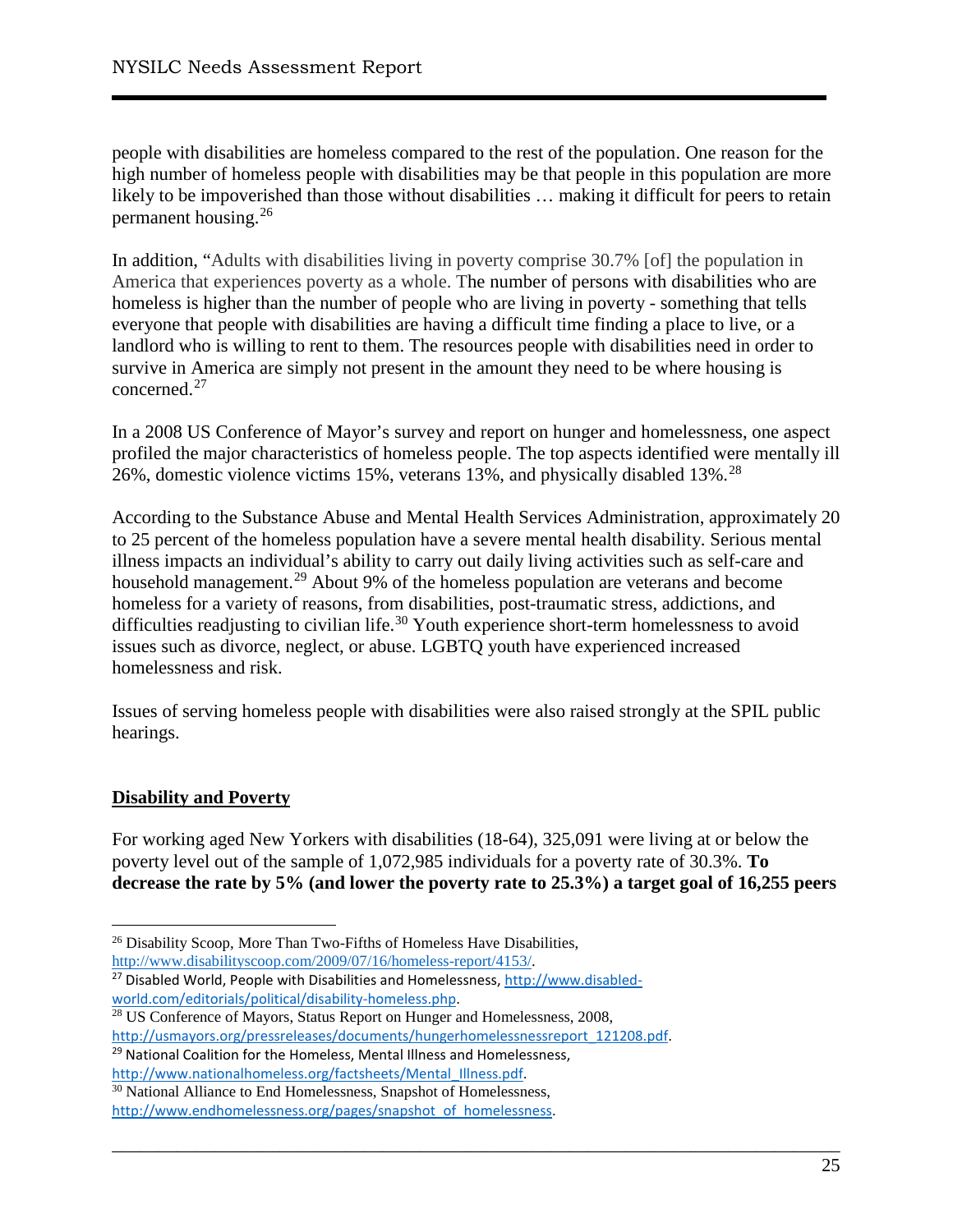**will need to successfully transition from poverty, benefits, and look to achieve economic self-sufficiency based on this sample**.  $(16,255/325,091)^{31}$  $(16,255/325,091)^{31}$  $(16,255/325,091)^{31}$  More than twice as many people with disabilities are living in poverty than other NY citizens (30.3% versus 13.1%). The 2013 figures represent an increase from 2012 (see footnotes for links to Cornell and Georgetown references). [32](#page-26-1)

For the sample identified above (non-institutionalized persons aged 21 to 64 years with a disability in NY), there were 325,091 living below the poverty line in 2013 (\$11,170 per year for one person). In 2015, the federal poverty guidelines are now \$11,770 (\$980.83/month).<sup>[33](#page-26-2)</sup> The SSI benefit amount in NY in 2015 for people living alone is \$820 (\$733, federal and \$87, state funds).<sup>[34](#page-26-3)</sup> Therefore, peers who subsist on SSI, are all living below the federal poverty level.

The maximum monthly benefit for SNAP (food stamps) is \$194. People who receive SSDI (if it is higher than the SSI amount), will receive less in food stamps. SNAP also looks at a person's rent in determining food stamp allocation. People who qualify for SNAP, may also qualify for HEAP by applying through the county Department of Social Services (DSS). There are no definitive figures or exact amounts cited. Based on a specific example, one individual received \$400 in HEAP last year which is approximately \$33.33/month.<sup>[35](#page-26-4)</sup>

Based on these figures, if a New Yorker with a disability applied for these benefits, they could receive the following: SSI:  $$820 \times 12 = $9,840$ , SNAP:  $$194 \times 12 = $2,328$ , HEAP: \$400  $\text{(estimate)} = \text{TOTAL: } $12,568.$ 

From 2008 to 2011, New York's poverty rate was 13.6%; the Current Population Survey's Annual Social and Economic Supplement found that SNAP and other assistance programs reduced the rate to 10.8%. However, other researchers found that significant numbers of people in the study under-report their assistance income, and when this income is taken into account, the poverty rate drops to 8.3%. These numbers show that SNAP and other poverty-fighting programs are even more effective than previously thought.

The projected total amount of \$12,568 is \$798 above the 2015 poverty level. However, cost of rent, utilities, and other necessities, can vary across the state, county by county. For example, not everyone who has a disability is able to qualify for Section 8 or other forms of rental subsidies or vouchers. Transportation including the availability of accessible and affordable public transportation is another key issue. In rural counties, housing may be less expensive, but lack of public transportation may mean limited access to groceries and other community services which adds to the cost of living overall.

<span id="page-26-0"></span><sup>&</sup>lt;sup>31</sup> Disability Statistics Compendium[, http://disabilitycompendium.org/compendium-statistics/poverty/4-1-poverty-civilians-with-disabilities-ages-](http://disabilitycompendium.org/compendium-statistics/poverty/4-1-poverty-civilians-with-disabilities-ages-18-64-years-living-in-the-community-for-the-u-s-)[18-64-years-living-in-the-community-for-the-u-s-.](http://disabilitycompendium.org/compendium-statistics/poverty/4-1-poverty-civilians-with-disabilities-ages-18-64-years-living-in-the-community-for-the-u-s-)

<sup>32</sup> Cornell[: http://www.disabilitystatistics.org/reports/acs.cfm?statistic=7.](http://www.disabilitystatistics.org/reports/acs.cfm?statistic=7) Georgetown[: http://ccf.georgetown.edu/wp-](http://ccf.georgetown.edu/wp-content/uploads/2012/04/Federal-Poverty-Guidelines.pdf)

<span id="page-26-2"></span><span id="page-26-1"></span>[content/uploads/2012/04/Federal-Poverty-Guidelines.pdf.](http://ccf.georgetown.edu/wp-content/uploads/2012/04/Federal-Poverty-Guidelines.pdf) 33 Federal Poverty Guidelines: [http://www.medicaid.gov/medicaid-chip-program-information/by-topics/eligibility/downloads/2015-federal](http://www.medicaid.gov/medicaid-chip-program-information/by-topics/eligibility/downloads/2015-federal-poverty-level-charts.pdf)[poverty-level-charts.pdf.](http://www.medicaid.gov/medicaid-chip-program-information/by-topics/eligibility/downloads/2015-federal-poverty-level-charts.pdf)

<sup>&</sup>lt;sup>34</sup> SSI benefit[: https://otda.ny.gov/programs/ssp/2015-Maximum-Monthly-Benefit-Amounts.pdf.](https://otda.ny.gov/programs/ssp/2015-Maximum-Monthly-Benefit-Amounts.pdf)

<span id="page-26-4"></span><span id="page-26-3"></span><sup>35</sup> HEAP[: http://otda.ny.gov/programs/heap/.](http://otda.ny.gov/programs/heap/)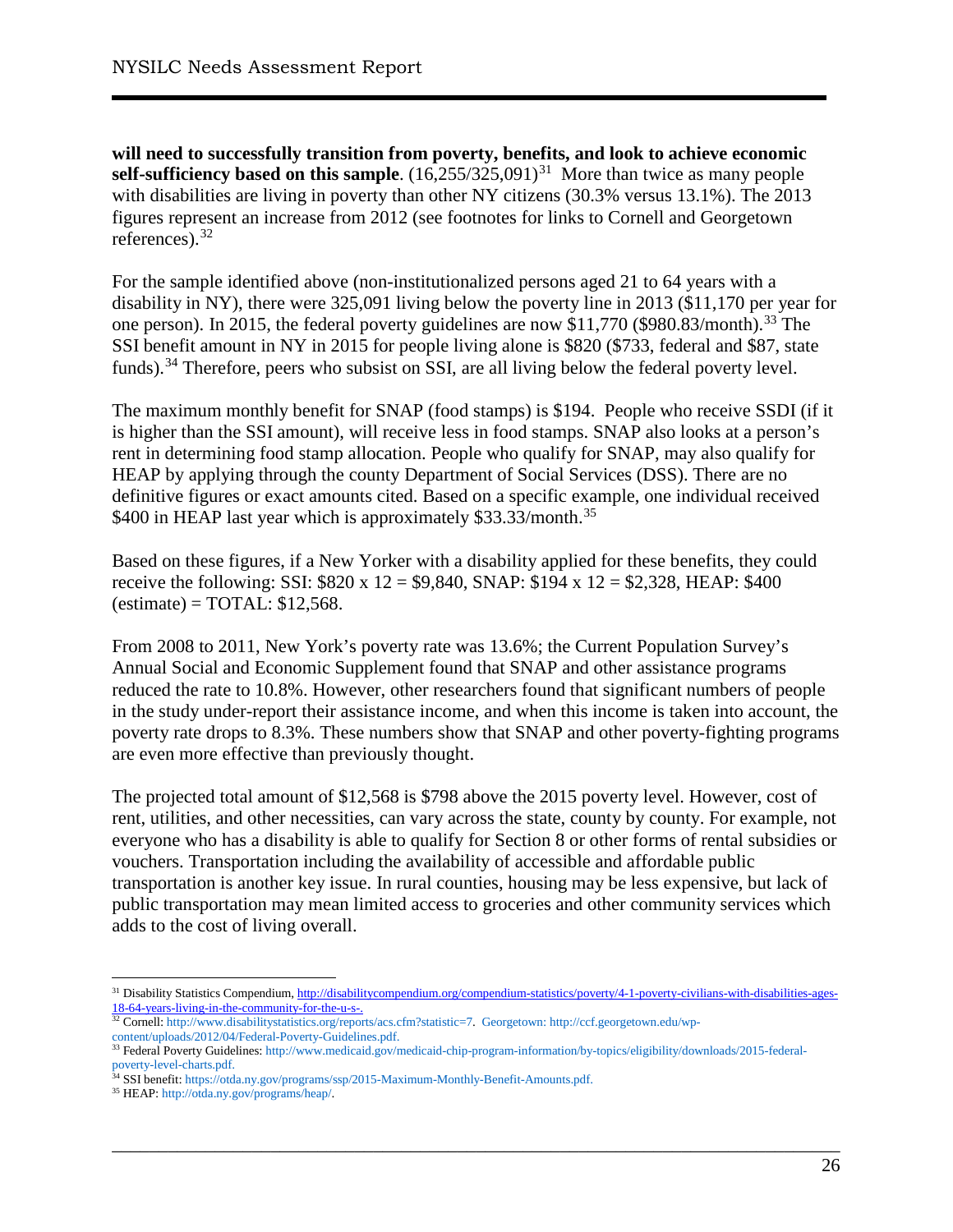Therefore, when looking at poverty, one needs to consider a whole picture that includes cost of living expenses in a specific community.

#### **Cost of living**

The cost of living in New York is high.<sup>[36](#page-27-0)</sup> A resource is provided for a Family Budget Calculator which allows the user to figure out what the cost of living is by regional areas for selected categories (I.e., one adult, one child families, etc.).<sup>[37](#page-27-1)</sup> It identifies Binghamton over \$51,000; Buffalo over \$52,000; Rochester over \$54,000; Poughkeepsie over \$62,000; Nassau-Suffolk nearly \$71,000, and Rural at \$47,000. Even if each figure is cut in half (assuming a single adult and no child), the cost of living is still higher (and in some cases double) than the projected annual benefits/poverty rate of \$12,568 for a New Yorker with a disability.

NYS ranks 24th in the nation in hunger and food insecurity as a component of poverty.<sup>[38](#page-27-2)</sup> The percentage of income spent on food will be higher for those with lower incomes. NY ranks 44<sup>th</sup> in the nation in affordable housing. The need for accessible and affordable housing is a need well documented in county plans. For example, in Suffolk County:

- 854 families requested accessibility features
- 854 were using tenant base housing vouchers
- "Over 15,000 renters are paying over 50% of their income on their housing expenses."

A comment in the plan noted: "The most immediate need of Voucher holders is the ability to find safe, affordable rental housing. For those applicants that may require accessible units, it is very difficult to find those types of housing. Single family homes, the predominant housing type on Long Island, are often not affordable and/or not accessible (page 48 of the Suffolk County plan)." Pages 53-58 provide more detailed disability statistics, including: There are 50,398 persons over the age of 18 with an independent living difficulty in the county. The lack of affordable and accessible housing contributes to individual poverty and institutionalization. See article about "The Best and Worst Places to Grow Up: How Your Area Compares". Children who grow up in some places go on to earn much more than they would if they grew up elsewhere.[39](#page-27-3)

<span id="page-27-0"></span><sup>36</sup> Cost of Living: [http://cost-of-living.startclass.com/d/d/New-York.](http://cost-of-living.startclass.com/d/d/New-York) 37 Family Budget Calculator[: http://www.epi.org/resources/budget/.](http://www.epi.org/resources/budget/)

<span id="page-27-1"></span>

<span id="page-27-2"></span><sup>38</sup> COL NY: [http://www.numbeo.com/cost-of-living/city\\_result.jsp?country=United+States&city=New+York%2C+NY.](http://www.numbeo.com/cost-of-living/city_result.jsp?country=United+States&city=New+York%2C+NY) Talk Poverty NY: http://talkpoverty.org/state-year-report/new-york-2014-report/.<br><sup>39</sup> NY Times: [http://www.nytimes.com/interactive/2015/05/03/upshot/the-best-and-worst-places-to-grow-up-how-your-area-](http://www.nytimes.com/interactive/2015/05/03/upshot/the-best-and-worst-places-to-grow-up-how-your-area-compares.html?_r=1&abt=0002&abg=1)

<span id="page-27-3"></span>[compares.html?\\_r=1&abt=0002&abg=1.](http://www.nytimes.com/interactive/2015/05/03/upshot/the-best-and-worst-places-to-grow-up-how-your-area-compares.html?_r=1&abt=0002&abg=1)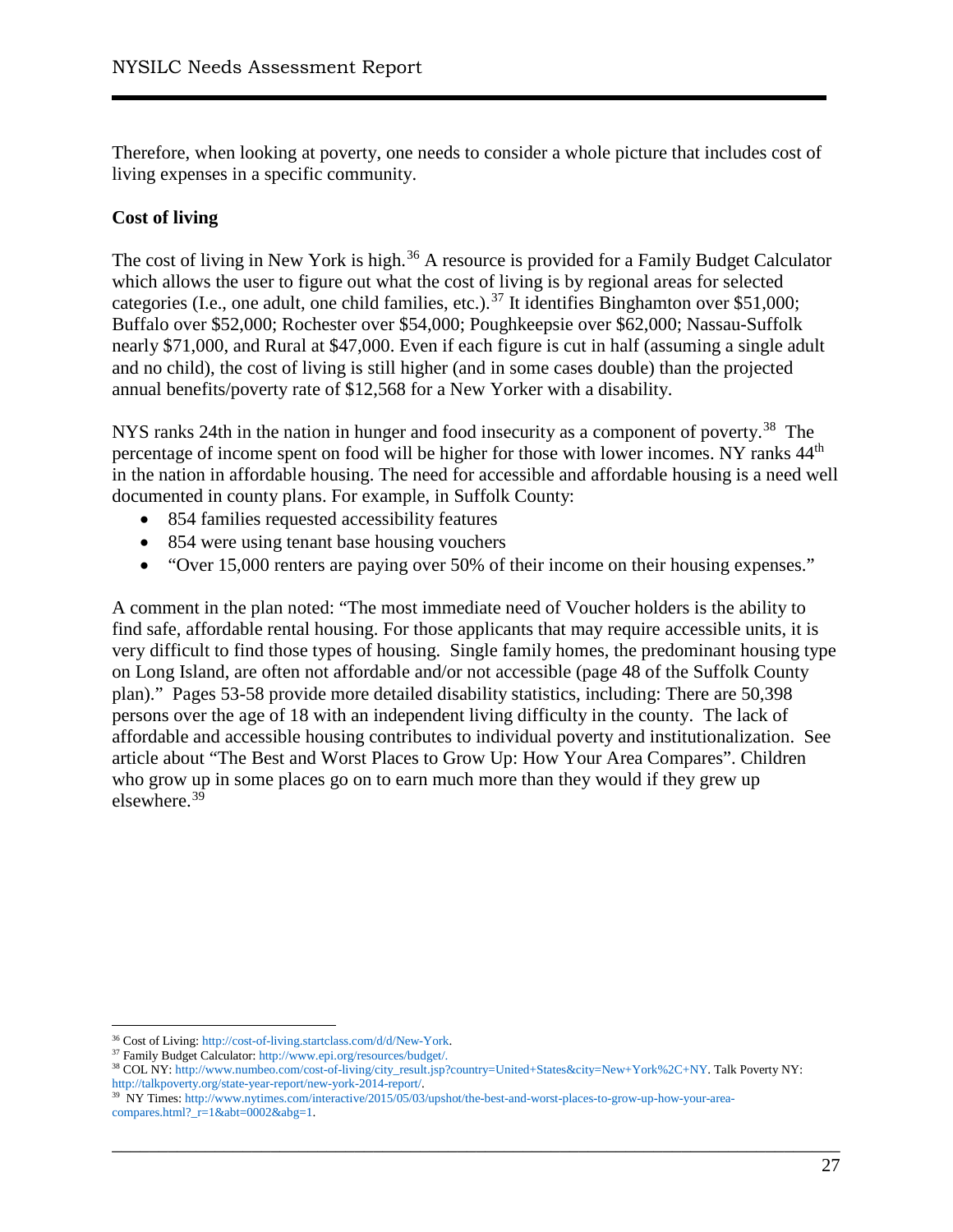#### **Health and Disability**

A review of data from different sources highlights the importance and need to address health and disability.

#### **Obesity**

Among persons ages 18 and over in New York State, people with disabilities have nearly twice the rate of obesity as individuals without disabilities  $(37.9\%$  compared to  $21.8\%$ ).<sup>[40](#page-28-0)</sup> In addition, obesity raises a concern with another health issue - diabetes. About 80-90% of people who are obese are also diagnosed with type II diabetes.<sup>[41](#page-28-1)</sup> No direct data was found related to New York State, but 29.1 million or 9.3% Americans have diabetes while 8.1 million are undiagnosed. Diabetes can ultimately lead to multiple disabilities and medical conditions such as cardiovascular disease, stroke, kidney failure, loss of vision, and amputation. Diabetes is the 7th leading cause of death in the United States (2010) with death certificates listing diabetes as an underlying or contributing cause of death. $42$ 

#### **Smoking**

Among persons ages 18 and over in New York State, people with disabilities smoke at a much higher rate than individuals without disabilities  $(22.6\%$  compared to 14.9%).<sup>[43](#page-28-3)</sup> It is an established fact that smoking is detrimental to an individual's heath. Basic statistics include: "90% of lung cancer cases are caused by smoking, 30% of all cancer fatalities are caused by smoking, and smokers have dramatically shorter lives than non-smokers - on average a smoker will die 15 - 20 years before a non-smoker."<sup>[44](#page-28-4)</sup> There is a significant cost attached to supporting the addictive habit of smoking that will lead some people with disabilities on fixed incomes to further sacrifice healthy eating choices and lifestyles.

Another health issue was raised by a comment from a Center Director on the survey: "*NY State needs to maintain state funded services for people who do not have Medicaid or who need services not covered in managed care."* 

#### **Lesbian, Gay, Bisexual, Transgender, and Questioning (LGBTQ) Community**

A study found that lesbian, gay, and bisexual adults showed higher prevalence of disability than did their heterosexual counterparts. "About 25% of heterosexual women, 36% of lesbians, and 36% of bisexual women were disabled … About 22% of heterosexual men, 26% of gay men, and

 <sup>40</sup> Disability Compendium, Percent (%) Obesity among Persons Ages 18 and Over, by Disability Status: 2013

<span id="page-28-0"></span>[http://disabilitycompendium.org/compendium-statistics/health/8-4-health-behavior---obesity-among-persons-aged-18-and-over-by-disability](http://disabilitycompendium.org/compendium-statistics/health/8-4-health-behavior---obesity-among-persons-aged-18-and-over-by-disability-status)[status](http://disabilitycompendium.org/compendium-statistics/health/8-4-health-behavior---obesity-among-persons-aged-18-and-over-by-disability-status)

<span id="page-28-1"></span><sup>41</sup> A Codependent Relationship: Diabetes & Obesity[, http://www.diabeticcareservices.com/diabetes-education/diabetes-and-obesity](http://www.diabeticcareservices.com/diabetes-education/diabetes-and-obesity)

<span id="page-28-2"></span><sup>&</sup>lt;sup>42</sup> Statistics about Diabetes Data from the National Diabetes Statistics Report, 2014 (released June 10, 2014) - [http://www.diabetes.org/diabetes](http://www.diabetes.org/diabetes-basics/statistics/)[basics/statistics/](http://www.diabetes.org/diabetes-basics/statistics/)

<sup>43</sup> Disability Compendium, Percent (%) Smoking among Persons Ages 18 and Over, by Disability Status: 2013

<span id="page-28-3"></span>[http://disabilitycompendium.org/compendium-statistics/health/8-3-health-behavior---smoking-among-persons-aged-18-and-over-by-disability](http://disabilitycompendium.org/compendium-statistics/health/8-3-health-behavior---smoking-among-persons-aged-18-and-over-by-disability-status)[status](http://disabilitycompendium.org/compendium-statistics/health/8-3-health-behavior---smoking-among-persons-aged-18-and-over-by-disability-status)

<span id="page-28-4"></span><sup>44</sup> Quitter's Guide.com<http://www.quittersguide.com/dangers-smoking.shtml>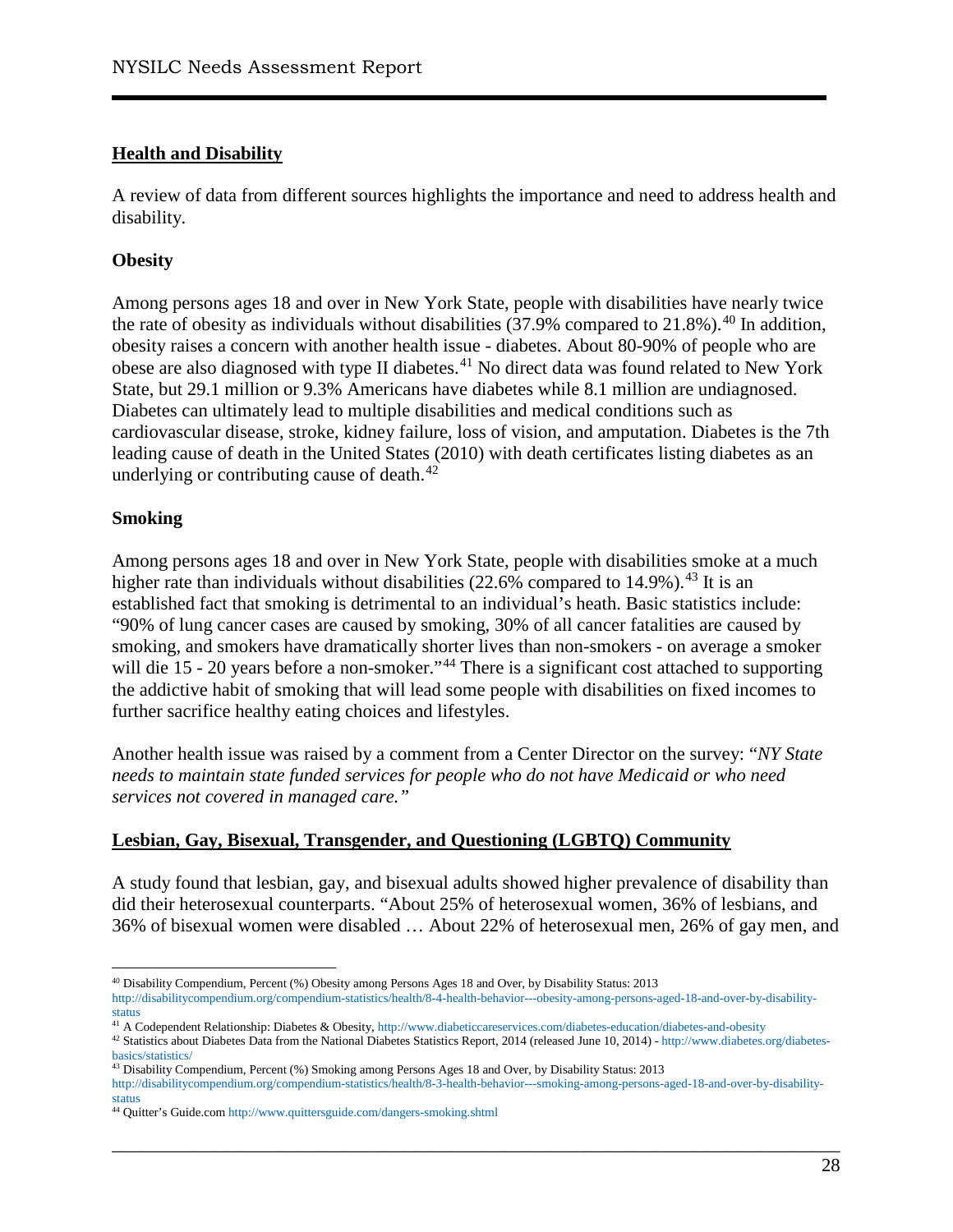40% of bisexual men were disabled. The likelihoods of being disabled for gay men and bisexual men were significantly higher than that for heterosexual men even after we controlled for age. Among LGB adults, 36% of women and 30% of men were disabled.<sup>[45](#page-29-0)</sup>

The LGBTQ community faces tremendous adversity in society that often leads to harassment, marginalization, and can evoke hostility and or violence. LGBTQ youth experience high rates of attempted and completed suicides, violence victimization, substance abuse, teenage pregnancy, and HIV/STI associated risky behaviors. Providers estimate that up to 40% of homeless youth may be LGBTQ. Fifty percent of gay teens experienced a negative reaction from their parents when coming out and 26% were kicked out of their home. In a nationwide survey, 84% of LGBTQ students reported being verbally harassed, 40% physically harassed, and 19% physically assaulted at school during the past year. LGBTQ youth of color are at a high risk for harassment. A nationwide study found that more than a third of LGBTQ students of color had experienced physical violence because of their orientation.[46](#page-29-1)

In the SPIL formulation public hearings, strong support was indicated for programs to provide outreach, training and support to this community, especially around issues of suicide prevention and depression.

## **Aging and Disability**

There is a high rate of disability among people ages 65 and older. Among this group, the percent of those with disabilities is higher in New York City than either nationally or statewide. Within NYC, Brooklyn has the highest number of seniors with disabilities, although the Bronx has the highest percent of those 65-74 and Manhattan has the highest percent of those ages 75 and up:

|                | People with disabilities as a percent<br>of the overall population |            |  |
|----------------|--------------------------------------------------------------------|------------|--|
|                | Ages 65-74                                                         | Ages $75+$ |  |
| Nationally     | 27.3%                                                              | 56.5%      |  |
| New York State | 25.2%                                                              | 56.6%      |  |
| New York City  | 28.4%                                                              | 59.8%      |  |
| The Bronx      | 36.4%                                                              |            |  |
| Manhattan      |                                                                    | 61%        |  |

<span id="page-29-0"></span> <sup>45</sup> Fredriksen-Goldsen KI, Kim H-J, Barkan SE. Disability Among Lesbian, Gay, and Bisexual Adults: Disparities in Prevalence and Risk. *American journal of public health*. 2012;102(1):e16-e21. doi:10.2105/AJPH.2011.300379. <http://www.ncbi.nlm.nih.gov/pmc/articles/PMC3490559/>

<span id="page-29-1"></span><sup>46</sup> Gay, Lesbian, Bisexual, Transgender, and Questioning (GLBTQ) Youth[, http://www.advocatesforyouth.org/publications/424-glbtq-youth.](http://www.advocatesforyouth.org/publications/424-glbtq-youth)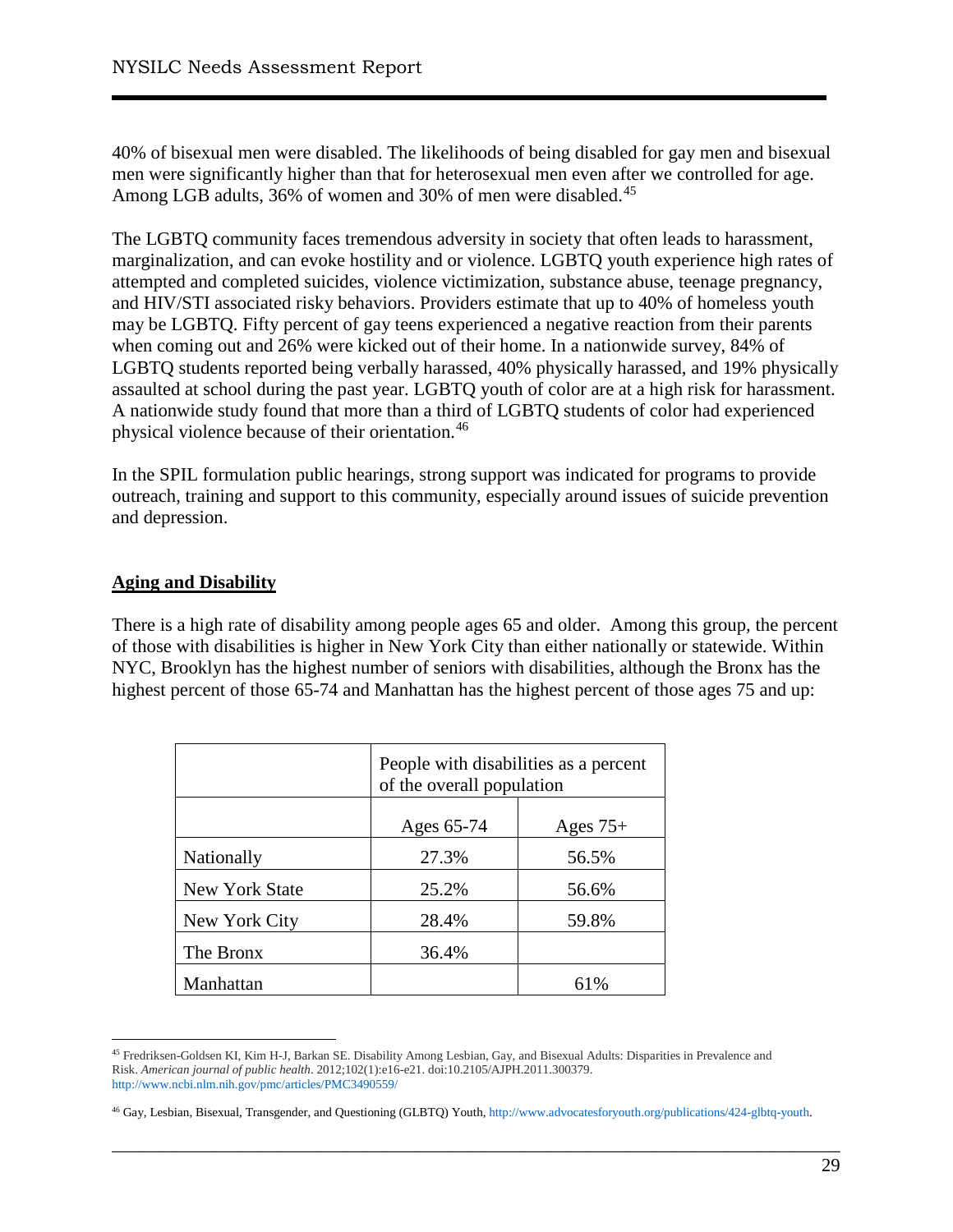Older blacks with disabilities are almost twice as likely to live in poverty (23.7%) as the national average of 12.6 %. Older women with disabilities are more likely to be living in poverty than their male counterparts (15.2% vs. 9.2%).

New York State has a slightly higher percentage of seniors with disabilities living alone (32.2%) compared to the national average (29.9%), and a higher incidence (12.2%) of those living in "group quarters" (i.e., nursing homes) than the national average of  $9.2\%$ .<sup>[47](#page-30-0)</sup>

#### **Institutionalized Population**

The 1999 Olmstead US Supreme Court decision provided the most-integrated setting mandate. While New York State has created a Most-Integrated Setting Coordinating Council (MISCC) and the Governor issued an Executive Order related to Olmstead, progress has been slow. An Olmstead Plan was issued by the Olmstead Cabinet in October 2013.<sup>[48](#page-30-1)</sup> The State needs to put significant resources behind the implementation of the plan with target dates for achievement. The State also needs to identify its institutionalized population. In this report in Table 1.2 we estimated the total number at 175,514 individuals for each area identified. Resources, providers, and options need to be available to our institutionalized peers (and those at risk of being institutionalized) so that they can reclaim quality of life and live independently in the community of their choice.

<span id="page-30-0"></span> <sup>47</sup> Molton IR, [Aging with and Aging into Disability.](http://agerrtc.washington.edu/node/214) Presentation for the Gerontological Professionals Network sponsored by the University of Washington's School of Nursing de Tournyay Center for Healthy Aging, Seattle, WA, 2015.

<span id="page-30-1"></span><sup>48</sup> Olmstead Report[: http://www.criminaljustice.ny.gov/opca/pdfs/9-Olmstead-Cabinet-Report101013.pdf.](http://www.criminaljustice.ny.gov/opca/pdfs/9-Olmstead-Cabinet-Report101013.pdf)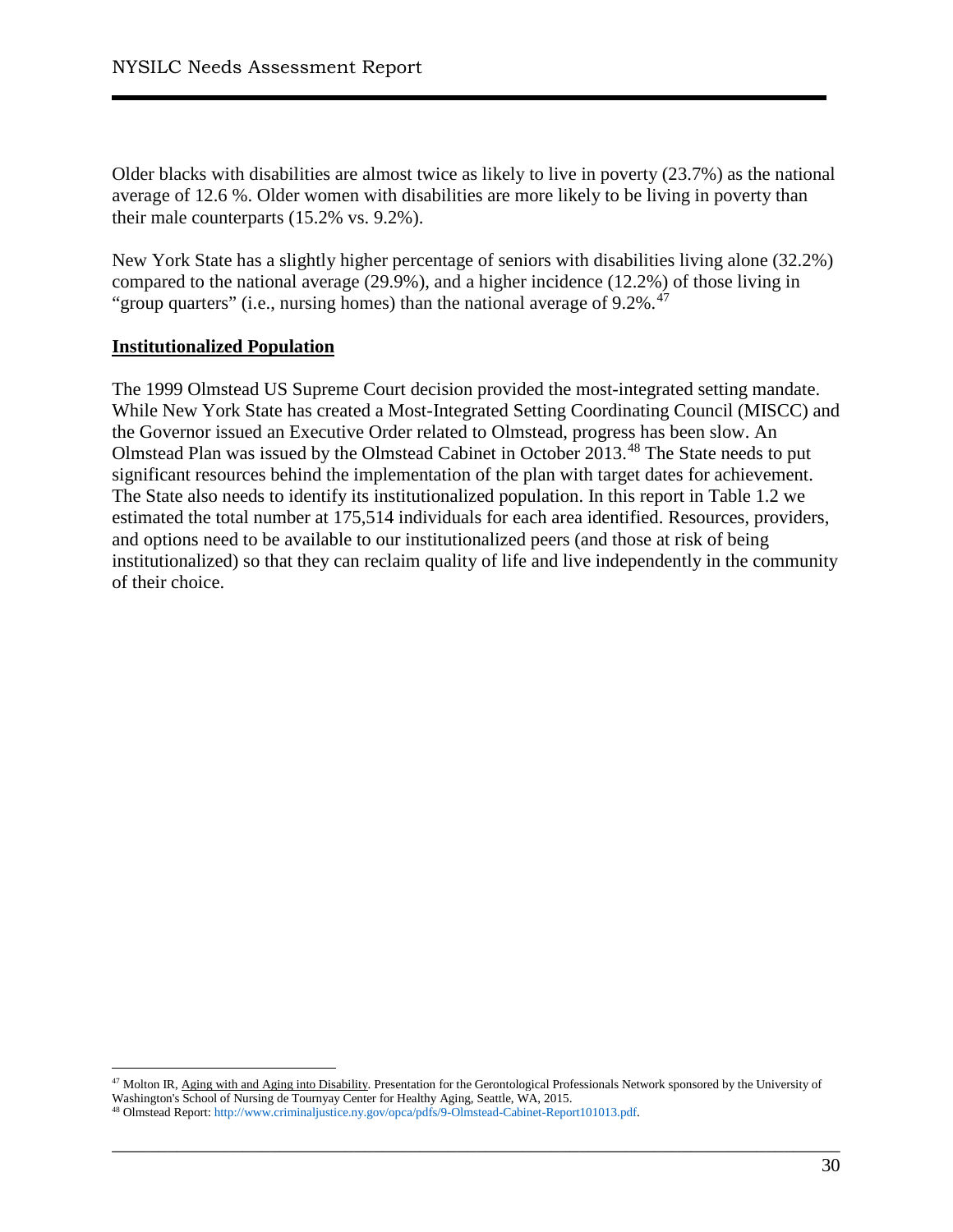# <span id="page-31-0"></span>*Question #3: What are the most important unmet service needs for New Yorkers with disabilities who live, or wish to live, independently?*

This issue was examined through several questions on both the center director and consumer surveys. Consumers were asked about the greatest challenges they face and about which services are most important to help them live independently. Center Directors were asked directly to rate which consumer needs were met well, met adequately, or not well met.

Consumers indicated that their greatest daily challenges were:

- 1. Finances (paying bills) (45.2%)
- 2. Transportation (43.6%)
- 3. Social (34.0%)
- 4. Employment (32.4%)
- 5. Housing (31/7%)

As shown by the percentages noted, no single challenge was universally felt. Approximately 12% of respondents also added a comment to this question. These comments included transportation, finances and housing issues, as well as health issues and individual rights/empowerment, among those that were the most noted. The housing issues noted were either a lack of adequate affordable and accessible housing options or a lack of finances available, which relates back to the top challenge noted above.

When this data was filtered by whether consumers lived in rural, urban or suburban settings, the responses were very similar. The top three issues for each were:

| <b>Rural</b><br><b>Urban</b> |                         | Suburban                                      |  |  |
|------------------------------|-------------------------|-----------------------------------------------|--|--|
|                              | Housing (accessibility, |                                               |  |  |
| Finances (paying bills)      | affordability)          | Finances (paying bills)                       |  |  |
| Transportation               | Transportation          | Transportation                                |  |  |
| Employment                   | Finances (paying bills) | Personal care (eating, bathing, housekeeping) |  |  |

Social (needing support from family and friends), interestingly enough, was number four for all respondents. Employment was number five for urban respondents and number six for suburban respondents. (For a full display of the responses, for each item in this question, sorted by rural, urban and suburban, see Table 3.1 page 46.)

Consumers were also asked which services were most important to help them live independently. The top three were:

- Benefits assistance and advice (51% of the respondents selecting this)
- Advocacy (50% response rate)
- Transportation (42.8%)

The results were again fairly consistent when this data was filtered by whether consumers lived in rural, urban or suburban settings.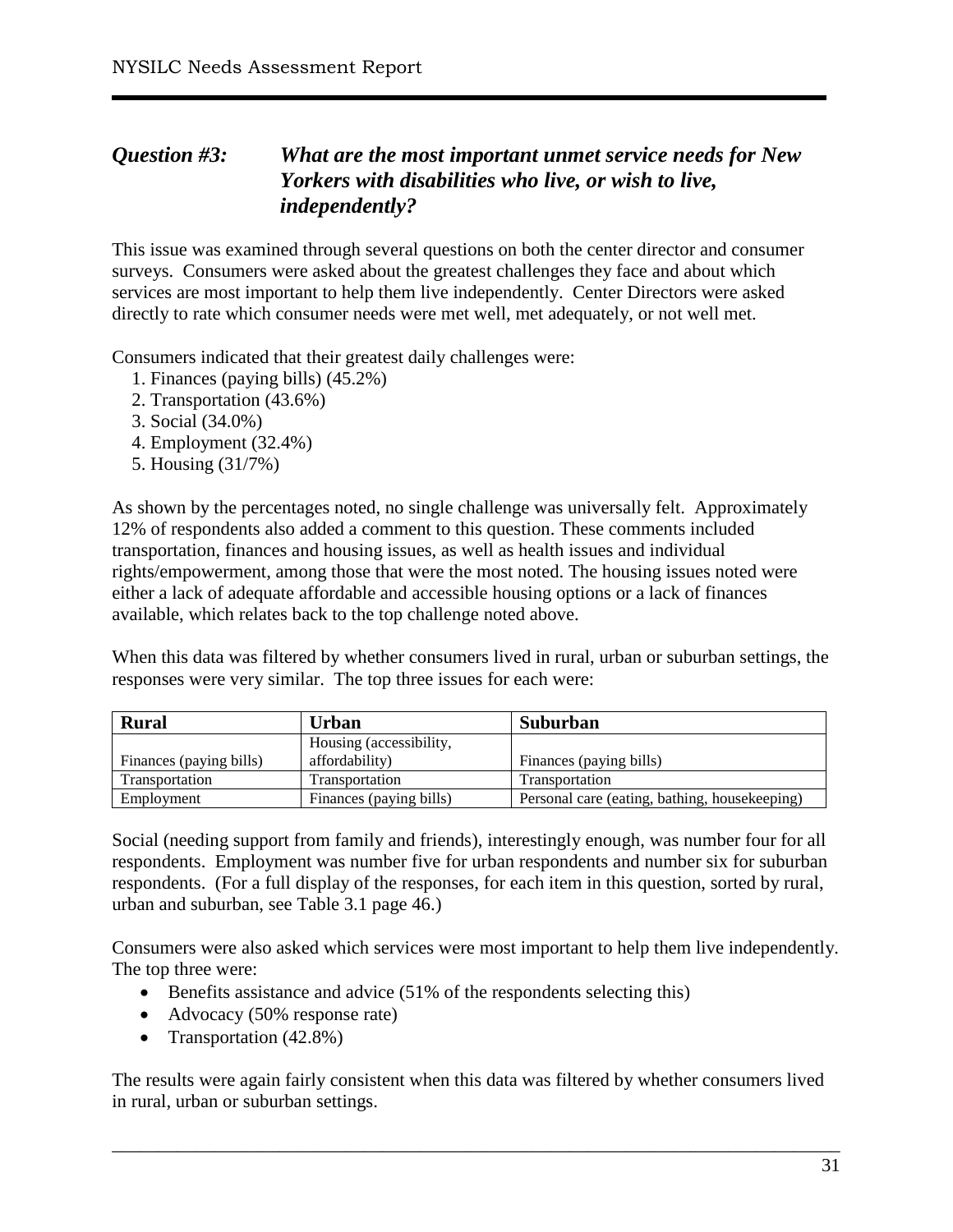| Rural                          | Urban                          | Suburban                       |
|--------------------------------|--------------------------------|--------------------------------|
| Advocacy                       | Benefits assistance and advice | Advocacy                       |
| Benefits assistance and advice | Advocacy                       | Benefits assistance and advice |
| Transportation                 | Transportation                 | Transportation                 |

As noted above, transportation was also cited as a significant challenge in daily life; suggesting it is an important area to focus efforts on.

Interestingly enough, the three next highest responses were the same across all three groups, despite their community setting:

- Medical /health services (35% overall)
- Home care / personal assistance services (32%)
- Employment / work readiness services (28%)

For a full display of the responses for each item in this question sorted by rural, urban and suburban, see Table 3.2 page 48.

Center Directors were asked to rate what services needed to be expanded or started in their community to better meet local needs of people with disabilities. The two needs ranking highest were benefits advisement and employment, which relate closely with consumer identification of greatest barriers as finances and employment and with benefits advisement as their top rated service. Transportation and architectural barrier services were also noted highly by Center Directors.

Consumers were also asked what services were most readily available and which were lacking in their area. The most readily available services were:

- Advocacy
- Information and referral to other services
- Medical / health services

Advocacy and medical / health services were also cited as among the top four most important services, so it is especially good that a large number of consumers feel these are readily available.

Consumers were also asked to rate those services that were of limited availability or not available in their area. Very few were rated as completely not available. Transportation was cited most highly as not available, but only by 15% of respondents. When Not Available was combined with Limited Availability, the numbers increased dramatically:

- Transportation 56% of respondents
- Housing services 54%
- Recreation 47%
- Employment 44%
- Home care / personal assistance 42%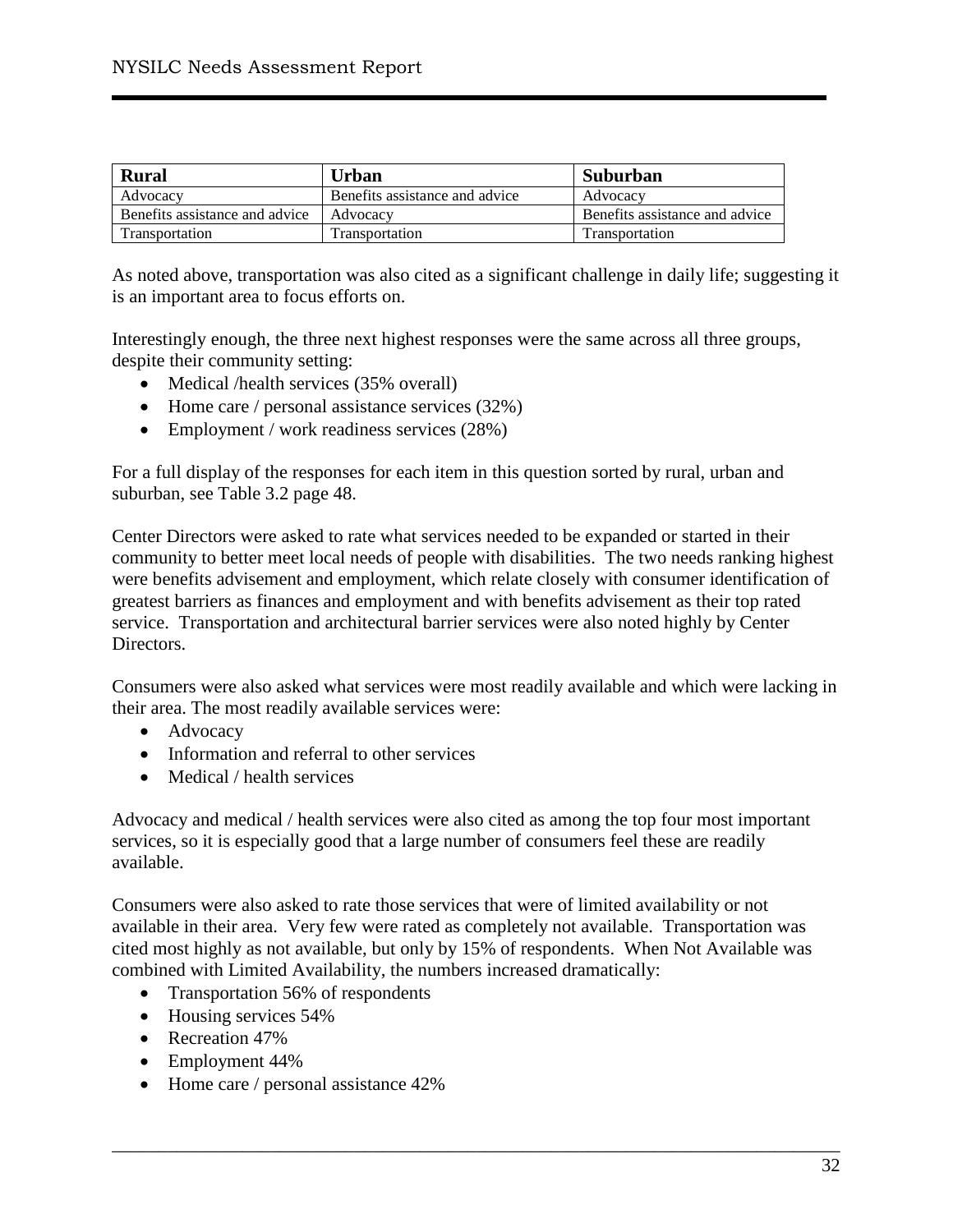Lack of transportation was a theme throughout all the input. Since employment and home care were rated by respondents as highly important to independent living and were then rated as having very limited availability, these may be areas to focus on along with transportation.

Among those who gave comments regarding the availability of services, transportation was by far the most common, with the lack of reliable, timely and accessible transportation being cited. One respondent noted:

• *"Transportation is really the key area - with many* [of the services on the survey] *checked above, the problem is getting to the service in a reliable, efficient, timely way."* 

Another respondent commented specifically about Access-A-Ride and the treatment of New Yorkers with disabilities:

• *"Access-A-Ride is extremely abusive and seems designed to discourage use. 90% of rides are well over one hour late. Complaints go nowhere, there is no accountability. After very late pick up, rides can last well over 2.5 hours due to very bad dispatching and scheduling. The excuse given is "traffic" as if NYC traffic is a daily surprise to those running Access-A-Ride. Disabled New Yorkers are treated like garbage by Access-A-Ride, we are merely a source of income for those running this corrupt system. Sick people are subjected to interminably long rides, and long waits. It is inexcusable and should be investigated and totally reformed."*

On their survey, Center Directors were also asked to focus on issues/areas that are not sufficient to meet demands/needs of two specific population groups – youth and senior citizens with disabilities.

For senior citizens with disabilities, the top rated services they identified as currently not sufficient to meet demand were:

- Affordable housing (73%)
- Adequate income (54%)
- Transportation (35%)

In addition, several Directors added these comments:

- *"Most of the services listed are needed but minimally available in this rural, poor county because of minimal funding to support a few agencies that are able to provide only limited services. Less populated areas (most of the county) have little access to services."*
- *"Home care options for people who are not eligible for Medicaid to stay in the community."*
- *"Many more than five areas are lacking."* [Directors were asked to only select up to 5 areas on the survey.]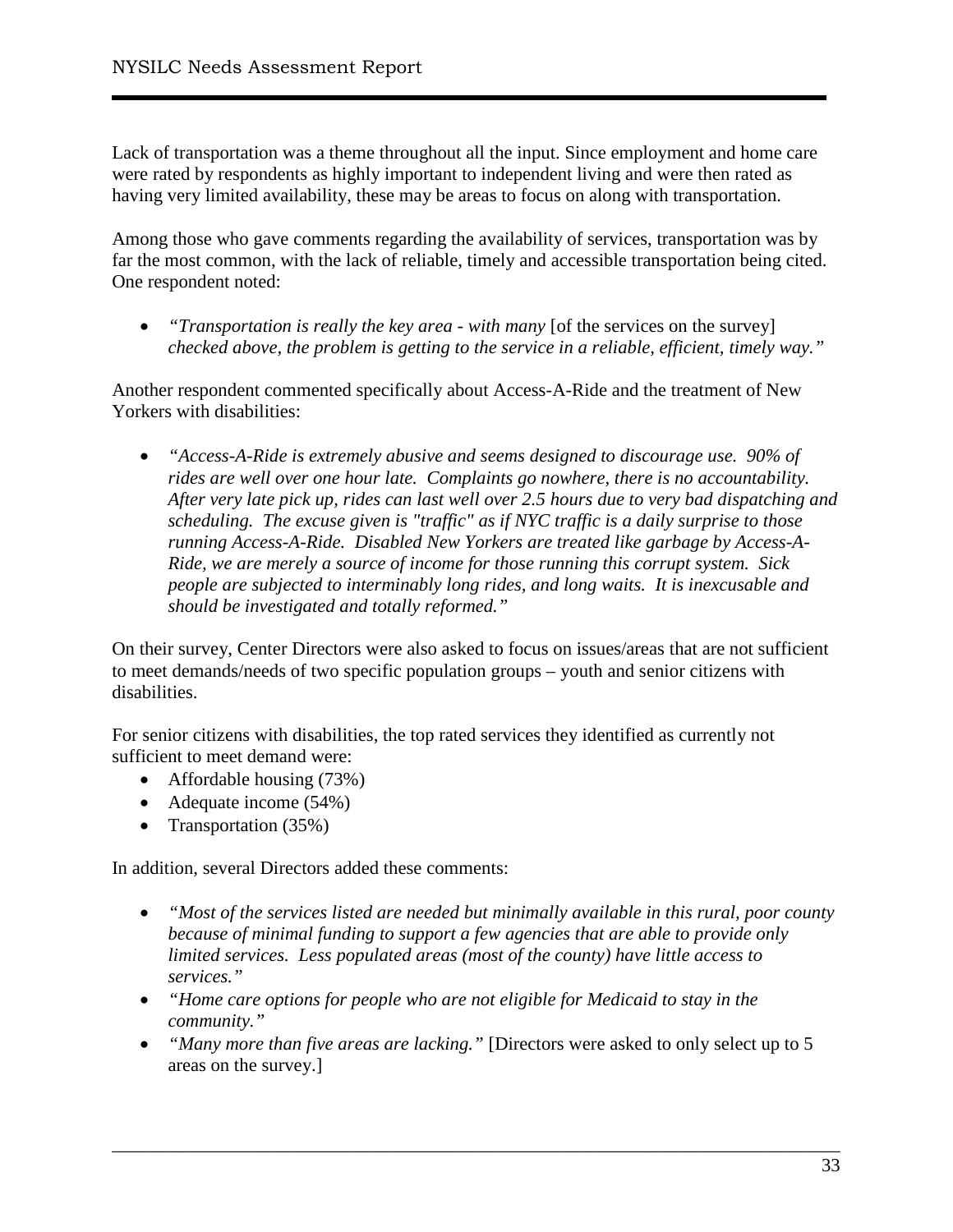For youth with disabilities, the top rated items were:

- Employment opportunities (69%)
- Affordable, accessible opportunities to socialize (42%)
- Affordable housing (39%)
- Transition services (39%)

Additional comments from Directors regarding services to youth included:

- *"Adequate educational opportunities."*
- *"Most services are underfunded by OMH, OPWDD, OASAS, IL and HHS/ACL which greatly limits their availability and the numbers of people able to be served. Federal and State funding has not been increased in years while needs have increased, especially mental health and addictions."*
- *"There are many more than just five areas where services are not sufficient to meet demand.*" [Directors were asked to only select up to 5 areas on the survey.]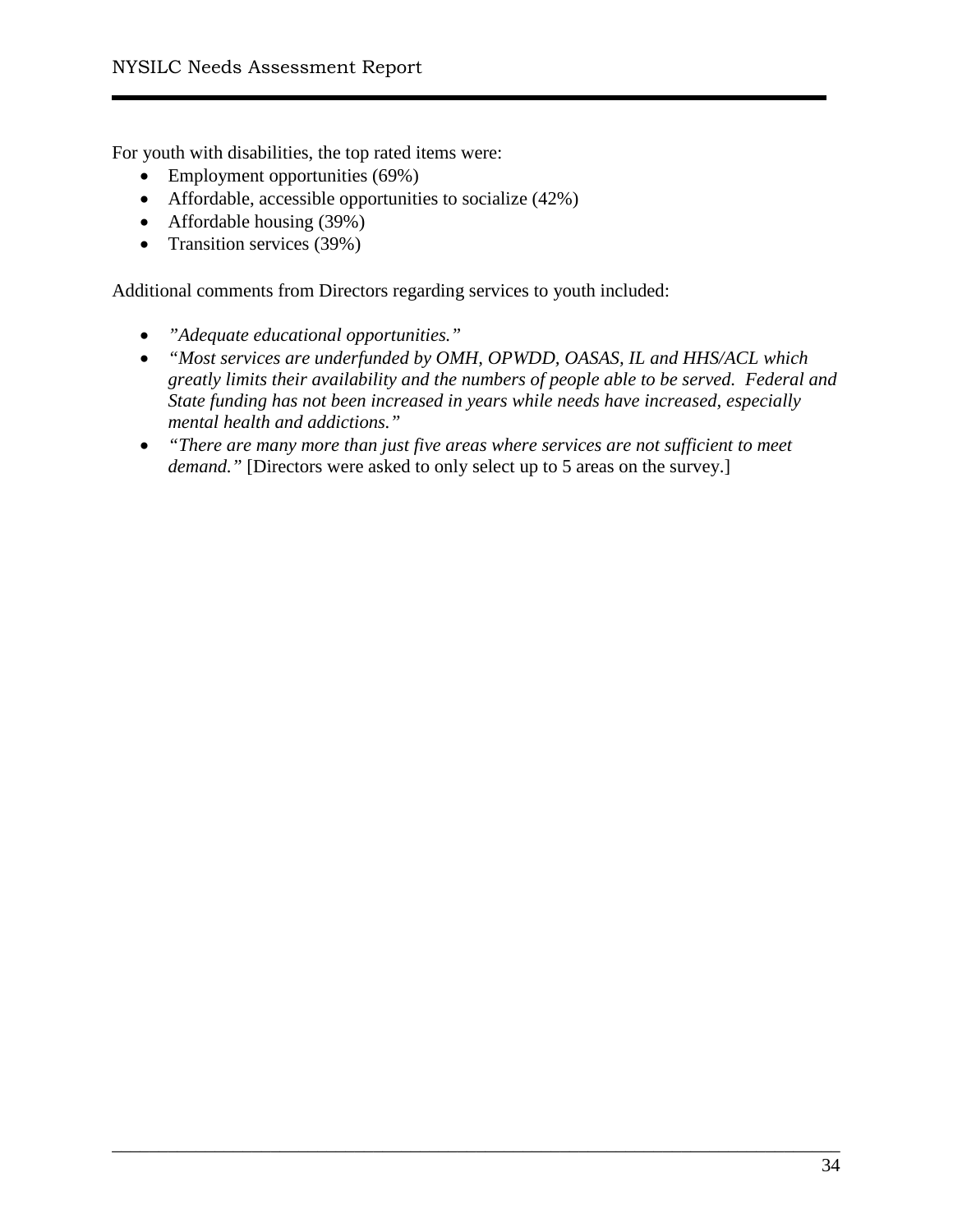#### **Access to Services**

In addition to assessing the availability of the services, consumers were also asked to rank by importance from 1-6 with 1 being highest importance, what would make it easier to get services. There were six options offered and in order of importance they were:

- Expand services  $(2.87)$
- Transportation to and from the services  $(3.01)$
- Expand hours of operation (3.36)
- Advertise existing  $(3.46)$
- Hire additional staff  $(3.65)$
- Home visits  $(4.02)$

While availability of home visits scored lowest in terms of importance, it was selected by 242 of the 260 people who responded to this question, or 93%. This was the highest among the six items, so home visits are important to more respondents than all other items (which ranged from 83%-88%). While it was selected most frequently, it was not given many #1 rankings. Transportation received the most number 1 rankings (55), but was only selected by 226 respondents overall.

For those respondents who selected "Other" for this question, the bulk of the comments were related to assistance navigating the system, availability of information regarding services, and transportation.

Additionally, respondents were asked to provide comments on how else their service providers could make it easier to access services. Of the 109 respondents who answered the question, more than one-third referred to communication from service providers and advertisement/outreach of the programs and services. Transportation needs (18%) was the next most common. Less common were: staff/availability, increased services, and having a collaborative healthcare team, rather than having separate service providers that don't communicate with each other.

When asked for the best ways for a service provide to communicate with them, respondents rated by phone (66.0%) and email (63.7%) as the top two choices. Mail was rated by 39% and the rest all fell below 30% (in order highest to lowest: texting, internet, social media and fax). Of the 18 respondents who selected "Other" on this question, 84% responded with face to face, in person communication, whether at home or in an office.

New Yorkers with disabilities indicated the following as top selections for where they go to receive services or support:

\_\_\_\_\_\_\_\_\_\_\_\_\_\_\_\_\_\_\_\_\_\_\_\_\_\_\_\_\_\_\_\_\_\_\_\_\_\_\_\_\_\_\_\_\_\_\_\_\_\_\_\_\_\_\_\_\_\_\_\_\_\_\_\_\_\_\_\_\_\_\_\_\_\_\_\_\_\_

Independent Living Center (cited by 56.3%) Internet resources (cited by 33.7%) Counseling/Therapy (cited by 31.3%) At home (cited by 26%) Social services (cited by 26%)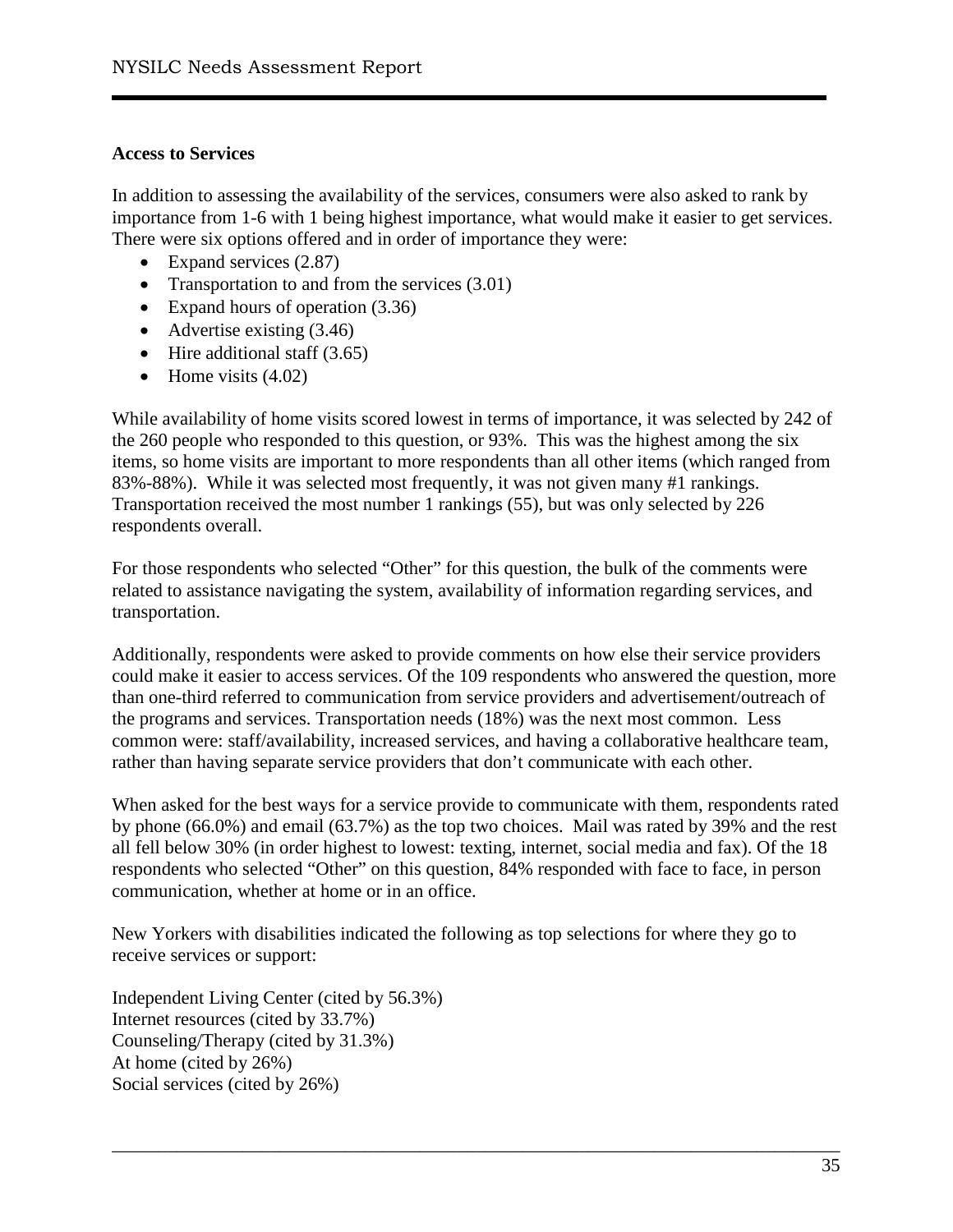The remainder were selected by 20% or fewer. "Other" was selected by 78 respondents who mostly cited specific agencies by name, as their selection here.

For those who receive services at home, common types of services received were housekeeping and home health aide services, followed by Consumer-Directed Personal Assistance and habilitation. 76.5% of respondents receive all services within their county while 20.6% do travel outside of their county to get some of their independent living services. (Only 7 respondents, 3%, indicated that they have to go outside their county for all services.)

Respondents were also asked to indicate what types of organizations they had trouble receiving services or where accommodations were not made. The organizations with the highest number of responses were:

- Social services  $(27.5%)$
- Park or gymnasiums  $(25.5\%)$
- College or universities  $(23.5%)$
- Hospitals  $(22.8\%)$
- Place of employment (22.8%)
- Place of worship  $(22.1\%)$

For those who selected "Other" here, the most common concern from those respondents was accommodations out in the community (schools, voting places, restaurants, etc.).

The survey also focused a question specifically on Independent Living Centers. 39% of respondents noted they do currently receive services at an ILC, and another 24%. said they have received services from an ILC in the past. Ten percent of the respondents did not know what an ILC is and 5 % did not know where the nearest ILC was. The remaining 23% indicated that they have never received services from an ILC, but knew what and where they were.

The remaining questions on the survey focused on the respondents' demographic information. The respondents' ages were primarily 23-74 years old (86.3% of the respondents) with the age range of 23-54 years old being the most common (54.6%).

The racial/ethnic group breakdown was 78.7% white with a disproportionately smaller representation from people of color. When asked to describe their disability, the respondents' largest numbers reported physical disabilities (46.7%), followed by mental health disabilities (33.7%) and developmental disabilities (26/1%). [For a complete listing see tables in Appendix III.]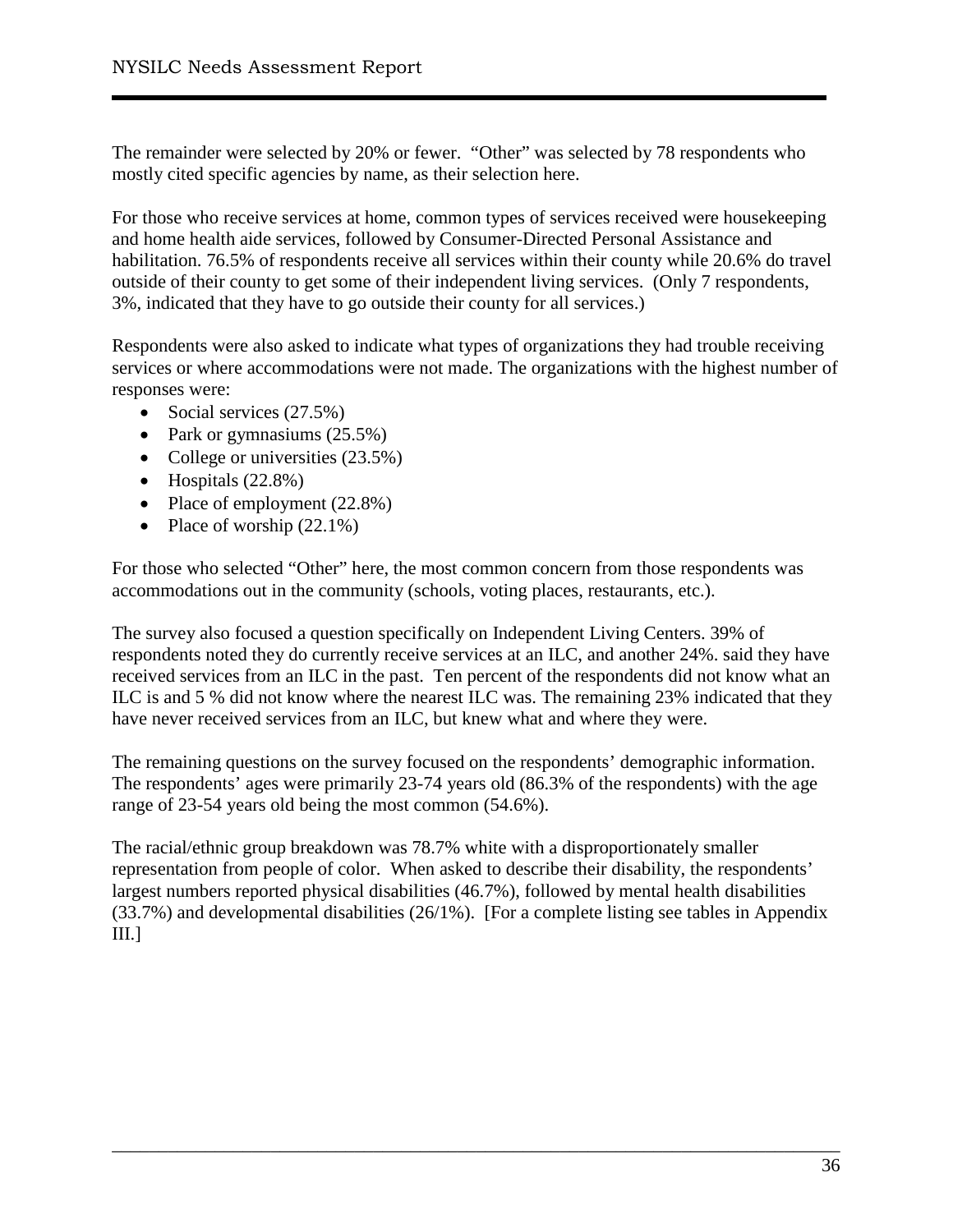# *Question #4: What are the most important needs that should be addressed to strengthen New York's independent living network?*

The Center survey addressed this question by asking Center Directors to prioritize the needs of both ILC consumers and the Centers themselves. They were also asked what services they might want to start or expand and barriers to service provision. Finally, they were asked to prioritize the resources they would need to increase their service mix. The purpose of this survey was to provide input to the NYS Independent Living Council as they developed their next three-year Statewide Plan for Independent Living (SPIL).

When asked about the greatest need for **expanded** services, Directors rated the following as high priorities:

- benefits advisement
- employment services
- architectural barrier services
- advocacy / legal services
- housing and shelter services
- youth transition services

While not selected by the largest number of respondent, advocacy/legal services had by far the largest number of #1 ratings (highest importance).

When rated by degree of importance (most strongly valued by the respondents) and not the total number of response, the order shifts to (based on a 5 point scale with 1 the highest importance):

- advocacy / legal services  $(2.00)$
- youth transition services  $(2.11)$
- employment services  $(2.64)$
- $\bullet$  benefits advisement (2.67)
- architectural barrier services (3.38)
- housing and shelter services (3.60)

Ratings were somewhat similar when asked about the greatest need for **new** services. Directors rated four of the same six services highest, with the exception of benefits advisement and advocacy/legal services. Under the category of new services, they also added recreational and transportation services to the top six. Architectural barriers and employment services were most strongly valued for new services. (See Appendix IV for the full table.)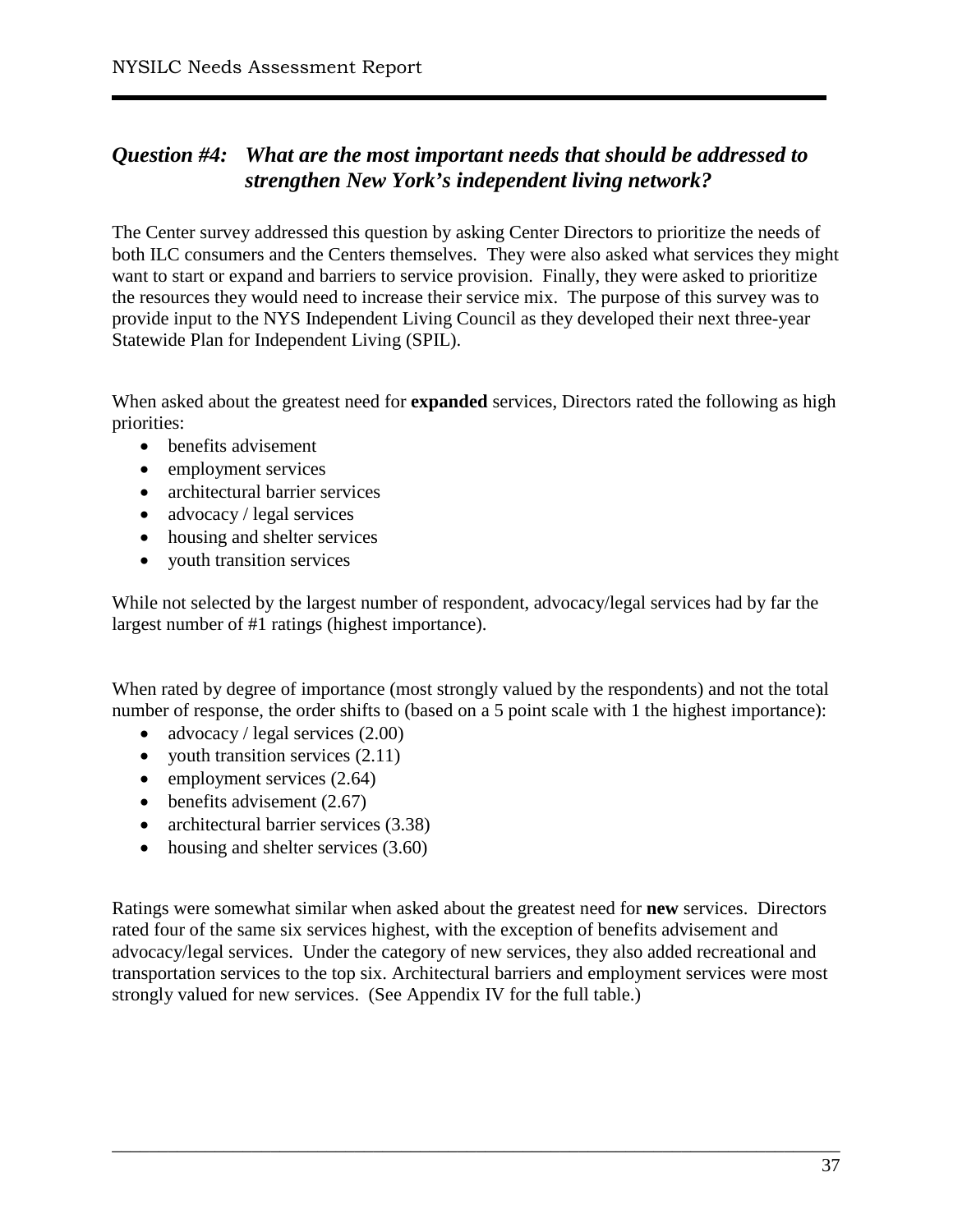In addition, there were three comments adding an "other" category:

- Respite for families who have children with disabilities not covered under OPWDD.
- Community education program about the benefits of integrating people with developmental disabilities into the community. There has been a lot of fall-out due to the proposed closure of BDC.
- Education program for consumers and families about the benefits of community integration.

When asked about barriers to providing or expanding current services or starting new services, the top three barriers were:

- the lack of financial or other resources
- funding restrictions
- lack of transportation for consumers

Transportation was also strongly commented on in the public hearings, in terms of the need for more transportation and more accessible vehicles.

Other highly rated barriers to providing existing services were lack of awareness of ILC services – both from the general public and from people with disabilities, and inability to recruit qualified staff due to non-competitive wages/benefits. For starting or expanding services, only the top three noted above received a large number of responses.

When asked to identify "other" barriers, to providing current services, one Director commented: *"Lack of staff capacity to flexibly shift priorities and multitask."* This highlights the fact that center staff often have to manage a number of different responsibilities due to the wide range of services offered and limited staff resources. A related comment for a barrier to expanding or starting new services: *"Not enough time in the day. We are focusing where we can right now."*

When asked about the resources needed to overcome these barriers, additional funding was the highest rated for existing, expanded, or new services.

- For overcoming barriers to existing services, increased transportation for consumers and increased public relations and political support were all rated highly.
- For overcoming barriers to new or expanded services, additional space/satellite office/equipment was the only resource besides funding mentioned by more than 35% of respondents.

One comment related to training and technical assistance was help with a *"County specific development plan."*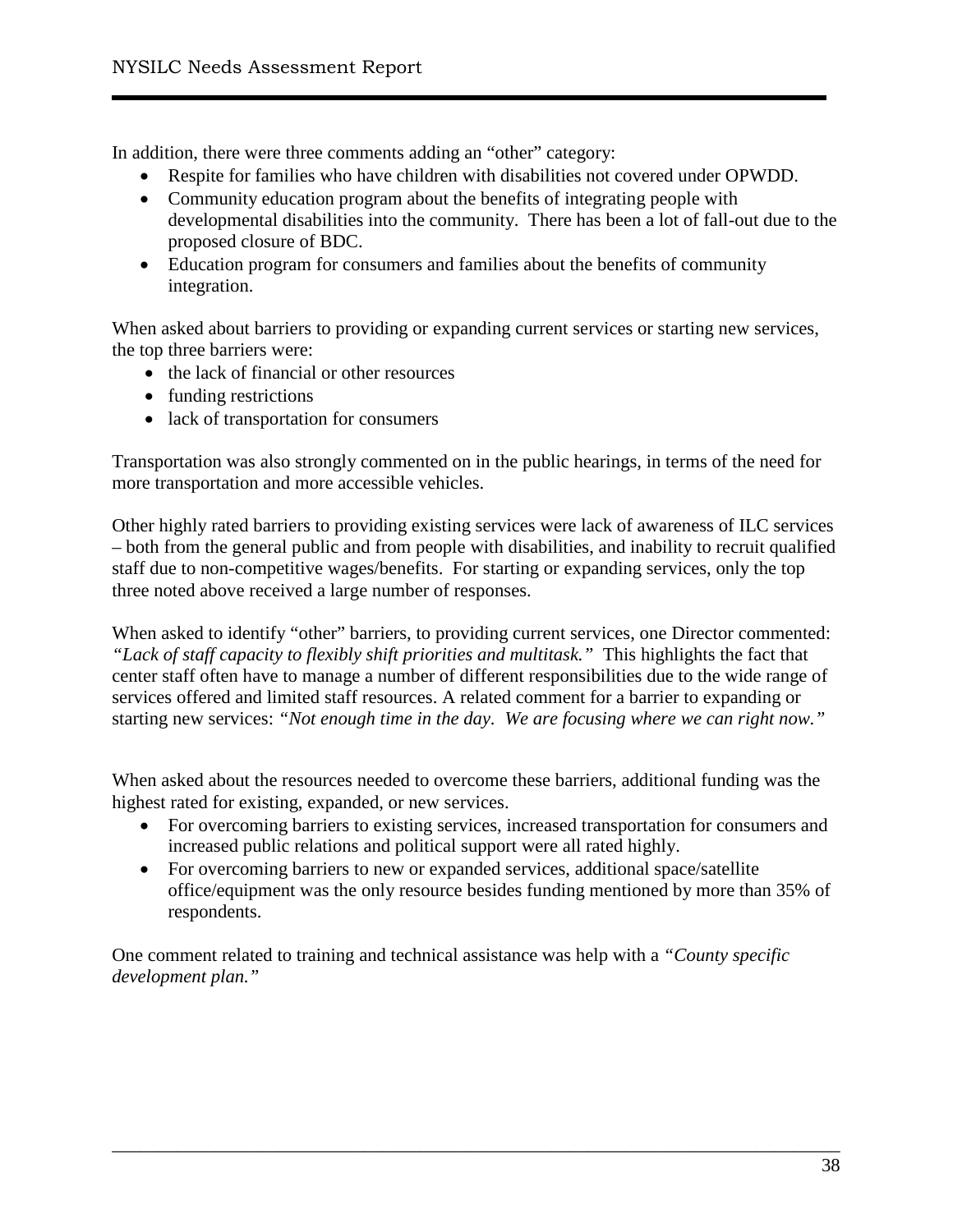The final question asked respondents to comment on any other priority areas that the Council should consider when developing the next three year Strategic Plan for Independent Living. Most of these comments reflected earlier responses, but some additional ones were:

- The push towards regionalization often results in a "one size has to fit all" mentality.
- More systems advocacy (especially with all the proposed changed to the waivers, moving them to managed care (TBI, NHTD and OPWDD).
- Public education about community integration and its desirability.
- Public education about ILCs and what they do (IL philosophy).
- Increased awareness on the state level by politicians of ILC success.
- Universal funding for employment-related initiatives (all centers should receive additional funding earmarked for employment specialists in their communities) ... consistent with Governor's Employment First Commission and related initiatives.

In addition, some comments that were raised in the public hearings included:

- Strong support for the statewide systems advocacy network recognizing its value to the network.
- Funding for a legal advocate at a center to file complaints and actions. The Protection & Advocacy (P & A) network only focusses on specific areas and not necessarily the business within a community.
- Provide best practices for accessibility programs to help centers to develop their own new programs.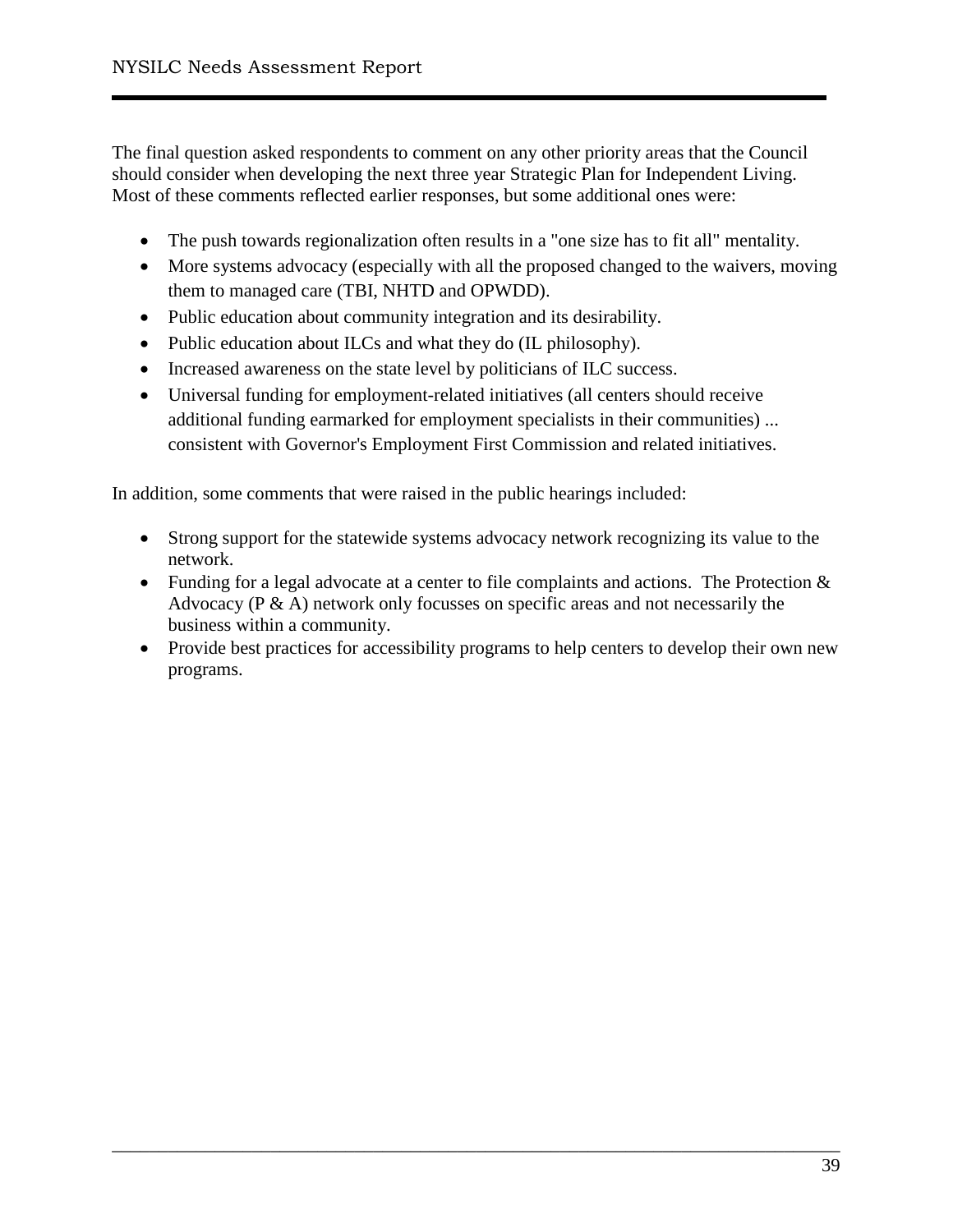# **Appendices**

The following pages include:

| Appendix I:   | A list of the Needs Assessment Committee members.                                                                 |
|---------------|-------------------------------------------------------------------------------------------------------------------|
| Appendix II:  | Tables and charts with additional statistical data that relates to the tables for<br>questions 1 and 2 above.     |
| Appendix III: | Tables and charts from the Consumer survey that provides a respondent profile.                                    |
| Appendix IV:  | Tables and charts from the Center and Consumer surveys that provide additional<br>data for some of the questions. |
| Appendix V:   | Consumer comments.                                                                                                |
| Appendix VI:  | Feedback on survey design and completion.                                                                         |
|               | Appendix VII: Copies of the two surveys used in the study.                                                        |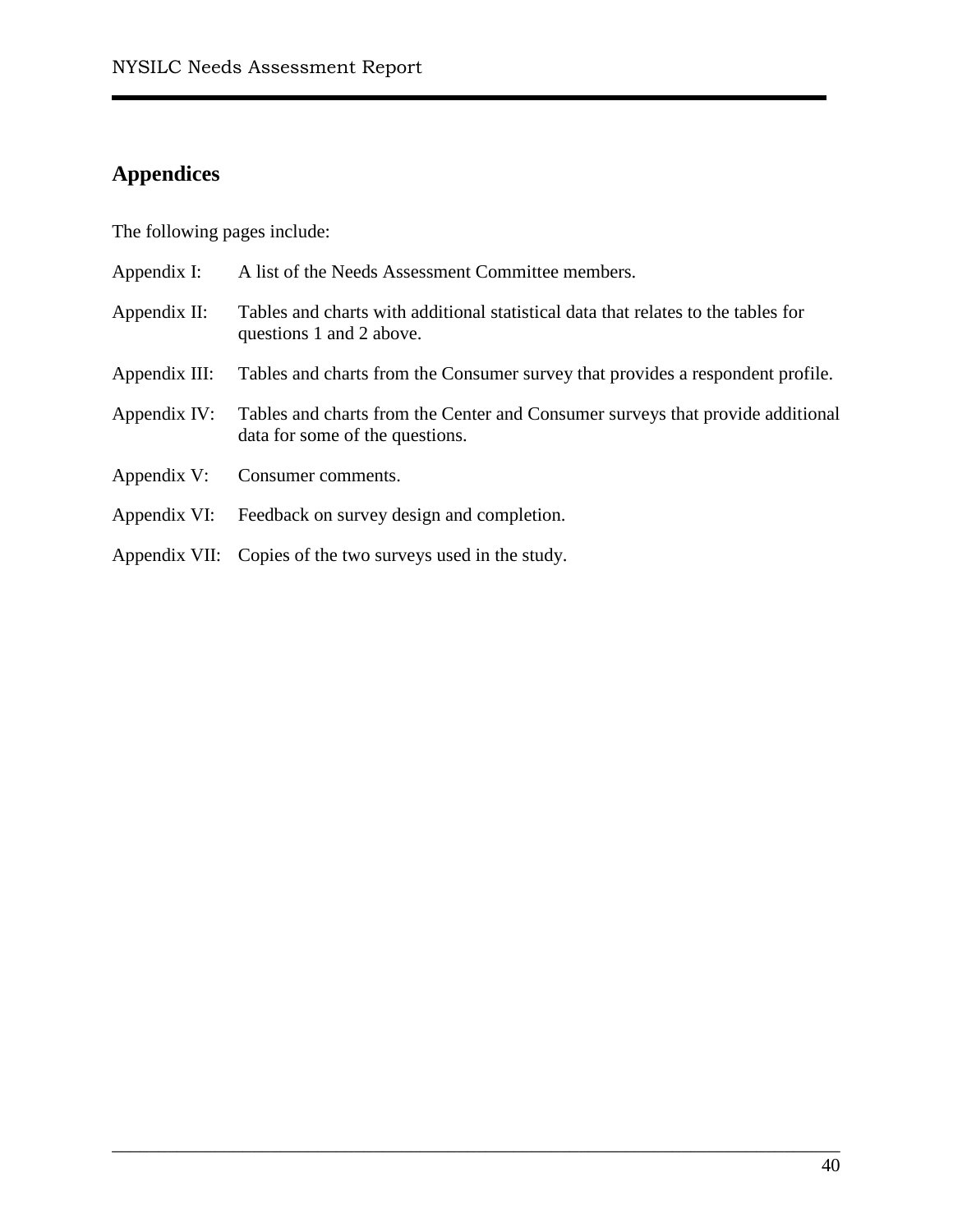# *Appendix I: List of the NYSILC Needs Assessment Committee (NAC) members*

#### **Council Members:**

- o Chair, Susan Ruff, NYSILC, STIC, [advocate@stic-cil.org.](mailto:advocate@stic-cil.org)
- o Chad Underwood, NYSILC Chair, ATI Cortland, [cwunderwood@aticortland.org.](mailto:cwunderwood@aticortland.org)
- o Joe Bravo, Former NYSILC Chair, WILC, [jbravo@wilc.org.](mailto:jbravo@wilc.org)
- o Julie Cardone, NYSILC, CBVH, [Julie.cardone@ocfs.state.ny.us](mailto:Julie.cardone@ocfs.state.ny.us)
- o Carla Lewis-Irizarry, NYSILC, [Carlalewis34@gmail.com.](mailto:Carlalewis34@gmail.com)
- o Helen Fang, NYSILC, hfang888@gmail.com.

#### **Non-Council Members:**

- o Doug Usiak, Former NYSILC Chair, WNYIL, [djusiak@buffalo.edu.](mailto:djusiak@buffalo.edu)
- o Fred Ayers, ACCES-VR, [fayers@mail.nysed.gov.](mailto:fayers@mail.nysed.gov)
- o Brad Williams, NYSILC Executive Director, [bradw@nysilc.org.](mailto:bradw@nysilc.org)
- o Adam Prizio, CDR, [aprizio@cdrnys.org.](mailto:aprizio@cdrnys.org)
- o Alan Krieger, Krieger Solutions, Consultant, [alan@kriegersolutions.com.](mailto:alan@kriegersolutions.com)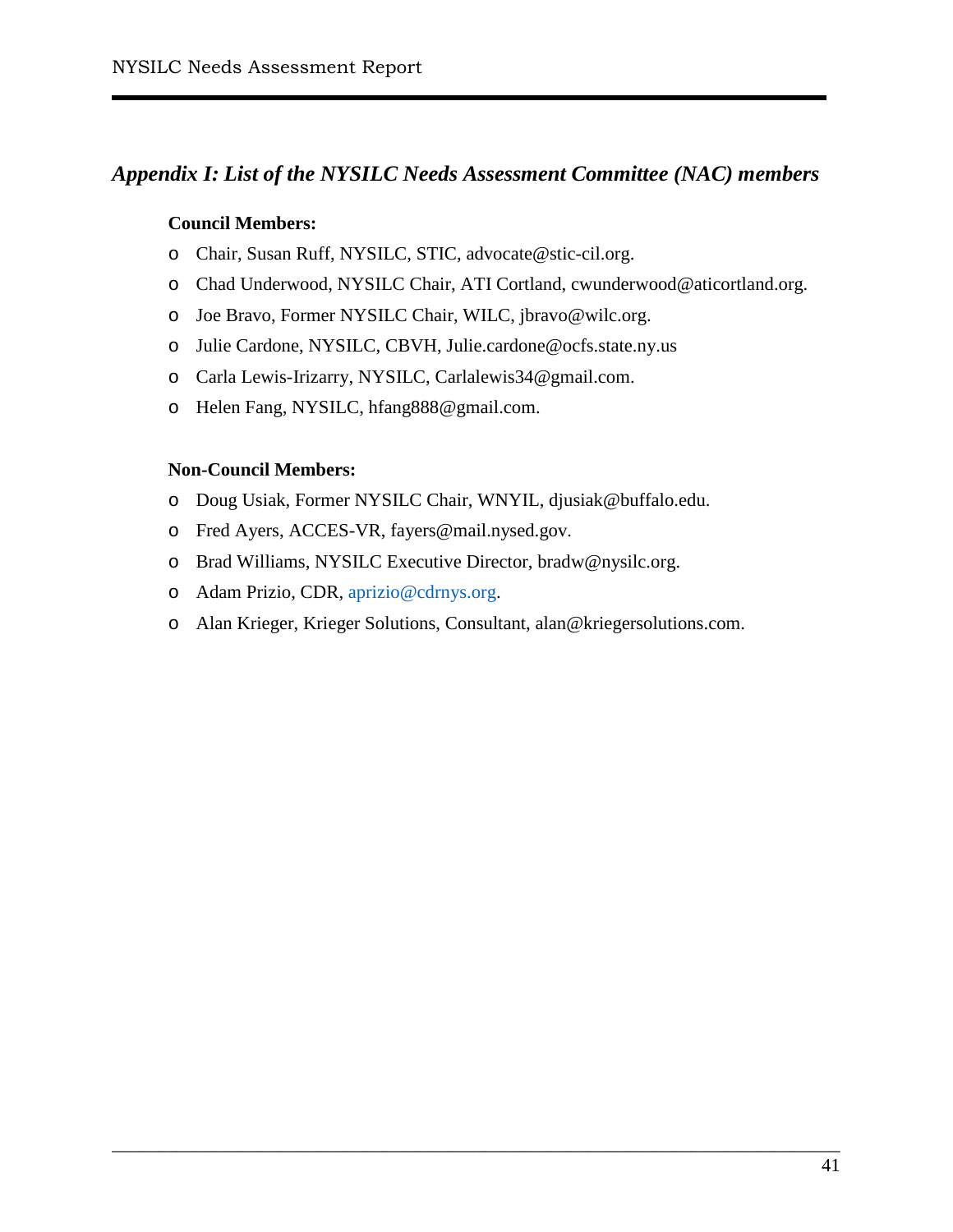# *Appendix II. Data Tables for Question 2: Population Groups in Greatest Need*

## **Table 2.1 High need groups as identified on the Center Director's survey**

Directors were asked to identify, within their service area, groups of people with disabilities that they felt are underserved or hard to reach by their organization.

| <b>Answer Options</b>                             | <b>Response Percent</b> | <b>Response Count</b> |
|---------------------------------------------------|-------------------------|-----------------------|
| Male veterans                                     | 61.5%                   | 16                    |
| Female veterans                                   | 53.8%                   | 14                    |
| <b>Rural residents</b>                            | 42.3%                   | 11                    |
| Children / young adults                           | 38.5%                   | 10                    |
| Hispanic                                          | 38.5%                   | 10                    |
| Homeless                                          | 26.9%                   | 7                     |
| Asian/Pacific Islander                            | 23.1%                   | 6                     |
| Immigrant groups / Non-native English<br>speakers | 23.1%                   | 6                     |
| Black non-Hispanic                                | 19.2%                   | 5                     |
| <b>Blind</b>                                      | 19.2%                   | 5                     |
| <b>Seniors</b>                                    | 15.4%                   | 4                     |
| Multi-ethnic                                      | 15.4%                   | 4                     |
| Deaf / Blind                                      | 11.5%                   | 3                     |
| Dual diagnosis - developmental / mental health    | 11.5%                   | 3                     |
| Deaf                                              | 7.7%                    | $\overline{2}$        |
| Physical disabilities                             | 7.7%                    | $\overline{2}$        |
| Mental / emotional disabilities                   | 7.7%                    | $\overline{2}$        |
| Dual diagnosis - mental health / chemical abuse   | 7.7%                    | $\overline{2}$        |
| American Indian                                   | 3.8%                    | $\mathbf{1}$          |
| <b>LGBTQIA</b>                                    | 3.8%                    | $\mathbf{1}$          |
| Other                                             | 3.8%                    | $\mathbf{1}$          |
| Cognitive disabilities                            | 0.0%                    | 0                     |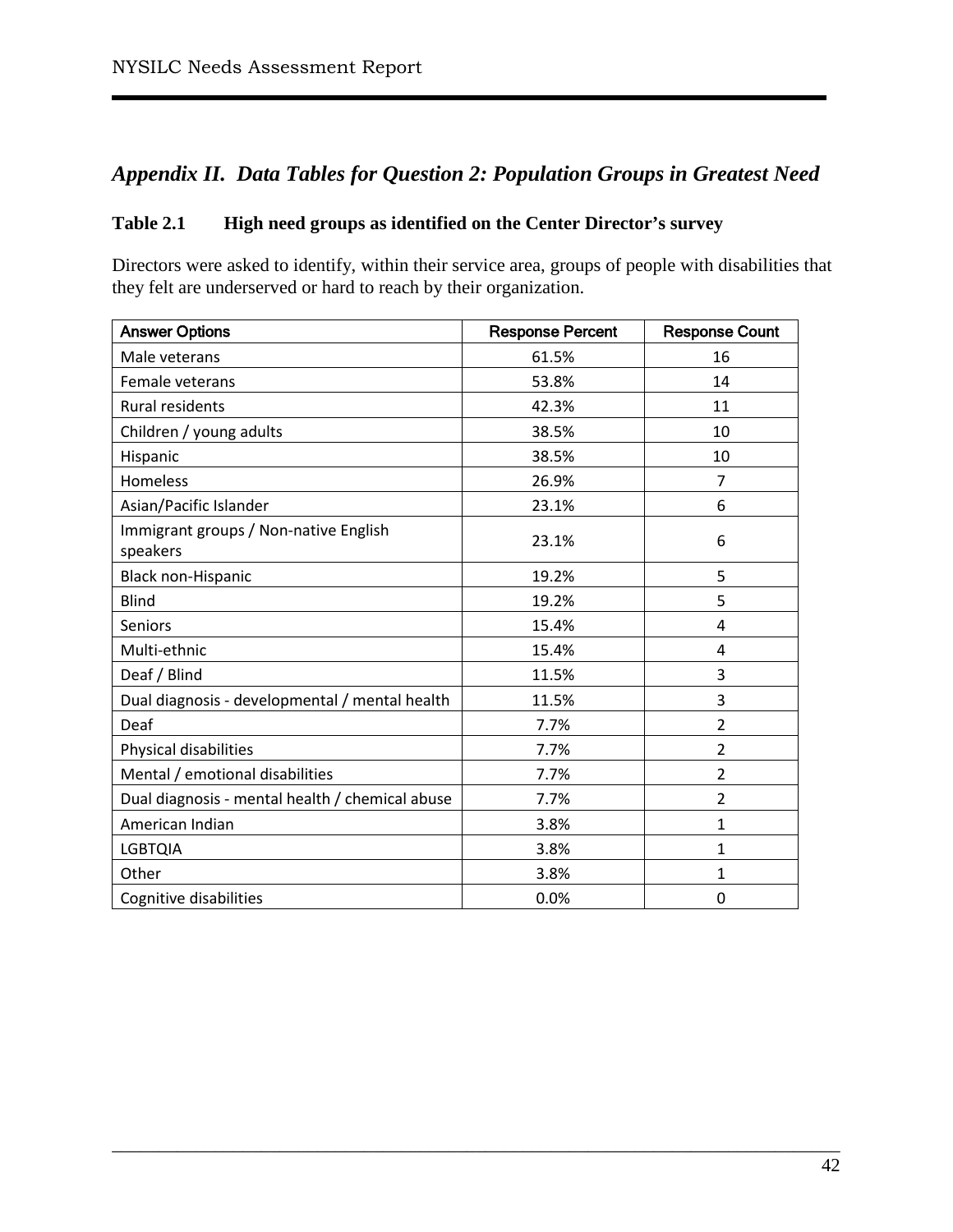# *Appendix III: Tables and charts from the consumer survey that provides a respondent profile. Total number of respondents = 263*

\_\_\_\_\_\_\_\_\_\_\_\_\_\_\_\_\_\_\_\_\_\_\_\_\_\_\_\_\_\_\_\_\_\_\_\_\_\_\_\_\_\_\_\_\_\_\_\_\_\_\_\_\_\_\_\_\_\_\_\_\_\_\_\_\_\_\_\_\_\_\_\_\_\_\_\_\_\_

## **Do you live in a rural, urban or suburban location?**

| Rural    | 28.4%             | 73  |
|----------|-------------------|-----|
| Urban    | 42.0%             | 108 |
| Suburban | 29.6%             | 76  |
|          | answered question | 257 |

## **Race/ethnic group:**

| <b>Answer Options</b>           | <b>Response</b><br><b>Percent</b> | <b>Response</b><br>Count |
|---------------------------------|-----------------------------------|--------------------------|
| American Indian                 | 0.8%                              | 2                        |
| Asian/Pacific Islander          | 1.2%                              | 3                        |
| Black non-Hispanic              | 7.0%                              | 12                       |
| Hispanic                        | 4.7%                              | 20                       |
| White                           | 78.7%                             | 203                      |
| Multi-ethnic (More than<br>one) | 5.0%                              | 13                       |
| Other (please specify)          | 2.7%                              | 7                        |
|                                 | answered question                 |                          |

#### **Age range:**

|                       | <b>Response</b>   | <b>Response</b>             |
|-----------------------|-------------------|-----------------------------|
| <b>Answer Options</b> | <b>Percent</b>    | Count                       |
| Under 6 years old     | 0.4%              |                             |
| 6-17 years old        | 6.1%              | 16                          |
| 18-22 years old       | 6.5%              | 17                          |
| 23-54 years old       | 54.6%             | 143                         |
| 55-64 years old       | 21.0%             | 55                          |
| 65-74 years old       | 10.7%             | 28                          |
| 75 years and older    | 0.8%              | $\mathcal{D}_{\mathcal{L}}$ |
|                       | answered question |                             |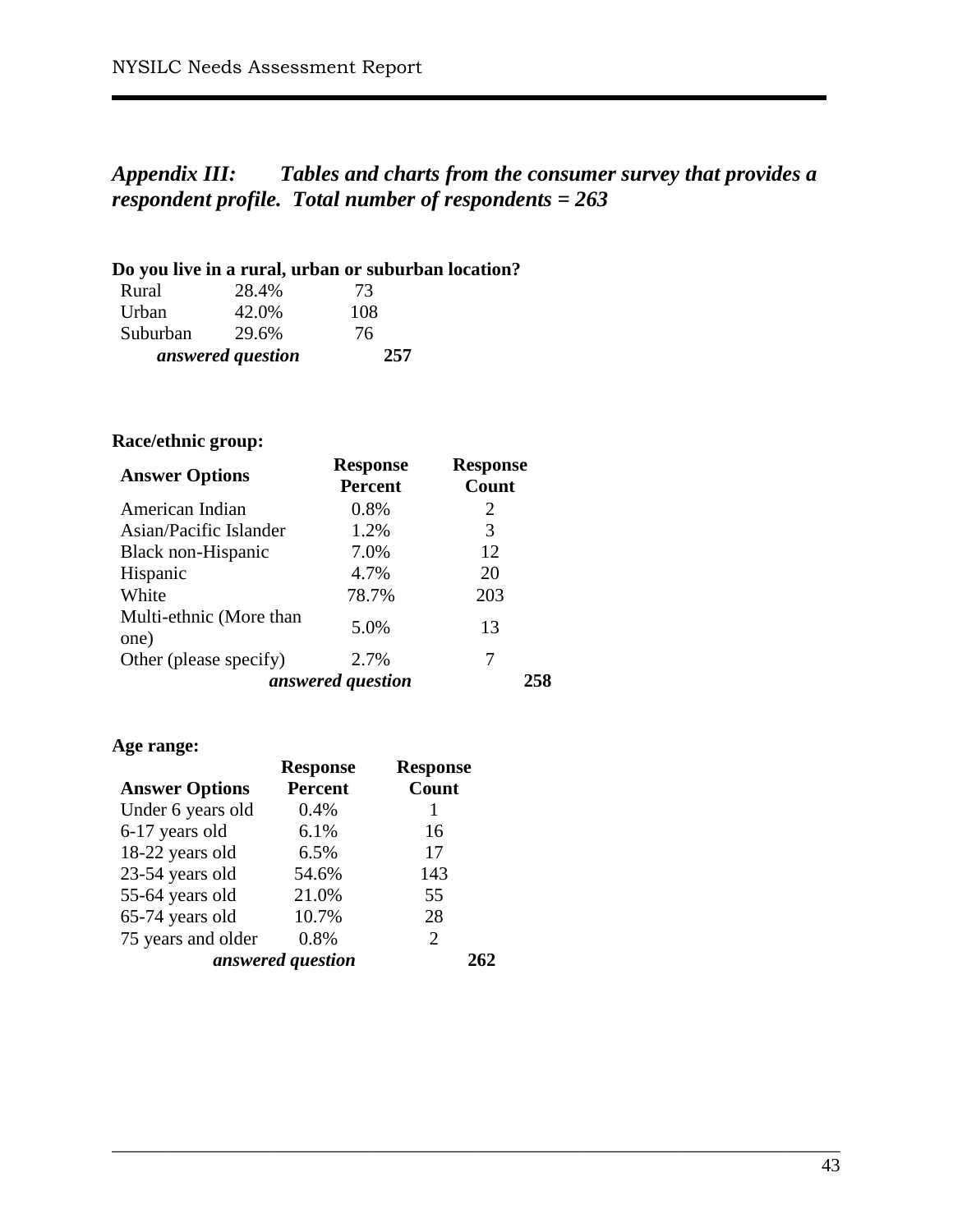#### **What region of the state do you live in?**  $N = 245$

| Region                                                                                                           | Responses |
|------------------------------------------------------------------------------------------------------------------|-----------|
| NORTH COUNTRY: Franklin, Clinton, Essex, Hamilton, St. Lawrence,<br>Warren, Washington, Jefferson, Lewis         | 42        |
| CAPITAL DISTRICT: Albany, Schenectady, Rensselaer, Saratoga, Fulton,<br>Montgomery, Schoharie, Columbia, Greene) | 46        |
| LOWER HUDSON VALLEY: Westchester, Rockland, Orange, Putnam,<br>Sullivan, Dutchess, Ulster                        | 14        |
| SOUTHERN TIER: Delaware, Broome, Tioga, Chemung, Schuyler, Chenango,<br>Otsego                                   | 29        |
| <b>CENTRAL:</b><br>Herkimer, Madison, Oneida, Oswego, Onondaga, Cayuga,<br>Tompkins, Cortland                    | 40        |
| <b>WESTERN:</b><br>Chautauqua, Cattaraugus, Erie, Allegany, Wyoming,<br>Orleans, Niagara, Genesee                | 21        |
| <b>FINGER LAKES:</b><br>Wayne, Steuben, Livingston, Yates, Ontario, Seneca,<br>Monroe                            | 8         |
| NEW YORK CITY: Brooklyn, Queens, Staten Island, Manhattan, Bronx                                                 | 37        |
| <b>LONG ISLAND:</b><br>Nassau, Suffolk                                                                           | 9         |
| Total responding                                                                                                 | 246       |

Please describe your disability. (Respondents were asked to check all that apply, so the total number of responses (542) exceeds the number of respondents (261).

| <b>Answer Options</b>                      | <b>Response</b><br><b>Percent</b> | <b>Response</b><br>Count |
|--------------------------------------------|-----------------------------------|--------------------------|
| Blind/vision difficulties                  | 12.6%                             | 33                       |
|                                            |                                   |                          |
| Deaf/Hard of Hearing                       | 11.9%                             | 31                       |
| <b>Developmental Disabilities</b>          | 26.1%                             | 68                       |
| <b>Mental Health Disabilities</b>          | 33.7%                             | 88                       |
| <b>Physical Disabilities</b>               | 46.7%                             | 122                      |
| <b>Sensory Disabilities</b>                | 12.3%                             | 32                       |
| <b>Substance Abuse</b>                     | 5.0%                              | 13                       |
| TBI/Neurological                           | 13.4%                             | 35                       |
| <b>Multiple Disabilities</b>               | 18.4%                             | 48                       |
| Dual Diagnosis – developmental / mental    | 8.0%                              | 21                       |
| health                                     |                                   |                          |
| Dual Diagnosis – mental health / substance | 4.2%                              | 11                       |
| abuse                                      |                                   |                          |
| Other (please specify)                     | 15.3%                             | 40                       |

*answered question* **261**

Of those 40 that did select "Other" here, 15 noted a developmental/neurological disability (Autism most noted). 13 noted a physical disability and 8 noted multiple disabilities.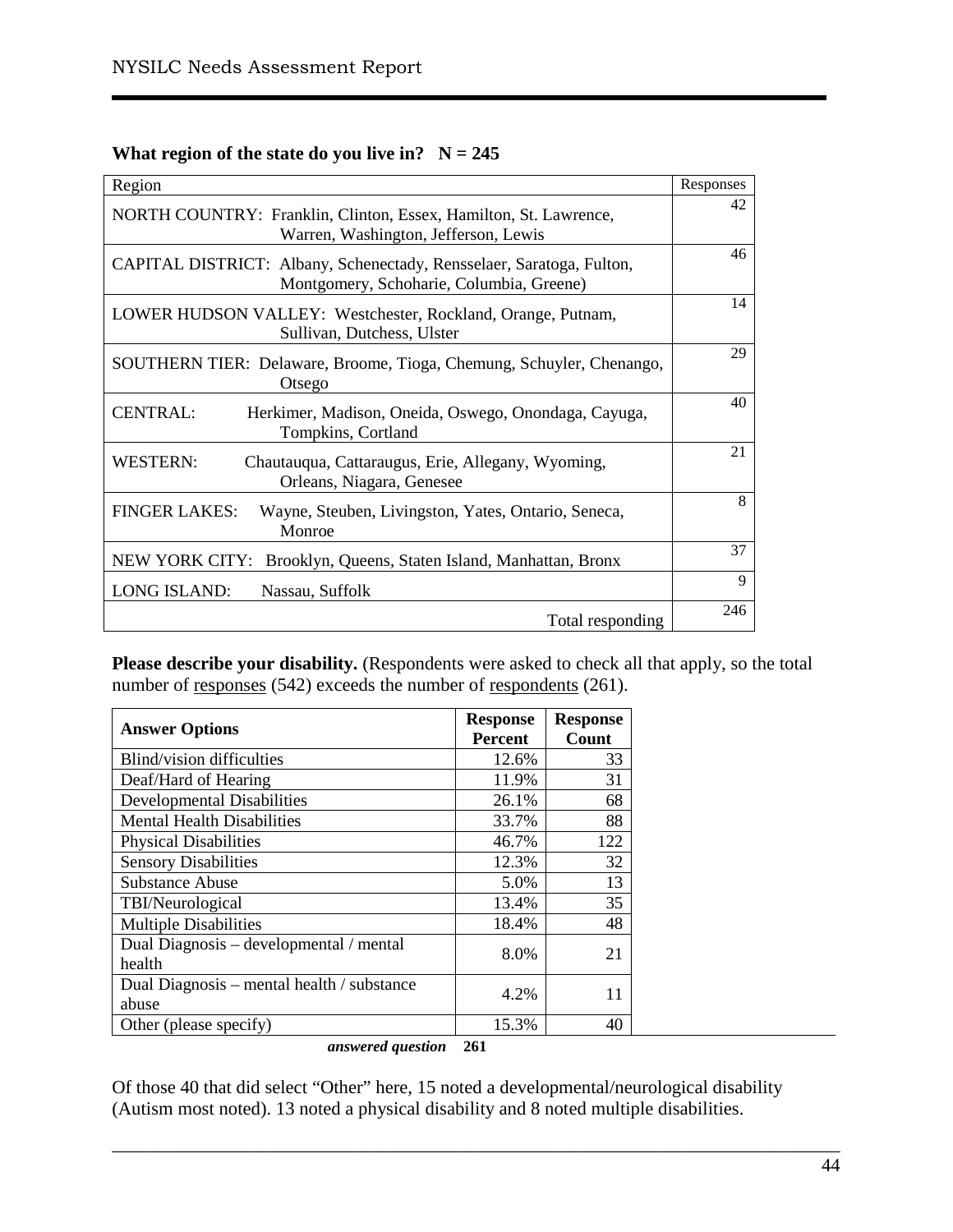# **Respondents were also asked to check any of the following that describes them:**

| <b>Answer Options</b>      | <b>Response</b><br><b>Percent</b>     | <b>Response</b><br>Count |
|----------------------------|---------------------------------------|--------------------------|
| Homeless                   | 16.7%                                 | 8                        |
| Veteran                    | 16.7%                                 | 8                        |
| Non Native English Speaker | 27.1%                                 | 13                       |
| <b>LGBTOIA</b>             | 45.8%                                 | 22                       |
|                            | answered question<br>skipped question | 48<br>215                |

Forty-eight of the 263 respondents (18%) responded to one or more of these.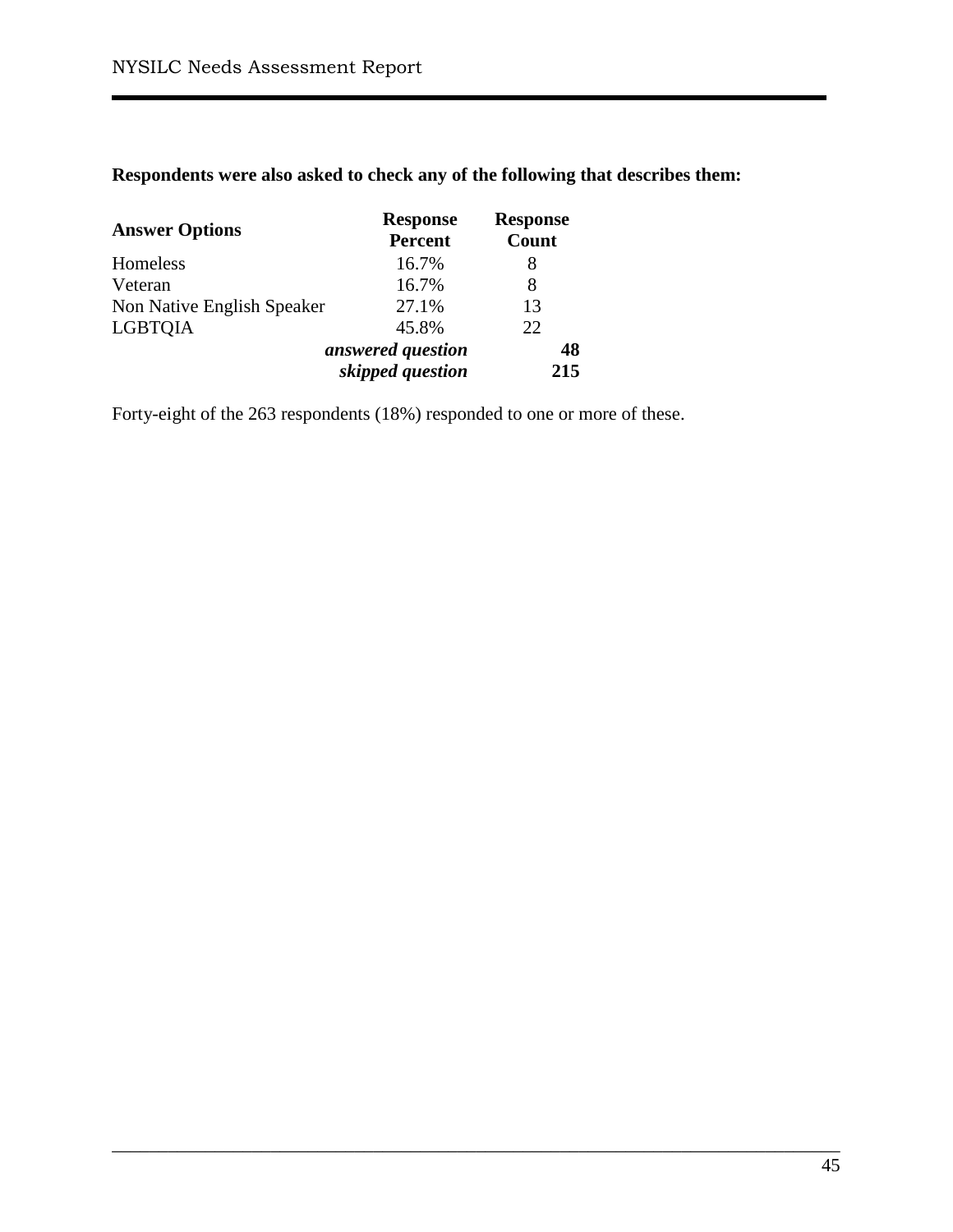# *Appendix IV: Tables and charts from the Center and Consumer surveys that provide additional data for some of the questions.*

#### **Table 3.1 N=256 total**

## **Consumer Survey Q1: What is most difficult for you in your daily life?**

| Issues/challenges to be rated:                        | <b>Percent who</b><br>selected this | Number of<br>responses |
|-------------------------------------------------------|-------------------------------------|------------------------|
| Finances (paying bills)                               | 45.2%                               | 117                    |
| Transportation                                        | 43.6%                               | 113                    |
| Social (needing support from family and friends)      | 34.0%                               | 88                     |
| Employment                                            | 32.4%                               | 84                     |
| Housing (accessibility, affordability)                | 31.7%                               | 82                     |
| Personal care (eating, bathing, housekeeping)         | 24.7%                               | 64                     |
| Medical/health coverage                               | 23.6%                               | 61                     |
| Recreation (community events, parks, movies,<br>etc.) | 23.6%                               | 61                     |
| Applying for benefits                                 | 20.8%                               | 54                     |
| Mobility (accessibility, assistive devices)           | 20.1%                               | 52                     |
| Discrimination                                        | 19.3%                               | 50                     |
| Education                                             | 14.7%                               | 38                     |

Thirty respondents selected "other" and these included comments relating to financial, health, housing, self-advocacy, and accommodations at work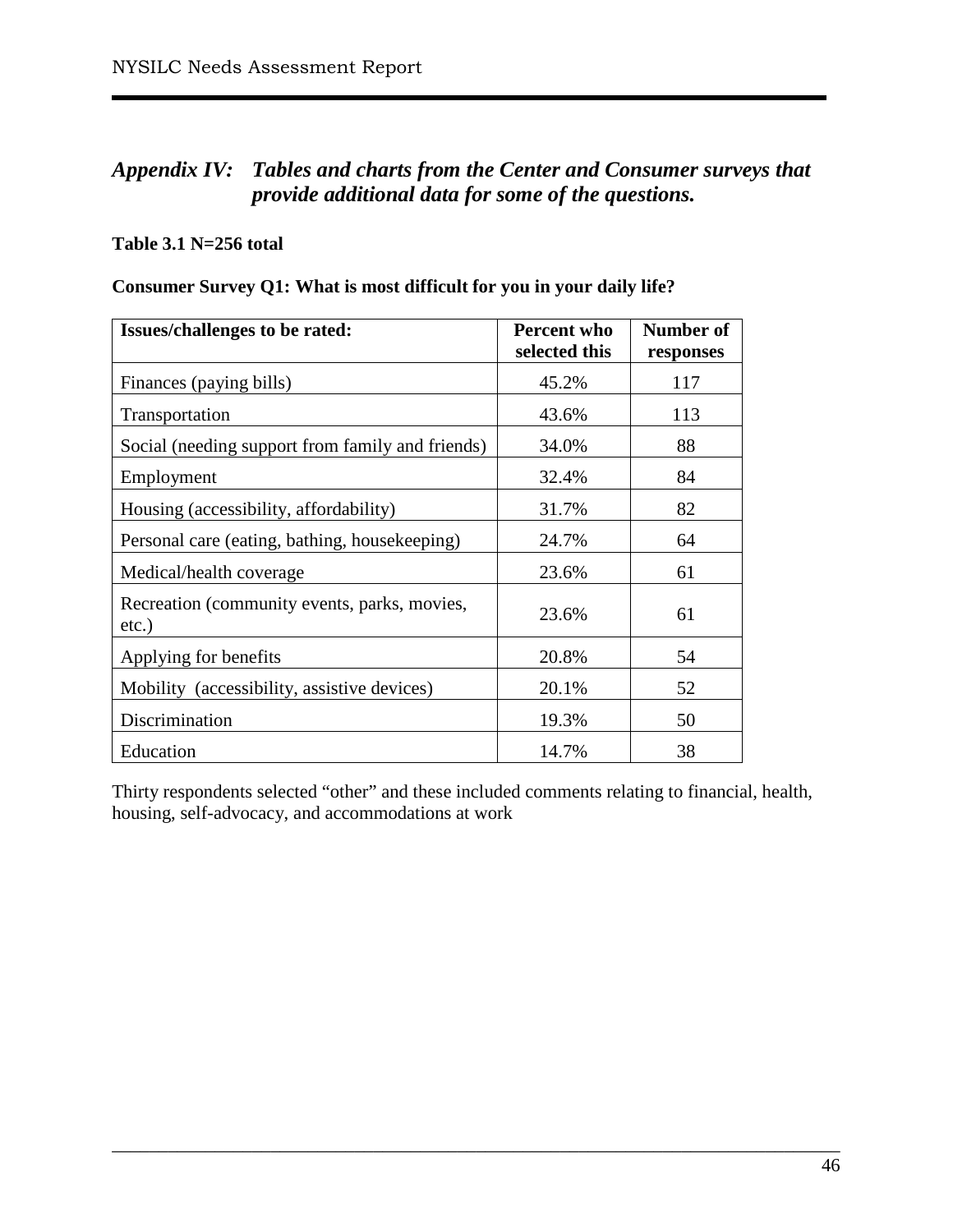| Rural respondents N=73                                 |     | Urban respondents $N=108$                              |     | Suburban Respondents N=76                           |     |
|--------------------------------------------------------|-----|--------------------------------------------------------|-----|-----------------------------------------------------|-----|
| Finances (paying<br>bills)                             | 47% | Housing<br>(accessibility,<br>affordability)           | 43% | Finances (paying bills)                             | 46% |
| Transportation                                         | 45% | Transportation                                         | 42% | Transportation                                      | 42% |
| Employment                                             | 40% | Finances (paying<br>bills)                             | 40% | Personal care (eating,<br>bathing, housekeeping)    | 30% |
| Social (needing<br>support from family<br>and friends) | 36% | Social (needing<br>support from family<br>and friends) | 36% | Social (needing support<br>from family and friends) | 28% |
| Medical/health<br>coverage                             | 26% | Employment                                             | 31% | Recreation                                          | 28% |
| Recreation                                             | 25% | Mobility<br>(accessibility,<br>assistive devices)      | 26% | Employment                                          | 26% |
| Housing<br>(accessibility,<br>affordability)           | 22% | Personal care<br>(eating, bathing,<br>housekeeping)    | 24% | Medical/health coverage                             | 25% |
| Discrimination                                         | 22% | Medical/health<br>coverage                             | 20% | Applying for benefits                               | 23% |
| Applying for benefits                                  | 21% | Discrimination                                         | 19% | Housing (accessibility,<br>affordability)           | 23% |
| Personal care (eating,<br>bathing,<br>housekeeping)    | 18% | Recreation                                             | 19% | Mobility (accessibility,<br>assistive devices)      | 18% |
| Education                                              | 14% | Applying for<br>benefits                               | 19% | Discrimination                                      | 14% |
| Mobility<br>(accessibility,<br>assistive devices)      | 10% | Education                                              | 13% | Education                                           | 13% |

Here is the same data filtered by rural / urban / suburban respondents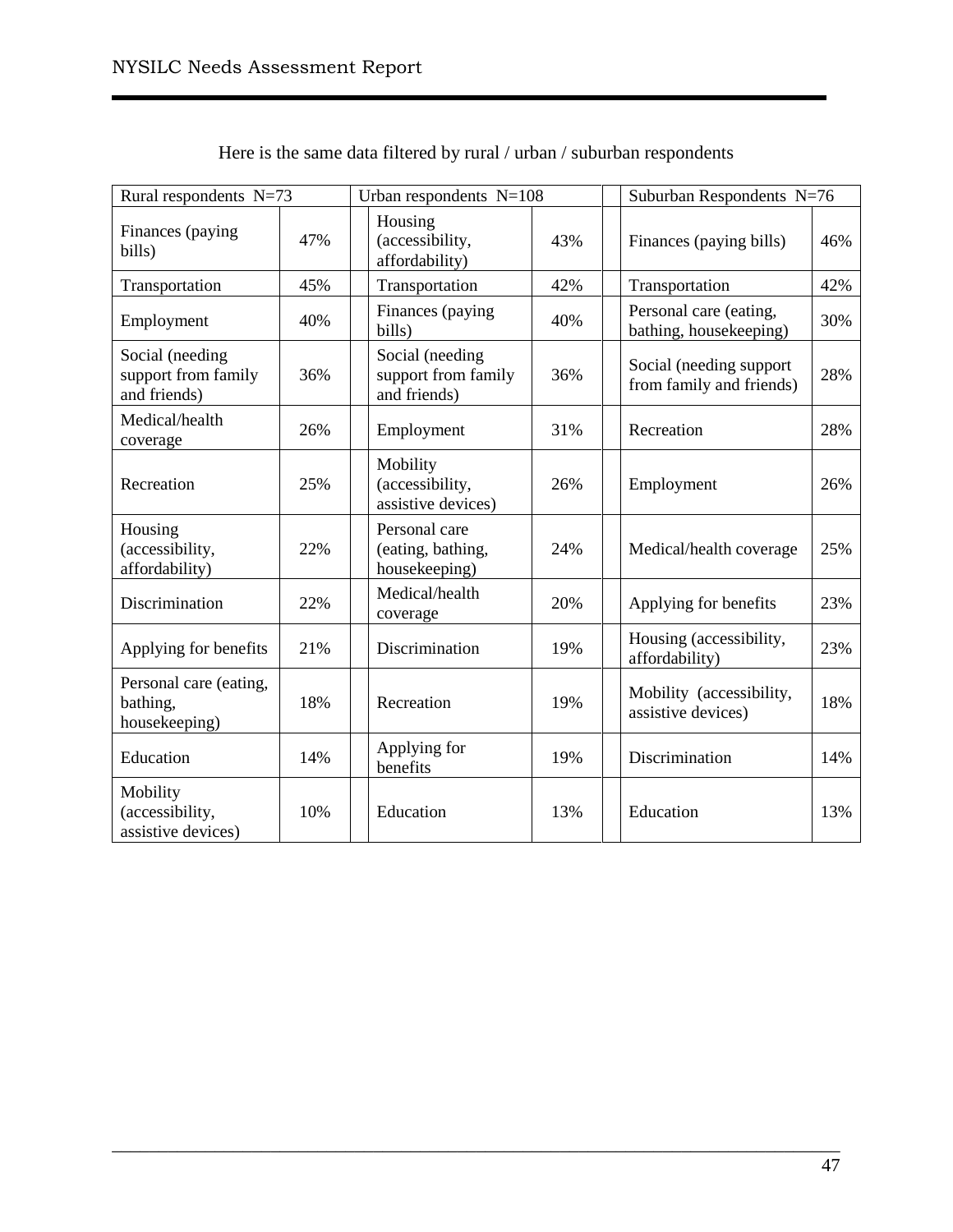# **Table 3.2 N= 257 total**

# **Consumer Survey Q2: What services are most important to you for Independent Living?**

| <b>Services</b>                                                   | <b>Percent</b><br>selecting | <b>Number of</b><br>responses |
|-------------------------------------------------------------------|-----------------------------|-------------------------------|
| Benefits assistance and advice (SSI/SSDI/Food stamps, etc.)       | 51.4%                       | 132                           |
| Advocacy (assisting with getting rights, services)                | 50.6%                       | 130                           |
| Transportation                                                    | 42.8%                       | 110                           |
| Medical / health services                                         | 35.0%                       | 90                            |
| Home care / personal assistance services                          | 31.9%                       | 82                            |
| Employment / work readiness services                              | 27.6%                       | 71                            |
| Information and referral to other services                        | 23.3%                       | 60                            |
| Independent living skills training                                | 22.6%                       | 58                            |
| Housing services                                                  | 19.8%                       | 51                            |
| Assistive devices training (medical equipment, wheelchairs, etc.) | 18.7%                       | 48                            |
| <b>Education services</b>                                         | 16.7%                       | 43                            |
| Mental health services                                            | 16.7%                       | 43                            |
| <b>Recreation services</b>                                        | 16.7%                       | 43                            |
| Supported services for apartment living                           | 16.0%                       | 41                            |
| Peer counseling                                                   | 14.8%                       | 38                            |
| Family services                                                   | 11.3%                       | 29                            |
| Mobility training/services                                        | 6.6%                        | 17                            |

\_\_\_\_\_\_\_\_\_\_\_\_\_\_\_\_\_\_\_\_\_\_\_\_\_\_\_\_\_\_\_\_\_\_\_\_\_\_\_\_\_\_\_\_\_\_\_\_\_\_\_\_\_\_\_\_\_\_\_\_\_\_\_\_\_\_\_\_\_\_\_\_\_\_\_\_\_\_

There were 13 "other" responses.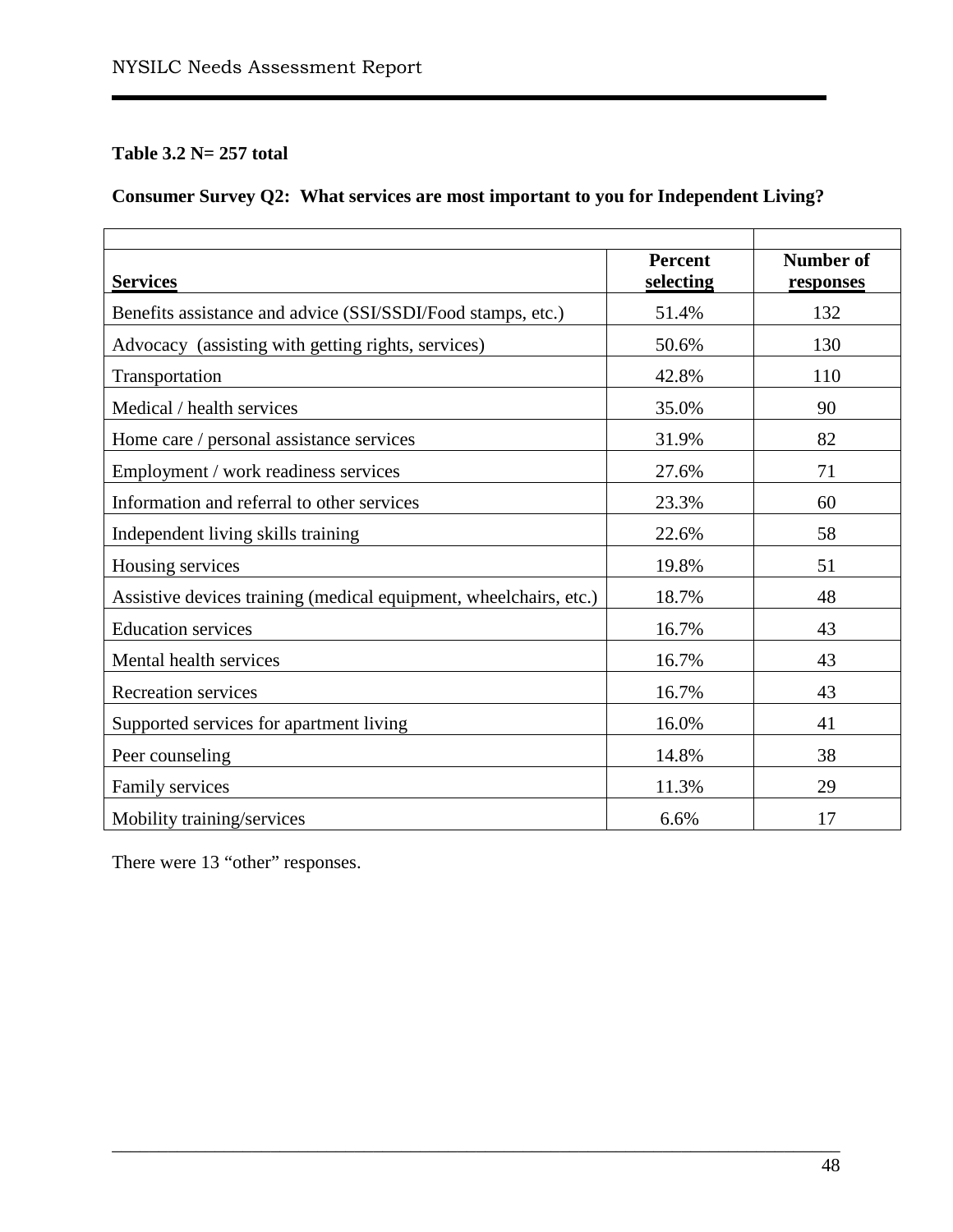| Rural respondents $N = 73$                       |     | Urban respondents $N = 108$                   |     | Suburban Respondents N=76                        |     |
|--------------------------------------------------|-----|-----------------------------------------------|-----|--------------------------------------------------|-----|
| Advocacy                                         | 55% | Benefits assistance and<br>advice             | 49% | Advocacy                                         | 46% |
| Benefits assistance<br>and advice                | 53% | Advocacy                                      | 49% | Benefits assistance<br>and advice                | 42% |
| Transportation                                   | 38% | Transportation                                | 49% | Transportation                                   | 39% |
| Medical / health<br>services                     | 36% | Medical / health services                     | 45% | Medical / health<br>services                     | 36% |
| Home care /<br>personal assistance<br>services   | 27% | Home care / personal<br>assistance services   | 41% | Home care / personal<br>assistance services      | 34% |
| Employment /<br>work readiness<br>services       | 26% | Employment / work<br>readiness services       | 38% | Employment / work<br>readiness services          | 30% |
| Information and<br>referral to other<br>services | 25% | Housing services                              | 37% | Independent living<br>skills training            | 29% |
| Independent living<br>skills training            | 23% | Assistive devices<br>training                 | 29% | Information and<br>referral to other<br>services | 21% |
| Mental health<br>services                        | 21% | Information and referral<br>to other services | 27% | <b>Education services</b>                        | 18% |
| Family services                                  | 19% | Supported services for<br>apartment living    | 25% | Supported services<br>for apartment living       | 17% |
| Recreation<br>services                           | 19% | Independent living skills<br>training         | 25% | Recreation services                              | 16% |
| <b>Education services</b>                        | 15% | Mental health services                        | 25% | Housing services                                 | 16% |
| Housing services                                 | 14% | <b>Education services</b>                     | 16% | Assistive devices<br>training                    | 16% |
| Assistive devices<br>training                    | 12% | Recreation services                           | 14% | Mental health<br>services                        | 12% |
| Supported services<br>for apartment<br>living    | 10% | Family services                               | 13% | Mobility<br>training/services                    | 8%  |
| Mobility<br>training/services                    | 4%  | Mobility<br>training/services                 | 7%  | Family services                                  | 7%  |

# **Same data filtered by rural / urban / suburban**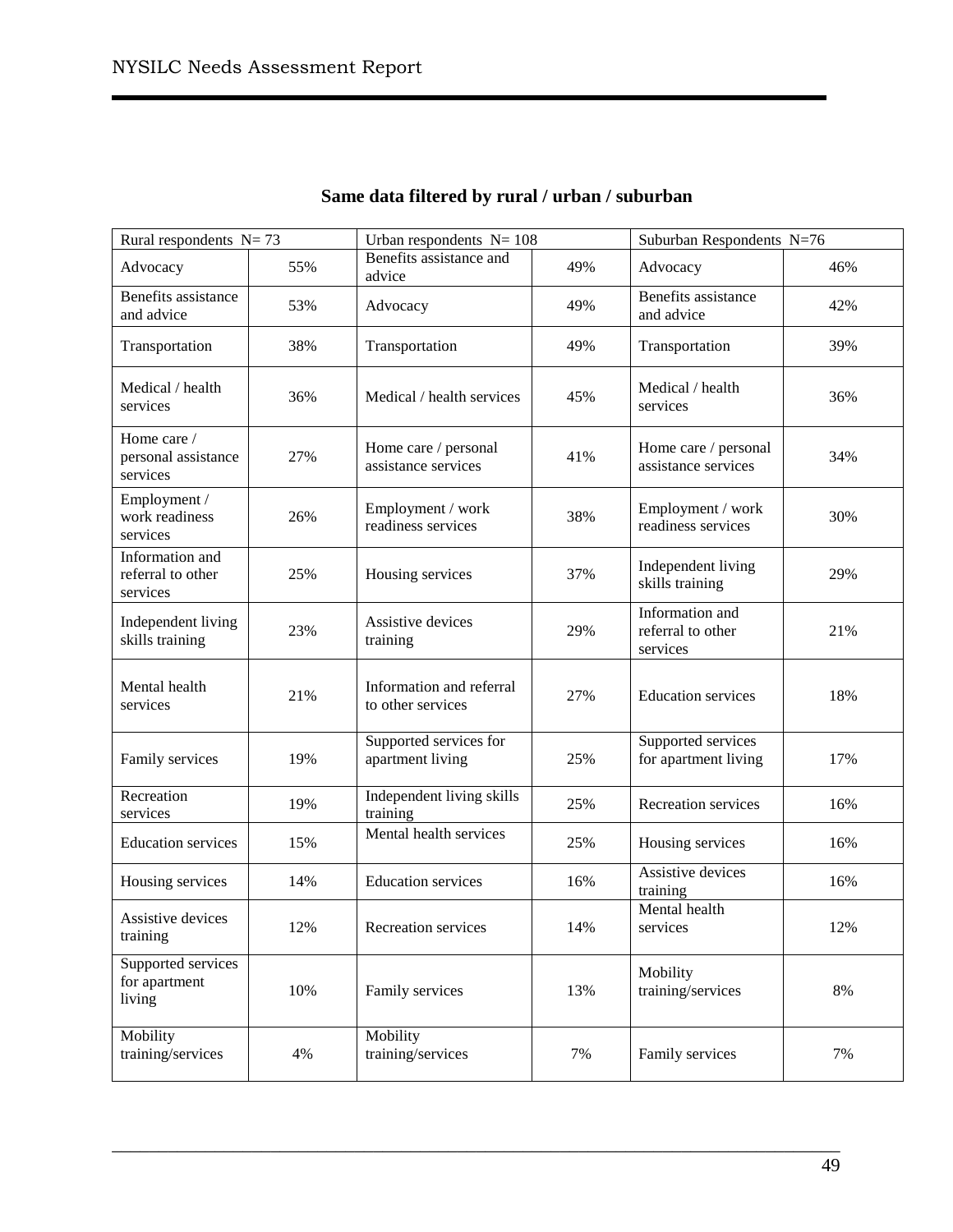## **Table 3.3 N= 262 total**

#### **Consumer Survey Q3: How available are each of the following services in your area? (sorted by those rated most "limited" availability)**

| <b>Answer Options</b>                      | <b>Limited Availability</b><br>(waiting list, etc.) | <b>Not Available</b> |
|--------------------------------------------|-----------------------------------------------------|----------------------|
| Housing services                           | 111                                                 | 30                   |
| Transportation                             | 109                                                 | 38                   |
| Employment / work readiness services       | 98                                                  | 17                   |
| <b>Recreation services</b>                 | 96                                                  | 26                   |
| Home care / personal assistance services   | 94                                                  | 17                   |
| Mental health services                     | 86                                                  | 14                   |
| <b>Education services</b>                  | 82                                                  | 11                   |
| Mobility services                          | 78                                                  | 17                   |
| Family services                            | 77                                                  | 13                   |
| Independent living skills training         | 76                                                  | 13                   |
| <b>Benefits Assistance and Advice</b>      | 74                                                  | 16                   |
| Medical / health services                  | 71                                                  | 7                    |
| Information and referral to other services | 64                                                  | 13                   |
| Peer counseling                            | 59                                                  | 25                   |
| Assistive devices training                 | 59                                                  | 21                   |
| Supported services for apartment living    | 53                                                  | 17                   |
| Advocacy                                   | 44                                                  | 12                   |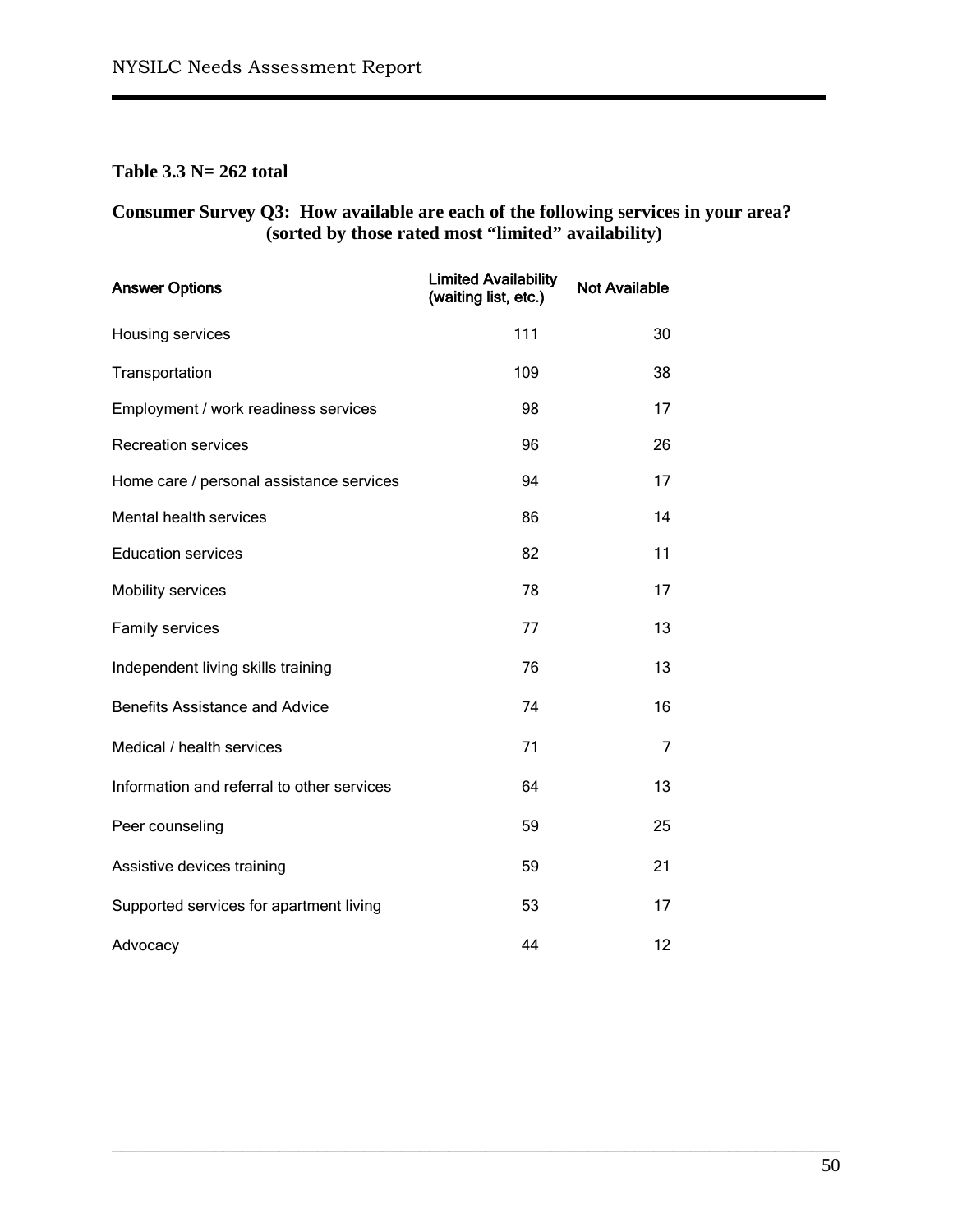**Table 3.4**

**Consumer Survey Q3: How available are each of the following services in your area? (same data as Table 3.3, with all responses shown and sorted alphabetically)**

| <b>Answer Options</b>                                                | Readily<br>Available | Limited<br>Availability<br>(waiting list, | <b>Not</b><br>Available | Don't<br>Know | Rating<br>Average | Response<br>Count |
|----------------------------------------------------------------------|----------------------|-------------------------------------------|-------------------------|---------------|-------------------|-------------------|
|                                                                      |                      | $etc.$ )                                  |                         |               |                   |                   |
| Advocacy                                                             | 168                  | 44                                        | 12                      | 31            | 1.30              | 255               |
| Assistive devices training                                           | 75                   | 59                                        | 21                      | 90            | 1.65              | 245               |
| Benefits Assistance and Advice                                       | 138                  | 74                                        | 16                      | 26            | 1.46              | 254               |
| <b>Education services</b>                                            | 100                  | 82                                        | 11                      | 53            | 1.54              | 246               |
| Employment / work readiness<br>services                              | 94                   | 98                                        | 17                      | 40            | 1.63              | 249               |
| Family services                                                      | 104                  | 77                                        | 13                      | 54            | 1.53              | 248               |
| Home care / personal<br>assistance services                          | 89                   | 94                                        | 17                      | 47            | 1.64              | 247               |
| Housing services                                                     | 63                   | 111                                       | 30                      | 49            | 1.84              | 253               |
| Independent living skills training                                   | 114                  | 76                                        | 13                      | 46            | 1.50              | 249               |
| Information and referral to other<br>services                        | 153                  | 64                                        | 13                      | 24            | 1.39              | 254               |
| Medical / health services                                            | 152                  | 71                                        | $\overline{7}$          | 22            | 1.37              | 252               |
| Mental health services                                               | 98                   | 86                                        | 14                      | 28            | 1.58              | 226               |
| <b>Mobility services</b>                                             | 68                   | 78                                        | 17                      | 77            | 1.69              | 240               |
| Peer counseling                                                      | 101                  | 59                                        | 25                      | 66            | 1.59              | 251               |
| Supported services for<br>apartment living                           | 36                   | 53                                        | 17                      | 39            | 1.82              | 145               |
| <b>Recreation services</b>                                           | 66                   | 96                                        | 26                      | 62            | 1.79              | 250               |
| Transportation                                                       | 79                   | 109                                       | 38                      | 27            | 1.82              | 253               |
| Comment / Other (please specify and indicate how available they are) |                      |                                           |                         |               |                   | 20                |

\_\_\_\_\_\_\_\_\_\_\_\_\_\_\_\_\_\_\_\_\_\_\_\_\_\_\_\_\_\_\_\_\_\_\_\_\_\_\_\_\_\_\_\_\_\_\_\_\_\_\_\_\_\_\_\_\_\_\_\_\_\_\_\_\_\_\_\_\_\_\_\_\_\_\_\_\_\_

answered question 262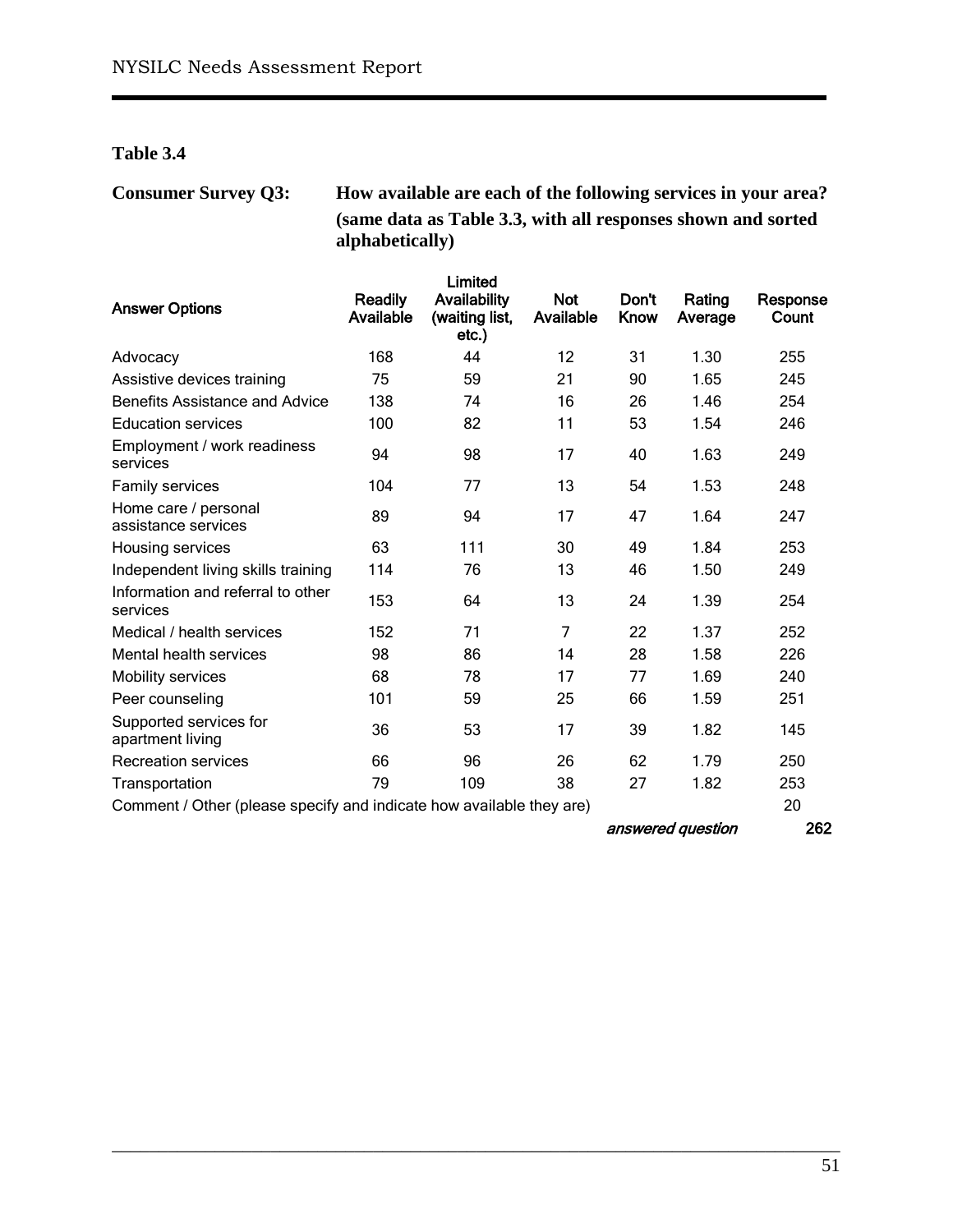## **Center Director Survey**

**Q7. With respect to current unmet needs in your area, are there services you currently provide that you would like to expand? (1 is top priority)**

| <b>Answer Options</b>                          | 1              | $\overline{2}$ | 3              | 4              | 5              | Rating<br>Average | Response<br>Count |
|------------------------------------------------|----------------|----------------|----------------|----------------|----------------|-------------------|-------------------|
| Advocacy / legal services                      | 7              | $\overline{2}$ | $\mathbf 0$    | $\overline{c}$ | 1              | 2.00              | 12                |
| Architectural barrier services                 | 0              | 5              | $\overline{2}$ | $\overline{2}$ | $\overline{4}$ | 3.38              | 13                |
| Assistive devices/equipment                    | 0              | $\mathbf 0$    | $\overline{0}$ | $\mathbf 0$    | 1              | 5.00              | 1                 |
| Assistive technology<br>assessment/training    | $\overline{2}$ | $\mathbf{0}$   | $\mathbf{0}$   | 1              | $\mathbf{0}$   | 2.00              | 3                 |
| Benefits advisement                            | 3              | 4              | 4              | 3              | 1              | 2.67              | 15                |
| Business /industry / agency services           | 0              | 1              | 1              | 0              | $\overline{0}$ | 2.50              | $\overline{c}$    |
| Children's services                            | $\mathbf{1}$   | $\overline{0}$ | $\overline{0}$ | 0              | $\overline{0}$ | 1.00              | $\mathbf{1}$      |
| <b>Communication services</b>                  | 0              | 0              | 1              | 0              | 0              | 3.00              | 1                 |
| Counseling services                            | 0              | 1              | 1              | $\mathbf 0$    | 1              | 3.33              | 3                 |
| <b>Employment services</b>                     | 4              | 3              | 3              | $\overline{2}$ | $\overline{2}$ | 2.64              | 14                |
| Family services                                | 0              | 0              | 1              | 1              | $\mathbf 0$    | 3.50              | $\overline{2}$    |
| Housing and shelter services                   | $\overline{2}$ | $\overline{0}$ | 1              | 4              | 3              | 3.60              | 10                |
| Information and referral                       | 1              | $\mathbf 0$    | $\mathbf 0$    | 0              | $\mathbf 0$    | 1.00              | 1                 |
| Independent living skills training             | 0              | $\overline{2}$ | $\overline{0}$ | $\overline{c}$ | $\mathbf{1}$   | 3.40              | 5                 |
| Mobility / orientation training                | 0              | 0              | $\mathbf 0$    | 0              | 0              | 0.00              | 0                 |
| Nursing home transition services               | 1              | $\mathbf 0$    | $\overline{4}$ | 3              | $\mathbf 0$    | 3.13              | 8                 |
| Peer counseling                                | $\mathbf{1}$   | $\overline{2}$ | $\mathbf 0$    | 1              | 1              | 2.80              | 5                 |
| Personal assistant services                    | 1              | 1              | 1              | $\mathbf{1}$   | 1              | 3.00              | 5                 |
| <b>Recreational services</b>                   | $\overline{0}$ | $\overline{0}$ | 1              | 0              | $\mathbf{1}$   | 4.00              | 2                 |
| <b>Transportation services</b>                 | 0              | 0              | $\mathbf{1}$   | 0              | 1              | 4.00              | $\overline{2}$    |
| Vision rehabilitation therapy                  | 0              | $\overline{0}$ | $\mathbf{0}$   | 0              | $\mathbf 0$    | 0.00              | 0                 |
| <b>Vocational services</b>                     | 0              | 1              | 2              | 0              | $\overline{2}$ | 3.60              | 5                 |
| Voter registration                             | 0              | $\mathbf 0$    | $\mathbf 0$    | 0              | $\mathbf 0$    | 0.00              | 0                 |
| Youth transition services                      | 3              | 3              | $\overline{2}$ | 1              | $\mathbf 0$    | 2.11              | 9                 |
| Other (please specify in comment box<br>below) | $\mathbf{0}$   | $\mathbf{0}$   | $\mathbf{0}$   | 0              | $\mathbf{0}$   | 0.00              | 0                 |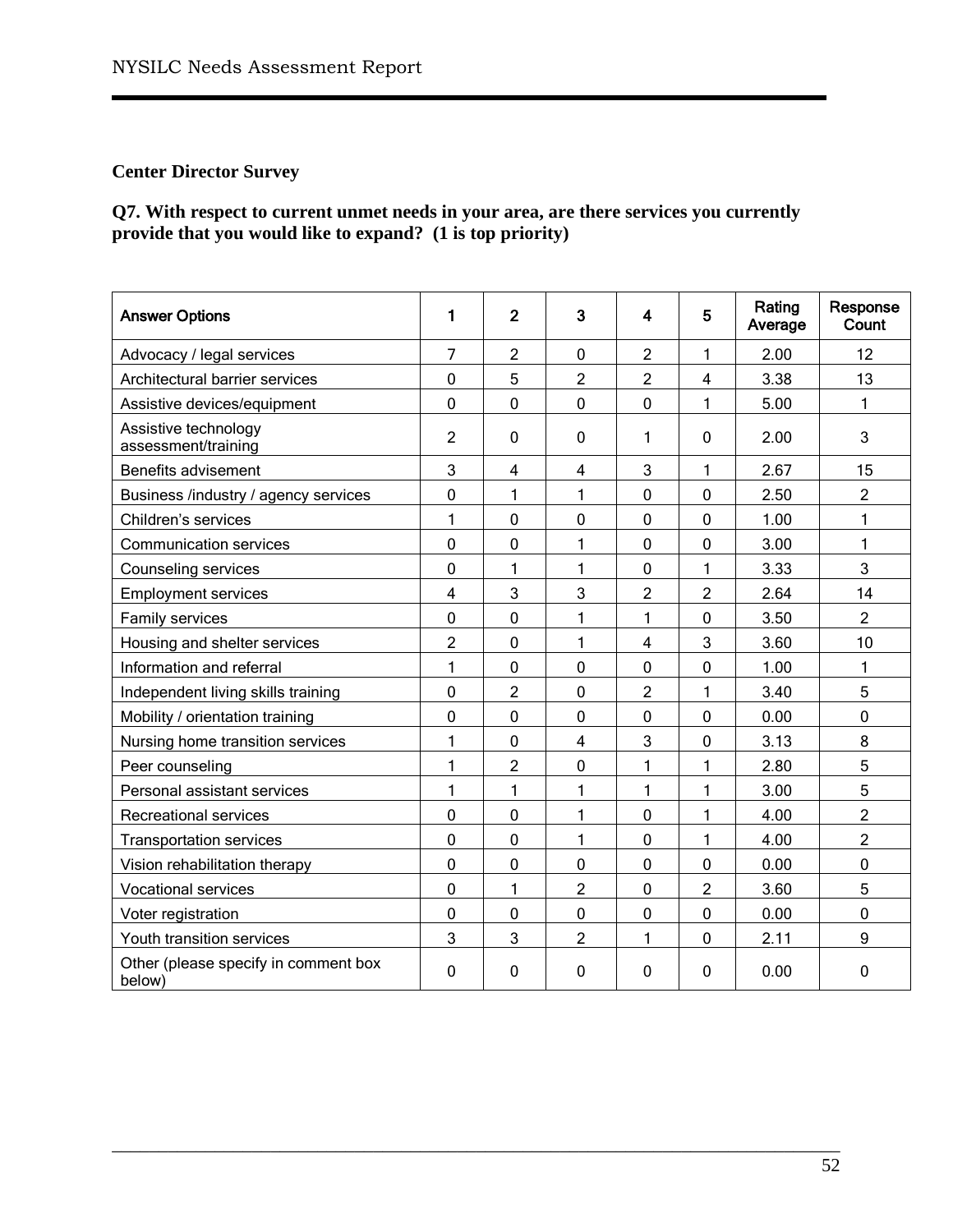#### **Q9. Rating services to start new: (With respect to current unmet needs in your area, are there new services you would like to start?) (1 is top priority)**

| <b>Answer Options</b>                          | 1              | $\overline{2}$ | 3              | 4              | 5              | Rating<br>Average | Response<br>Count |
|------------------------------------------------|----------------|----------------|----------------|----------------|----------------|-------------------|-------------------|
| Advocacy / legal services                      | 1              | 1              | $\mathbf 0$    | 0              | 0              | 1.50              | $\overline{2}$    |
| Architectural barrier services                 | 5              | $\overline{2}$ | $\mathbf 0$    | 0              | 1              | 1.75              | 8                 |
| Assistive devices/equipment                    | 1              | 1              | 1              | 1              | 0              | 2.50              | 4                 |
| Assistive technology<br>assessment/training    | 1              | 1              | $\overline{2}$ | 1              | 0              | 2.60              | 5                 |
| Benefits advisement                            | $\overline{0}$ | 0              | $\mathbf 0$    | 0              | $\overline{0}$ | 0.00              | 0                 |
| Business /industry / agency services           | 1              | 0              | 0              | 1              | 0              | 2.50              | $\overline{2}$    |
| Children's services                            | 3              | 0              | 1              | 0              | 1              | 2.20              | 5                 |
| Communication services                         | $\mathbf 0$    | 1              | $\mathbf 0$    | 2              | 0              | 3.33              | 3                 |
| Counseling services                            | $\mathbf 0$    | 1              | $\mathbf 0$    | 0              | 0              | 2.00              | 1                 |
| Employment services                            | 3              | $\overline{4}$ | $\mathbf 0$    | 1              | 0              | 1.88              | 8                 |
| <b>Family services</b>                         | $\mathbf 0$    | $\mathbf 0$    | 1              | $\overline{2}$ | 1              | 4.00              | $\overline{4}$    |
| Housing and shelter services                   | $\overline{c}$ | 3              | 0              | 0              | 1              | 2.17              | 6                 |
| Information and referral                       | $\overline{0}$ | $\overline{0}$ | $\mathbf 0$    | 0              | 0              | 0.00              | $\mathbf 0$       |
| Independent living skills training             | $\mathbf{1}$   | $\mathbf 0$    | 1              | 0              | 1              | 3.00              | 3                 |
| Mobility / orientation training                | 1              | 0              | 1              | 0              | 0              | 2.00              | $\overline{2}$    |
| Nursing home transition services               | $\mathbf{1}$   | $\mathbf 0$    | $\mathbf 0$    | 0              | 1              | 3.00              | $\overline{2}$    |
| Peer counseling                                | $\mathbf 0$    | 0              | 1              | 0              | 0              | 3.00              | 1                 |
| Personal assistant services                    | $\pmb{0}$      | 0              | $\pmb{0}$      | 0              | 0              | 0.00              | 0                 |
| <b>Recreational services</b>                   | 1              | 1              | 3              | $\overline{2}$ | $\overline{0}$ | 2.86              | $\overline{7}$    |
| <b>Transportation services</b>                 | $\overline{2}$ | $\overline{2}$ | $\overline{2}$ | 0              | 3              | 3.00              | 9                 |
| Vision rehabilitation therapy                  | $\overline{0}$ | $\overline{0}$ | $\mathbf 0$    | 1              | $\mathbf 0$    | 4.00              | 1                 |
| <b>Vocational services</b>                     | $\overline{0}$ | $\mathbf 0$    | 1              | $\overline{2}$ | $\overline{2}$ | 4.20              | 5                 |
| Voter registration                             | 0              | 0              | 1              | 0              | 0              | 3.00              | 1                 |
| Youth transition services                      | 1              | $\overline{2}$ | $\overline{2}$ | 1              | 0              | 2.50              | 6                 |
| Other (please specify in comment box<br>below) | 1              | 1              | $\mathbf 0$    | 0              | 0              | 1.50              | $\overline{2}$    |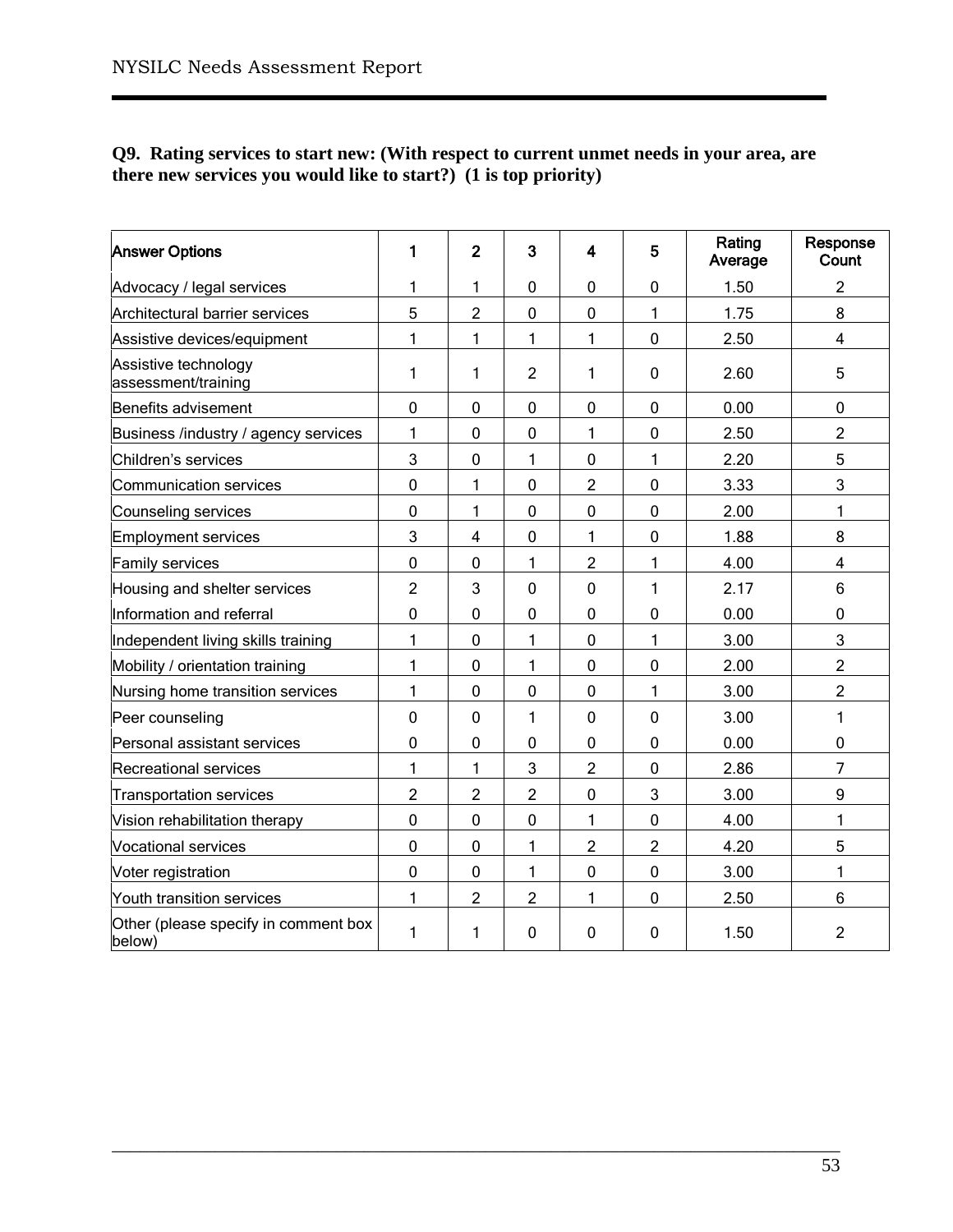# *Appendix V: Consumer Comments*

#### **How else could your service providers make it easier for you to access services?**

- 1. In the Accessibility of Disability and Non-Disability Rights Movement make the senses of political amendment if we don't have an interpretation for Disability People that toward Political Dysfunctional Difficulties.
- 2. Service providers need to have more latitude.
- 3. In 15 years of dealing with TBI, I have received no services from any agencies. I have expressed over & over my limitations, but have received little to no help. Just because I can carry on a somewhat "normal" conversation doesn't mean I'm alright.
- 4. Office of the aging was of NO help to me because I needed services after surgery and would NOT help me because I'm not 60 years old.
- 5. Help me and others understand my options and help me advocate for myself and fill out forms.
- 6. Making sure I have the resources I need.
- 7. Schedules.
- 8. Weekend hours and/or hours after 5 pm.
- 9. They would open an office in our apartment building.
- 10. By offering services at night or weekend such as doctors and dentist.
- 11. Design services for the convenience of users, not for the convenience of providers who seem to view users as 'an inconvenience' to their daily lives.
- 12. MORE HOURS...
- 13. Have emergency after-hours phone numbers for wheelchair or van emergencies.
- 14. They start the day too early; that means they leave early.
- 15. By making these services available for working disabled such as myself. I should never have to take off to access services.
- 16. To have more available services without having to be on the HCBS Waiver.
- 17. Not to have to call MAS in Syracuse for prior approval. It's possible, it's just a pain. There's always a new clerk . They have all levels of skill. Many are new to the job. I have to repeat so much basic info each time. Again, an extra pain in my day I don't need. It's difficult to be kind to anyone after talking with MAS. Oh & the WAIT TIME is intolerable!!

- 18. Speed up the eligibility process.
- 19. By email to leave a reminder.
- 20. Call me back.
- 21. Keeping better communication with me.
- 22. Monthly communication of what's new or available.
- 23. Update me monthly on services available.
- 24. Need more open communication.
- 25. If there were weekend and nightly providers.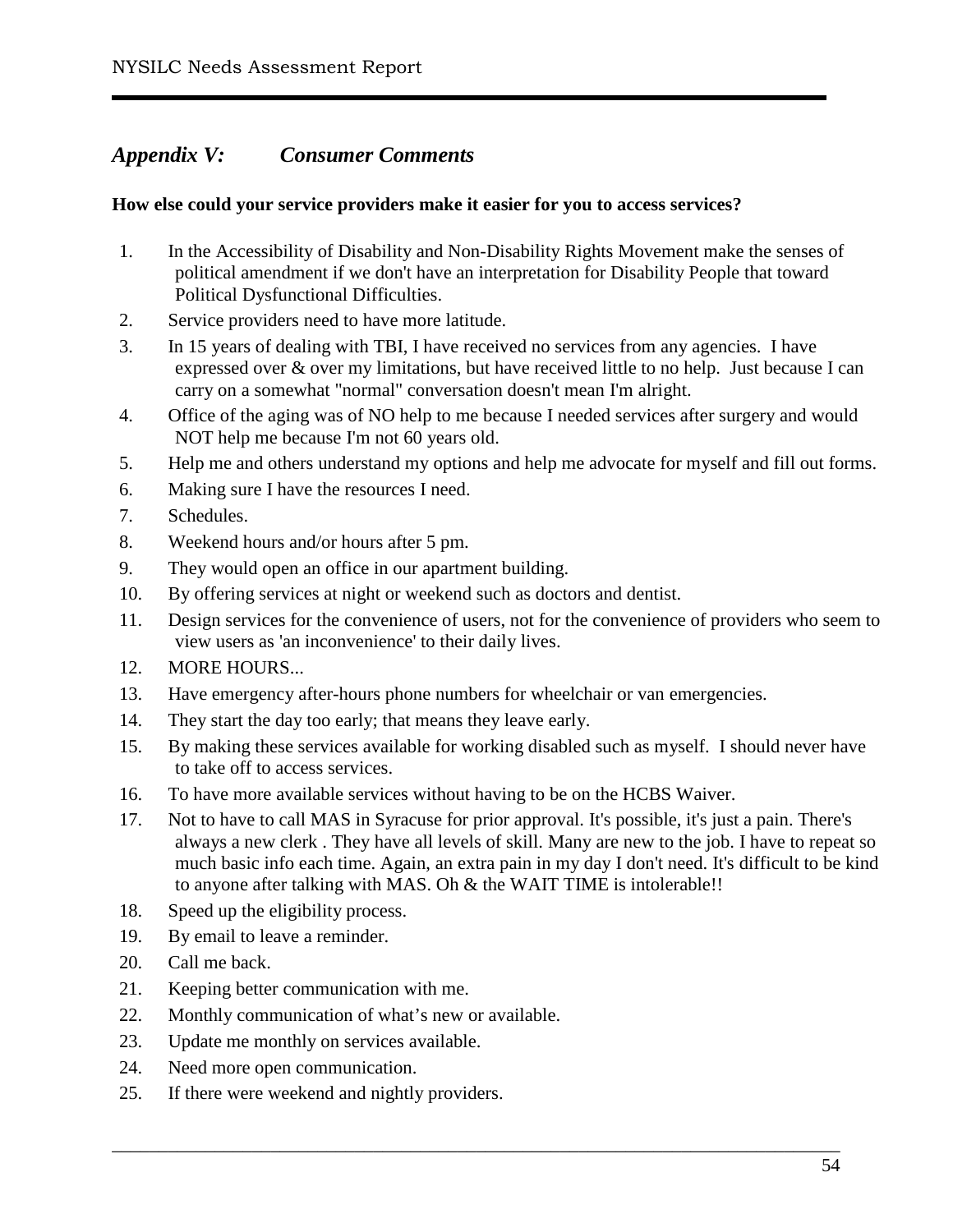- 26. Come to me.
- 27. Be informed of other services that are available.
- 28. Let me know as soon as they know about something available.
- 29. Increased awareness, but this is difficult. There was a time when I read the newspaper almost daily and watched local TV stations regularly. Neither is true now. The problem is where the service can outreach that I and others will access - and the problem isn't deficiency on the part of the providers as much as the lack of consistently accessed venues.
- 30. Greater advertisement needs to take place so that those persons in need of services/information will allow said population to participate in information dissemination; thereby, increasing the ability of individuals to advocate for themselves.
- 31. Contact us by phone
- 32. I'd need to know both what's available and how to apply, and right now I don't know much of either
- 33. Most people don't know what an ILC is & does. Certain centers are rigid about not doing any outreach to individuals.
- 34. Be more understanding of disabilities and lack of resources.
- 35. Know the different types of services and how to get information about them.
- 36. Need internet and computer.
- 37. Return phone calls in a timely manner.
- 38. For service providers that use legal language in their forms, layman's language, "plain English" would be helpful.
- 39. Maybe a website or a newsletter letting us know what is out there.
- 40. Bilingual and sign language interpreters on staff.
- 41. Accommodation of sign language interpreters.
- 42. Understanding the needs.
- 43. Advertise that they exist in every form of media possible (television, ads, social media).
- 44. Returning calls sooner. Available via email would be great.
- 45. Communication, communication, communication.
- 46. Sometimes just answering the phone & checking voice mail more frequently would help. One practice is notorious for not answering their phone then claiming they didn't understand VM message!
- 47. Actually look at the services they recommend. Better reporting.
- 48. When advertising services make so all people with disabilities understand the advertisement.
- 49. Send better information through email and advertise their websites more.
- 50. Advertise their offerings. We often have stumbled upon things that would interest our son, or work through the grape vine to find what others were involved in. We want to know what is out there for our son for now and his future when we are no longer able to care for him. It is a true concern for parents to make their children as independent as possible while they are still here to help.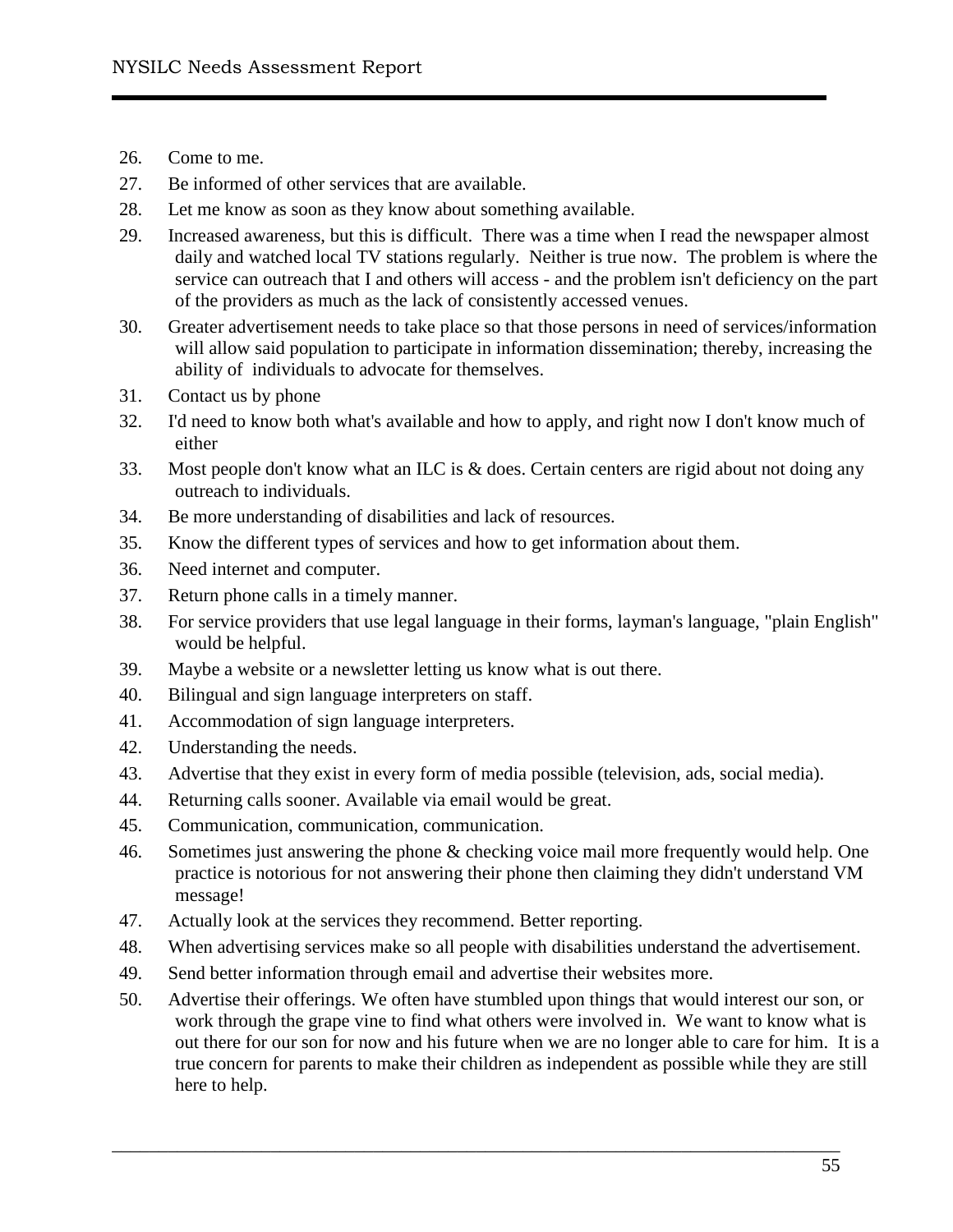- 51. Service providers could come to special needs schools to prepare parents about the next steps.
- 52. By providing complete information on a more timely basis and making home visits.
- 53. Fortunately, I am pretty mobile and can assist others with benefits. However, making your services known would be a tremendous help.
- 54. Return phone calls. Provide accommodations. Dare to do it differently than what you've always done. Stop demanding information provided on a specific form when all necessary information has been otherwise provided. Those are your internal issues and should not prevent necessary services. Start advocating for what WE SAY we want, not what you think is best.
- 55. Knowing what services are available to help me would definitely help. I don't know what I need sometimes until the struggle becomes so great that my family is desperate to find how to help me. Wondering if it would have been easier if I had gotten a diagnosis earlier in life for my Autism Spectrum disorder.
- 56. I need to know about services before I can apply.
- 57. Don't know. I think when I report it to my Service Coordinator either she should e-mail or set up a time to take a look at the important thing.
- 58. Provide info in large print format.
- 59. Lessen paperwork burden of receiving services. We have a self-determination plan and the paperwork to hire a new employee is UNBELIEVABLY cumbersome. Require fewer service coordinator visits.
- 60. DDSO kicked me and many others off services 10y ago. More services for people who NEED HELP but are not IQ 60, not a danger to self or other.
- 61. Things would be a lot easier for me if I received more than \$740 per month for SSI/SSDI. More services would be provided and I would be able have a choices of who I would like for my at home care.
- 62. Team approach to health care instead of multiple individual specialists in and out of town who do not coordinate.
- 63. They need to collaborate rather than be so territorial. Sharing resources and information internally would cut down on a lot of unnecessary drama for the person seeking or receiving services.
- 64. The only services we receive now are through private providers...and they don't talk to one another. Desperately need social recreational. Desperately need therapy groups. Desperately need help with transportation.
- 65. If the wait to see my doctor was not as long.
- 66. Helping set appointments.
- 67. More and better referrals.
- 68. Our insurance covers no cognitive care everything is on private pay or volunteer basis.
- 69. Offer more services for ADULTS with developmental disabilities (e.g autism).
- 70. Understand not all in NYC have stable housing. Couchsurfing and homeless New Yorkers are also in need of advocacy services.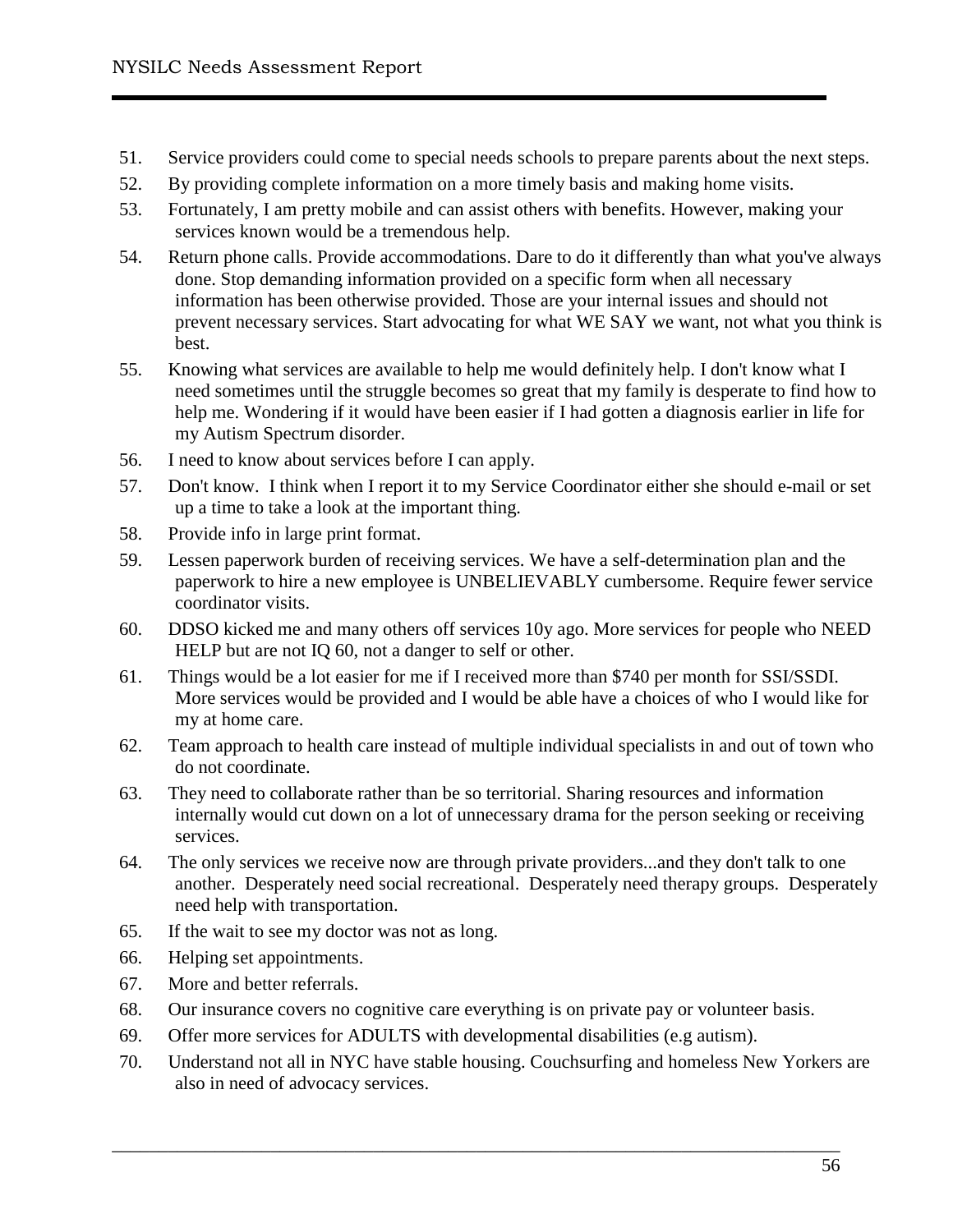- 71. Complete services to recreation.
- 72. More staff so needs can be addressed sooner.
- 73. Hiring staff is very complicated and time consuming, is there a way to make this easier?
- 74. More providers.
- 75. Keep a list of available service staff to pull from if ours is out sick.
- 76. There just need to be more of them. OT and mental health services in particular are scarce.
- 77. Have more highly trained personal care service employees ready and able to cover gaps in coverage.
- 78. With so many services (especially benefits) being delivered through technology offering additional access to technology and helper staff at office and other sites would be helpful.
- 79. Provide services in rural areas where those living there can also participate as transportation is the major factor for lack of participation in these areas.
- 80. Make services accessible.
- 81. Help with transportation and staffing.
- 82. By making the steps to getting help easier such as transportation.
- 83. Making sure they are on bus line.
- 84. More staff and better transportation.
- 85. Provide transportation.
- 86. Provide through their organizations or partner with transport agencies other than ACESSARIDE… which doesn't provide good service...they don't show up on time to p/u riders to appts or constant late arrival to appts which results in re-scheduling ( sometimes months later where client is held responsible for lateness).
- 87. We need night and Sunday transportation.
- 88. Improve transportation.
- 89. Need bus transportation ---use Capitaland Taxi to go to 2 doctors.
- 90. They do a great job. Maybe take me to more things I need to go to.
- 91. Not sure, but a program that would have door to door assistance for those with disabilities would help. Also, if an aid is willing to drive someone to an appointment when assistance is otherwise unavailable, why would a program deny that transportation?
- 92. Access a ride let people know when they will be more than 5 minutes late and estimated arrival without you standing and waiting wondering.
- 93. Access a ride to be on time in the afternoon.
- 94. Have Transportation more available.
- 95. Make transportation easier.
- 96. Either provide ride or make home visits.
- 97. More access to transportation for us who can't get Medicaid. Able to get help paying my Medicare premium that comes out of my SSDI check. We are low income but due to the fact my husband is on Medicaid I can't get this help. Also because I wasn't notified of the need to renew my LIS for my insurance I have had hardship just in the last couple of weeks. They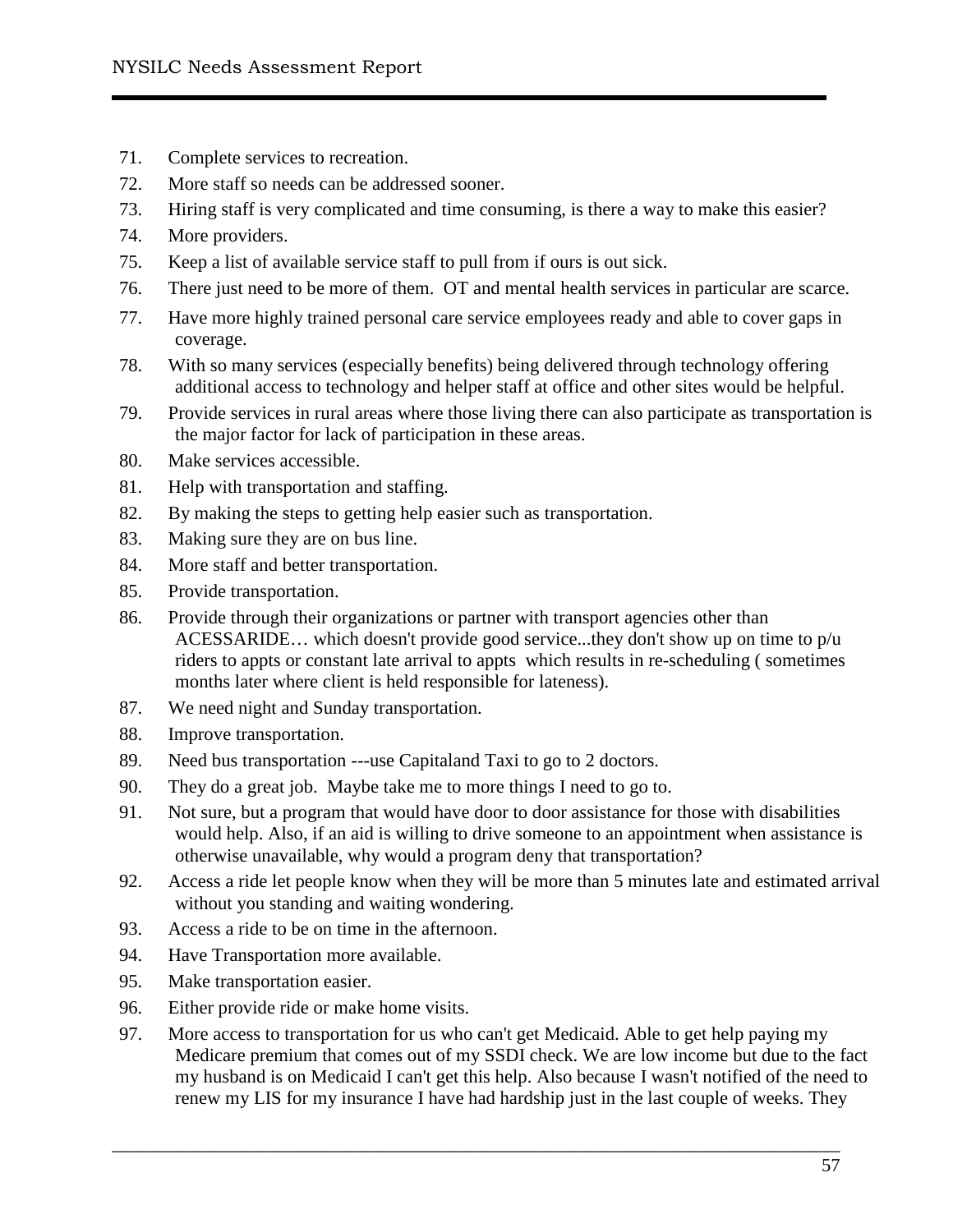waited until the bill was 480.00 before they notified me of the problem. Thankfully, I have the ability to advocate for myself. I have had training on advocacy at our ILS center. If left to my own devices I would have been lost. My food stamp worker is of no help. She just says the same thing whenever I speak to her. We only get 32 dollars of help. This doesn't go far. My husband has Crohns and I am diabetic. I have to depend on friends to take me to the doctor because I can't get Medicaid. I also haven't gotten glasses in 6 years.

- 98. Make home visits and/or provide transportation, especially for rural area.
- 99. Not Sure.
- 100. See answer to question five.
- 101. Through the Internet. Communities should come together to help with small business.
- 102. Not sure.
- 103. Better organization. Easier hiring process.
- 104. Good.
- 105. Make the transition easier when having to find new services.
- 106. Not sure.
- 107. To get some help.
- 108. Generally things are good.
- 109. NA

#### **If you receive services at home, please describe the types of services you receive.**

(list below is sorted alphabetically with "n/a" responses deleted)

- 1. A behaviorist visits the house once or twice a month.
- 2. A worker comes to take me out into the community to do errands or recreational activities.
- 3. Advocating.
- 4. Aide service 3 days per week.
- 5. Case management.
- 6. CD PASS and SELF DIRECTIVE SERVICES.
- 7. CDPA.
- 8. CDPA.
- 9. CDPA, CSS, SEMP.
- 10. CDPA, CSS, SEMP.
- 11. CDPAP.
- 12. CDPAS.
- 13. CDPAS, NYSARC, CP of the N C Medicaid service coordination, still in school for 3 more years.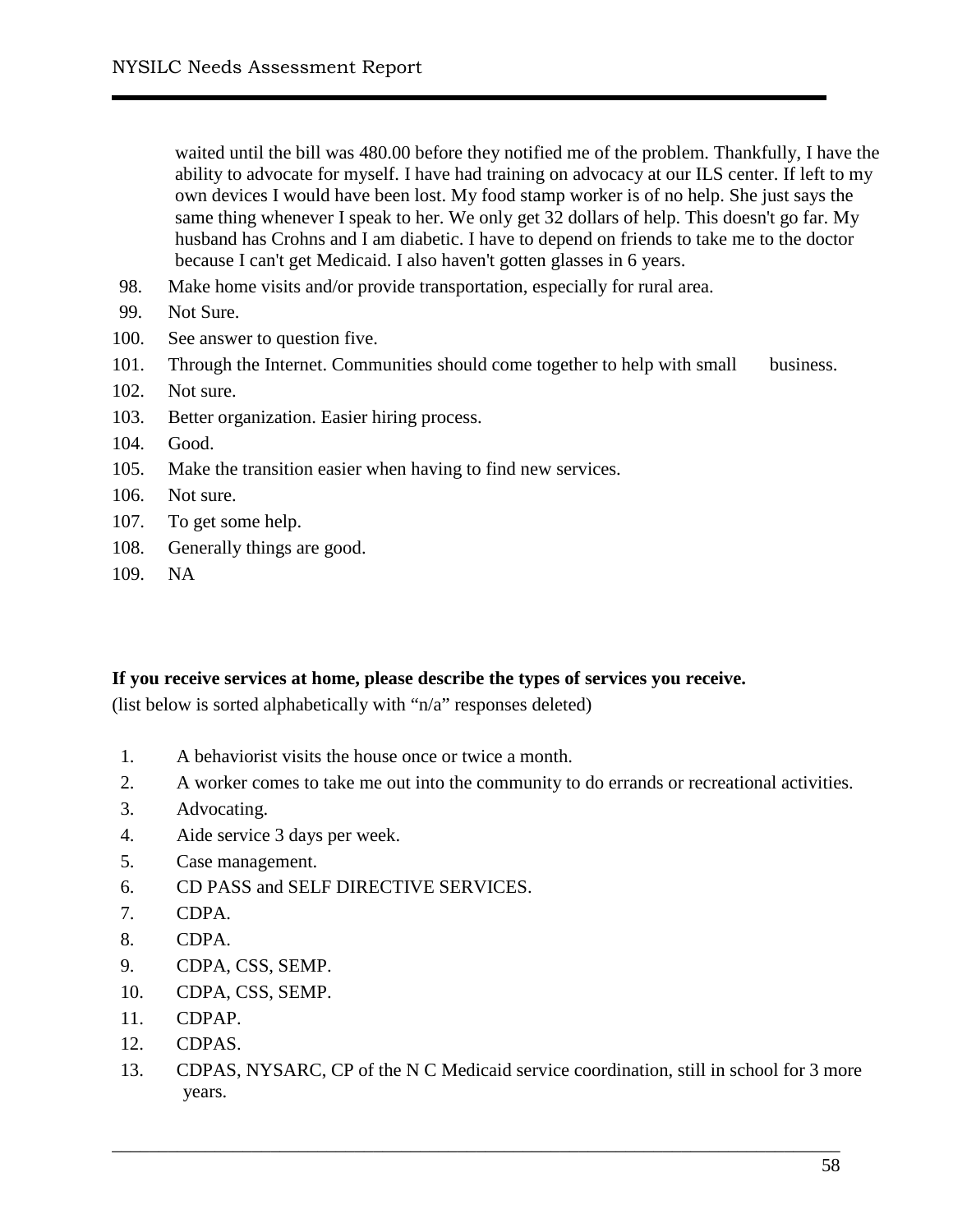- 14. Cleaning only.
- 15. Day Hab.
- 16. Community Hab.
- 17. Community habilitation services.
- 18. Community Habilitation.
- 19. Community Habilitation.
- 20. Community Habituation.
- 21. Community Habilitation.
- 22. Community Integration; looking for a job.
- 23. Consumer directed personal assistance for home care.
- 24. Consumer-directed personal assistance service (CDPAS); respiratory therapy.
- 25. Counseling.
- 26. Counseling/social services occasionally.
- 27. Daily Living.
- 28. DNA.
- 29. Family Care.
- 30. Family respite.
- 31. Food services.
- 32. Friends.
- 33. Habilitation services. I do not live independently.
- 34. HCSS-through waiver. CIC-counseling
- 35. Help with my ADLs. Drive me places like work. Assistance with household tasks, running errands and assistance at my job.
- 36. Home care when I fractured my hand and they were very good to me my aid Bertina Francis.
- 37. Home care, Very important!
- 38. Home delivery of oxygen.
- 39. Home health aid.
- 40. Home health aide.
- 41. Home oxygen.
- 42. House cleaning, other household help for tasks I can't do.
- 43. Housecleaning, cooking, house chores.
- 44. Housekeeping.
- 45. I am refused as I don't stay in same place 90 days.
- 46. I have received vision rehabilitation at home.
- 47. I hire domestic help to help me clean.
- 48. I private pay for housekeeping help which I need due to my physical disabilities.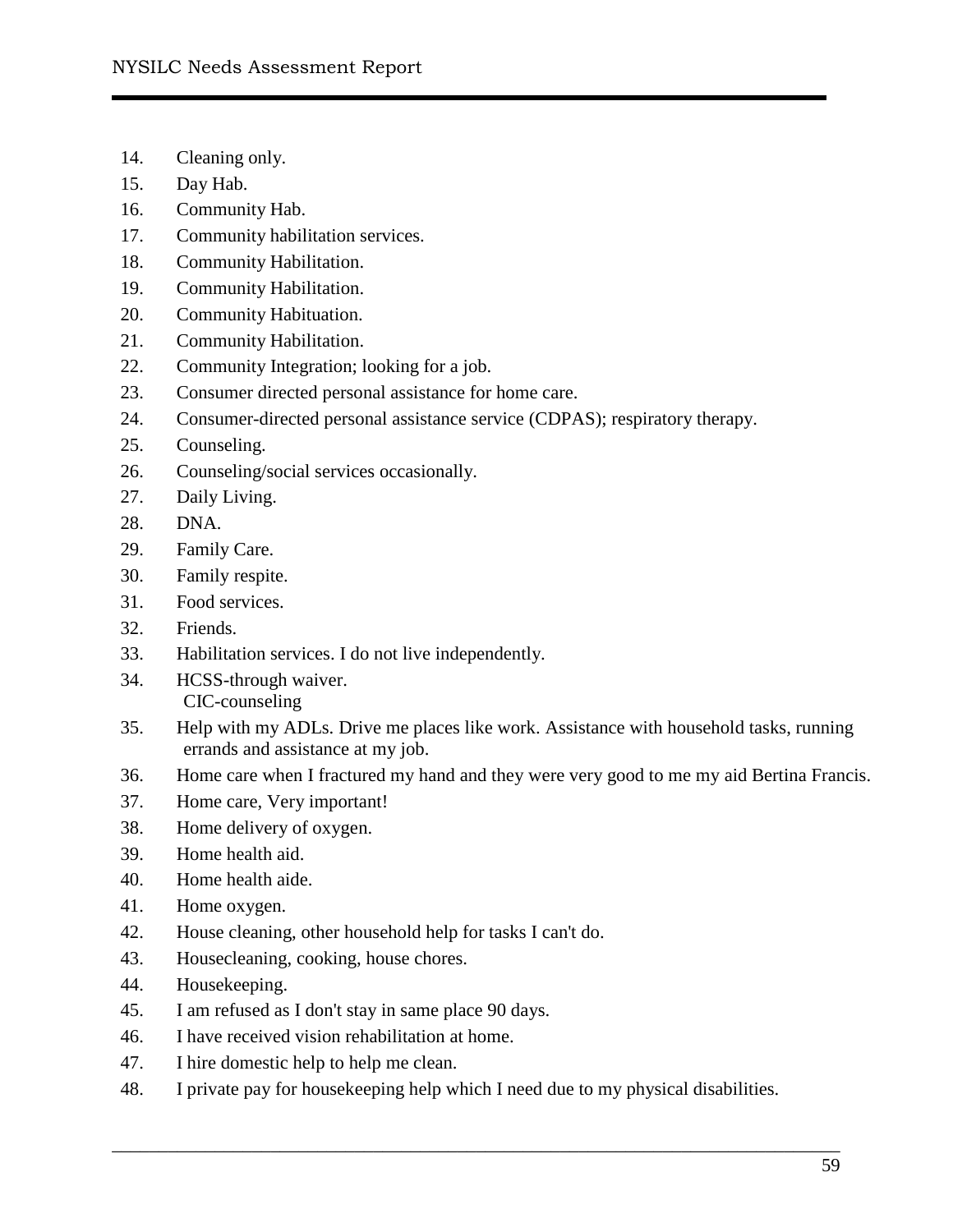- 49. I receive Concepts of Independence Home Health Aid assistance.
- 50. I receive home care through CDPAP. I also use Nursing services.
- 51. I receive physical therapy at home and home health care services at home.
- 52. ILST, infrequently, CIC comes to my home.
- 53. Individual support services. MSC services. Parenting classes.
- 54. In home respite, MSC (both children), Access VR.
- 55. Long term care.
- 56. Medicaid Service Coordination.
- 57. Medicaid Service Coordination for my son.
- 58. Medicaid service coordinator.
- 59. Medicaid. Medicare.
- 60. Medical supplies delivered.
- 61. MSC Services. ISS Services (monthly rent subsidy).
- 62. My care manager stops and sees me sometimes to make sure I'm doing ok.
- 63. My husband gets home health aides and a nurse. He has two aides each week and the nurse comes once every two weeks.
- 64. My spouse provides some guidance in day to day living matters.
- 65. My staff help me with figuring out my chores, the coordinate my finances and my Daily transportation, they help me with communication by helping me get cellphone minutes, they help me with cooking.
- 66. NHTD Waiver Services home care, structured day program, service coordination and respite.
- 67. No limb respite. Community respite.
- 68. No limits respite. Community respite. Recreational respite.
- 69. Nursing home transition waiver and PCS.
- 70. PCA.
- 71. Personal assistance, did not start yet.
- 72. Personal Care Aid; Counseling.
- 73. Personal care Aide/home health aide that helps with my shopping, cleaning and miscellaneous chores.
- 74. Personal care attendant services (split shift 24 hour care), physical therapy (twice a week), occupational therapy (twice a week).

75. Personal housekeeping and home maintenance, mental health counseling.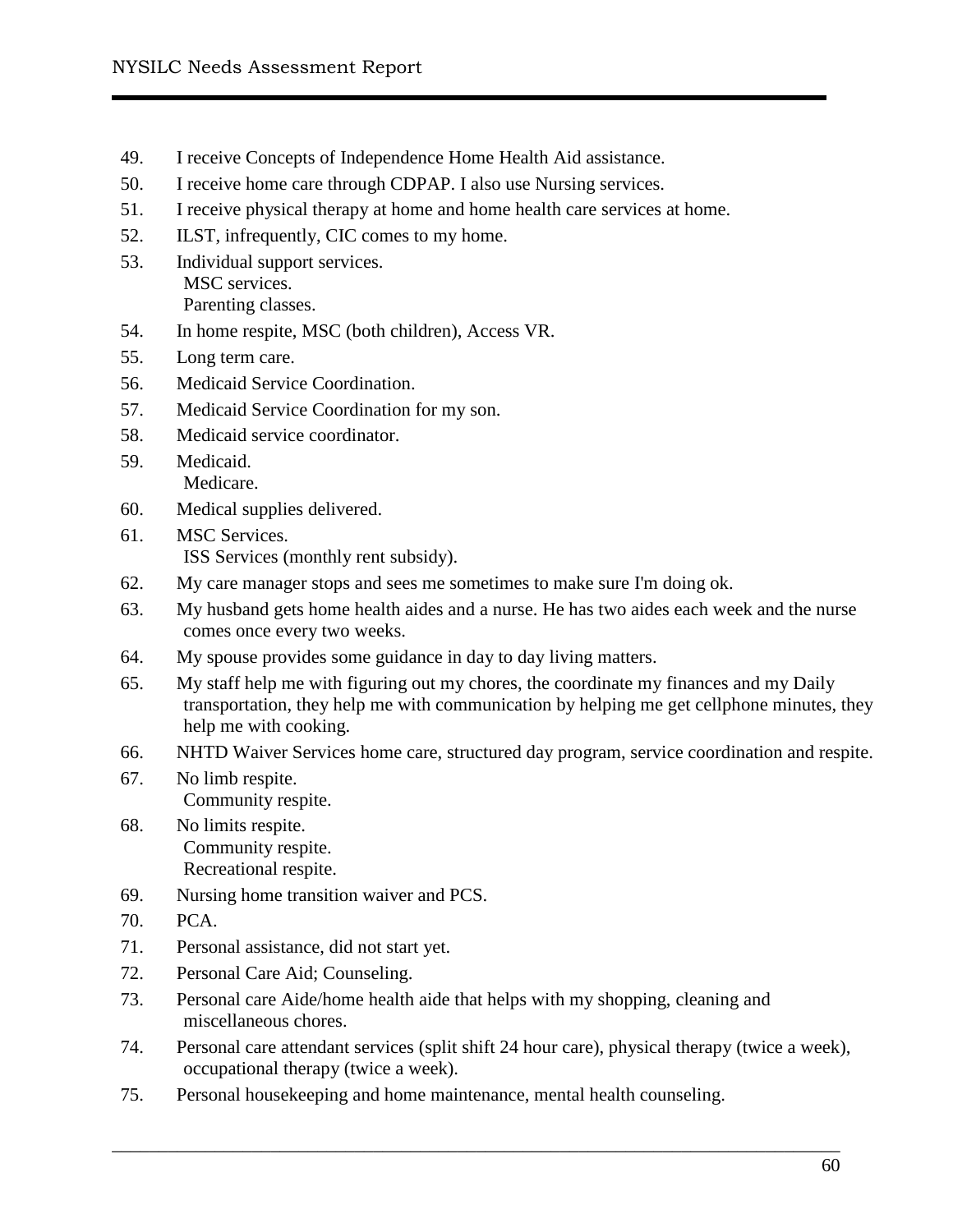- 76. Physical therapist.
- 77. PT/OT/ MSC.
- 78. Public Health DPAO RCIL CP.
- 79. RCIL. ALL PERSONAL CARE FOR QUAD...
- 80. Rep Payee through DSS. Community Hab.
- 81. Res hab, Community support, Special Education, respite.
- 82. Respite, community rehab, transitioning support.
- 83. See above.
- 84. Self direction services Medicaid waiver. Laundry, cooking, menu planning, yard work, organization in the home, bill paying.
- 85. Self direction, health aide.
- 86. Self-directing Community Habilitation and respite.
- 87. SEMP, CDPAS, CSS.
- 88. Senior Citizen Volunteer.
- 89. Service Coordination.
- 90. Small amount of personal assistance services.
- 91. Some home care services and some counseling.
- 92. SPOA, MIT team.
- 93. SSI .
- 94. Staff helps me to live independently by assisting with cooking, laundry household chores etc.
- 95. Staff support.
- 96. Staff to help me with cooking, cleaning, recreation, job coaching and transportation.
- 97. The Independent Living Skills, Daily Basis Skills, Council Advisory Board of the Tanya Towers Residence, Community Organizations with Mental Health, Economy of The Inequality Rights for Congregate Residences and Congregate Care Programs, Housing Opportunity, Rental Committees and other things to do it.
- 98. Visits to assist with house keeping, grocery shopping and budgeting and random outings in the community.

99. Worker installed or hook up assistive technology.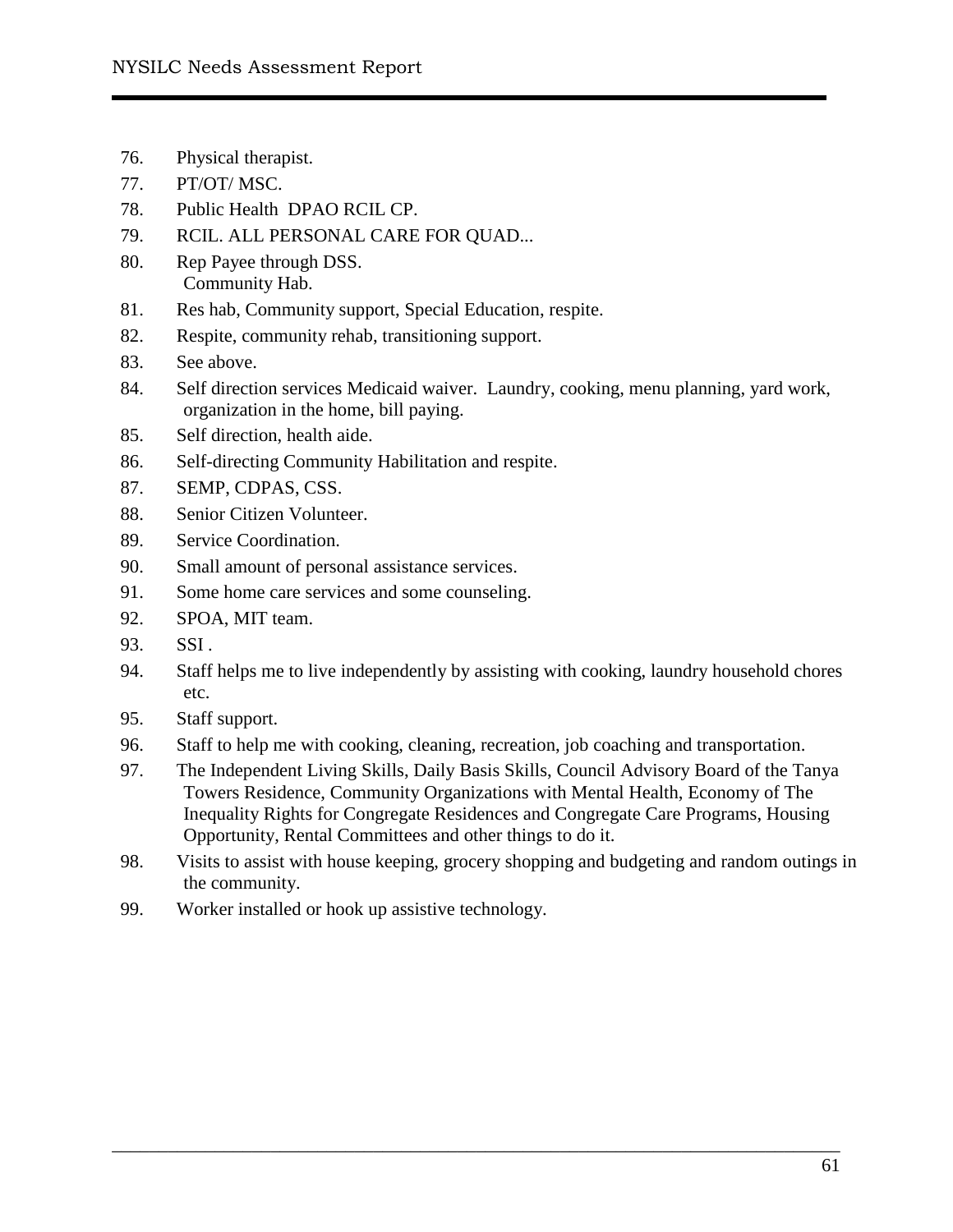# *Appendix VI: Consumer Feedback on Survey Design and Completion*

## **Q20: If you had someone assist you in completing this survey, was it a:**

| Family member    | 51.9% |
|------------------|-------|
| Friend           | 11.5% |
| Service provider | 36.5% |

# **Q21: How difficult was the survey to complete:**

| Very difficult                                     | 6.2%  |
|----------------------------------------------------|-------|
| Somewhat difficult                                 | 19.6% |
| Not difficult                                      | 60.8% |
| Not difficult, but took longer than expected 13.5% |       |

## **Q22: How did you learn about this survey?**

| Family member                           | 4.8%  |
|-----------------------------------------|-------|
| Friend                                  | 17.1% |
| Service provider (please specify below) | 53.5% |
| Website (please specify below)          | 24.6% |

## **Q23: Did you complete this survey:**

| On your own computer                             | 47.6% |
|--------------------------------------------------|-------|
| At an agency where you receive services          | 34.3% |
| On a friend or relative's computer               | 12.9% |
| On a computer available in the community $5.2\%$ |       |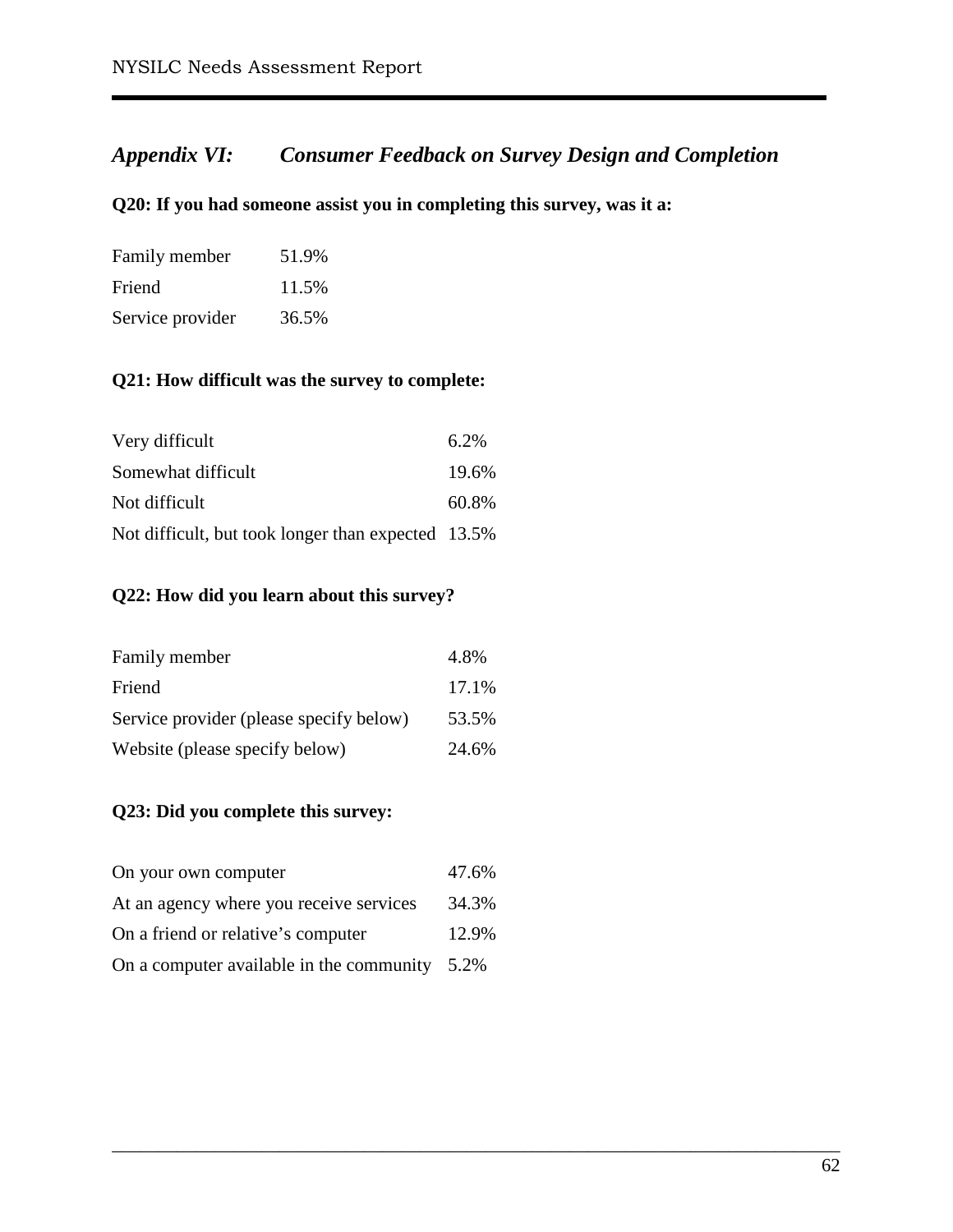# *Appendix VII: Copies of the two surveys used in the study*

# **NYSILC Consumer Survey**

**1. What is most difficult for you in your daily life? Check up to four from the list below.**

- \_\_ Applying for benefits
- \_\_ Discrimination
- \_\_ Education
- \_\_ Employment
- \_\_ Finances (paying bills)
- \_\_ Housing (accessibility, affordability)
- \_\_ Medical/health coverage
- \_\_ Mobility (accessibility, assistive devices)
- \_\_ Personal care (eating, bathing, housekeeping)
- \_\_ Recreation (community events, parks, movies, etc.)
- \_\_ Social (needing support from family and friends)
- \_\_ Transportation
- \_\_ Other (please specify)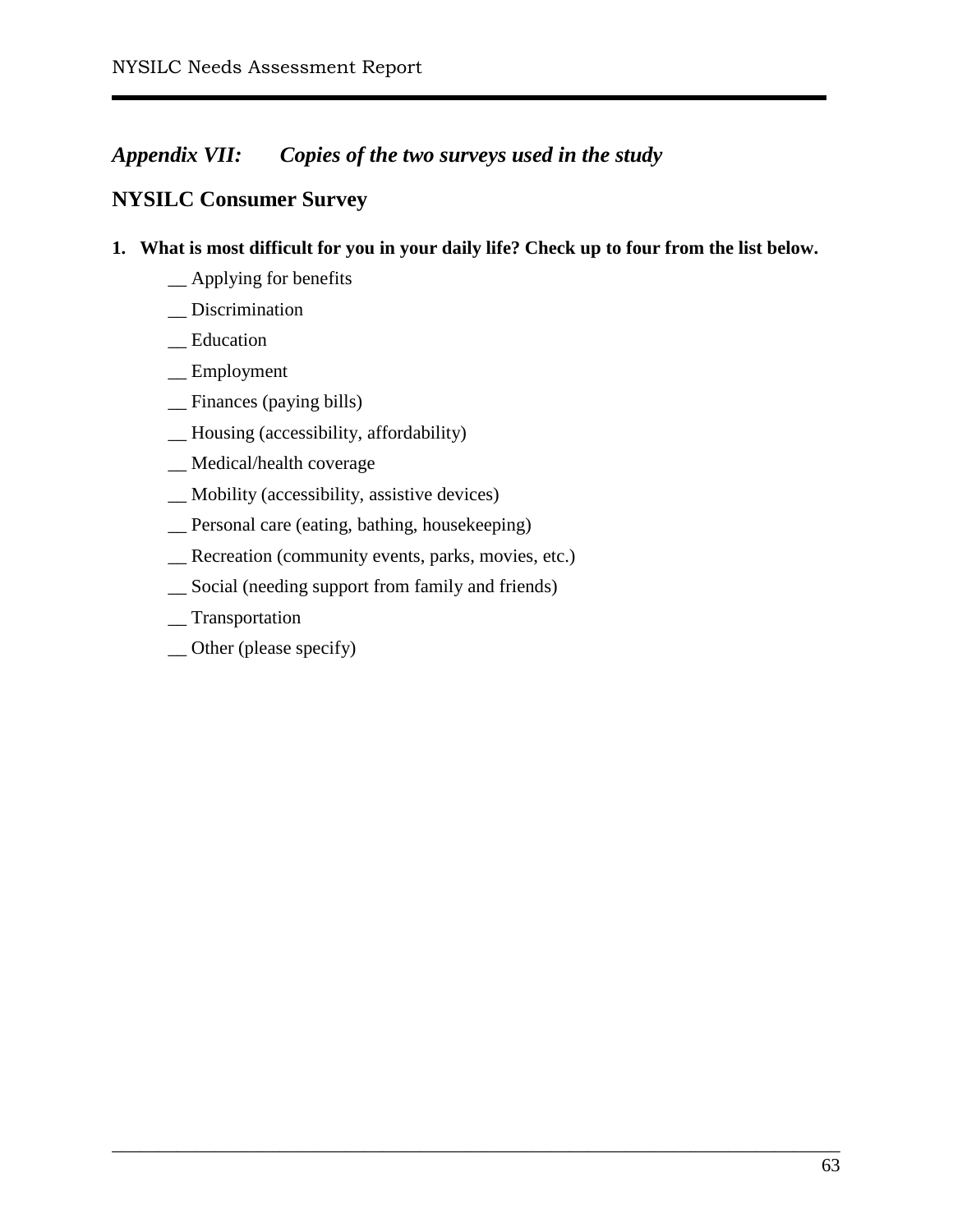#### **2. What services do you use that are most important for you to continue living independently? Check up to five (5) services.**

If you have questions about the meaning of terms used in the next two questions, see the list at the end of this document.

- \_\_ Advocacy (assisting with getting rights, services)
- \_\_ Assistive devices training (medical equipment, wheelchairs, etc.)
- \_\_ Benefits assistance and advice (SSI/SSDI/Food stamps, etc.)
- \_\_ Education services
- \_\_ Employment / work readiness services
- \_\_ Family services
- \_\_ Home care / personal assistance services
- \_\_ Housing services
- \_\_ Independent living skills training
- \_\_ Information and referral to other services
- \_\_ Medical / health services
- \_\_ Mental health service
- \_\_ Mobility training/services
- \_\_ Peer counseling
- \_\_ Recreation services
- \_\_ Supported services for apartment living
- \_\_ Transportation
- \_\_ Other (please specify)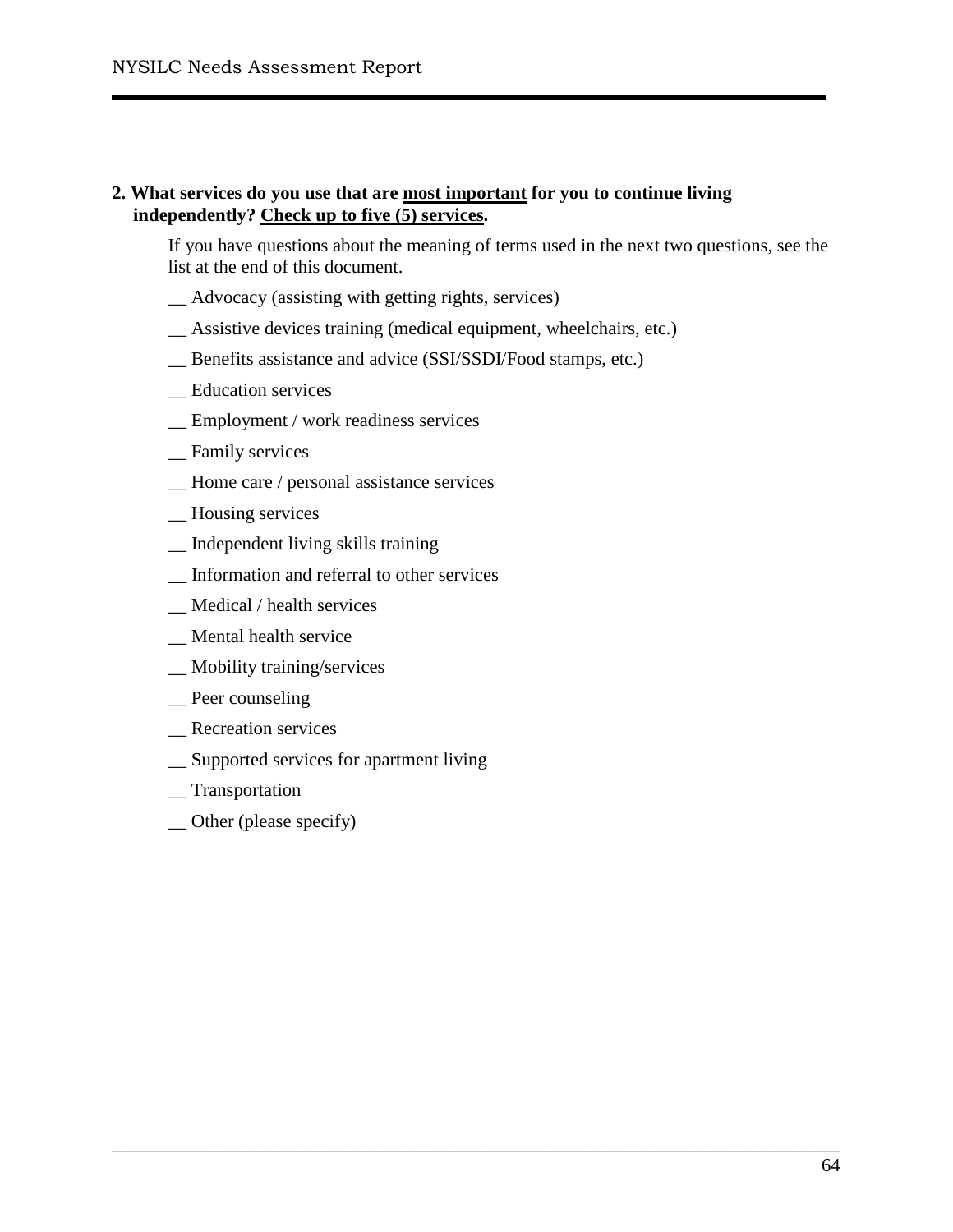#### **3. How available are the following services in your area?**

# **a) Advocacy** \_\_ Readily Available \_\_ Limited availability \_\_ Not available \_\_ Don't know **b) Assistive devices training** Readily Available Limited availability Not available Don't know **c) Benefits Assistance and Advice** \_\_ Readily Available \_\_ Limited availability \_\_ Not available \_\_ Don't know **d) Education services** \_\_ Readily Available \_\_ Limited availability \_\_ Not available \_\_ Don't know **e) Employment / work readiness services**  Readily Available Limited availability Not available Don't know **f) Family services** \_\_ Readily Available \_\_ Limited availability \_\_ Not available \_\_ Don't know **g) Home care/personal assistance services**  \_\_ Readily Available \_\_ Limited availability \_\_ Not available \_\_ Don't know **h) Housing services** \_\_ Readily Available \_\_ Limited availability \_\_ Not available \_\_ Don't know **i) Independent living skills training**  \_\_ Readily Available \_\_ Limited availability \_\_ Not available \_\_ Don't know **j) Information and referral to other services** \_\_ Readily Available \_\_ Limited availability \_\_ Not available \_\_ Don't know **k) Medical/health services** \_\_ Readily Available \_\_ Limited availability \_\_ Not available \_\_ Don't know **l) Mental health services** \_\_ Readily Available \_\_ Limited availability \_\_ Not available \_\_ Don't know **m) Mobility services** \_\_ Readily Available \_\_ Limited availability \_\_ Not available \_\_ Don't know **n) Peer counseling** \_\_ Readily Available \_\_ Limited availability \_\_ Not available \_\_ Don't know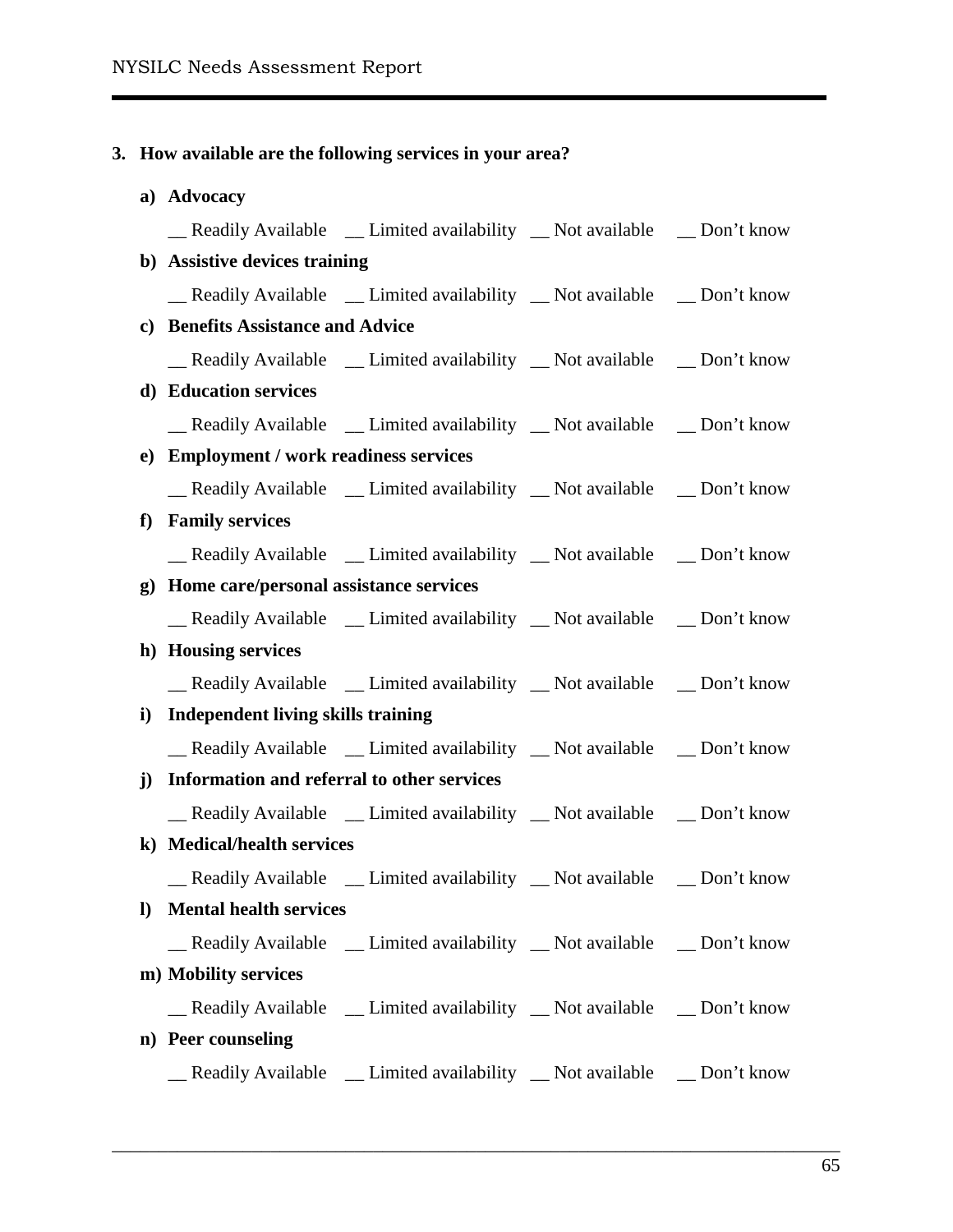# **o) Recreation services** \_\_ Readily Available \_\_ Limited availability \_\_ Not available \_\_ Don't know **p) Supported services for apartment living** \_\_ Readily Available \_\_ Limited availability \_\_ Not available \_\_ Don't know **q) Transportation** \_\_ Readily Available \_\_ Limited availability \_\_ Not available \_\_ Don't know

**r) Other (please specify and indicate how available they are)**

## **4. Please number by importance what would make it easier for you to get services. Use 1 as the most important and 6 as the least important.**

- \_\_ Advertise existing services
- \_\_ Expand hours of operation (nights and weekends)
- \_\_ Expand services
- \_\_ Expand transportation to / from service providers
- \_\_ Hire additional staff
- \_\_ Make home visits
- $\equiv$  Other
- **5. Please specify, if you checked "other"**
- **6. How else could your service providers make it easier for you to access services? Please describe below.**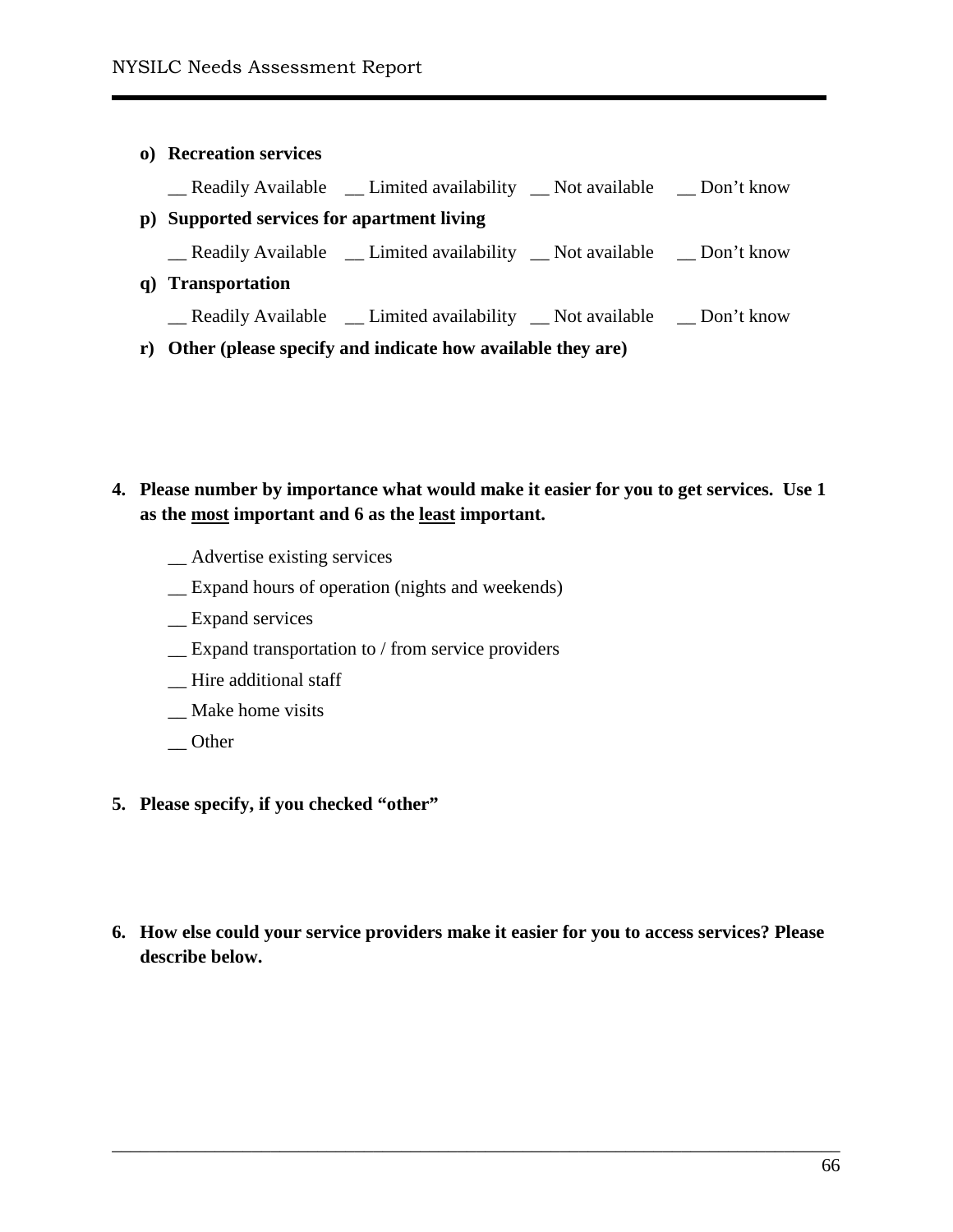- **7. Where do you go to receive services or support to help you live independently? Check all that apply.** 
	- \_College or university
	- \_\_ Community center
	- \_\_ Counseling / Therapy
	- \_\_ Group meetings
	- \_\_ Hospital
	- \_\_ Independent Living Center
	- \_\_ Internet resources
	- \_\_ Park or gymnasium
	- \_\_ People come to my home
	- \_\_ Physical therapy
	- \_\_ Place of employment
	- \_\_ Place of worship
	- \_\_ School
	- \_\_ Social services
	- \_\_ Other disability agencies (please specify below)
	- \_\_ Other (please specify)

**8. If you receive services at home, please describe the types of services you receive.**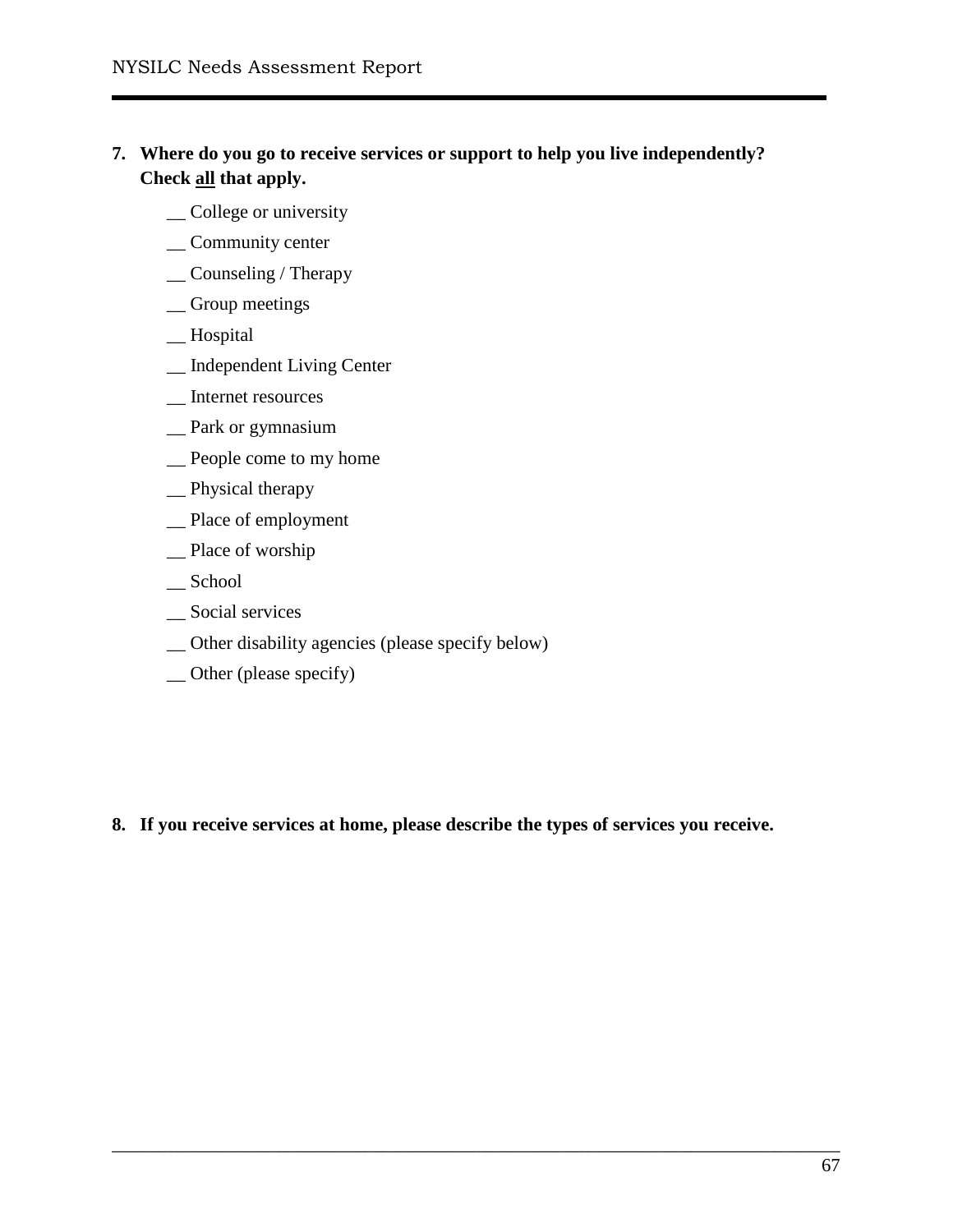- **9. Please indicate the types of organizations, if any, where needed services have not been accessible or accommodations were not made.**
	- \_College or university
	- \_\_ Community center
	- \_\_ Counseling / Therapy
	- \_\_ Group meetings
	- \_\_ Hospital
	- \_\_ Independent Living Center
	- \_\_ Internet resources
	- \_\_ Park or gymnasium
	- \_\_ People come to my home
	- \_\_ Physical therapy
	- \_\_ Place of employment
	- \_\_ Place of worship
	- \_\_ School
	- \_\_ Social services
	- \_\_ Other disability agencies (please specify below)
	- \_\_ Other (please specify)

#### **10. Are you currently receiving services at an Independent Living Center (ILC)?**

- \_\_ Yes
- \_\_ No, but I have received services from an ILC in the past

- \_\_ No, I have never received services from an ILC
- \_\_ No, I do not know where the nearest ILC is
- \_\_ No, I do not know what an ILC is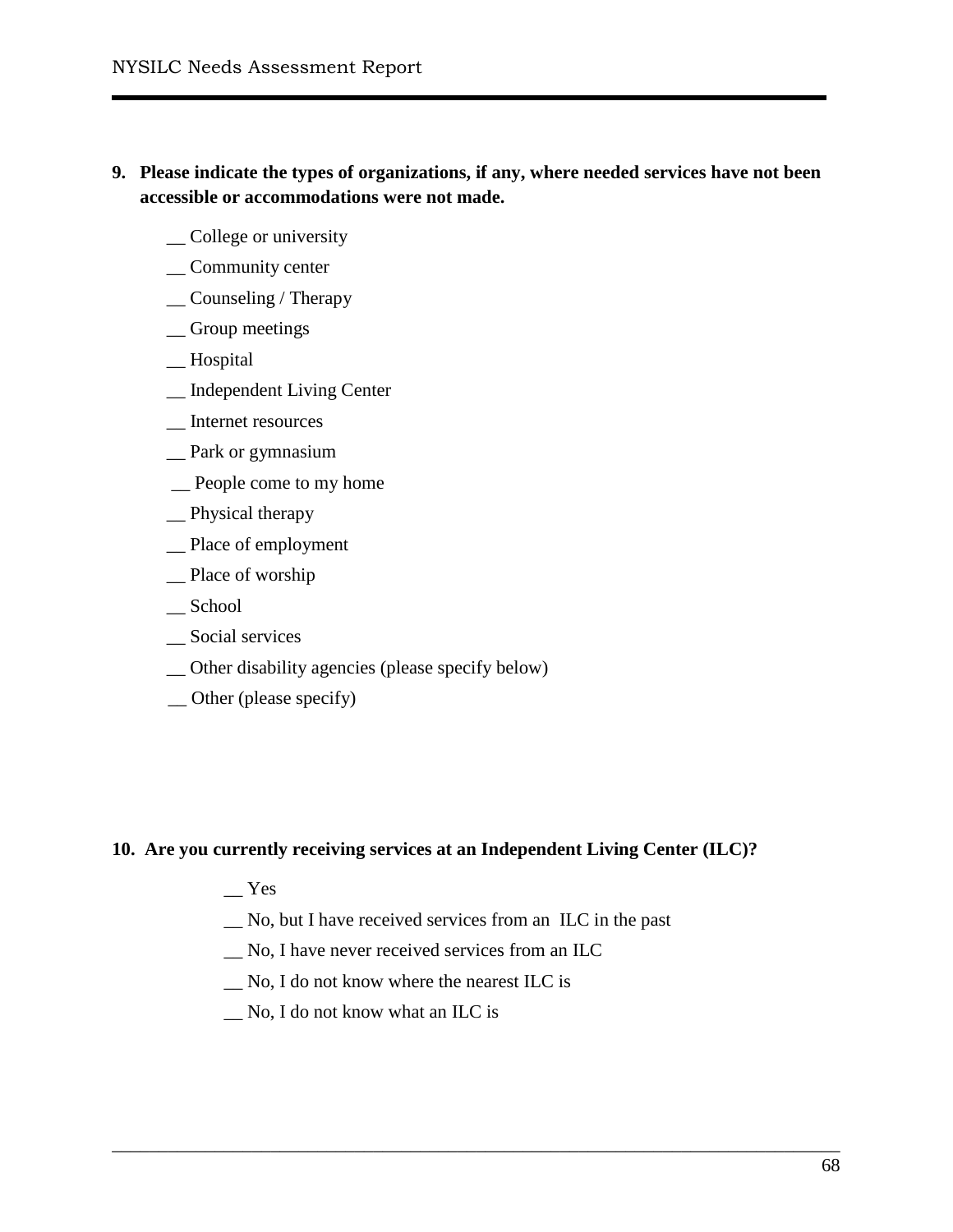#### **11. Do you have to go outside your county to get independent living services?**

- \_\_ Yes, for all services
- \_\_ Yes, for some services
- \_\_ No, I receive all services within my county

## **12. What would be the best ways for a service provider to communicate with you and for you to communicate with them? (Check all that apply)**

\_\_\_\_\_\_\_\_\_\_\_\_\_\_\_\_\_\_\_\_\_\_\_\_\_\_\_\_\_\_\_\_\_\_\_\_\_\_\_\_\_\_\_\_\_\_\_\_\_\_\_\_\_\_\_\_\_\_\_\_\_\_\_\_\_\_\_\_\_\_\_\_\_\_\_\_\_\_

- $\equiv$ Email
- \_\_ Fax
- \_\_ Internet/Website
- \_\_ Mail
- \_\_ Phone
- \_\_ Social Media (Facebook, Twitter etc.)
- \_\_ Texting
- \_\_ Other (please specify)

#### **13. Please select the range within which your age falls.**

- \_\_ Under 6 years old
- \_\_ 6-17 years old
- \_\_ 18-22 years old
- \_\_ 23-54 years old
- \_\_ 55-64 years old
- \_\_ 65-74 years old
- \_\_ 75 years and older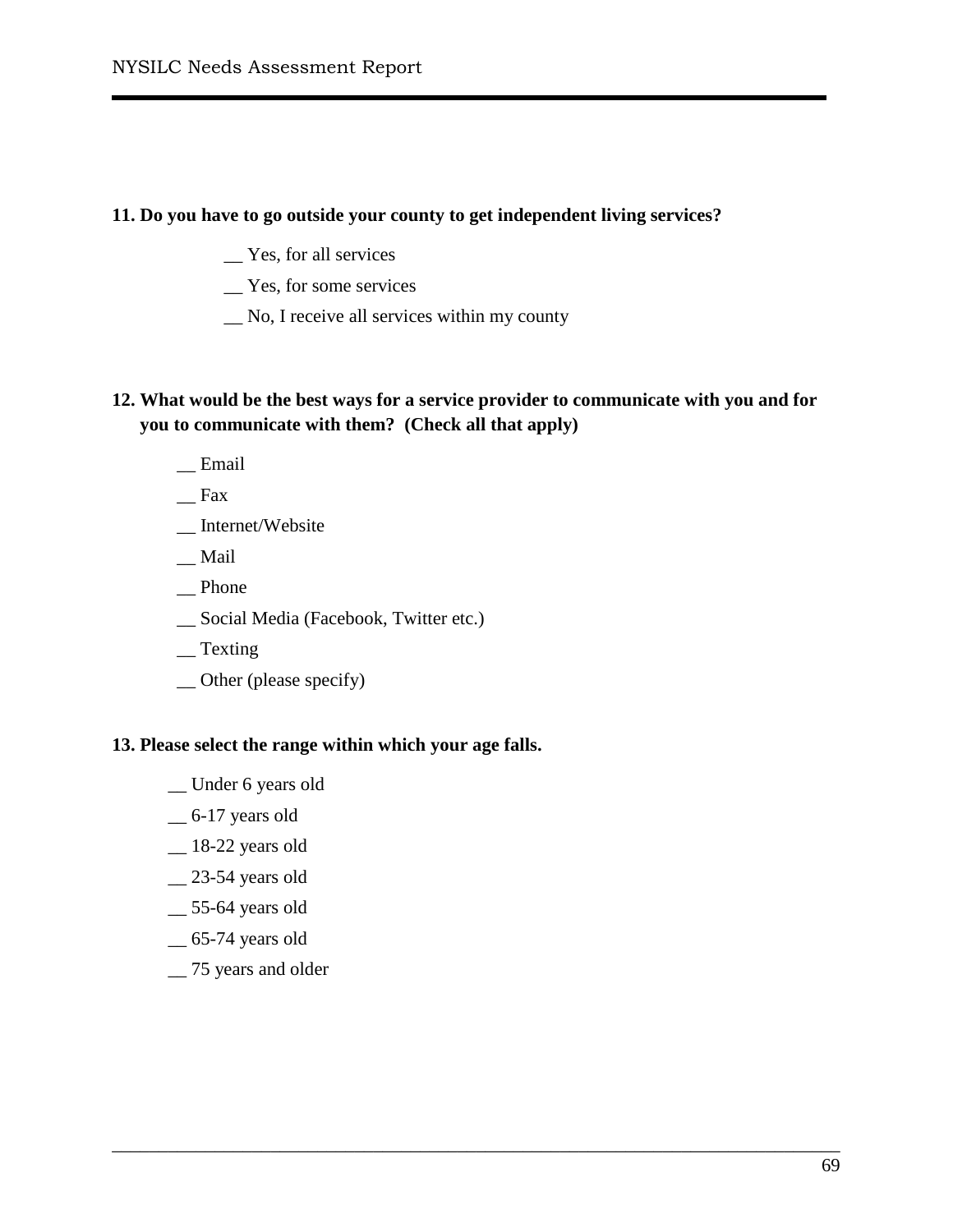#### **14. Please check one answer for your race/ethnic group.**

- \_\_ American Indian
- \_\_ Asian/Pacific Islander
- \_\_ Black non-Hispanic
- \_\_ Hispanic
- \_\_ White
- \_\_ Multi-ethnic (More than one)
- \_\_ Other (please specify)

#### **15. Please describe your disability. Please check all that apply.**

- \_\_ Blind/vision difficulties
- \_\_ Deaf/Hard of Hearing
- \_\_ Developmental Disabilities
- \_\_ Mental Health Disabilities
- \_\_ Physical Disabilities
- \_\_ Sensory Disabilities
- \_\_ Substance Abuse
- \_\_TBI/Neurological
- \_\_ Multiple Disabilities
- \_\_ Dual Diagnosis developmental / mental health
- \_\_ Dual Diagnosis mental health / substance abuse

\_\_\_\_\_\_\_\_\_\_\_\_\_\_\_\_\_\_\_\_\_\_\_\_\_\_\_\_\_\_\_\_\_\_\_\_\_\_\_\_\_\_\_\_\_\_\_\_\_\_\_\_\_\_\_\_\_\_\_\_\_\_\_\_\_\_\_\_\_\_\_\_\_\_\_\_\_\_

\_\_ Other (please specify)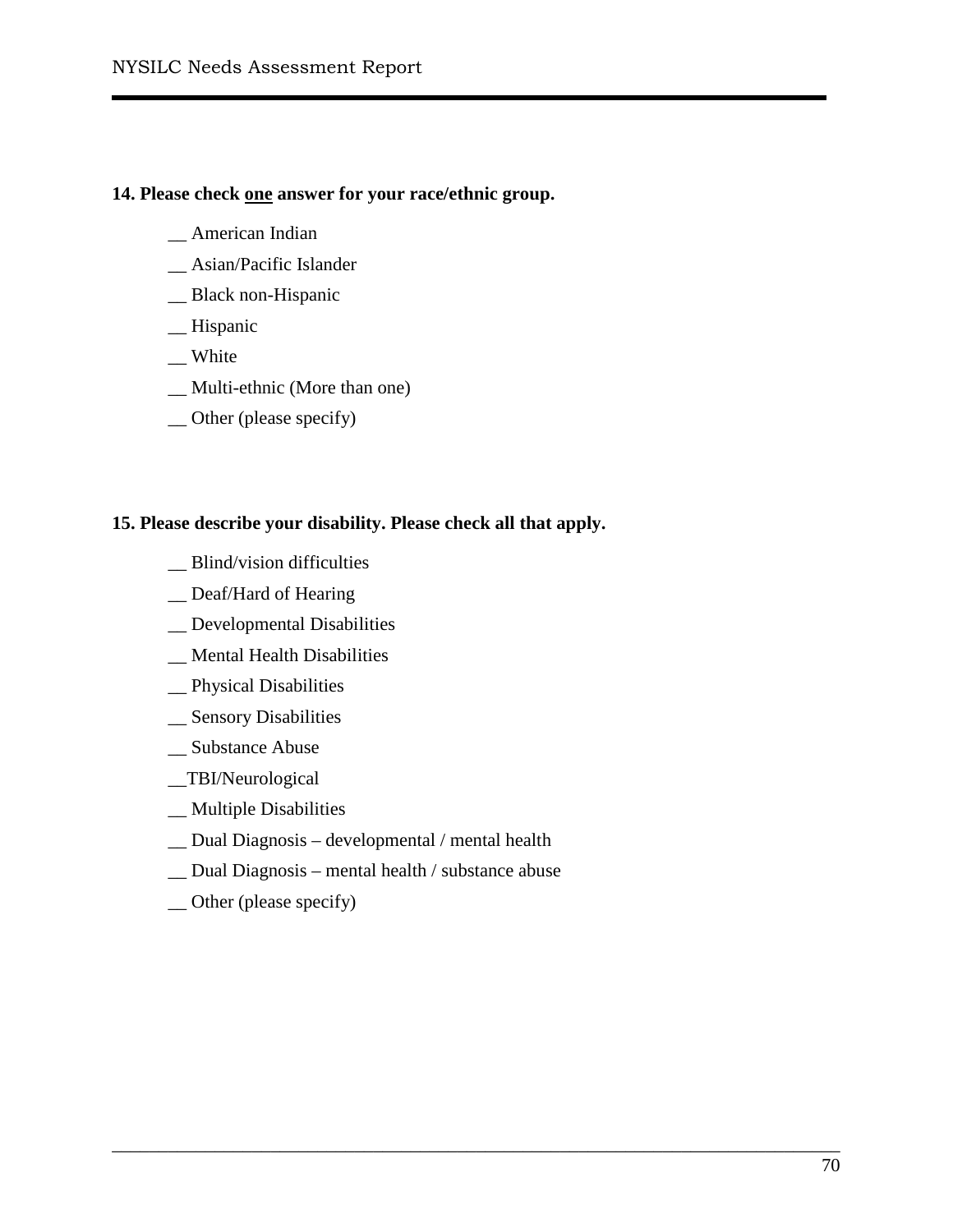### **16. Please check any of the following that describe you:**

- \_ Homeless
- \_ Veteran
- \_ Non Native English Speaker
- \_ LGBTQIA

### **17. What county do you live in?**

- \_\_ Albany County
- \_\_ Allegany County
- \_\_ Bronx County
- \_\_ Broome County
- \_\_ Cattaraugus County
- \_\_ Cayuga County
- \_\_ Chautauqua County
- \_\_ Chemung County
- \_\_ Chenango County
- \_\_ Clinton County
- \_\_ Columbia County
- \_\_ Cortland County
- \_\_ Delaware County
- \_\_ Dutchess County
- \_\_ Erie County
- \_\_ Essex County
- \_\_ Franklin County
- \_\_ Fulton County
- \_\_ Genesee County
- \_\_ Greene County
- \_\_ Hamilton County
- \_\_ Herkimer County
- \_\_ Jefferson County
- \_\_ Kings County (Brooklyn)
- \_\_ Lewis County
- \_\_ Livingston County
- \_\_ Madison County
- \_\_ Monroe County
- \_\_ Montgomery County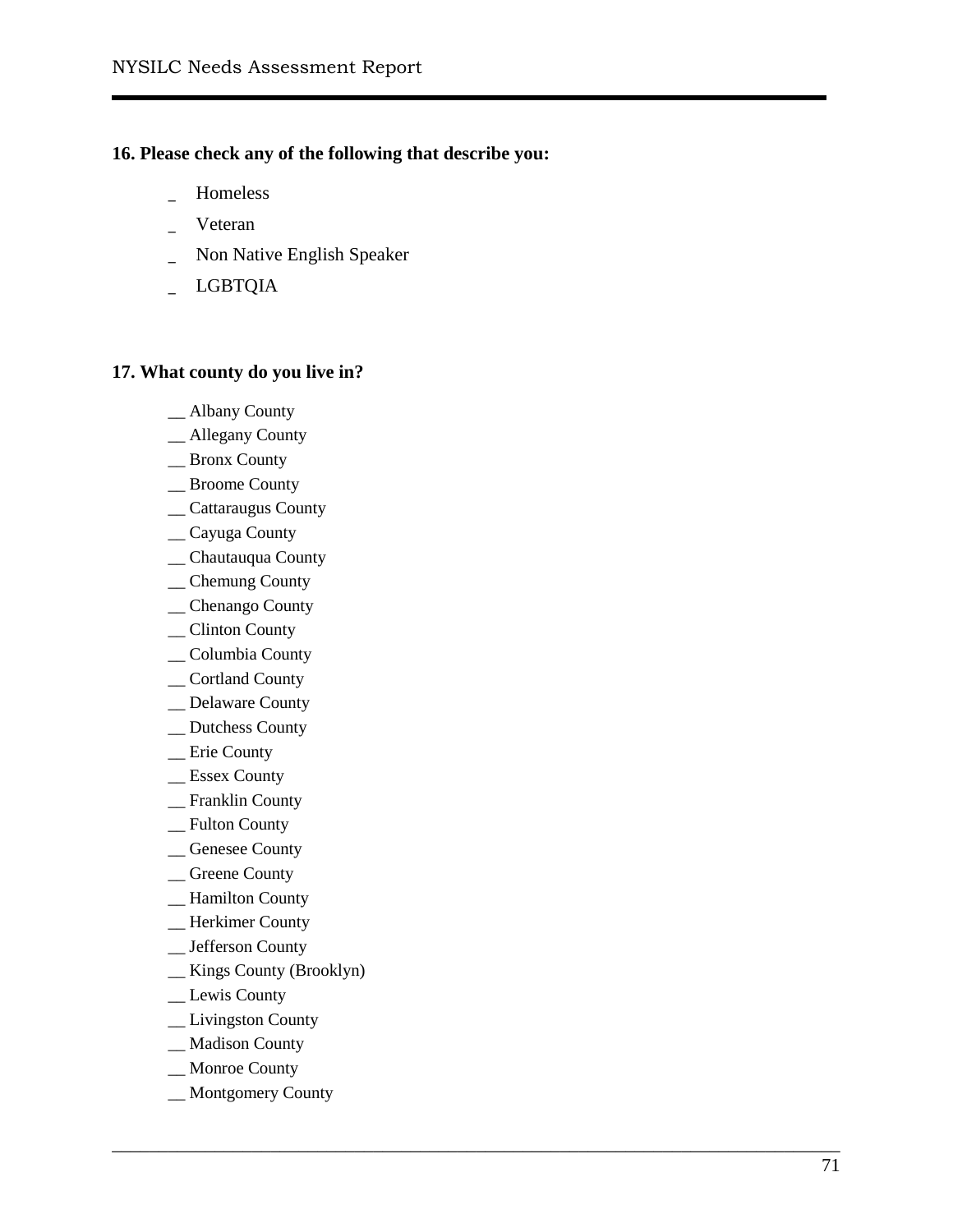- \_\_ Nassau County
- \_\_ New York County (Manhattan)
- \_\_ Niagara Count y
- \_\_ Oneida County
- \_\_ Onondaga County
- \_\_ Ontario County
- \_\_ Orange County
- \_\_ Orleans County
- \_\_ Oswego County
- \_\_ Otsego County
- \_\_ Putnam County
- \_\_ Queens County
- \_\_ Rensselaer County
- \_\_ Richmond County (Staten Island)
- \_\_ Rockland County
- \_\_ St. Lawrence County
- \_\_ Saratoga County
- \_\_ Schenectady County
- \_\_ Schoharie County
- \_\_ Schuyler County
- \_\_ Seneca County
- \_\_ Steuben County
- \_\_ Suffolk County
- \_\_ Sullivan County
- \_\_ Tioga County
- \_\_ Tompkins County
- \_\_ Ulster County
- \_\_ Warren County
- \_\_ Washington County
- \_\_ Wayne County
- \_\_ Westchester County

- \_\_ Wyoming County
- \_\_ Yates County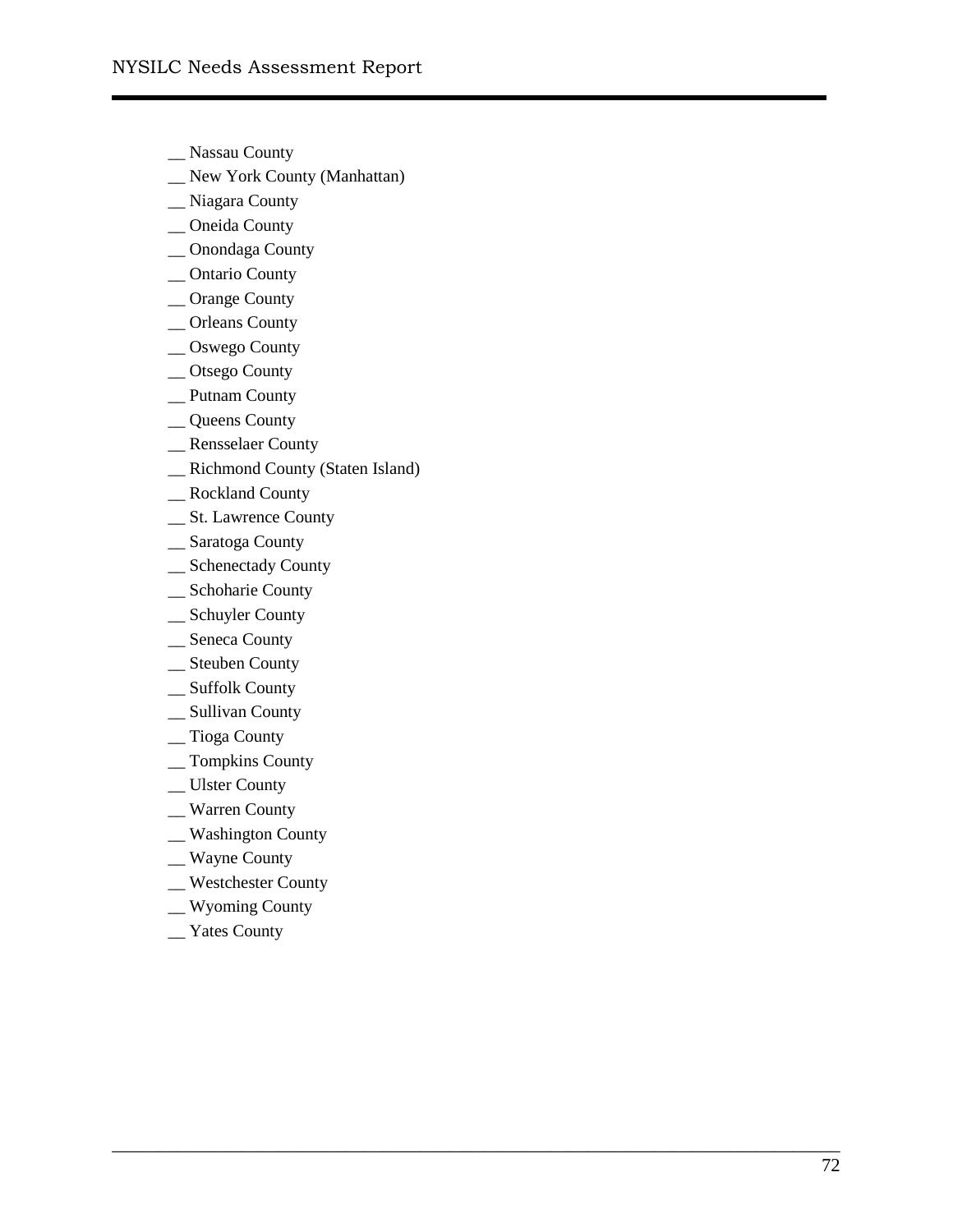### **18. What region of the state do you live in?**

| <b>NORTH COUNTRY:</b>       | Franklin, Clinton, Essex, Hamilton, St. Lawrence,<br>Warren, Washington, Jefferson, Lewis      |  |
|-----------------------------|------------------------------------------------------------------------------------------------|--|
| <b>CAPITAL DISTRICT:</b>    | Albany, Schenectady, Rensselaer, Saratoga, Fulton,<br>Montgomery, Schoharie, Columbia, Greene) |  |
| <b>LOWER HUDSON VALLEY:</b> | Westchester, Rockland, Orange, Putnam, Sullivan,<br>Dutchess, Ulster                           |  |
| <b>SOUTHERN TIER:</b>       | Delaware, Broome, Tioga, Chemung, Schuyler,<br>Chenango, Otsego                                |  |
| <b>CENTRAL:</b>             | Herkimer, Madison, Oneida, Oswego, Onondaga,<br>Cayuga, Tompkins, Cortland                     |  |
| <b>WESTERN:</b>             | Chautauqua, Cattaraugus, Erie, Allegany, Wyoming,<br>Orleans, Niagara, Genesee                 |  |
| <b>FINGER LAKES:</b>        | Wayne, Steuben, Livingston, Yates, Ontario, Seneca,<br>Monroe                                  |  |
| <b>NEW YORK CITY:</b>       | Brooklyn, Queens, Staten Island, Manhattan, Bronx                                              |  |
| <b>LONG ISLAND:</b>         | Nassau, Suffolk                                                                                |  |

### **19. Do you live in a rural, urban or suburban location?**

| Rural (Country setting) | $\Box$ Urban (City) | _ Suburban (Just outside city) |
|-------------------------|---------------------|--------------------------------|
|-------------------------|---------------------|--------------------------------|

\_\_\_\_\_\_\_\_\_\_\_\_\_\_\_\_\_\_\_\_\_\_\_\_\_\_\_\_\_\_\_\_\_\_\_\_\_\_\_\_\_\_\_\_\_\_\_\_\_\_\_\_\_\_\_\_\_\_\_\_\_\_\_\_\_\_\_\_\_\_\_\_\_\_\_\_\_\_

The following questions ask about the survey itself.

## **20. If you had someone assist you in completing this survey, was it a:**

- \_\_ family member
- \_\_ friend
- \_\_ service provider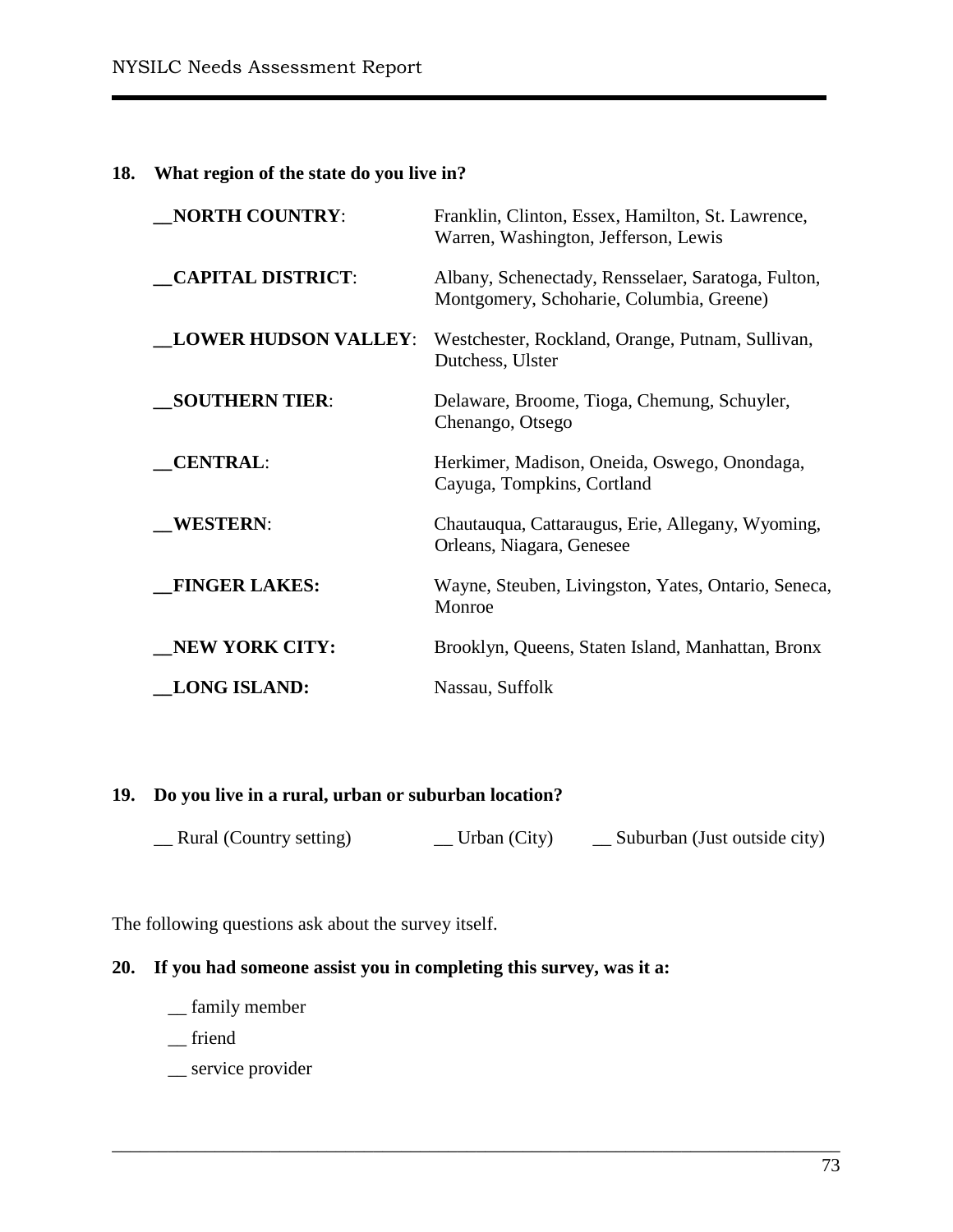#### **21. How difficult was the survey to complete:**

- \_\_ Very difficult
- \_\_ Somewhat difficult
- \_\_ Not difficult
- \_\_ Not difficult, but took longer than expected

Comment:

### **22. How did you learn about this survey? From a:**

- \_\_ Family member
- \_\_ Friend
- \_\_ Service provider (please specify below)
- \_\_ Website (please specify below)

Please specify service provider or website:

### **23. Did you complete this survey:**

- \_\_ On your own computer
- \_\_ At an agency where you receive services
- \_\_ On a friend or relative's computer
- \_\_ On a computer available in the community

### **THANK YOU FOR COMPLETING THIS SURVEY! (mailing instructions on next page)**

**If you would like to be entered into our drawing for a \$50 gift card, please give us your name, address and phone number on the next page so we can contact you if you've won:**  *Identifying information will be kept confidential and separate from survey results.*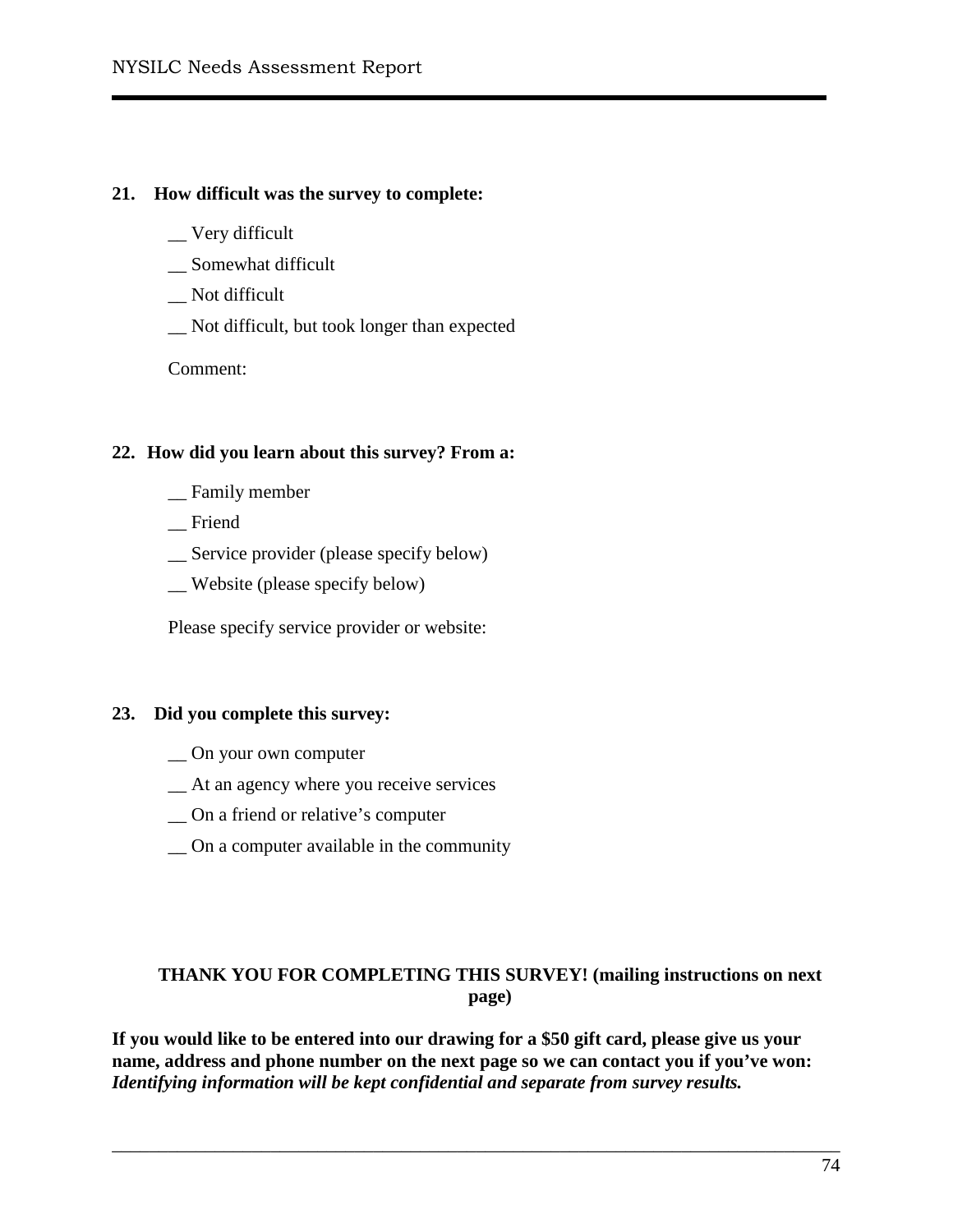## **Please send the completed survey to Patty Black at NYSILC**

Email: [patty@nysilc.org](mailto:patty@nysilc.org) or

Surface mail: New York State Independent Living Council, 111 Washington Avenue, Suite 101, Albany, NY 12210

*Please complete this by September 30<sup>th</sup> to be entered in our drawing for a \$50 gift card.*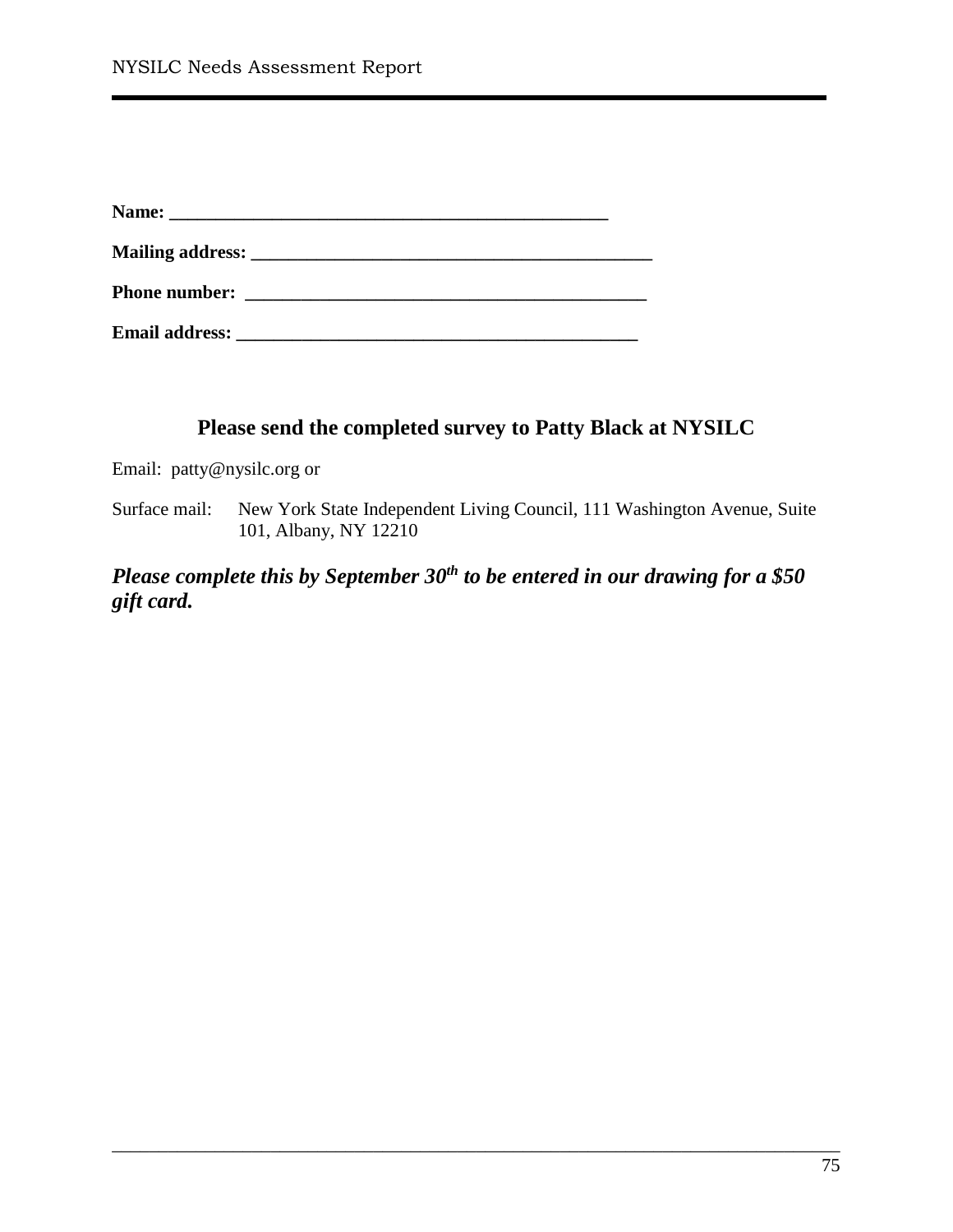#### **DEFINITIONS OF TERMS USED IN QUESTIONS #2 AND #3**

*NOTE – for the online version this will have to be embedded somewhere as a link*

- 1. Advocacy/legal services assistance with accessing benefits, services or programs to which you may be entitled but are having difficulty obtaining.
- 2. Assistive devices/equipment help receiving specialized equipment such as TTYs, wheelchairs and lifts. This includes equipment repair and loan as needed.
- 3. Benefits advisement assistance provided with applying for economic benefits. This service does not include the representation at hearings or appeals.
- 4. Education services classroom or individual educational programs at the primary, secondary or college levels; this includes home tutoring.
- 5. Employment / work readiness services training in job-seeking skills such as interviewing and resume writing, and/or providing supported employment opportunities and/or integrated job placement services.
- 6. Family services services provided to family members of individuals with disabilities when help is needed for helping the individual to live more independently, or to engage or continue in employment. This may include respite care.
- 7. Home care / personal assistance services includes providing attendant care to consumers and/or training consumers to supervise their own attendants.
- 8. Housing or shelter services information, advice, and assistance related to finding or keeping affordable, accessible and/or integrated housing. Includes assistance with looking through newspaper ads, how to talk with landlords, finding lists of available accessible housing, and information and assistance in applying for housing support.
- 9. Independent living skills development and life skills services Instruction to develop independent living skills in areas such as personal care, coping skills, use of assistive technology, financial management, social skills, and household management, including education and training necessary for living in the community and participating in community activities.
- 10. Information and referral services  $(I\&R)$  information about other needed services in the area, and/or being referred directly to specific agencies.
- 11. Medical / health services services needed to treat specific medical conditions.
- 12. Mental heath services services to treat mental health needs
- 13. Mobility training variety of services involved in assisting individuals with cognitive and sensory impairments to get around their homes and communities.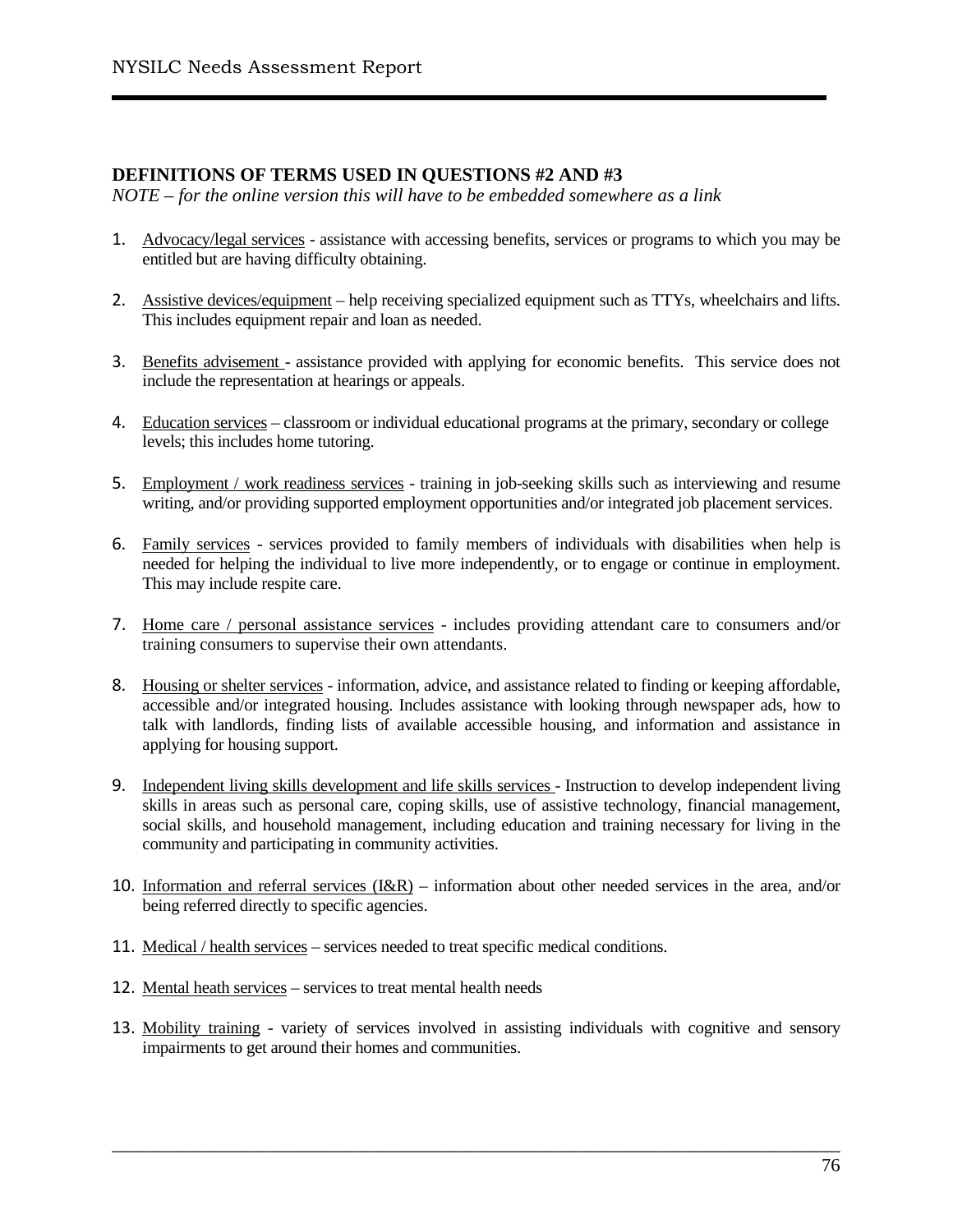- 14. Peer counseling counseling, teaching, information sharing, and similar kinds of services provided by other individuals with disabilities. This may include information about disability laws, civil rights and other available protections, and strategies and resources to support personal empowerment.
- 15. Recreational services providing or identifying opportunities for individuals with disabilities to participate in accessible, integrated leisure time activities; community affairs and/or other accessible, integrated recreation activities that may be competitive, active or quiet.
- 16. Supported services for apartment living a wide range of services to assist individuals who are transitioning to live independently in the community

17. Transportation services - provision of, or arrangements for provision of accessible transportation.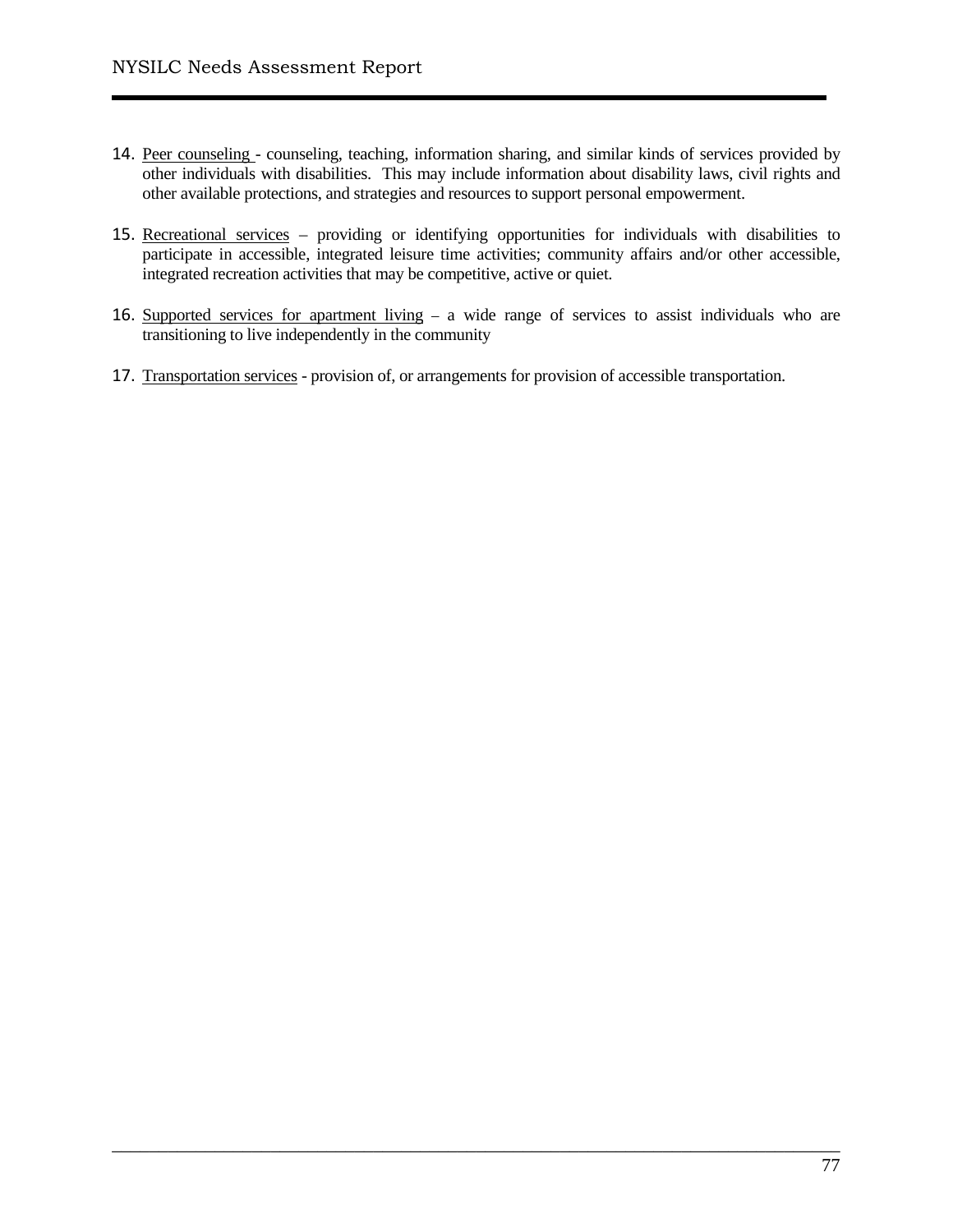# **NYSILC Centers Survey**

- **1. Agency Name:** \_\_\_\_\_\_\_\_\_\_\_\_\_\_\_\_\_\_\_\_\_\_\_\_\_\_\_\_\_\_\_\_\_\_\_\_\_\_\_\_\_\_\_\_\_\_\_\_\_
- **2. Name of person completing the survey:** \_\_\_\_\_\_\_\_\_\_\_\_\_\_\_\_\_\_\_\_\_\_\_\_\_\_\_\_\_\_\_\_\_\_\_\_\_\_\_\_
- **3. Please review this list of potential barriers to effective service delivery of existing services and check those that are currently the most significant barriers for your Center. Please select and rank up to a maximum of 5 (five) barriers, with 1 being the most significant barrier, 2 next most significant, down to a maximum of 5.**
	- \_\_ Funding restrictions
	- \_\_ Lack of adequate transportation for consumers
	- \_\_ Lack of administrative support (clerical, bookkeeping, IT, telephones)
	- \_\_ Lack of awareness of ILC services from people with disabilities
	- \_\_ Lack of board support
	- Lack of cooperation/support from other providers (e.g. schools, agencies, etc.)
	- \_\_ Lack of financial or other resources
	- \_\_ Lack of interpretation services
	- \_\_ Lack of public awareness of ILC services
	- \_\_ Lack of space or equipment
	- \_\_ Lack of support from key agencies or other groups in the community
	- \_\_ Low demand or interest from target population
	- \_\_ Size of service area is too large
	- \_\_ Staffing issues difficulty retaining staff
	- \_\_ Staffing issues inability to recruit due to shortage of qualified staff
	- \_\_ Staffing issues inability to recruit qualified staff due to non-competitive wages/benefits

- \_\_ Staffing issues lack of resources to train staff
- \_\_ Other (please specify below)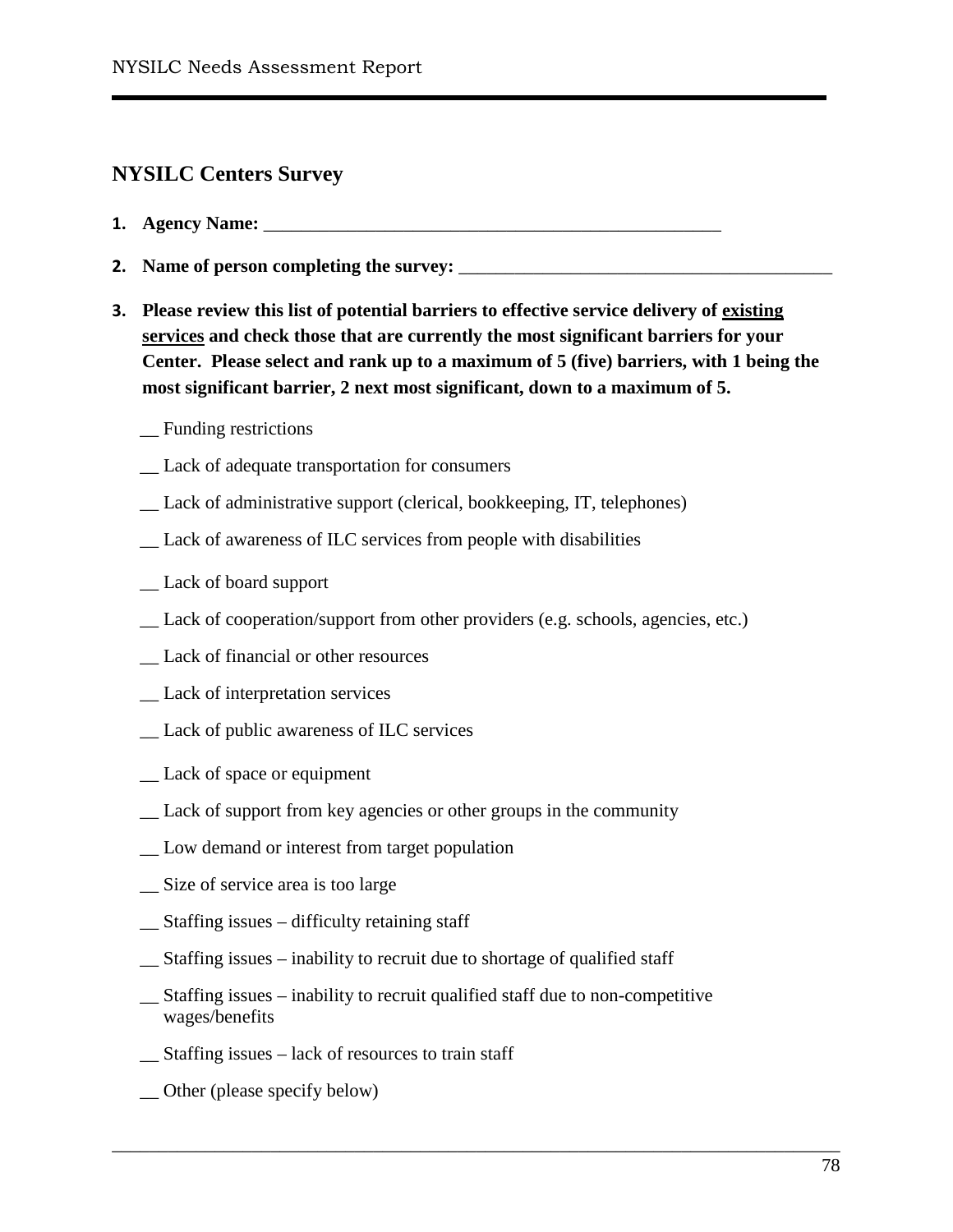**4.** If you selected "other," please specify:

- **5. What resources would you need to overcome these barriers to providing existing services? Please select and rank up to a maximum of 4 (four) resources with the most important rated as a 1 and the least important rated as a 4.** 
	- \_\_ A well-designed and funded public relations plan
	- \_\_ Additional fund development staff / development plan
	- \_\_ Additional funding
	- \_\_ Additional space / satellite office / equipment
	- \_\_ Examples of successful model programs
	- \_\_ Increased grassroots support
	- \_\_ Increased political support
	- \_\_ Increased transportation for consumers
	- \_\_ More assistance / cooperation from local and state providers
	- \_\_ More collaborating partners from local community service providers
	- Training / technical assistance (in the comment box, please indicate what type of training / technical assistance)
	- \_\_ Other (please specify below)
- **6.** If you selected "other" and/or "training / technical assistance" above, please provide a brief description: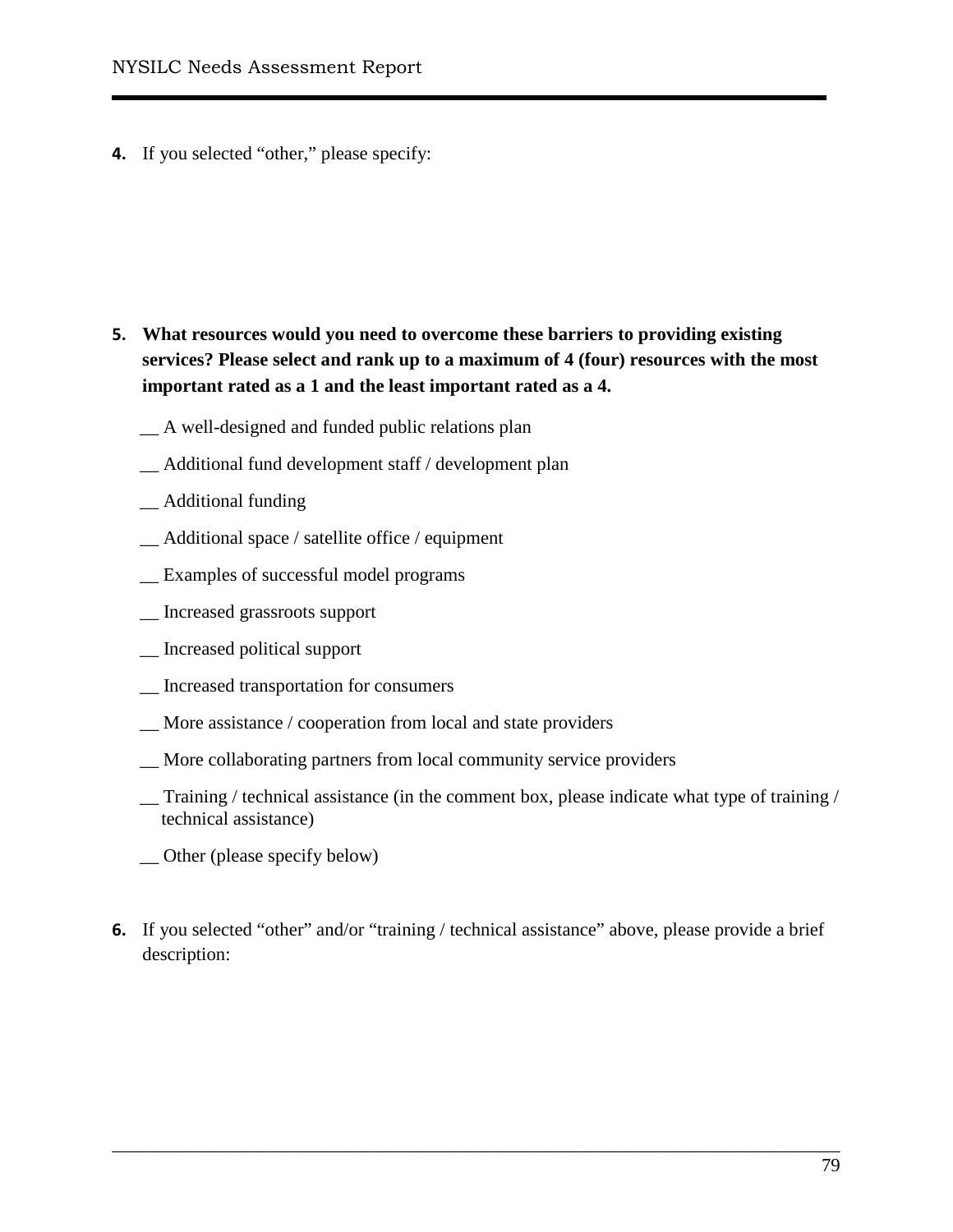**7. With respect to current unmet needs in your area, are there services you currently provide that you would like to expand? Please select and rank up to 5 (five) choices with 1 being most important.** 

- \_\_ Advocacy / legal services
- \_\_ Architectural barrier services
- \_\_ Assistive devices/equipment
- \_\_ Assistive technology assessment/training
- \_\_ Benefits advisement
- \_\_ Business /industry / agency services
- \_\_ Children's services
- \_\_ Communication services
- \_\_ Counseling services
- \_\_ Employment services
- \_\_ Family services
- \_\_ Housing and shelter services
- \_\_ Information and referral
- \_\_ Independent living skills training
- \_\_ Mobility / orientation training
- \_\_ Nursing home transition services
- \_\_ Peer counseling
- \_\_ Personal assistant services
- \_\_ Recreational services
- \_\_ Transportation services
- \_\_ Vision rehabilitation therapy
- \_\_ Vocational services
- \_\_ Voter registration
- \_\_ Youth transition services
- \_\_ Other
- **8.** If you selected "other," please specify: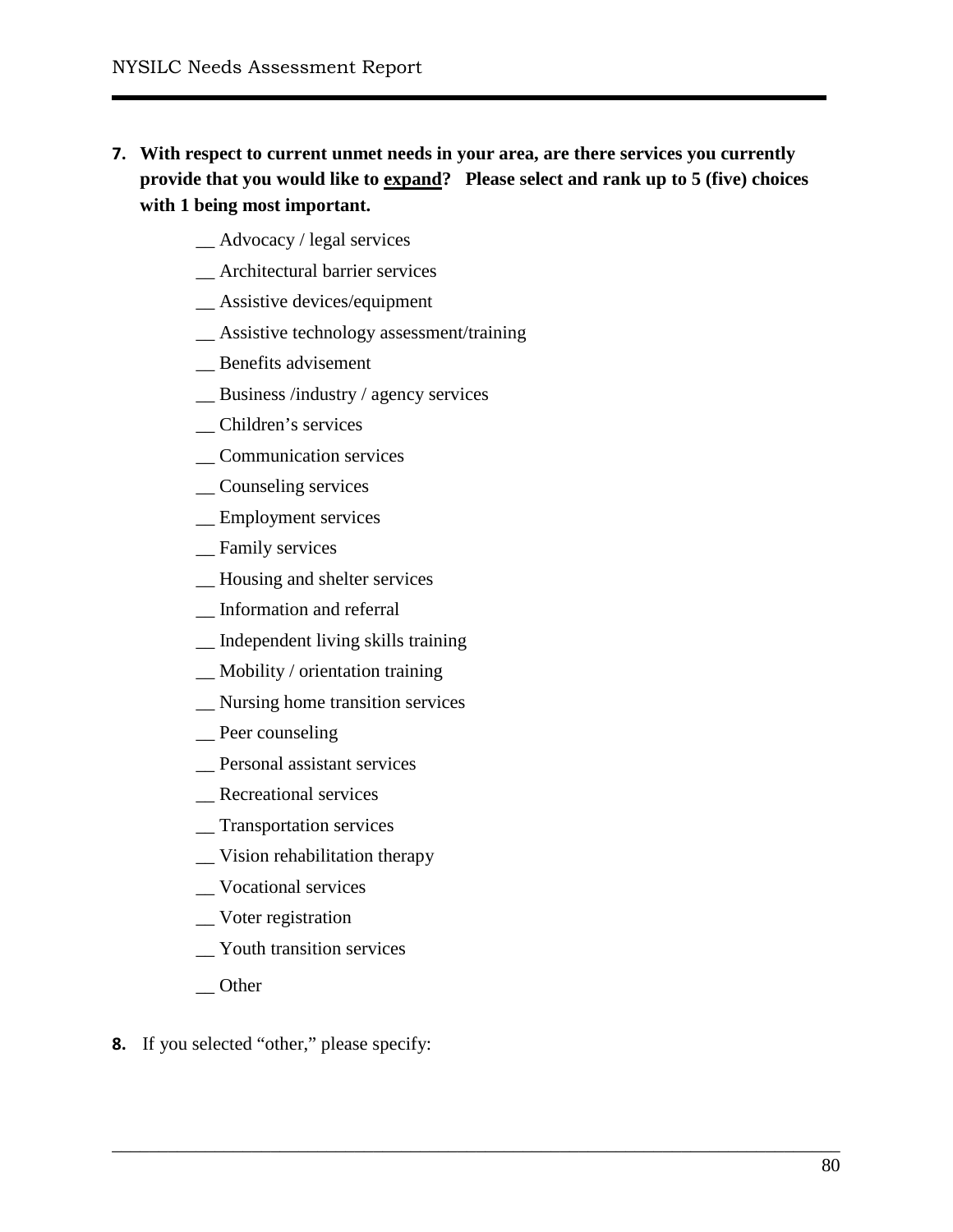## **9. With respect to current unmet needs in your area, are there new services you would like to start? Please select and rank up to 5 (five) choices, with 1 being most important.**

- \_\_ Advocacy / legal services
- \_\_ Architectural barrier services
- \_\_ Assistive devices/equipment
- \_\_ Assistive technology assessment/training
- \_\_ Benefits advisement
- \_\_ Business/industry/agency services
- \_\_ Children's services
- \_\_ Communication services
- \_\_ Counseling services
- \_\_ Employment services
- Family services
- \_\_ Housing and shelter services
- \_\_ Information and referral
- \_\_ Independent living skills training
- \_\_ Mobility/orientation training
- \_\_ Nursing home transition services
- \_\_ Peer counseling
- \_\_ Personal assistant services
- \_\_ Recreational services
- \_\_ Transportation services
- \_\_ Vision rehabilitation therapy
- \_\_ Vocational services
- \_\_ Voter registration
- \_\_ Youth transition services
- \_\_ Other (please specify below)

\_\_\_\_\_\_\_\_\_\_\_\_\_\_\_\_\_\_\_\_\_\_\_\_\_\_\_\_\_\_\_\_\_\_\_\_\_\_\_\_\_\_\_\_\_\_\_\_\_\_\_\_\_\_\_\_\_\_\_\_\_\_\_\_\_\_\_\_\_\_\_\_\_\_\_\_\_\_

**10.** If you selected "other," please specify: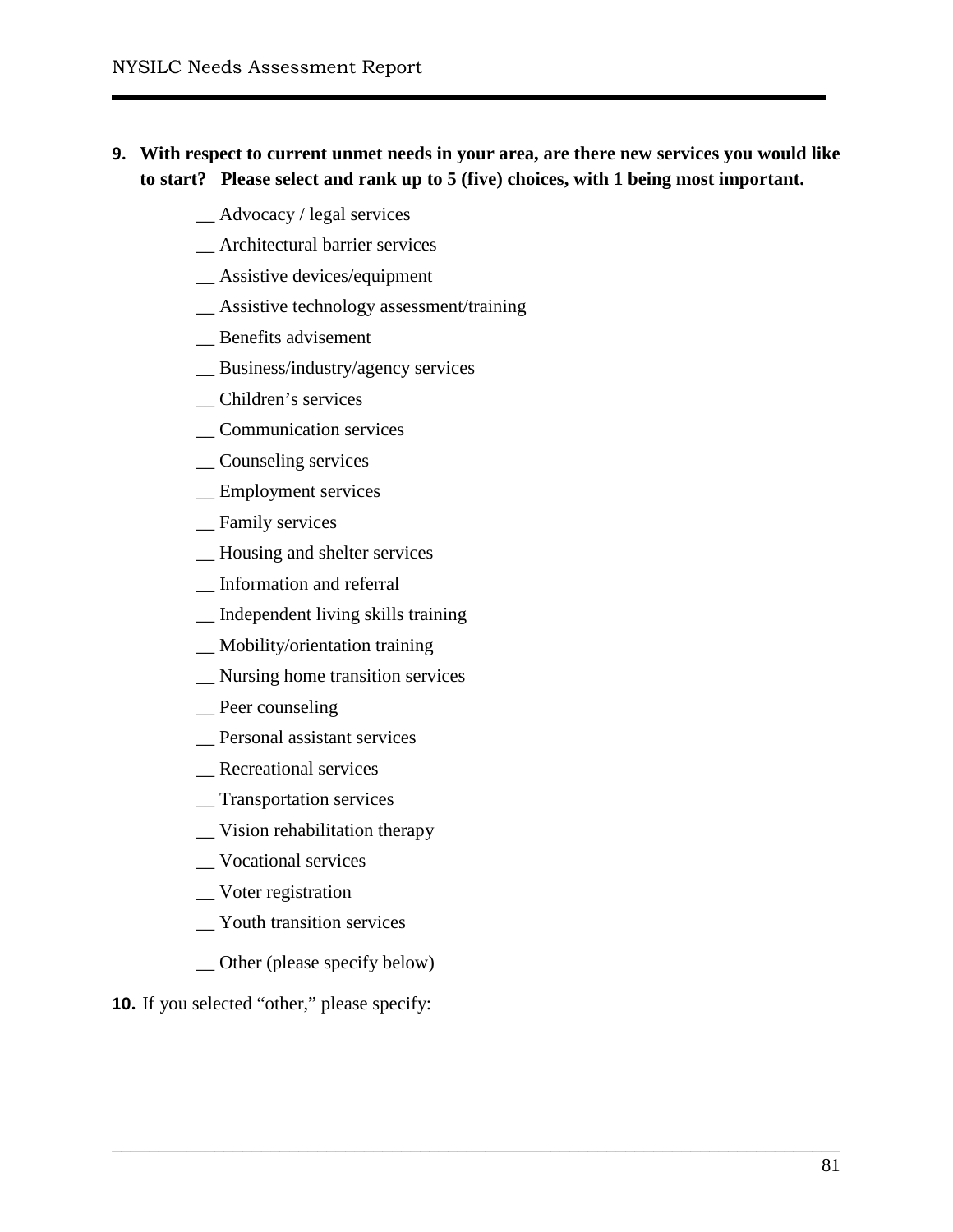- **11. For the services you indicated above, what barriers, if any, are there to you starting or expanding services? Please select and rank up to a maximum of 5 (five) barriers, with 1 being the most significant barrier.** 
	- Lack of financial or other resources
	- Funding restrictions
	- Lack of adequate transportation for consumers
	- Lack of cooperation from other providers (e.g. schools, agencies, etc.)
	- \_ Staffing issues inability to recruit qualified staff due to non-competitive wages/benefits
	- Staffing issues inability to recruit due to shortage of qualified staff
	- Staffing issues difficulty retaining staff
	- Staffing issues lack of resources to train staff
	- Lack of space or equipment
	- Lack of interpretation services
	- Lack of awareness of ILC services from people with disabilities
	- Lack of public awareness of ILC services
	- Size of service area is too large
	- Lack of support from key agencies or other groups in the community
	- Low demand or interest from target population
	- Lack of board support
	- Lack of administrative support (clerical, bookkeeping, IT, telephones)

\_ Other

If you selected "other," please specify: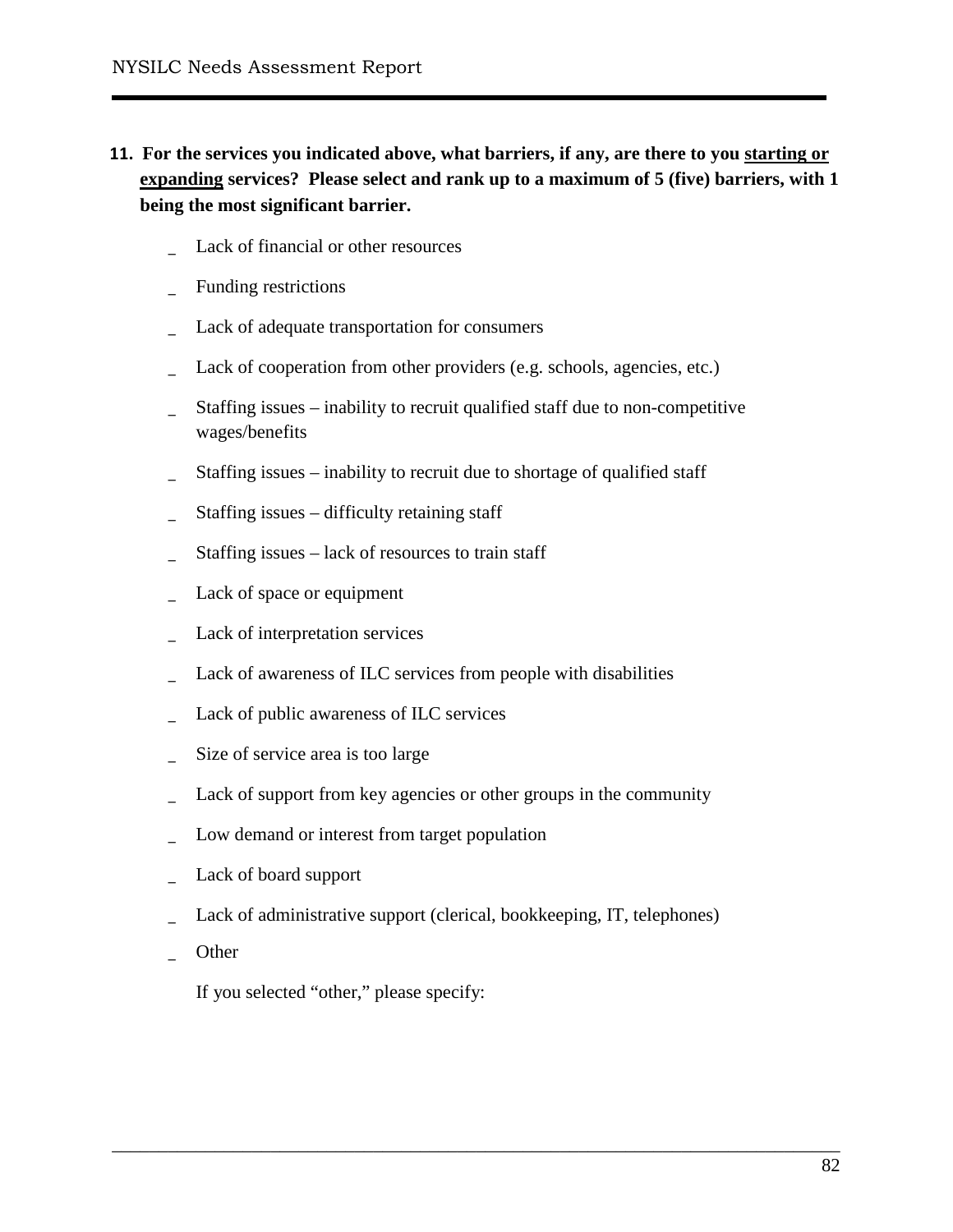## **12. What resources would you need to overcome the barriers to** *expanding* **existing services**  *or starting* **new services? Please select and rank up to a maximum of 4 (four) resources, with 1 being the most important.**

- \_\_ A well-designed and funded public relations plan
- \_\_ Additional fund development staff / development plan
- \_\_ Additional Funding
- \_\_ Additional space / satellite office/ equipment
- \_\_ Examples of successful model programs
- \_\_ Increased grassroots support
- \_\_ Increased political support
- \_\_ Increased transportation for consumers
- \_\_ More assistance / cooperation from local and state government agencies
- \_\_ More collaborating partners from local community service providers
- \_\_ Training / technical assistance (in the comment box, please indicate what type of training or technical assistance)
- \_\_ Other
- **13.** If you selected "other" and/or "training / technical assistance" above, please provide a brief description:
- **14. Please indicate any specific geographic areas within** *or* **outside your service area that you feel are not adequately served by you or other service providers, or are difficult for your staff to access.**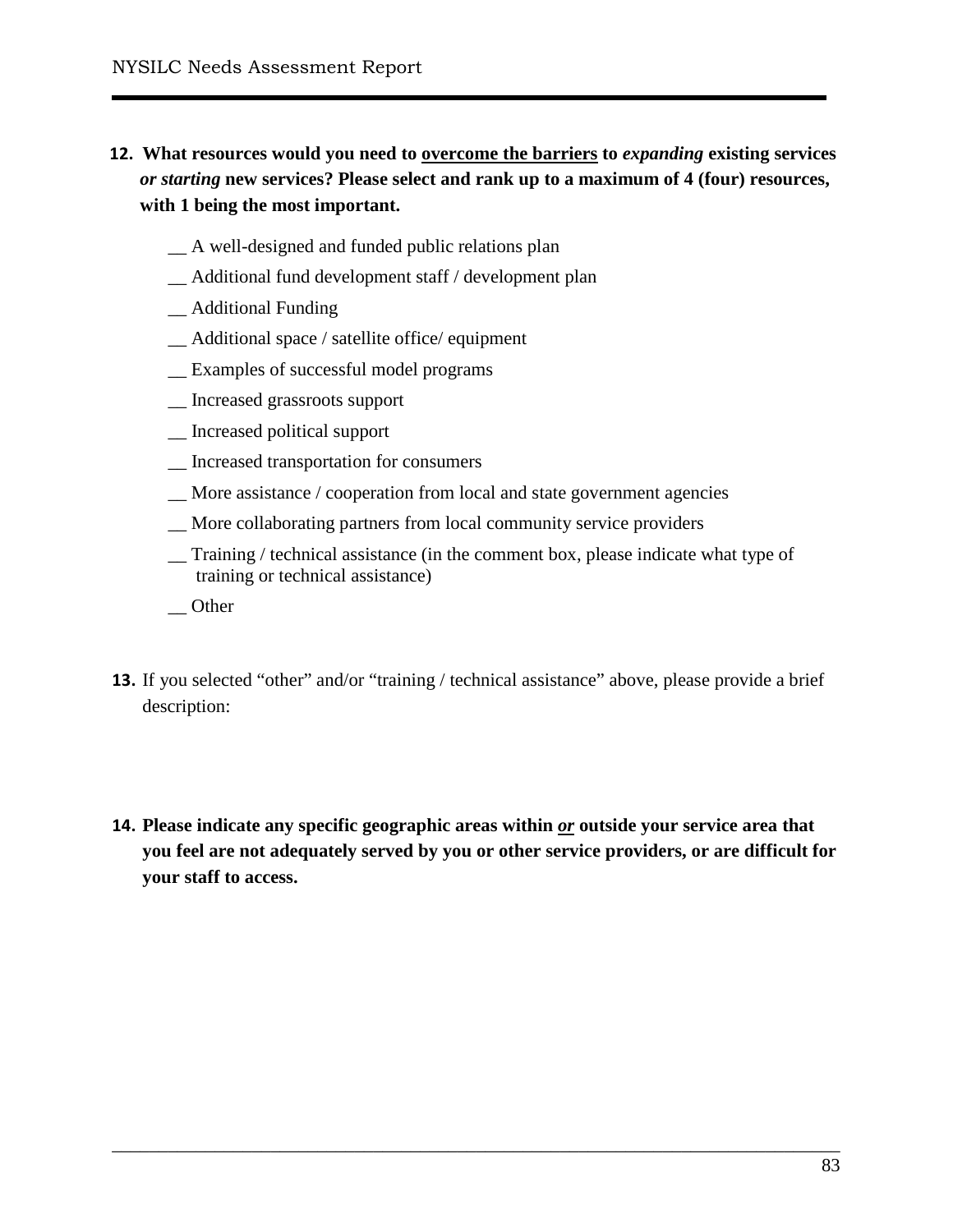- **15. If there are particular groups of people with disabilities WITHIN your service area that you feel are underserved or hard to reach by your organization, please check them below. (Check all that apply):** 
	- \_\_Children/young adults
	- \_\_Seniors
	- \_\_Rural residents
	- \_\_American Indian
	- \_\_Black non-Hispanic
	- \_\_Asian/Pacific Islander
	- \_\_Hispanic
	- \_\_Multi-ethnic
	- \_\_Male Veterans
	- \_\_Female Veterans
	- \_\_Homeless
	- \_\_LGBTQIA
	- \_\_Deaf
	- \_\_Blind
	- \_\_Deaf/Blind
	- \_\_Physical disabilities
	- \_\_Mental/emotional disabilities
	- \_\_Cognitive disabilities
	- \_\_Dual diagnosis developmental/mental health
	- \_\_Dual diagnosis mental health/chemical abuse
	- \_\_Immigrant groups / Non-native English speakers (please specify below)

\_\_Other Underserved or Hard to Reach Groups (please specify below)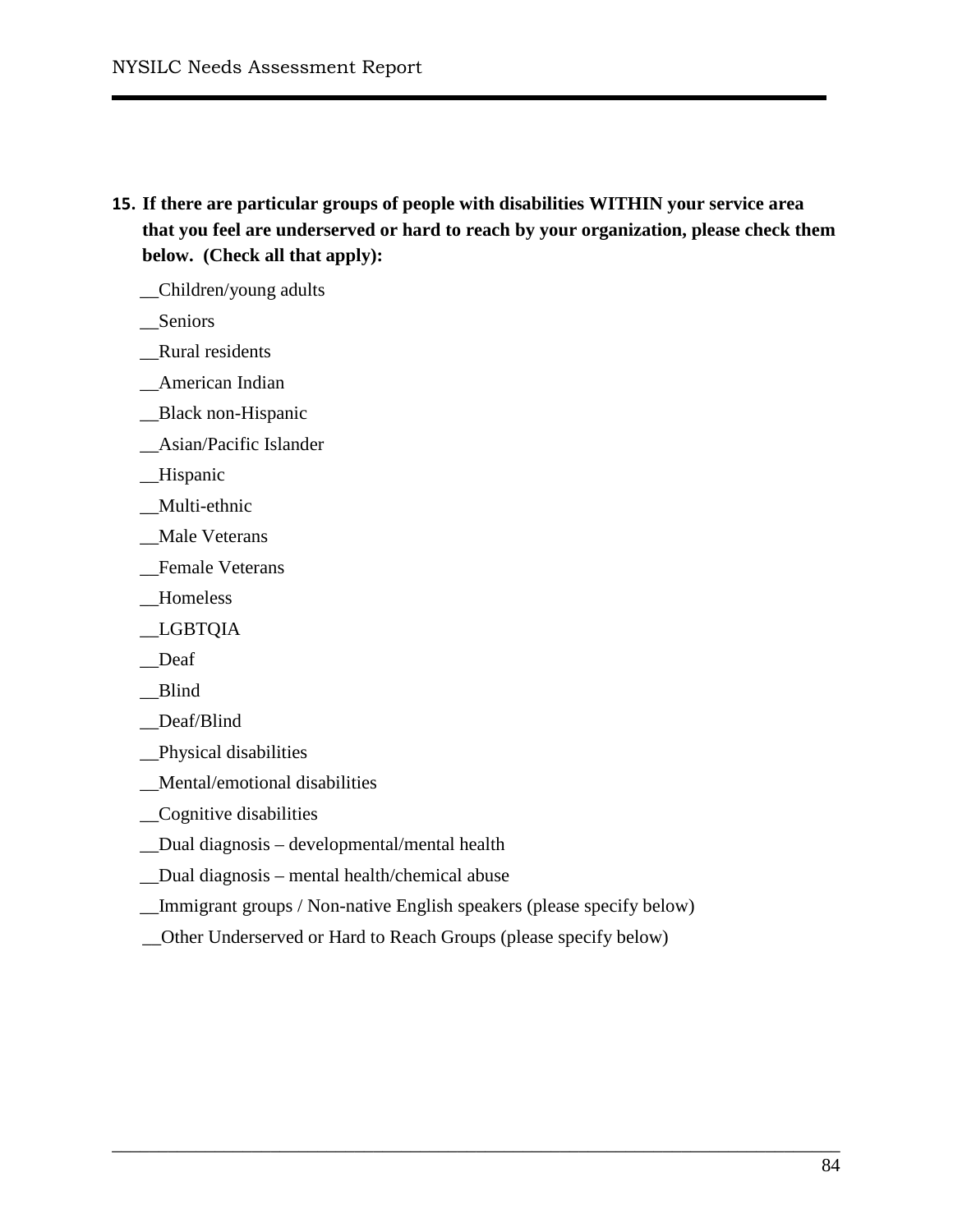**16. Please check from the list below, a maximum of five (5) issues/areas that are currently not sufficient to meet the demand and/or need for** *youth with disabilities* **in your service area.** 

- \_\_ Access to Assistive Technology
- \_\_ Access to Information and Resources
- \_\_ Accessible Health Care
- \_\_ Adequate Income
- \_\_ Affordable Health Care
- \_\_ Affordable Housing
- \_\_ Affordable, Accessible Exercise Opportunities
- \_\_ Affordable, Accessible Opportunities to Socialize
- \_\_ Assistance with Disability Benefits
- \_\_ Community Based Long-Term Care
- \_\_ Consumer Directed Personal Assistance
- \_\_ Culturally Sensitive Services
- \_\_ Disability Awareness among Service Providers
- \_\_ Emergency Services
- \_\_ Employment Opportunities
- \_\_ Health Insurance
- \_\_ Information about Disability Rights
- \_\_ Integrated Housing
- \_\_ Service Coordination
- \_\_ Services and Support
- \_\_ Special Education
- \_\_ Systems Advocacy
- \_\_ Transition Services
- \_\_ Transportation
- \_\_ Vocational Training
- \_\_ Other (please specify below)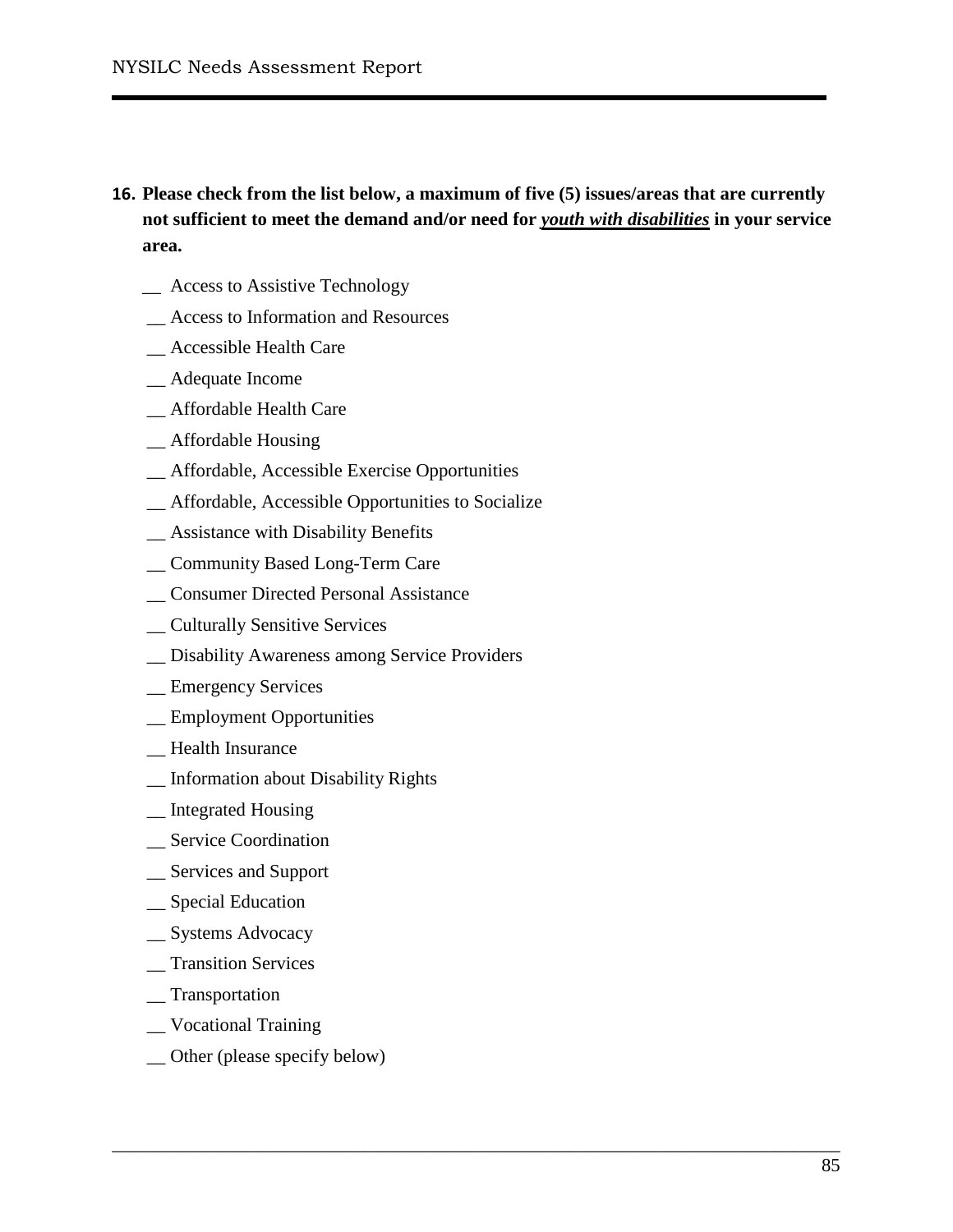**17. Please check from the list below, a maximum of five (5) services that are currently not sufficient to meet the demand and/or need for** *seniors with disabilities* **in your service area.** 

- \_\_ Access to Assistive Technology
- \_\_ Access to Information and Resources
- \_\_ Accessible Health Care
- \_\_ Adequate Income
- \_\_ Affordable Health Care
- \_\_ Affordable Housing
- \_\_ Affordable, Accessible Exercise Opportunities
- \_\_ Affordable, Accessible Opportunities to Socialize
- \_\_ Assistance with Disability Benefits
- \_\_ Community Based Long-Term Care
- \_\_ Consumer Directed Personal Assistance
- \_\_ Culturally Sensitive Services
- \_\_ Disability Awareness among Service Providers
- \_\_ Emergency Services
- \_\_ Employment Opportunities
- \_\_ Health Insurance
- \_\_ Information about Disability Rights
- \_\_ Integrated Housing
- \_\_ Service Coordination
- \_\_ Services and Support
- \_\_ Special Education
- \_\_ Systems Advocacy
- \_\_ Transition Services
- \_\_ Transportation
- \_\_ Vocational Training
- \_\_ Other (please specify below)